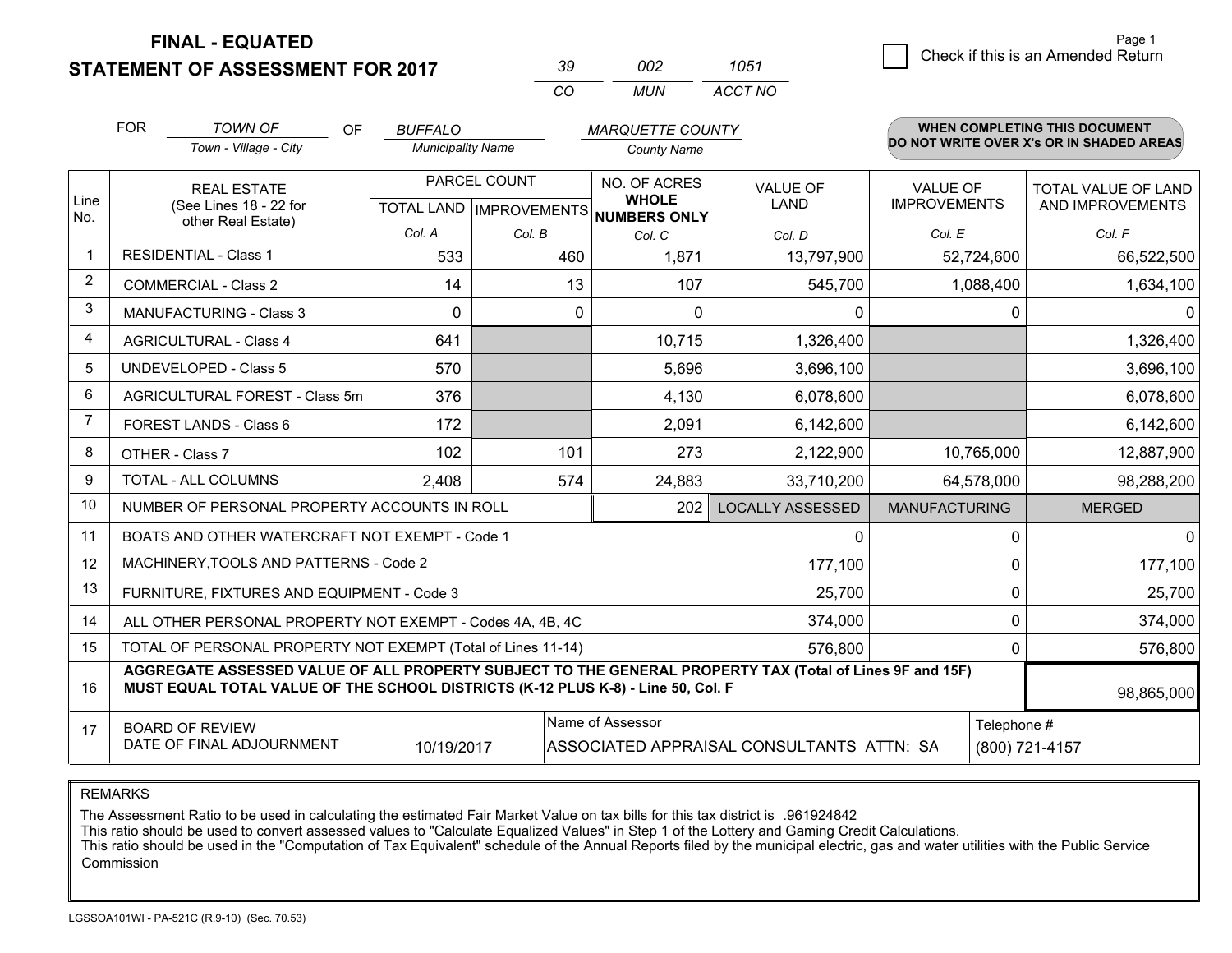*YEAR CO MUN ACCT NO* <sup>2017</sup> <sup>39</sup> <sup>002</sup> <sup>1051</sup>

Do not confuse FOREST LANDS (Line 7) with FOREST CROPS (in this section) - They are **NOT** the same

|    |                                                                                |                                             |  | Private Forest Crop - Reg Class @ 10¢ per acre                           |          | Private Forest Crop - Reg Class @ \$2.52 per acre             |                                                                              |               |                    |  |
|----|--------------------------------------------------------------------------------|---------------------------------------------|--|--------------------------------------------------------------------------|----------|---------------------------------------------------------------|------------------------------------------------------------------------------|---------------|--------------------|--|
| 18 | (a) PARCELS                                                                    | (b) ACRES                                   |  | (c) ASSESSED VALUE                                                       |          | (d) PARCELS                                                   | (e) ACRES                                                                    |               | (f) ASSESSED VALUE |  |
|    |                                                                                |                                             |  |                                                                          |          |                                                               | Entered Before 2005 Managed Forest - Ferrous Mining CLOSED @ \$8.27 per acre |               |                    |  |
| 19 | (a) PARCELS                                                                    | (b) ACRES                                   |  | Private Forest Crop - Special Class @ 20¢ per acre<br>(c) ASSESSED VALUE |          | (d) PARCELS                                                   | (e) ACRES                                                                    |               | (f) ASSESSED VALUE |  |
|    |                                                                                |                                             |  |                                                                          |          |                                                               |                                                                              |               |                    |  |
|    |                                                                                | Entered Before 2005 Managed Forest - OPEN @ |  | \$.79 per acre                                                           |          |                                                               | Entered Before 2005 Managed Forest - CLOSED @ \$1.87 per acre                |               |                    |  |
| 20 | (a) PARCELS                                                                    | (b) ACRES                                   |  | (c) ASSESSED VALUE                                                       |          | (d) PARCELS                                                   | (e) ACRES                                                                    |               | (f) ASSESSED VALUE |  |
|    |                                                                                |                                             |  |                                                                          |          | 825.93                                                        |                                                                              | 2,457,800     |                    |  |
|    | Entered After 2004 Managed Forest - OPEN @<br>\$2.14 per acre                  |                                             |  |                                                                          |          | Entered After 2004 Managed Forest - CLOSED @ \$10.68 per acre |                                                                              |               |                    |  |
| 21 | (a) PARCELS                                                                    | (b) ACRES                                   |  | (c) ASSESSED VALUE                                                       |          | (d) PARCELS                                                   | (e) ACRES                                                                    |               |                    |  |
|    |                                                                                |                                             |  |                                                                          |          |                                                               |                                                                              |               |                    |  |
|    |                                                                                |                                             |  |                                                                          |          | 36                                                            | 908.81                                                                       |               | 2,689,900          |  |
| 22 | (a) County Forest Cropland Acres                                               |                                             |  | (b) Federal Acres                                                        |          |                                                               | (d) County (NOT FOREST CROP) Acres<br>(c) State Acres                        |               | (e) Other Acres    |  |
|    |                                                                                |                                             |  |                                                                          | 1,082.23 |                                                               | 2,648.24<br>173.69                                                           |               | 252.69             |  |
|    |                                                                                |                                             |  | Assessed Value of Omitted Property From Prior Years (Sec. 70.44)         |          |                                                               | Assessed Value of Sec. 70.43 Corrections of Errors by Assessors              |               |                    |  |
| 23 |                                                                                | (a) REAL ESTATE                             |  | (b) PERSONAL                                                             |          |                                                               | (c1) REAL ESTATE                                                             |               | (c2) PERSONAL      |  |
|    |                                                                                |                                             |  |                                                                          |          |                                                               |                                                                              |               |                    |  |
|    | Manufacturing Equated Value of Omitted Property From Prior Years (Sec. 70.995) |                                             |  |                                                                          |          |                                                               | Mfg. Equated Value of Sec.70.43 Corrections of Errors by Assessors           |               |                    |  |
|    |                                                                                | (d) REAL ESTATE                             |  | (e) PERSONAL                                                             |          |                                                               | (f1) REAL ESTATE                                                             | (f2) PERSONAL |                    |  |
|    |                                                                                |                                             |  |                                                                          |          |                                                               |                                                                              |               |                    |  |

## **SPECIAL DISTRICTS**

| Line<br>No. | Enter 6-digit<br>Special District<br>Code (Col. A) | <b>Account</b><br><b>Number</b> | <b>Special District Name</b> | <b>Locally Assessed Value</b><br>of Real Estate and | Mfg Value of Real Estate<br>and Personal Property | <b>Merged Value of</b><br><b>Real Estate and</b><br>Personal Property (Col. F) |
|-------------|----------------------------------------------------|---------------------------------|------------------------------|-----------------------------------------------------|---------------------------------------------------|--------------------------------------------------------------------------------|
|             |                                                    | (Col. B)                        | (Col. C)                     | Personal Property (Col. D)                          | (Col. E)                                          |                                                                                |
| 24          |                                                    |                                 |                              |                                                     |                                                   |                                                                                |
| 25          |                                                    |                                 |                              |                                                     |                                                   |                                                                                |
| 26          |                                                    |                                 |                              |                                                     |                                                   |                                                                                |
| 27          |                                                    |                                 |                              |                                                     |                                                   |                                                                                |
| 28          |                                                    |                                 |                              |                                                     |                                                   |                                                                                |
| 29          |                                                    |                                 |                              |                                                     |                                                   |                                                                                |
| 30          |                                                    |                                 |                              |                                                     |                                                   |                                                                                |
| 31          |                                                    |                                 |                              |                                                     |                                                   |                                                                                |
| 32          |                                                    |                                 |                              |                                                     |                                                   |                                                                                |
| 33          |                                                    |                                 |                              |                                                     |                                                   |                                                                                |
| 34          |                                                    |                                 |                              |                                                     |                                                   |                                                                                |
| 35          |                                                    |                                 |                              |                                                     |                                                   |                                                                                |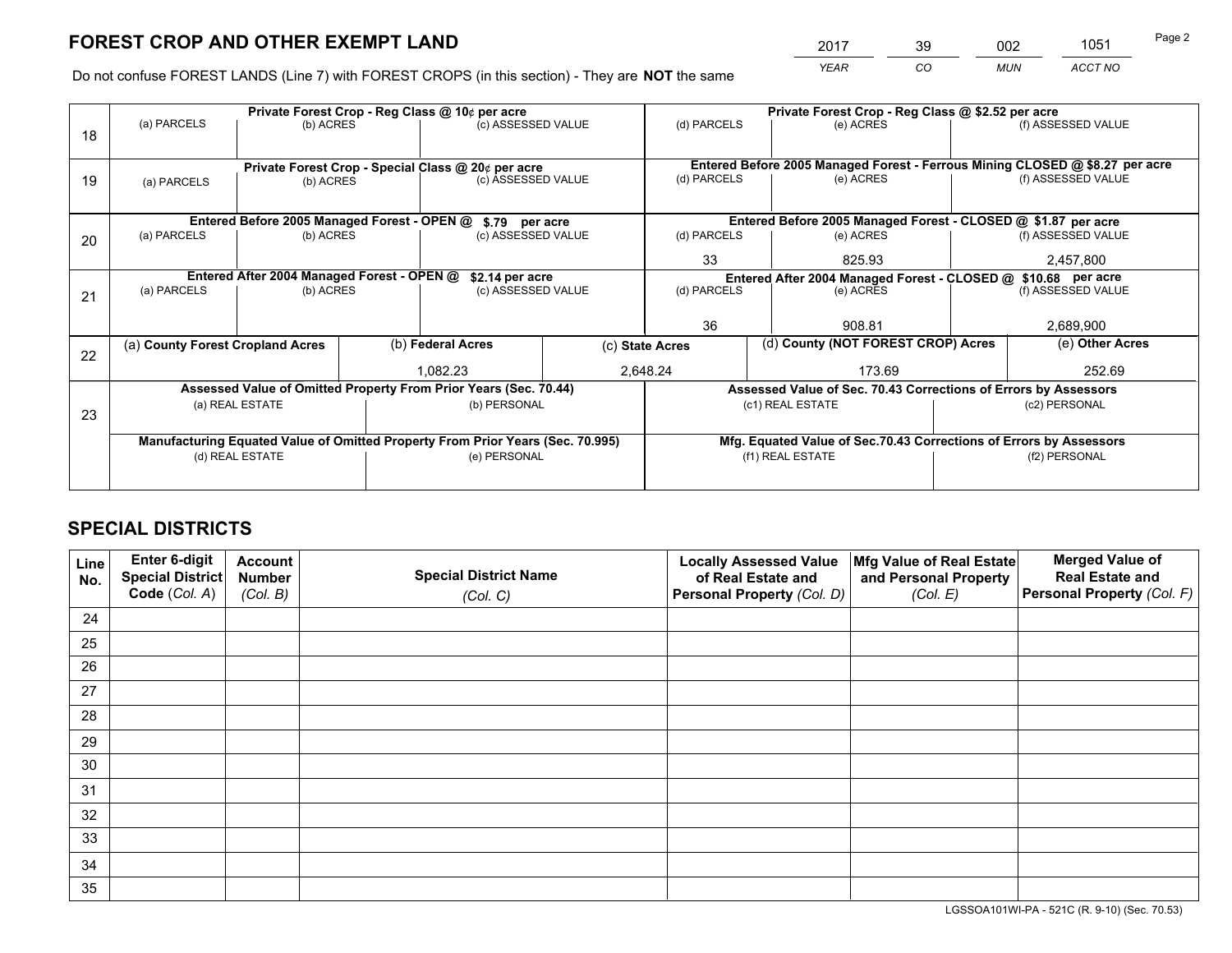|             |                                                          |                                             |                                                         | YEAR                                                                              | CO.<br><b>MUN</b>                                             | ACCT NO                                                                        |
|-------------|----------------------------------------------------------|---------------------------------------------|---------------------------------------------------------|-----------------------------------------------------------------------------------|---------------------------------------------------------------|--------------------------------------------------------------------------------|
| Line<br>No. | Enter 6-digit<br><b>School District</b><br>Code (Col. A) | <b>Account</b><br><b>Number</b><br>(Col. B) | <b>School District Name</b><br>(Col. C)                 | <b>Locally Assessed Value</b><br>of Real Estate and<br>Personal Property (Col. D) | Mfg Value of Real Estate<br>and Personal Property<br>(Col. E) | <b>Merged Value of</b><br><b>Real Estate and</b><br>Personal Property (Col. F) |
|             | A. SCHOOL DISTRICTS (K-8 and K-12)                       |                                             |                                                         |                                                                                   |                                                               |                                                                                |
| 36          | 114228                                                   | 0072                                        | SCH D OF PARDEEVILLE AREA                               | 169,500                                                                           |                                                               | 169,500                                                                        |
| 37          | 243325                                                   | 0152                                        | <b>SCH D OF MARKESAN</b>                                | 301,600                                                                           |                                                               | 301,600                                                                        |
| 38          | 393689                                                   | 0231                                        | SCH D OF MONTELLO                                       | 98,393,900                                                                        |                                                               | 98,393,900                                                                     |
| 39          |                                                          |                                             |                                                         |                                                                                   |                                                               |                                                                                |
| 40          |                                                          |                                             |                                                         |                                                                                   |                                                               |                                                                                |
| 41          |                                                          |                                             |                                                         |                                                                                   |                                                               |                                                                                |
| 42          |                                                          |                                             |                                                         |                                                                                   |                                                               |                                                                                |
| 43          |                                                          |                                             |                                                         |                                                                                   |                                                               |                                                                                |
| 44          |                                                          |                                             |                                                         |                                                                                   |                                                               |                                                                                |
| 45          |                                                          |                                             |                                                         |                                                                                   |                                                               |                                                                                |
| 46          |                                                          |                                             |                                                         |                                                                                   |                                                               |                                                                                |
| 47          |                                                          |                                             |                                                         |                                                                                   |                                                               |                                                                                |
| 48          |                                                          |                                             |                                                         |                                                                                   |                                                               |                                                                                |
| 49          |                                                          |                                             |                                                         |                                                                                   |                                                               |                                                                                |
| 50          |                                                          |                                             | TOTAL ASSESSED VALUE OF SCHOOL DISTRICTS (K-8 and K-12) | 98,865,000                                                                        |                                                               | 98,865,000                                                                     |
|             | <b>B.</b><br><b>UNION HIGH SCHOOL DISTRICTS</b>          |                                             |                                                         |                                                                                   |                                                               |                                                                                |
| 51          |                                                          |                                             |                                                         |                                                                                   |                                                               |                                                                                |
| 52          |                                                          |                                             |                                                         |                                                                                   |                                                               |                                                                                |
| 53          |                                                          |                                             |                                                         |                                                                                   |                                                               |                                                                                |
| 54          |                                                          |                                             |                                                         |                                                                                   |                                                               |                                                                                |
| 55          |                                                          |                                             | TOTAL ASSESSED VALUE OF UNION HIGH SCHOOLS              |                                                                                   |                                                               |                                                                                |
|             | C.<br><b>TECHNICAL COLLEGE DISTRICTS</b>                 |                                             |                                                         |                                                                                   |                                                               |                                                                                |
| 56          | 000400                                                   | 0004                                        | MADISON AREA TECHNICAL COLLEGE<br><b>MADN</b>           | 98,563,400                                                                        |                                                               | 98,563,400                                                                     |
| 57          | 001000                                                   | 0009                                        | MORAINE PARK TECHNICAL COLLEGE<br><b>FDLC</b>           | 301,600                                                                           |                                                               | 301,600                                                                        |
| 58          |                                                          |                                             |                                                         |                                                                                   |                                                               |                                                                                |
| 59          |                                                          |                                             | TOTAL ASSESSED VALUE OF TECHNICAL COLLEGES              | 98,865,000                                                                        |                                                               | 98,865,000                                                                     |

39

002

 *I hereby certify, to the best of my knowledge and belief, this form is complete and correct.*

**SCHOOL DISTRICTS**

| Print name of preparer | Title                    |                | Date (MM / DD / CCYY) |
|------------------------|--------------------------|----------------|-----------------------|
|                        |                          |                |                       |
| Signature of preparer  | Contact Telephone Number | E-mail address |                       |
|                        | $\overline{\phantom{0}}$ |                |                       |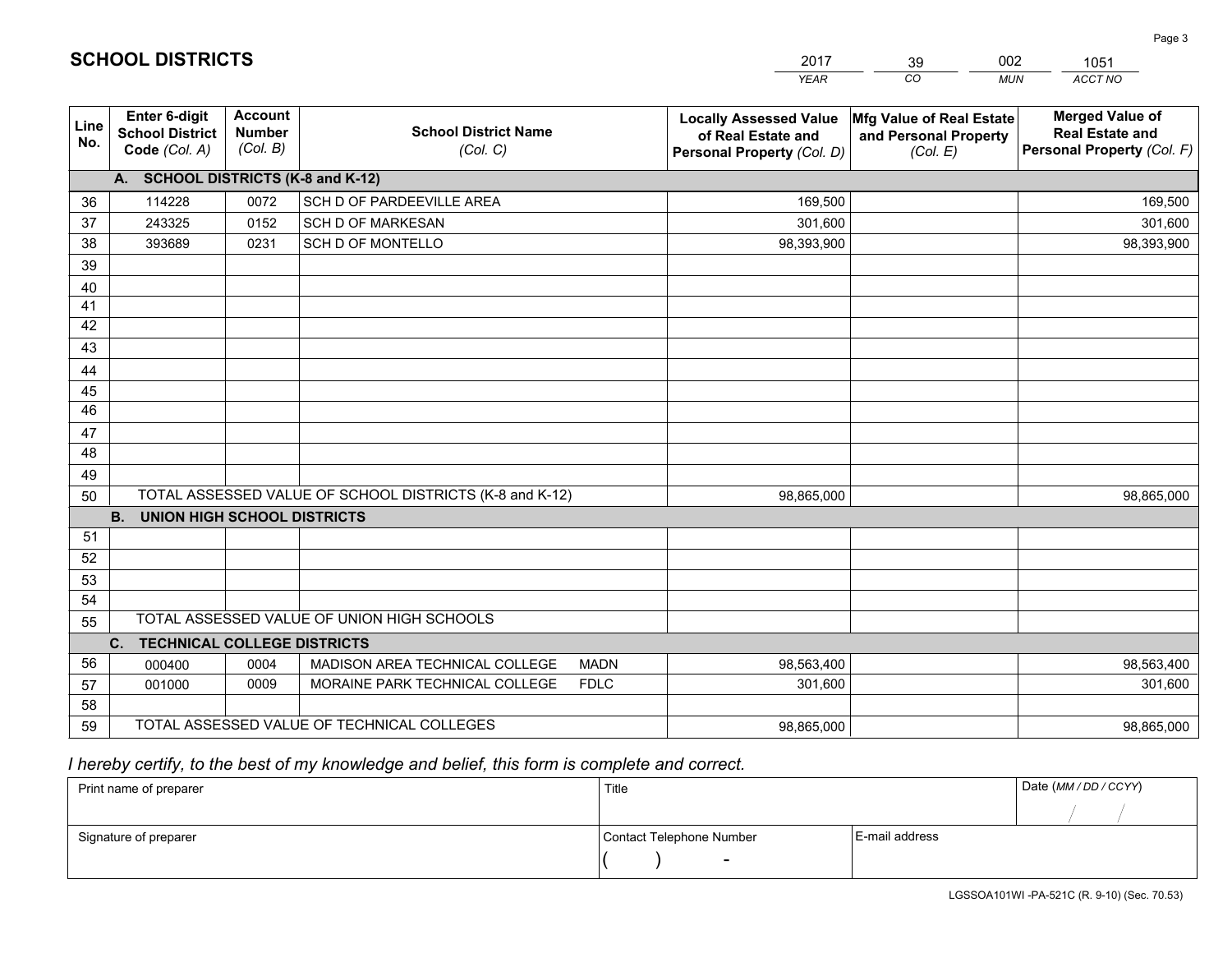### **HIGHLIGHTS**

- 1. Complete the Statement of Assessment after the Board of Review. Reflect any changes made there.
- 2. Use black ink to complete.
- 3. Line 16 must equal Line 50, Col D.
- 4. Line 55 must equal the total of K-8 schools listed on lines 36-49. Do not include K-12 schools in this comparision.
- 5. Line 59, Col. D must equal Line 16.
- 6. Special District, School District and Technical College District values must include both real estate and personal property. Examples of Special districts are: town sanitary districts, public inland lake protection and rehabilitation districts, and metropolitan sewerage districts.
- 7. DO NOT INCLUDE Manufacturing property values.DOR will print these values on the final SOA.

LAURIE BEAHM TOWN OF BUFFALO N1183 17TH ROAD DALTON, WI 53926

AURIE BEAHM

TOWN OF BUFFALO N1183 17TH ROAD DALTON, WI 53926

 8. Accuracy of this form is very important. The values reported directly affect the equalized value DOR calculates for school and special districts.

### **Page 1:**

 If not prefilled, enter the tax year,county and municipal code,municipal type, municipal name and county name on the top of form.

Check the Amended box, if filing an amended / corrected SOA.

 Report the parcel count, acres and assessed value of taxable general property, total parcel count, (real and personal), total acres, and values from final figures set by the Board of Review.

- A. Real Estate land and improvements (buildings, etc.) is reported on lines 1 8, total line 9.
- B. Personal Property is reported on lines 11 14, Column D, total line 15.
- C. To complete this report, use the computer produced summary of the assessment roll that shows these amounts.
- D. Use whole numbers only.
- E. Add each line across and each column down to verify entries.

### **Page 2:**

- A. Report Special Items (not subject to general property tax).
- 1. Private Forest Croplands and Managed Forest Lands are reported on lines 18,19, 20 and 21. Be sure to report assessed values **NOT** taxes.
- 2. You should have copies of the orders of entry, orders of withdrawal, etc., to update your assessment roll.
	- 3. Show hundredths of acres (e.g. 39.75).
- 4. Tax exempt lands are reported on line 22.
- 5. Omitted property and sec. 70.43, Wis. Stats., corrections of errors by assessor are reported on line 23. Report real estate and personal property separately. These should be for **prior years**, not something found on the current assessment roll after the board of review.
- B. Special District (Lines 24-35) Include the value of both real and personal property.
- The Department of Revenue (DOR) preprints much of the information regarding names and codes for schools, special districts,etc. If a district is not listed, enter the name and value only, DOR will enter the proper code.

## **Page 3 School Districts:**

Include the value of both real and personal property.

Report School District (regular, elementary, union high school, and technical college).

- 1. Regular (K-12) and Elementary (K-8) school values are reported on lines 36-49, total on line 50.
- 2. Union High School (UHS) (use only if elementary schools are listed on lines 36-49) are reported on lines 51-54. UHS total value (line 55) must equal to the total **elementary school** values reported on lines 36-49. Do notinclude K-12 schools in this comparison.
- 3. Technical College values are reported on lines 56-58, total on line 59.
- 4. Use the computer summary that shows these amounts to complete this report.

#### **This form is due the second Monday in June. File this report only after your Board of Review is complete.**

 *If you have questions: Return forms to:*

 Email: lgs@wisconsin.gov Wisconsin Department of RevenueCall:  $(608)$  266-2569 or  $(608)$  264-6892 Fax number: (608) 264-6887 PO Box 8971

Local Government Services Section 6-97

Madison WI 53708-8971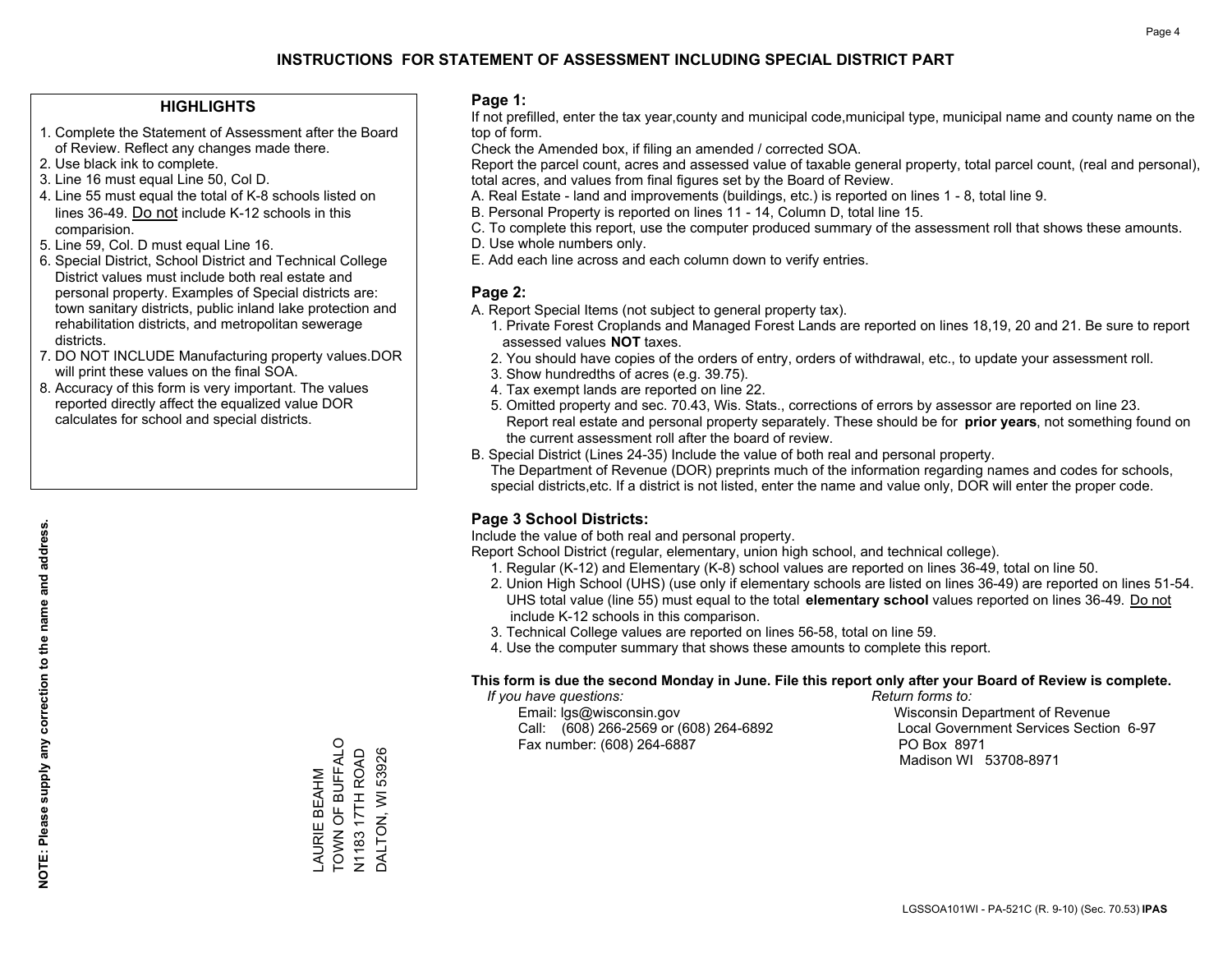**STATEMENT OF ASSESSMENT FOR 2017** 

| 39  | በበ4 | 1052    |
|-----|-----|---------|
| CO. | MUN | ACCT NO |

|                | <b>FOR</b>                                                                                                                                                                                   | <b>TOWN OF</b><br><b>OF</b>                                                                          | <b>CRYSTAL LAKE</b>      |          | <b>MARQUETTE COUNTY</b>                |                         |                                        | WHEN COMPLETING THIS DOCUMENT                  |
|----------------|----------------------------------------------------------------------------------------------------------------------------------------------------------------------------------------------|------------------------------------------------------------------------------------------------------|--------------------------|----------|----------------------------------------|-------------------------|----------------------------------------|------------------------------------------------|
|                |                                                                                                                                                                                              | Town - Village - City                                                                                | <b>Municipality Name</b> |          | <b>County Name</b>                     |                         |                                        | DO NOT WRITE OVER X's OR IN SHADED AREAS       |
| Line           |                                                                                                                                                                                              | PARCEL COUNT<br><b>REAL ESTATE</b><br>(See Lines 18 - 22 for<br>TOTAL LAND IMPROVEMENTS NUMBERS ONLY |                          |          | NO. OF ACRES<br><b>WHOLE</b>           | <b>VALUE OF</b><br>LAND | <b>VALUE OF</b><br><b>IMPROVEMENTS</b> | <b>TOTAL VALUE OF LAND</b><br>AND IMPROVEMENTS |
| No.            |                                                                                                                                                                                              | other Real Estate)                                                                                   | Col. A                   | Col. B   | Col. C                                 | Col. D                  | Col. E                                 | Col. F                                         |
| $\overline{1}$ |                                                                                                                                                                                              | <b>RESIDENTIAL - Class 1</b>                                                                         | 753                      | 576      | 2,107                                  | 39,852,786              | 58,780,616                             | 98,633,402                                     |
| 2              |                                                                                                                                                                                              | <b>COMMERCIAL - Class 2</b>                                                                          | 11                       | 6        | 187                                    | 514,226                 | 919,770                                | 1,433,996                                      |
| 3              | <b>MANUFACTURING - Class 3</b>                                                                                                                                                               |                                                                                                      | $\Omega$                 | $\Omega$ | $\Omega$                               | 0                       | 0                                      | $\mathbf 0$                                    |
| $\overline{4}$ | <b>AGRICULTURAL - Class 4</b>                                                                                                                                                                |                                                                                                      | 233                      |          | 3,617                                  | 428,681                 |                                        | 428,681                                        |
| 5              | <b>UNDEVELOPED - Class 5</b>                                                                                                                                                                 |                                                                                                      | 420                      |          | 4,854                                  | 3,824,420               |                                        | 3,824,420                                      |
| 6              |                                                                                                                                                                                              | AGRICULTURAL FOREST - Class 5m                                                                       | 102                      |          | 1,304                                  | 1,653,152               |                                        | 1,653,152                                      |
| 7              |                                                                                                                                                                                              | FOREST LANDS - Class 6                                                                               | 248                      |          | 4,027                                  | 10,047,621              |                                        | 10,047,621                                     |
| 8              |                                                                                                                                                                                              | OTHER - Class 7                                                                                      | 46                       | 53       | 91                                     | 544,260                 | 3,295,820                              | 3,840,080                                      |
| 9              |                                                                                                                                                                                              | TOTAL - ALL COLUMNS                                                                                  | 1,813                    | 635      | 16,187                                 | 56,865,146              | 62,996,206                             | 119,861,352                                    |
| 10             |                                                                                                                                                                                              | NUMBER OF PERSONAL PROPERTY ACCOUNTS IN ROLL                                                         |                          |          | 8                                      | <b>LOCALLY ASSESSED</b> | <b>MANUFACTURING</b>                   | <b>MERGED</b>                                  |
| 11             |                                                                                                                                                                                              | BOATS AND OTHER WATERCRAFT NOT EXEMPT - Code 1                                                       |                          |          |                                        | 0                       | $\mathbf 0$                            | $\mathbf 0$                                    |
| 12             |                                                                                                                                                                                              | MACHINERY, TOOLS AND PATTERNS - Code 2                                                               |                          |          |                                        | 4,120                   | $\Omega$                               | 4,120                                          |
| 13             |                                                                                                                                                                                              | FURNITURE, FIXTURES AND EQUIPMENT - Code 3                                                           |                          |          |                                        | 9,362                   | 0                                      | 9,362                                          |
| 14             |                                                                                                                                                                                              | ALL OTHER PERSONAL PROPERTY NOT EXEMPT - Codes 4A, 4B, 4C                                            |                          |          |                                        | 41,290                  | $\mathbf 0$                            | 41,290                                         |
| 15             | TOTAL OF PERSONAL PROPERTY NOT EXEMPT (Total of Lines 11-14)<br>54,772                                                                                                                       |                                                                                                      |                          |          |                                        |                         | 0                                      | 54,772                                         |
| 16             | AGGREGATE ASSESSED VALUE OF ALL PROPERTY SUBJECT TO THE GENERAL PROPERTY TAX (Total of Lines 9F and 15F)<br>MUST EQUAL TOTAL VALUE OF THE SCHOOL DISTRICTS (K-12 PLUS K-8) - Line 50, Col. F |                                                                                                      |                          |          |                                        |                         |                                        | 119,916,124                                    |
| 17             |                                                                                                                                                                                              | <b>BOARD OF REVIEW</b><br>DATE OF FINAL ADJOURNMENT                                                  | 05/15/2017               |          | Name of Assessor<br><b>JOHN BLADER</b> |                         | Telephone #                            | (920) 787-4355                                 |

REMARKS

The Assessment Ratio to be used in calculating the estimated Fair Market Value on tax bills for this tax district is .961864467

This ratio should be used to convert assessed values to "Calculate Equalized Values" in Step 1 of the Lottery and Gaming Credit Calculations.<br>This ratio should be used in the "Computation of Tax Equivalent" schedule of the Commission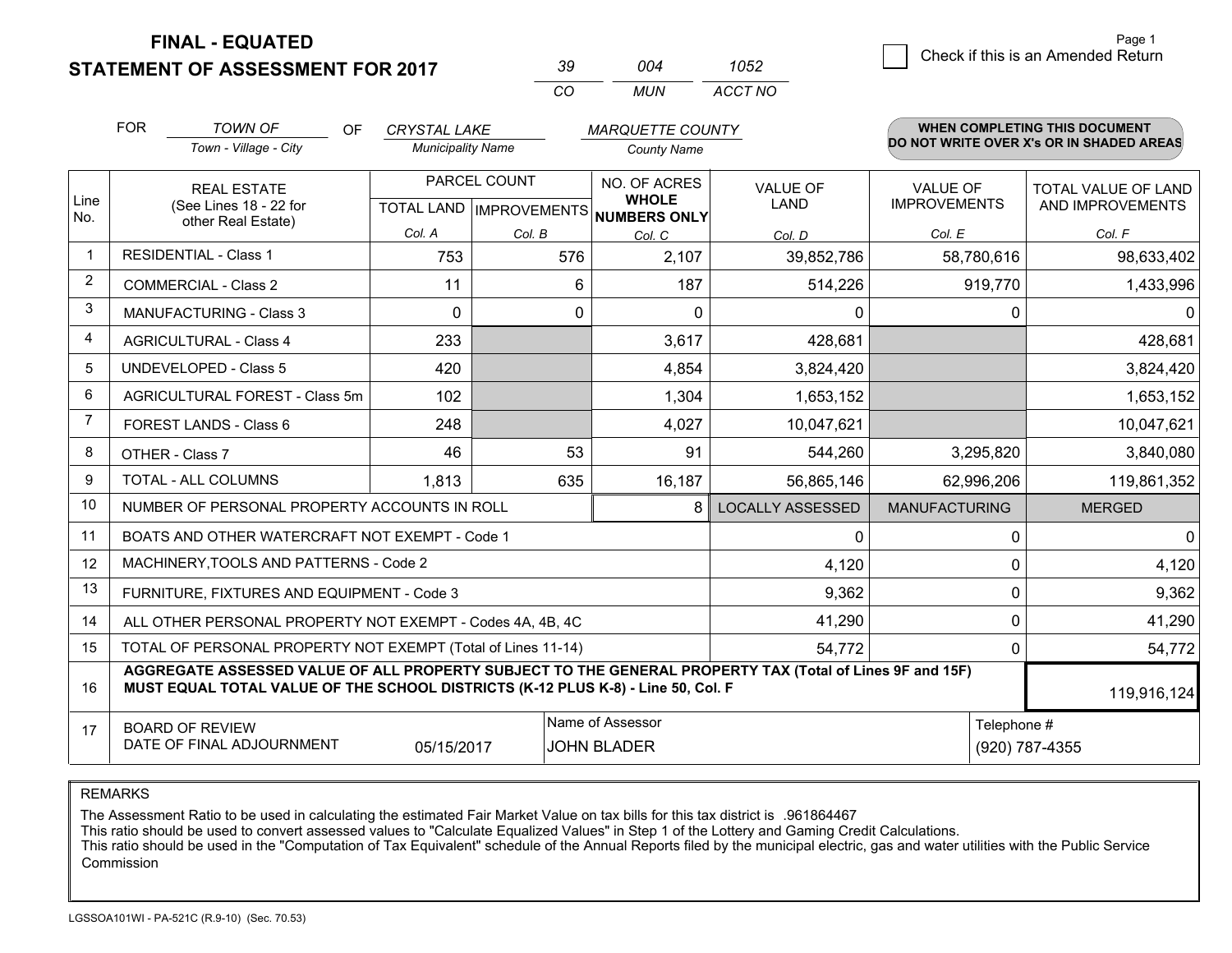*YEAR CO MUN ACCT NO* <sup>2017</sup> <sup>39</sup> <sup>004</sup> <sup>1052</sup> Page 2

Do not confuse FOREST LANDS (Line 7) with FOREST CROPS (in this section) - They are **NOT** the same

| (f) ASSESSED VALUE<br>Entered Before 2005 Managed Forest - Ferrous Mining CLOSED @ \$8.27 per acre<br>(f) ASSESSED VALUE<br>Entered Before 2005 Managed Forest - CLOSED @ \$1.87 per acre<br>(f) ASSESSED VALUE |  |
|-----------------------------------------------------------------------------------------------------------------------------------------------------------------------------------------------------------------|--|
|                                                                                                                                                                                                                 |  |
|                                                                                                                                                                                                                 |  |
|                                                                                                                                                                                                                 |  |
|                                                                                                                                                                                                                 |  |
|                                                                                                                                                                                                                 |  |
|                                                                                                                                                                                                                 |  |
|                                                                                                                                                                                                                 |  |
| 3,221,900                                                                                                                                                                                                       |  |
| Entered After 2004 Managed Forest - CLOSED @ \$10.68 per acre                                                                                                                                                   |  |
| (f) ASSESSED VALUE                                                                                                                                                                                              |  |
|                                                                                                                                                                                                                 |  |
| 3,846,240                                                                                                                                                                                                       |  |
| (e) Other Acres                                                                                                                                                                                                 |  |
| 22.91                                                                                                                                                                                                           |  |
| Assessed Value of Sec. 70.43 Corrections of Errors by Assessors                                                                                                                                                 |  |
| (c2) PERSONAL                                                                                                                                                                                                   |  |
|                                                                                                                                                                                                                 |  |
| Mfg. Equated Value of Sec.70.43 Corrections of Errors by Assessors                                                                                                                                              |  |
| (f2) PERSONAL                                                                                                                                                                                                   |  |
|                                                                                                                                                                                                                 |  |
|                                                                                                                                                                                                                 |  |

## **SPECIAL DISTRICTS**

| <b>Line</b><br>No. | Enter 6-digit<br><b>Special District</b><br>Code (Col. A) | <b>Account</b><br><b>Number</b><br>(Col. B) | <b>Special District Name</b><br>(Col. C) | <b>Locally Assessed Value</b><br>of Real Estate and<br>Personal Property (Col. D) | Mfg Value of Real Estate<br>and Personal Property<br>(Col. E) | <b>Merged Value of</b><br><b>Real Estate and</b><br>Personal Property (Col. F) |
|--------------------|-----------------------------------------------------------|---------------------------------------------|------------------------------------------|-----------------------------------------------------------------------------------|---------------------------------------------------------------|--------------------------------------------------------------------------------|
| 24                 | 398100                                                    | 0520                                        | <b>TUTTLE LAKE DISTRICT</b>              | 21,767,684                                                                        |                                                               | 21,767,684                                                                     |
| 25                 |                                                           |                                             |                                          |                                                                                   |                                                               |                                                                                |
| 26                 |                                                           |                                             |                                          |                                                                                   |                                                               |                                                                                |
| 27                 |                                                           |                                             |                                          |                                                                                   |                                                               |                                                                                |
| 28                 |                                                           |                                             |                                          |                                                                                   |                                                               |                                                                                |
| 29                 |                                                           |                                             |                                          |                                                                                   |                                                               |                                                                                |
| 30                 |                                                           |                                             |                                          |                                                                                   |                                                               |                                                                                |
| 31                 |                                                           |                                             |                                          |                                                                                   |                                                               |                                                                                |
| 32                 |                                                           |                                             |                                          |                                                                                   |                                                               |                                                                                |
| 33                 |                                                           |                                             |                                          |                                                                                   |                                                               |                                                                                |
| 34                 |                                                           |                                             |                                          |                                                                                   |                                                               |                                                                                |
| 35                 |                                                           |                                             |                                          |                                                                                   |                                                               |                                                                                |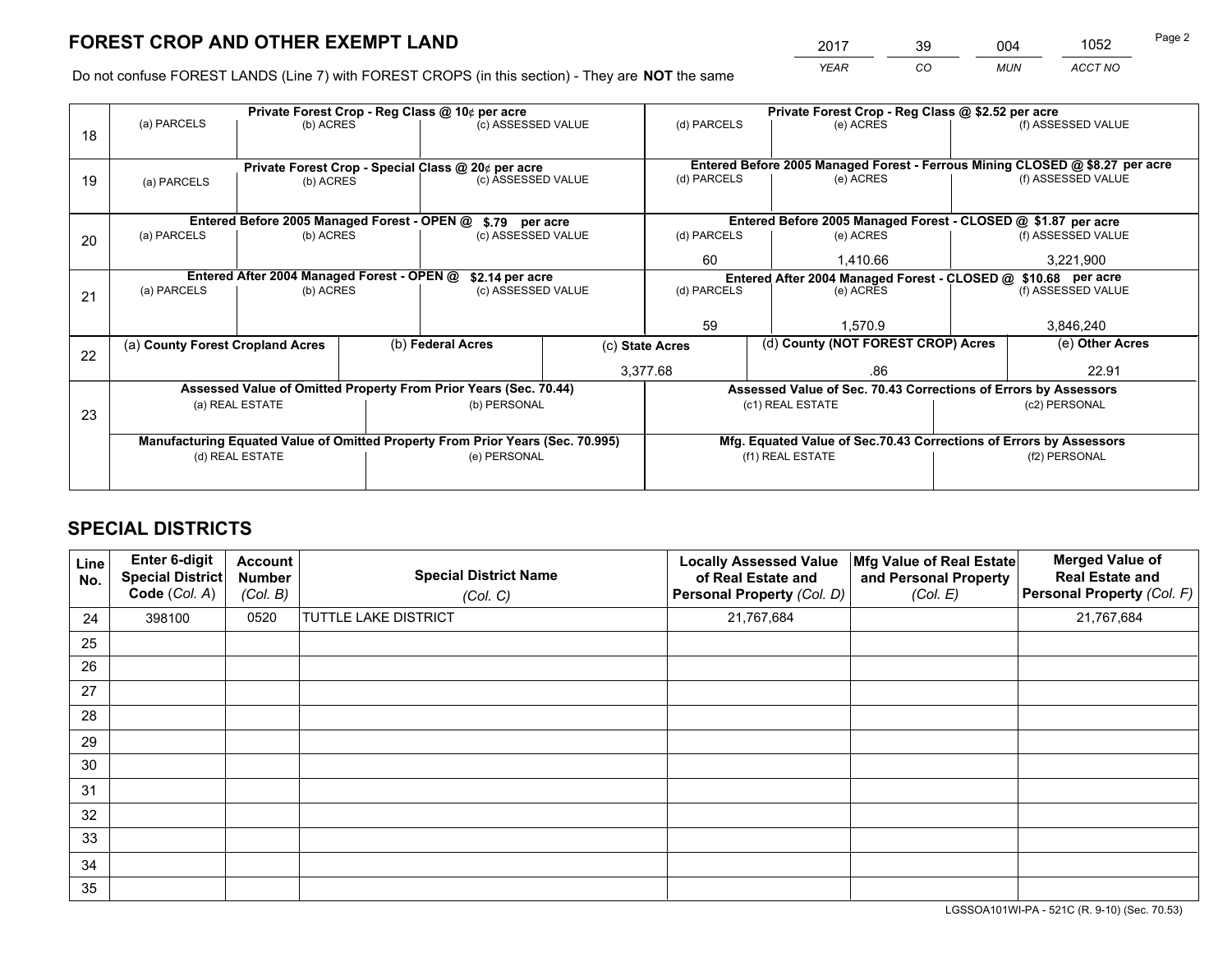|             |                                                          |                                             |                                                         | <b>YEAR</b>                                                                       | CO<br><b>MUN</b>                                              | ACCT NO                                                                        |
|-------------|----------------------------------------------------------|---------------------------------------------|---------------------------------------------------------|-----------------------------------------------------------------------------------|---------------------------------------------------------------|--------------------------------------------------------------------------------|
| Line<br>No. | Enter 6-digit<br><b>School District</b><br>Code (Col. A) | <b>Account</b><br><b>Number</b><br>(Col. B) | <b>School District Name</b><br>(Col. C)                 | <b>Locally Assessed Value</b><br>of Real Estate and<br>Personal Property (Col. D) | Mfg Value of Real Estate<br>and Personal Property<br>(Col. E) | <b>Merged Value of</b><br><b>Real Estate and</b><br>Personal Property (Col. F) |
|             | A. SCHOOL DISTRICTS (K-8 and K-12)                       |                                             |                                                         |                                                                                   |                                                               |                                                                                |
| 36          | 396335                                                   | 0232                                        | <b>SCH D OF WESTFIELD</b>                               | 119,916,124                                                                       |                                                               | 119,916,124                                                                    |
| 37          |                                                          |                                             |                                                         |                                                                                   |                                                               |                                                                                |
| 38          |                                                          |                                             |                                                         |                                                                                   |                                                               |                                                                                |
| 39          |                                                          |                                             |                                                         |                                                                                   |                                                               |                                                                                |
| 40          |                                                          |                                             |                                                         |                                                                                   |                                                               |                                                                                |
| 41          |                                                          |                                             |                                                         |                                                                                   |                                                               |                                                                                |
| 42          |                                                          |                                             |                                                         |                                                                                   |                                                               |                                                                                |
| 43          |                                                          |                                             |                                                         |                                                                                   |                                                               |                                                                                |
| 44<br>45    |                                                          |                                             |                                                         |                                                                                   |                                                               |                                                                                |
| 46          |                                                          |                                             |                                                         |                                                                                   |                                                               |                                                                                |
| 47          |                                                          |                                             |                                                         |                                                                                   |                                                               |                                                                                |
| 48          |                                                          |                                             |                                                         |                                                                                   |                                                               |                                                                                |
| 49          |                                                          |                                             |                                                         |                                                                                   |                                                               |                                                                                |
| 50          |                                                          |                                             | TOTAL ASSESSED VALUE OF SCHOOL DISTRICTS (K-8 and K-12) | 119,916,124                                                                       |                                                               | 119,916,124                                                                    |
|             | <b>B.</b><br><b>UNION HIGH SCHOOL DISTRICTS</b>          |                                             |                                                         |                                                                                   |                                                               |                                                                                |
| 51          |                                                          |                                             |                                                         |                                                                                   |                                                               |                                                                                |
| 52          |                                                          |                                             |                                                         |                                                                                   |                                                               |                                                                                |
| 53          |                                                          |                                             |                                                         |                                                                                   |                                                               |                                                                                |
| 54          |                                                          |                                             |                                                         |                                                                                   |                                                               |                                                                                |
| 55          |                                                          |                                             | TOTAL ASSESSED VALUE OF UNION HIGH SCHOOLS              |                                                                                   |                                                               |                                                                                |
|             | C.<br><b>TECHNICAL COLLEGE DISTRICTS</b>                 |                                             |                                                         |                                                                                   |                                                               |                                                                                |
| 56          | 000400                                                   | 0004                                        | MADISON AREA TECHNICAL COLLEGE<br><b>MADN</b>           | 119,916,124                                                                       |                                                               | 119,916,124                                                                    |
| 57          |                                                          |                                             |                                                         |                                                                                   |                                                               |                                                                                |
| 58          |                                                          |                                             |                                                         |                                                                                   |                                                               |                                                                                |
| 59          |                                                          |                                             | TOTAL ASSESSED VALUE OF TECHNICAL COLLEGES              | 119,916,124                                                                       |                                                               | 119,916,124                                                                    |

39

004

 *I hereby certify, to the best of my knowledge and belief, this form is complete and correct.*

**SCHOOL DISTRICTS**

| Print name of preparer | Title                    |                | Date (MM / DD / CCYY) |
|------------------------|--------------------------|----------------|-----------------------|
|                        |                          |                |                       |
| Signature of preparer  | Contact Telephone Number | E-mail address |                       |
|                        | $\sim$                   |                |                       |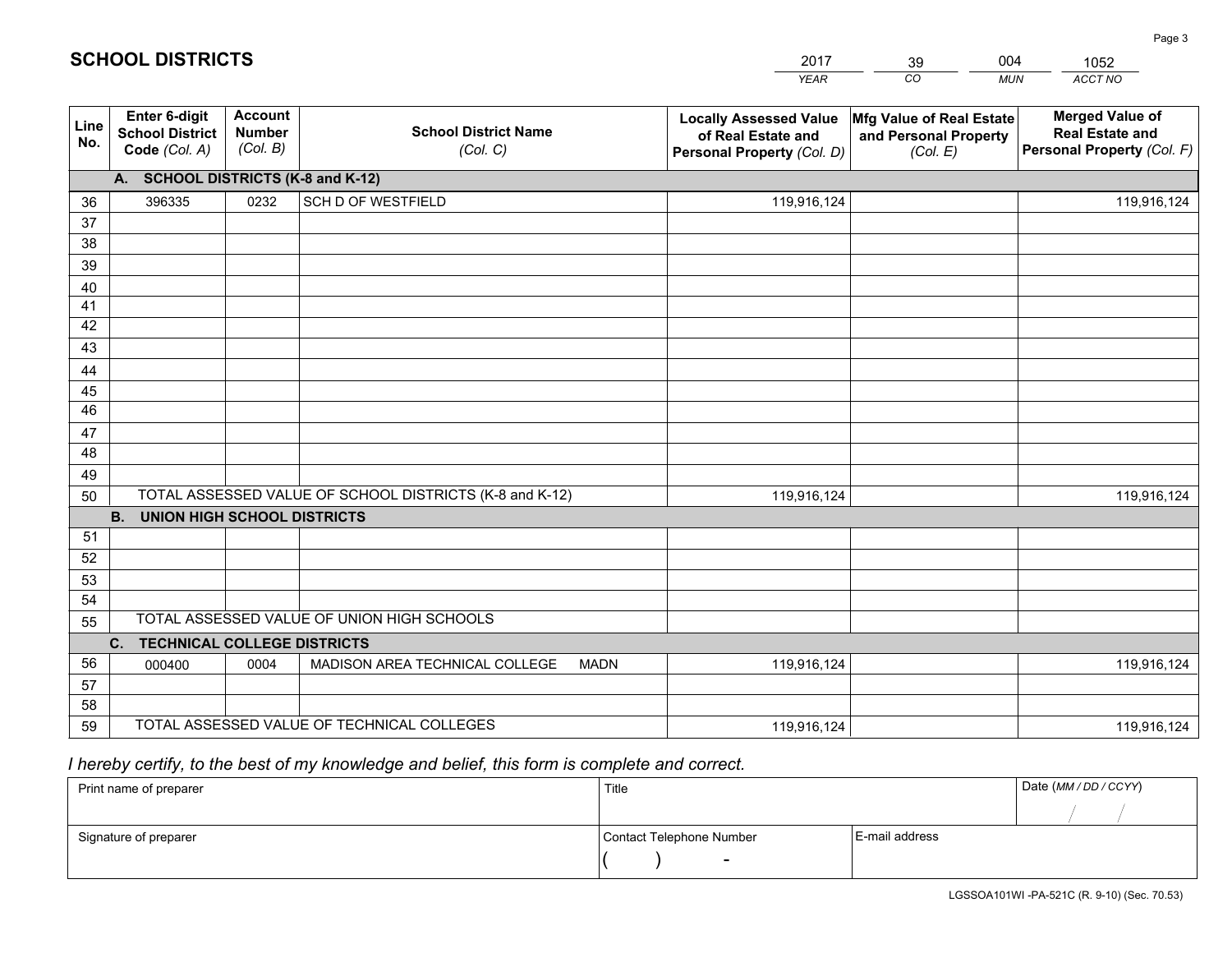### **HIGHLIGHTS**

- 1. Complete the Statement of Assessment after the Board of Review. Reflect any changes made there.
- 2. Use black ink to complete.
- 3. Line 16 must equal Line 50, Col D.
- 4. Line 55 must equal the total of K-8 schools listed on lines 36-49. Do not include K-12 schools in this comparision.
- 5. Line 59, Col. D must equal Line 16.
- 6. Special District, School District and Technical College District values must include both real estate and personal property. Examples of Special districts are: town sanitary districts, public inland lake protection and rehabilitation districts, and metropolitan sewerage districts.
- 7. DO NOT INCLUDE Manufacturing property values.DOR will print these values on the final SOA.
- 8. Accuracy of this form is very important. The values reported directly affect the equalized value DOR calculates for school and special districts.

### **Page 1:**

 If not prefilled, enter the tax year,county and municipal code,municipal type, municipal name and county name on the top of form.

Check the Amended box, if filing an amended / corrected SOA.

 Report the parcel count, acres and assessed value of taxable general property, total parcel count, (real and personal), total acres, and values from final figures set by the Board of Review.

- A. Real Estate land and improvements (buildings, etc.) is reported on lines 1 8, total line 9.
- B. Personal Property is reported on lines 11 14, Column D, total line 15.
- C. To complete this report, use the computer produced summary of the assessment roll that shows these amounts.
- D. Use whole numbers only.
- E. Add each line across and each column down to verify entries.

### **Page 2:**

- A. Report Special Items (not subject to general property tax).
- 1. Private Forest Croplands and Managed Forest Lands are reported on lines 18,19, 20 and 21. Be sure to report assessed values **NOT** taxes.
- 2. You should have copies of the orders of entry, orders of withdrawal, etc., to update your assessment roll.
	- 3. Show hundredths of acres (e.g. 39.75).
- 4. Tax exempt lands are reported on line 22.
- 5. Omitted property and sec. 70.43, Wis. Stats., corrections of errors by assessor are reported on line 23. Report real estate and personal property separately. These should be for **prior years**, not something found on the current assessment roll after the board of review.
- B. Special District (Lines 24-35) Include the value of both real and personal property.
- The Department of Revenue (DOR) preprints much of the information regarding names and codes for schools, special districts,etc. If a district is not listed, enter the name and value only, DOR will enter the proper code.

## **Page 3 School Districts:**

Include the value of both real and personal property.

Report School District (regular, elementary, union high school, and technical college).

- 1. Regular (K-12) and Elementary (K-8) school values are reported on lines 36-49, total on line 50.
- 2. Union High School (UHS) (use only if elementary schools are listed on lines 36-49) are reported on lines 51-54. UHS total value (line 55) must equal to the total **elementary school** values reported on lines 36-49. Do notinclude K-12 schools in this comparison.
- 3. Technical College values are reported on lines 56-58, total on line 59.
- 4. Use the computer summary that shows these amounts to complete this report.

#### **This form is due the second Monday in June. File this report only after your Board of Review is complete.**

 *If you have questions: Return forms to:*

 Email: lgs@wisconsin.gov Wisconsin Department of RevenueCall:  $(608)$  266-2569 or  $(608)$  264-6892 Fax number: (608) 264-6887 PO Box 8971

Local Government Services Section 6-97 Madison WI 53708-8971

**NESHKORO, WI 54960 - 8354** NESHKORO, WI 54960 - 8354 TOWN OF CRYSTAL LAKE SANDRA VAUGHAN<br>TOWN OF CRYSTAL LAKE W2891 DEERBORN DR W2891 DEERBORN DR SANDRA VAUGHAN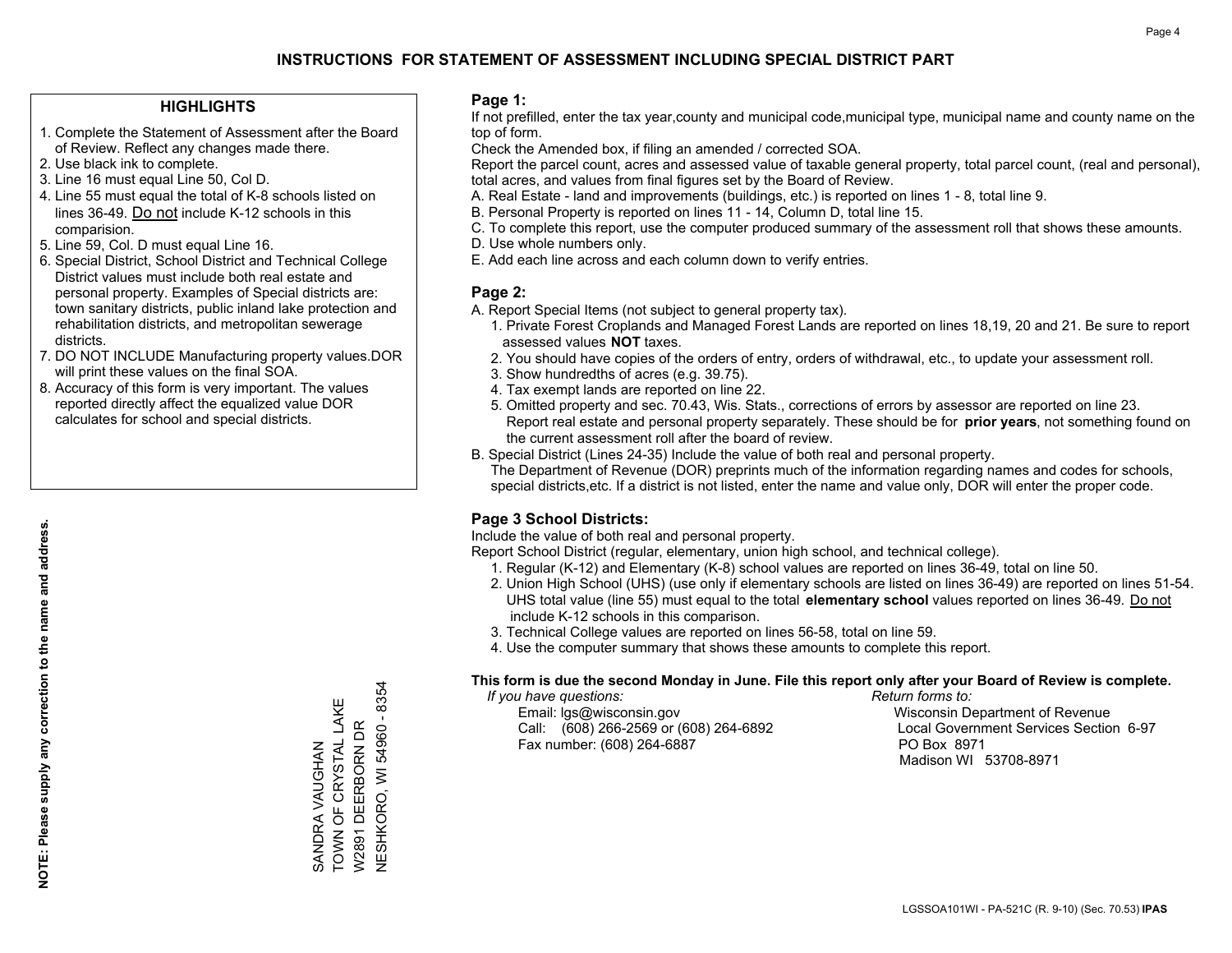**STATEMENT OF ASSESSMENT FOR 2017** 

| 39. | ററഞ   | 1053    |
|-----|-------|---------|
| CO. | MI IN | ACCT NO |

|                | <b>FOR</b>                                                                                                                 | <b>TOWN OF</b><br>OF.                                                                                                                                                                        | <b>DOUGLAS</b>           |              | <b>MARQUETTE COUNTY</b>                                              |                                |                                        | WHEN COMPLETING THIS DOCUMENT                  |
|----------------|----------------------------------------------------------------------------------------------------------------------------|----------------------------------------------------------------------------------------------------------------------------------------------------------------------------------------------|--------------------------|--------------|----------------------------------------------------------------------|--------------------------------|----------------------------------------|------------------------------------------------|
|                |                                                                                                                            | Town - Village - City                                                                                                                                                                        | <b>Municipality Name</b> |              | <b>County Name</b>                                                   |                                |                                        | DO NOT WRITE OVER X's OR IN SHADED AREAS       |
| Line<br>No.    |                                                                                                                            | <b>REAL ESTATE</b><br>(See Lines 18 - 22 for                                                                                                                                                 |                          | PARCEL COUNT | NO. OF ACRES<br><b>WHOLE</b><br>TOTAL LAND IMPROVEMENTS NUMBERS ONLY | <b>VALUE OF</b><br><b>LAND</b> | <b>VALUE OF</b><br><b>IMPROVEMENTS</b> | <b>TOTAL VALUE OF LAND</b><br>AND IMPROVEMENTS |
|                |                                                                                                                            | other Real Estate)                                                                                                                                                                           | Col. A                   | Col. B       | Col. C                                                               | Col. D                         | Col. E                                 | Col. F                                         |
| $\mathbf 1$    |                                                                                                                            | <b>RESIDENTIAL - Class 1</b>                                                                                                                                                                 | 418                      | 357          | 1,184                                                                | 8,875,972                      | 35,852,857                             | 44,728,829                                     |
| $\overline{2}$ |                                                                                                                            | <b>COMMERCIAL - Class 2</b>                                                                                                                                                                  | 9                        | 9            | 8                                                                    | 645,000                        | 1,155,000                              | 1,800,000                                      |
| 3              |                                                                                                                            | <b>MANUFACTURING - Class 3</b>                                                                                                                                                               | $\mathbf 0$              | $\mathbf{0}$ | $\Omega$                                                             | 0                              | 0                                      | 0                                              |
| 4              |                                                                                                                            | <b>AGRICULTURAL - Class 4</b>                                                                                                                                                                | 455                      |              | 9,566                                                                | 1,332,232                      |                                        | 1,332,232                                      |
| 5              |                                                                                                                            | <b>UNDEVELOPED - Class 5</b>                                                                                                                                                                 | 396                      |              | 4,711                                                                | 3,464,577                      |                                        | 3,464,577                                      |
| 6              | AGRICULTURAL FOREST - Class 5m                                                                                             |                                                                                                                                                                                              | 112                      |              | 1,088                                                                | 1,738,753                      |                                        | 1,738,753                                      |
| $\overline{7}$ | <b>FOREST LANDS - Class 6</b>                                                                                              |                                                                                                                                                                                              | 69                       |              | 753                                                                  | 2,355,483                      |                                        | 2,355,483                                      |
| 8              |                                                                                                                            | OTHER - Class 7                                                                                                                                                                              | 105                      | 106          | 275                                                                  | 1,597,064                      | 11,930,350                             | 13,527,414                                     |
| 9              |                                                                                                                            | TOTAL - ALL COLUMNS                                                                                                                                                                          | 1,564                    | 472          | 17,585                                                               | 20,009,081                     | 48,938,207                             | 68,947,288                                     |
| 10             |                                                                                                                            | NUMBER OF PERSONAL PROPERTY ACCOUNTS IN ROLL                                                                                                                                                 |                          |              | 16                                                                   | <b>LOCALLY ASSESSED</b>        | <b>MANUFACTURING</b>                   | <b>MERGED</b>                                  |
| 11             |                                                                                                                            | BOATS AND OTHER WATERCRAFT NOT EXEMPT - Code 1                                                                                                                                               |                          |              |                                                                      | $\mathbf{0}$                   | 0                                      | $\mathbf 0$                                    |
| 12             |                                                                                                                            | MACHINERY, TOOLS AND PATTERNS - Code 2                                                                                                                                                       |                          |              |                                                                      | 18,297                         | $\mathbf 0$                            | 18,297                                         |
| 13             |                                                                                                                            | FURNITURE, FIXTURES AND EQUIPMENT - Code 3                                                                                                                                                   |                          |              |                                                                      | 56,467                         | $\mathbf 0$                            | 56,467                                         |
| 14             |                                                                                                                            | ALL OTHER PERSONAL PROPERTY NOT EXEMPT - Codes 4A, 4B, 4C                                                                                                                                    |                          |              |                                                                      | 7,398                          | $\mathbf 0$                            | 7,398                                          |
| 15             |                                                                                                                            | TOTAL OF PERSONAL PROPERTY NOT EXEMPT (Total of Lines 11-14)                                                                                                                                 |                          |              |                                                                      | 82,162                         | 0                                      | 82,162                                         |
| 16             |                                                                                                                            | AGGREGATE ASSESSED VALUE OF ALL PROPERTY SUBJECT TO THE GENERAL PROPERTY TAX (Total of Lines 9F and 15F)<br>MUST EQUAL TOTAL VALUE OF THE SCHOOL DISTRICTS (K-12 PLUS K-8) - Line 50, Col. F |                          |              |                                                                      |                                |                                        | 69,029,450                                     |
| 17             | Name of Assessor<br>Telephone #<br><b>BOARD OF REVIEW</b><br>DATE OF FINAL ADJOURNMENT<br>05/18/2017<br><b>JOHN BLADER</b> |                                                                                                                                                                                              |                          |              |                                                                      | (920) 787-4355                 |                                        |                                                |

REMARKS

The Assessment Ratio to be used in calculating the estimated Fair Market Value on tax bills for this tax district is .974507731

This ratio should be used to convert assessed values to "Calculate Equalized Values" in Step 1 of the Lottery and Gaming Credit Calculations.<br>This ratio should be used in the "Computation of Tax Equivalent" schedule of the Commission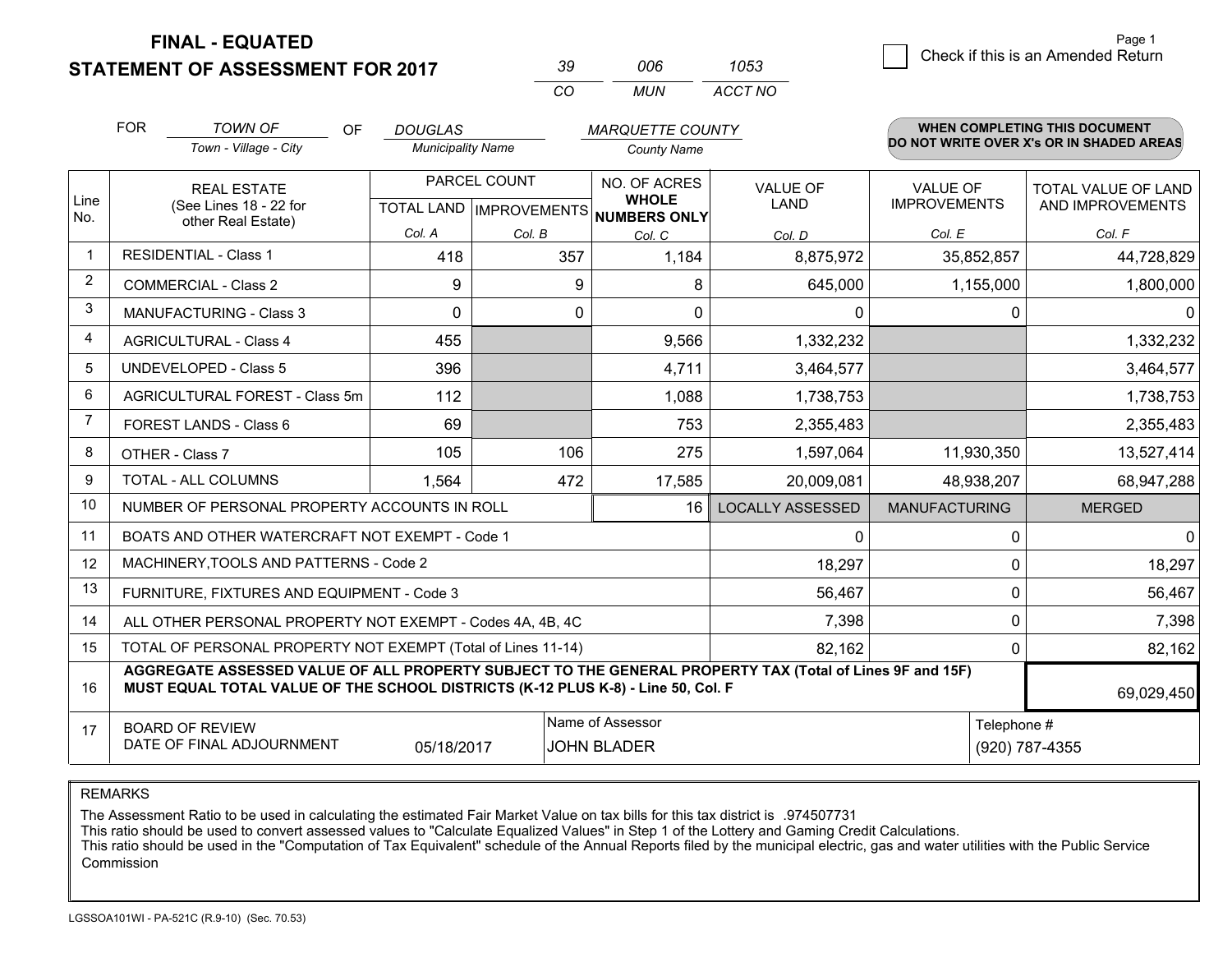*YEAR CO MUN ACCT NO* <sup>2017</sup> <sup>39</sup> <sup>006</sup> <sup>1053</sup>

Do not confuse FOREST LANDS (Line 7) with FOREST CROPS (in this section) - They are **NOT** the same

|    |                                                               |                                             |  | Private Forest Crop - Reg Class @ 10¢ per acre                                 |        | Private Forest Crop - Reg Class @ \$2.52 per acre                  |                                                                              |                    |                    |  |
|----|---------------------------------------------------------------|---------------------------------------------|--|--------------------------------------------------------------------------------|--------|--------------------------------------------------------------------|------------------------------------------------------------------------------|--------------------|--------------------|--|
| 18 | (a) PARCELS                                                   | (b) ACRES                                   |  | (c) ASSESSED VALUE                                                             |        | (d) PARCELS                                                        | (e) ACRES                                                                    |                    | (f) ASSESSED VALUE |  |
|    | Private Forest Crop - Special Class @ 20¢ per acre            |                                             |  |                                                                                |        |                                                                    | Entered Before 2005 Managed Forest - Ferrous Mining CLOSED @ \$8.27 per acre |                    |                    |  |
| 19 | (b) ACRES<br>(a) PARCELS                                      |                                             |  | (c) ASSESSED VALUE                                                             |        | (d) PARCELS                                                        | (e) ACRES                                                                    |                    | (f) ASSESSED VALUE |  |
|    |                                                               | Entered Before 2005 Managed Forest - OPEN @ |  | \$.79 per acre                                                                 |        |                                                                    | Entered Before 2005 Managed Forest - CLOSED @ \$1.87 per acre                |                    |                    |  |
| 20 | (a) PARCELS                                                   | (b) ACRES                                   |  | (c) ASSESSED VALUE                                                             |        | (d) PARCELS                                                        | (e) ACRES                                                                    |                    | (f) ASSESSED VALUE |  |
|    |                                                               |                                             |  | 34                                                                             | 510.34 |                                                                    | 1,573,408                                                                    |                    |                    |  |
|    | Entered After 2004 Managed Forest - OPEN @<br>\$2.14 per acre |                                             |  |                                                                                |        | Entered After 2004 Managed Forest - CLOSED @ \$10.68 per acre      |                                                                              |                    |                    |  |
| 21 | (a) PARCELS                                                   | (b) ACRES                                   |  | (c) ASSESSED VALUE                                                             |        | (d) PARCELS                                                        | (e) ACRES                                                                    | (f) ASSESSED VALUE |                    |  |
|    |                                                               |                                             |  |                                                                                |        |                                                                    |                                                                              |                    |                    |  |
|    |                                                               |                                             |  |                                                                                |        |                                                                    | 124                                                                          |                    | 396,800            |  |
|    | (a) County Forest Cropland Acres                              |                                             |  | (b) Federal Acres                                                              |        | (d) County (NOT FOREST CROP) Acres<br>(c) State Acres              |                                                                              |                    | (e) Other Acres    |  |
| 22 |                                                               |                                             |  |                                                                                | 22.52  |                                                                    | 1.29                                                                         |                    | 64.92              |  |
|    |                                                               |                                             |  | Assessed Value of Omitted Property From Prior Years (Sec. 70.44)               |        |                                                                    | Assessed Value of Sec. 70.43 Corrections of Errors by Assessors              |                    |                    |  |
| 23 |                                                               | (a) REAL ESTATE                             |  | (b) PERSONAL                                                                   |        |                                                                    | (c1) REAL ESTATE                                                             |                    | (c2) PERSONAL      |  |
|    |                                                               |                                             |  |                                                                                |        |                                                                    |                                                                              |                    |                    |  |
|    |                                                               |                                             |  | Manufacturing Equated Value of Omitted Property From Prior Years (Sec. 70.995) |        | Mfg. Equated Value of Sec.70.43 Corrections of Errors by Assessors |                                                                              |                    |                    |  |
|    |                                                               | (d) REAL ESTATE                             |  | (e) PERSONAL                                                                   |        | (f1) REAL ESTATE                                                   |                                                                              |                    | (f2) PERSONAL      |  |
|    |                                                               |                                             |  |                                                                                |        |                                                                    |                                                                              |                    |                    |  |

## **SPECIAL DISTRICTS**

| <b>Line</b><br>No. | Enter 6-digit<br><b>Special District</b><br>Code (Col. A) | <b>Account</b><br><b>Number</b><br>(Col. B) | <b>Special District Name</b><br>(Col. C) | <b>Locally Assessed Value</b><br>of Real Estate and<br>Personal Property (Col. D) | Mfg Value of Real Estate<br>and Personal Property<br>(Col. E) | <b>Merged Value of</b><br><b>Real Estate and</b><br>Personal Property (Col. F) |
|--------------------|-----------------------------------------------------------|---------------------------------------------|------------------------------------------|-----------------------------------------------------------------------------------|---------------------------------------------------------------|--------------------------------------------------------------------------------|
| 24                 | 018070                                                    | 0556                                        | LAKE MASON MANAGEMENT DISTRICT           | 8,380,755                                                                         |                                                               | 8,380,755                                                                      |
| 25                 |                                                           |                                             |                                          |                                                                                   |                                                               |                                                                                |
| 26                 |                                                           |                                             |                                          |                                                                                   |                                                               |                                                                                |
| 27                 |                                                           |                                             |                                          |                                                                                   |                                                               |                                                                                |
| 28                 |                                                           |                                             |                                          |                                                                                   |                                                               |                                                                                |
| 29                 |                                                           |                                             |                                          |                                                                                   |                                                               |                                                                                |
| 30                 |                                                           |                                             |                                          |                                                                                   |                                                               |                                                                                |
| 31                 |                                                           |                                             |                                          |                                                                                   |                                                               |                                                                                |
| 32                 |                                                           |                                             |                                          |                                                                                   |                                                               |                                                                                |
| 33                 |                                                           |                                             |                                          |                                                                                   |                                                               |                                                                                |
| 34                 |                                                           |                                             |                                          |                                                                                   |                                                               |                                                                                |
| 35                 |                                                           |                                             |                                          |                                                                                   |                                                               |                                                                                |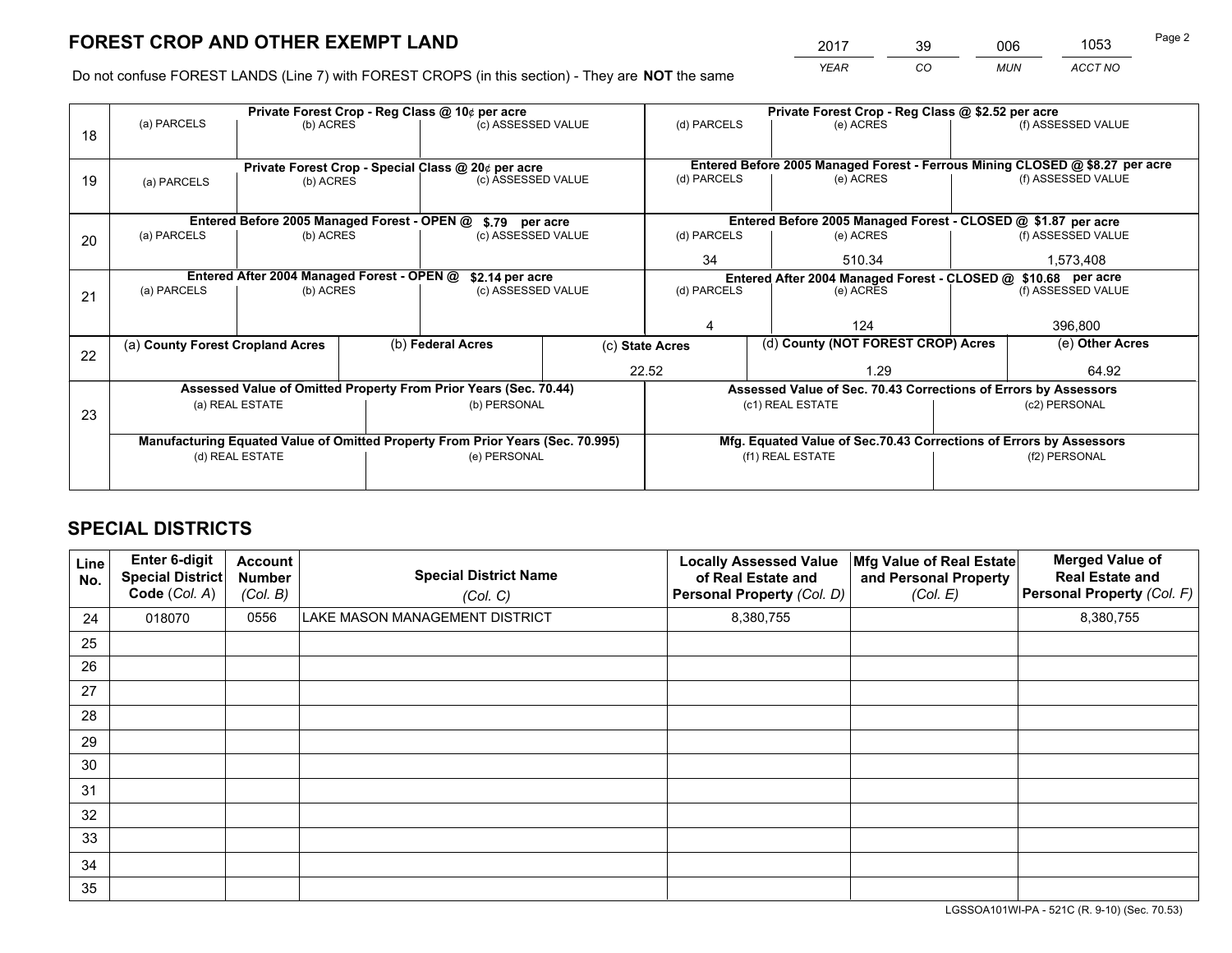|             |                                                          |                                             |                                                         | <b>YEAR</b>                                                                       | CO<br><b>MUN</b>                                              | ACCT NO                                                                        |
|-------------|----------------------------------------------------------|---------------------------------------------|---------------------------------------------------------|-----------------------------------------------------------------------------------|---------------------------------------------------------------|--------------------------------------------------------------------------------|
| Line<br>No. | Enter 6-digit<br><b>School District</b><br>Code (Col. A) | <b>Account</b><br><b>Number</b><br>(Col. B) | <b>School District Name</b><br>(Col. C)                 | <b>Locally Assessed Value</b><br>of Real Estate and<br>Personal Property (Col. D) | Mfg Value of Real Estate<br>and Personal Property<br>(Col. E) | <b>Merged Value of</b><br><b>Real Estate and</b><br>Personal Property (Col. F) |
|             | A. SCHOOL DISTRICTS (K-8 and K-12)                       |                                             |                                                         |                                                                                   |                                                               |                                                                                |
| 36          | 114501                                                   | 0073                                        | SCH D OF PORTAGE COMMUNITY                              | 17,906,969                                                                        |                                                               | 17,906,969                                                                     |
| 37          | 396335                                                   | 0232                                        | <b>SCH D OF WESTFIELD</b>                               | 8,696,703                                                                         |                                                               | 8,696,703                                                                      |
| 38          | 566678                                                   | 0338                                        | SCH D OF WISCONSIN DELLS                                | 42,425,778                                                                        |                                                               | 42,425,778                                                                     |
| 39          |                                                          |                                             |                                                         |                                                                                   |                                                               |                                                                                |
| 40          |                                                          |                                             |                                                         |                                                                                   |                                                               |                                                                                |
| 41          |                                                          |                                             |                                                         |                                                                                   |                                                               |                                                                                |
| 42          |                                                          |                                             |                                                         |                                                                                   |                                                               |                                                                                |
| 43          |                                                          |                                             |                                                         |                                                                                   |                                                               |                                                                                |
| 44          |                                                          |                                             |                                                         |                                                                                   |                                                               |                                                                                |
| 45          |                                                          |                                             |                                                         |                                                                                   |                                                               |                                                                                |
| 46          |                                                          |                                             |                                                         |                                                                                   |                                                               |                                                                                |
| 47          |                                                          |                                             |                                                         |                                                                                   |                                                               |                                                                                |
| 48          |                                                          |                                             |                                                         |                                                                                   |                                                               |                                                                                |
| 49          |                                                          |                                             |                                                         |                                                                                   |                                                               |                                                                                |
| 50          |                                                          |                                             | TOTAL ASSESSED VALUE OF SCHOOL DISTRICTS (K-8 and K-12) | 69,029,450                                                                        |                                                               | 69,029,450                                                                     |
|             | <b>B.</b><br><b>UNION HIGH SCHOOL DISTRICTS</b>          |                                             |                                                         |                                                                                   |                                                               |                                                                                |
| 51          |                                                          |                                             |                                                         |                                                                                   |                                                               |                                                                                |
| 52          |                                                          |                                             |                                                         |                                                                                   |                                                               |                                                                                |
| 53          |                                                          |                                             |                                                         |                                                                                   |                                                               |                                                                                |
| 54          |                                                          |                                             | TOTAL ASSESSED VALUE OF UNION HIGH SCHOOLS              |                                                                                   |                                                               |                                                                                |
| 55          |                                                          |                                             |                                                         |                                                                                   |                                                               |                                                                                |
| 56          | <b>TECHNICAL COLLEGE DISTRICTS</b><br>C.                 |                                             |                                                         |                                                                                   |                                                               |                                                                                |
|             | 000400                                                   | 0004                                        | MADISON AREA TECHNICAL COLLEGE<br><b>MADN</b>           | 69,029,450                                                                        |                                                               | 69,029,450                                                                     |
| 57<br>58    |                                                          |                                             |                                                         |                                                                                   |                                                               |                                                                                |
| 59          |                                                          |                                             | TOTAL ASSESSED VALUE OF TECHNICAL COLLEGES              | 69,029,450                                                                        |                                                               | 69,029,450                                                                     |
|             |                                                          |                                             |                                                         |                                                                                   |                                                               |                                                                                |

39

006

 *I hereby certify, to the best of my knowledge and belief, this form is complete and correct.*

**SCHOOL DISTRICTS**

| Print name of preparer | Title                    |                | Date (MM/DD/CCYY) |
|------------------------|--------------------------|----------------|-------------------|
|                        |                          |                |                   |
| Signature of preparer  | Contact Telephone Number | E-mail address |                   |
|                        | $\overline{\phantom{a}}$ |                |                   |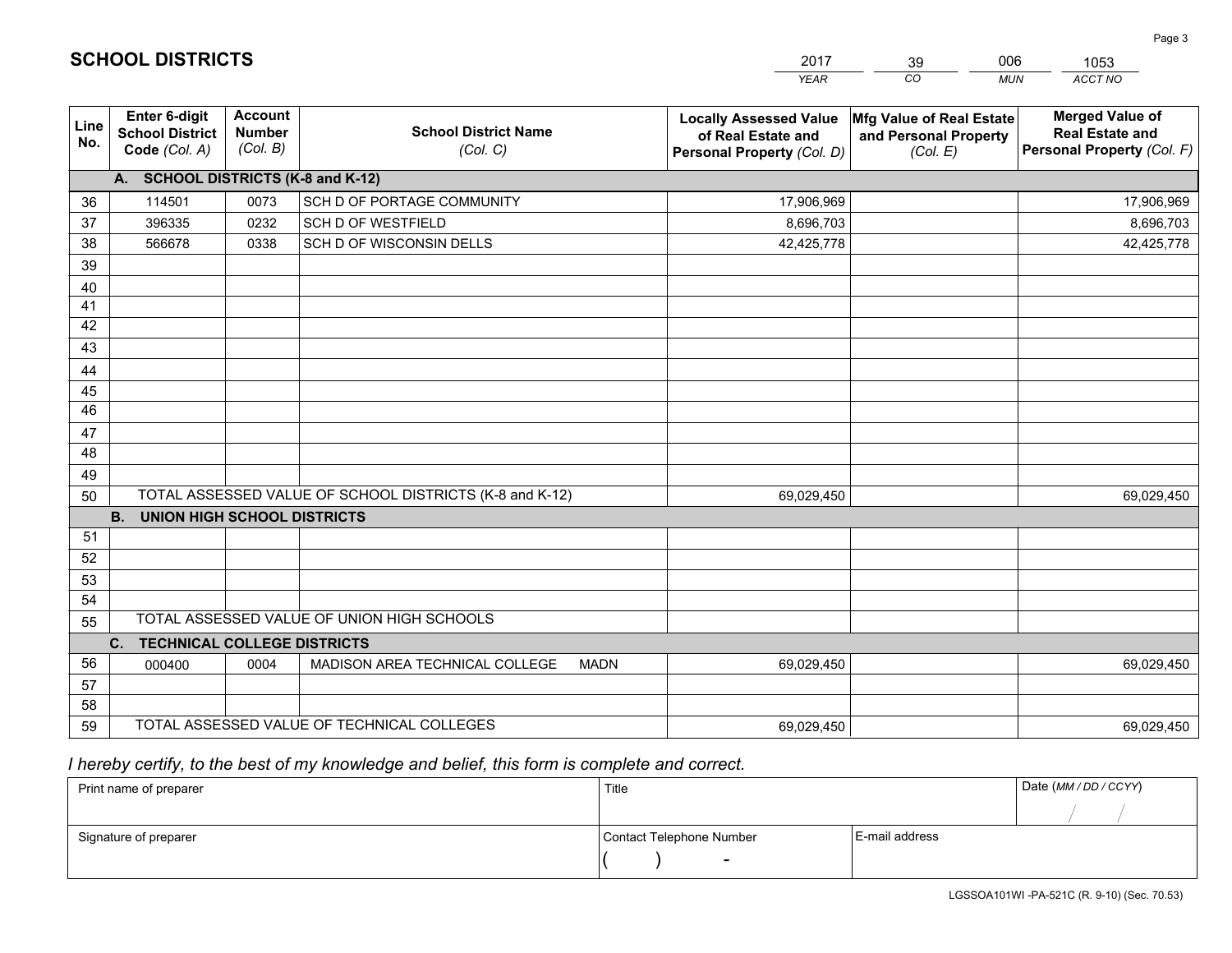### **HIGHLIGHTS**

- 1. Complete the Statement of Assessment after the Board of Review. Reflect any changes made there.
- 2. Use black ink to complete.
- 3. Line 16 must equal Line 50, Col D.
- 4. Line 55 must equal the total of K-8 schools listed on lines 36-49. Do not include K-12 schools in this comparision.
- 5. Line 59, Col. D must equal Line 16.
- 6. Special District, School District and Technical College District values must include both real estate and personal property. Examples of Special districts are: town sanitary districts, public inland lake protection and rehabilitation districts, and metropolitan sewerage districts.
- 7. DO NOT INCLUDE Manufacturing property values.DOR will print these values on the final SOA.

MENA MCFAUL TOWN OF DOUGLAS

MENA MCFAUL<br>TOWN OF DOUGLAS

PO BOX 43

PO BOX 43

BRIGGSVILLE, WI 53920 - 0043

BRIGGSVILLE, WI

53920 - 0043

 8. Accuracy of this form is very important. The values reported directly affect the equalized value DOR calculates for school and special districts.

### **Page 1:**

 If not prefilled, enter the tax year,county and municipal code,municipal type, municipal name and county name on the top of form.

Check the Amended box, if filing an amended / corrected SOA.

 Report the parcel count, acres and assessed value of taxable general property, total parcel count, (real and personal), total acres, and values from final figures set by the Board of Review.

- A. Real Estate land and improvements (buildings, etc.) is reported on lines 1 8, total line 9.
- B. Personal Property is reported on lines 11 14, Column D, total line 15.
- C. To complete this report, use the computer produced summary of the assessment roll that shows these amounts.
- D. Use whole numbers only.
- E. Add each line across and each column down to verify entries.

### **Page 2:**

- A. Report Special Items (not subject to general property tax).
- 1. Private Forest Croplands and Managed Forest Lands are reported on lines 18,19, 20 and 21. Be sure to report assessed values **NOT** taxes.
- 2. You should have copies of the orders of entry, orders of withdrawal, etc., to update your assessment roll.
	- 3. Show hundredths of acres (e.g. 39.75).
- 4. Tax exempt lands are reported on line 22.
- 5. Omitted property and sec. 70.43, Wis. Stats., corrections of errors by assessor are reported on line 23. Report real estate and personal property separately. These should be for **prior years**, not something found on the current assessment roll after the board of review.
- B. Special District (Lines 24-35) Include the value of both real and personal property.
- The Department of Revenue (DOR) preprints much of the information regarding names and codes for schools, special districts,etc. If a district is not listed, enter the name and value only, DOR will enter the proper code.

## **Page 3 School Districts:**

Include the value of both real and personal property.

Report School District (regular, elementary, union high school, and technical college).

- 1. Regular (K-12) and Elementary (K-8) school values are reported on lines 36-49, total on line 50.
- 2. Union High School (UHS) (use only if elementary schools are listed on lines 36-49) are reported on lines 51-54. UHS total value (line 55) must equal to the total **elementary school** values reported on lines 36-49. Do notinclude K-12 schools in this comparison.
- 3. Technical College values are reported on lines 56-58, total on line 59.
- 4. Use the computer summary that shows these amounts to complete this report.

#### **This form is due the second Monday in June. File this report only after your Board of Review is complete.**

 *If you have questions: Return forms to:*

 Email: lgs@wisconsin.gov Wisconsin Department of RevenueCall:  $(608)$  266-2569 or  $(608)$  264-6892 Fax number: (608) 264-6887 PO Box 8971

Local Government Services Section 6-97 Madison WI 53708-8971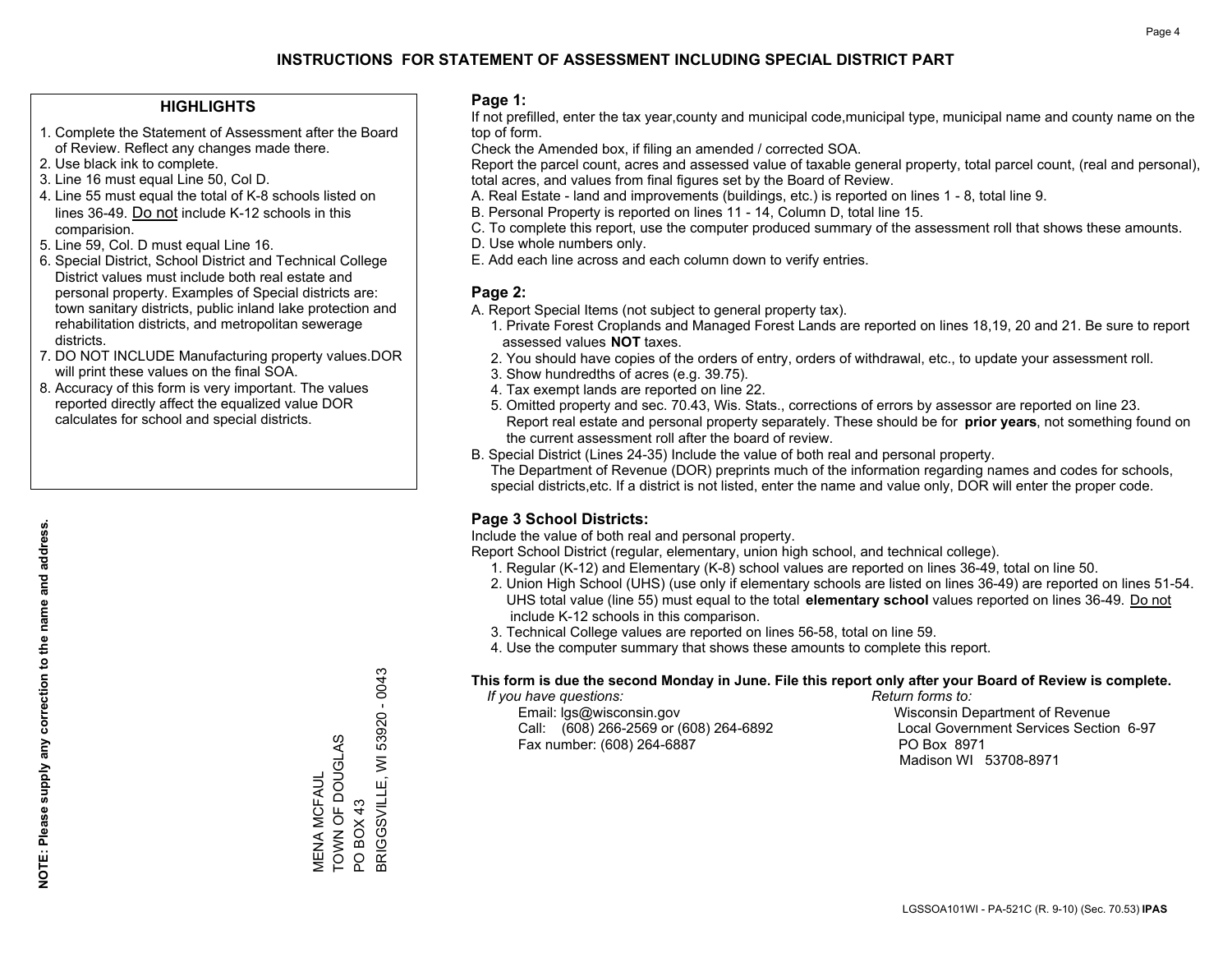**STATEMENT OF ASSESSMENT FOR 2017** 

| ₹u       | nnr   | 1054    |
|----------|-------|---------|
| $\cdots$ | MI IN | ACCT NO |

|                | <b>FOR</b>                                                                                                                                                | <b>TOWN OF</b><br>OF                                                                                                                                                                         | <b>HARRIS</b>            |              | <b>MARQUETTE COUNTY</b>                                              |                                |                                        | <b>WHEN COMPLETING THIS DOCUMENT</b>     |
|----------------|-----------------------------------------------------------------------------------------------------------------------------------------------------------|----------------------------------------------------------------------------------------------------------------------------------------------------------------------------------------------|--------------------------|--------------|----------------------------------------------------------------------|--------------------------------|----------------------------------------|------------------------------------------|
|                |                                                                                                                                                           | Town - Village - City                                                                                                                                                                        | <b>Municipality Name</b> |              | <b>County Name</b>                                                   |                                |                                        | DO NOT WRITE OVER X's OR IN SHADED AREAS |
| Line<br>No.    |                                                                                                                                                           | <b>REAL ESTATE</b><br>(See Lines 18 - 22 for                                                                                                                                                 |                          | PARCEL COUNT | NO. OF ACRES<br><b>WHOLE</b><br>TOTAL LAND IMPROVEMENTS NUMBERS ONLY | <b>VALUE OF</b><br><b>LAND</b> | <b>VALUE OF</b><br><b>IMPROVEMENTS</b> | TOTAL VALUE OF LAND<br>AND IMPROVEMENTS  |
|                | other Real Estate)                                                                                                                                        |                                                                                                                                                                                              | Col. A                   | Col. B       | Col. C                                                               | Col. D                         | Col. E                                 | Col. F                                   |
| $\mathbf 1$    |                                                                                                                                                           | <b>RESIDENTIAL - Class 1</b>                                                                                                                                                                 | 560                      | 446          | 1,595                                                                | 7,473,900                      | 39,898,900                             | 47,372,800                               |
| $\overline{2}$ |                                                                                                                                                           | <b>COMMERCIAL - Class 2</b>                                                                                                                                                                  | 13                       | 13           | 43                                                                   | 388,900                        | 2,819,600                              | 3,208,500                                |
| 3              |                                                                                                                                                           | MANUFACTURING - Class 3                                                                                                                                                                      | $\Omega$                 | 0            | $\Omega$                                                             | 0                              | 0                                      | $\Omega$                                 |
| $\overline{4}$ |                                                                                                                                                           | <b>AGRICULTURAL - Class 4</b>                                                                                                                                                                | 368                      |              | 6,463                                                                | 902,100                        |                                        | 902,100                                  |
| 5              |                                                                                                                                                           | <b>UNDEVELOPED - Class 5</b>                                                                                                                                                                 | 221                      |              | 2,363                                                                | 1,736,200                      |                                        | 1,736,200                                |
| 6              | AGRICULTURAL FOREST - Class 5m                                                                                                                            |                                                                                                                                                                                              | 202                      |              | 2,727                                                                | 3,972,700                      |                                        | 3,972,700                                |
| $\overline{7}$ | <b>FOREST LANDS - Class 6</b>                                                                                                                             |                                                                                                                                                                                              | 231                      |              | 3,748                                                                | 11,304,800                     |                                        | 11,304,800                               |
| 8              |                                                                                                                                                           | OTHER - Class 7                                                                                                                                                                              | 41                       | 41           | 50                                                                   | 330,600                        | 3,448,800                              | 3,779,400                                |
| 9              |                                                                                                                                                           | TOTAL - ALL COLUMNS                                                                                                                                                                          | 1,636                    | 500          | 16,989                                                               | 26,109,200                     | 46,167,300                             | 72,276,500                               |
| 10             |                                                                                                                                                           | NUMBER OF PERSONAL PROPERTY ACCOUNTS IN ROLL                                                                                                                                                 |                          |              | 18                                                                   | <b>LOCALLY ASSESSED</b>        | <b>MANUFACTURING</b>                   | <b>MERGED</b>                            |
| 11             |                                                                                                                                                           | BOATS AND OTHER WATERCRAFT NOT EXEMPT - Code 1                                                                                                                                               |                          |              |                                                                      | 0                              | 0                                      | $\overline{0}$                           |
| 12             |                                                                                                                                                           | MACHINERY, TOOLS AND PATTERNS - Code 2                                                                                                                                                       |                          |              |                                                                      | 61,800                         | $\Omega$                               | 61,800                                   |
| 13             |                                                                                                                                                           | FURNITURE, FIXTURES AND EQUIPMENT - Code 3                                                                                                                                                   |                          |              |                                                                      | 85,200                         | 1,200                                  | 86,400                                   |
| 14             |                                                                                                                                                           | ALL OTHER PERSONAL PROPERTY NOT EXEMPT - Codes 4A, 4B, 4C                                                                                                                                    |                          |              |                                                                      | 237,900                        | 900                                    | 238,800                                  |
| 15             |                                                                                                                                                           | TOTAL OF PERSONAL PROPERTY NOT EXEMPT (Total of Lines 11-14)                                                                                                                                 |                          |              |                                                                      | 384,900                        | 2,100                                  | 387,000                                  |
| 16             |                                                                                                                                                           | AGGREGATE ASSESSED VALUE OF ALL PROPERTY SUBJECT TO THE GENERAL PROPERTY TAX (Total of Lines 9F and 15F)<br>MUST EQUAL TOTAL VALUE OF THE SCHOOL DISTRICTS (K-12 PLUS K-8) - Line 50, Col. F |                          |              |                                                                      |                                |                                        | 72,663,500                               |
| 17             | Name of Assessor<br>Telephone #<br><b>BOARD OF REVIEW</b><br>DATE OF FINAL ADJOURNMENT<br><b>BOWMAR APPRAISAL, CARRIE</b><br>(920) 733-5369<br>05/15/2017 |                                                                                                                                                                                              |                          |              |                                                                      |                                |                                        |                                          |

REMARKS

The Assessment Ratio to be used in calculating the estimated Fair Market Value on tax bills for this tax district is 1.031708889

This ratio should be used to convert assessed values to "Calculate Equalized Values" in Step 1 of the Lottery and Gaming Credit Calculations.<br>This ratio should be used in the "Computation of Tax Equivalent" schedule of the Commission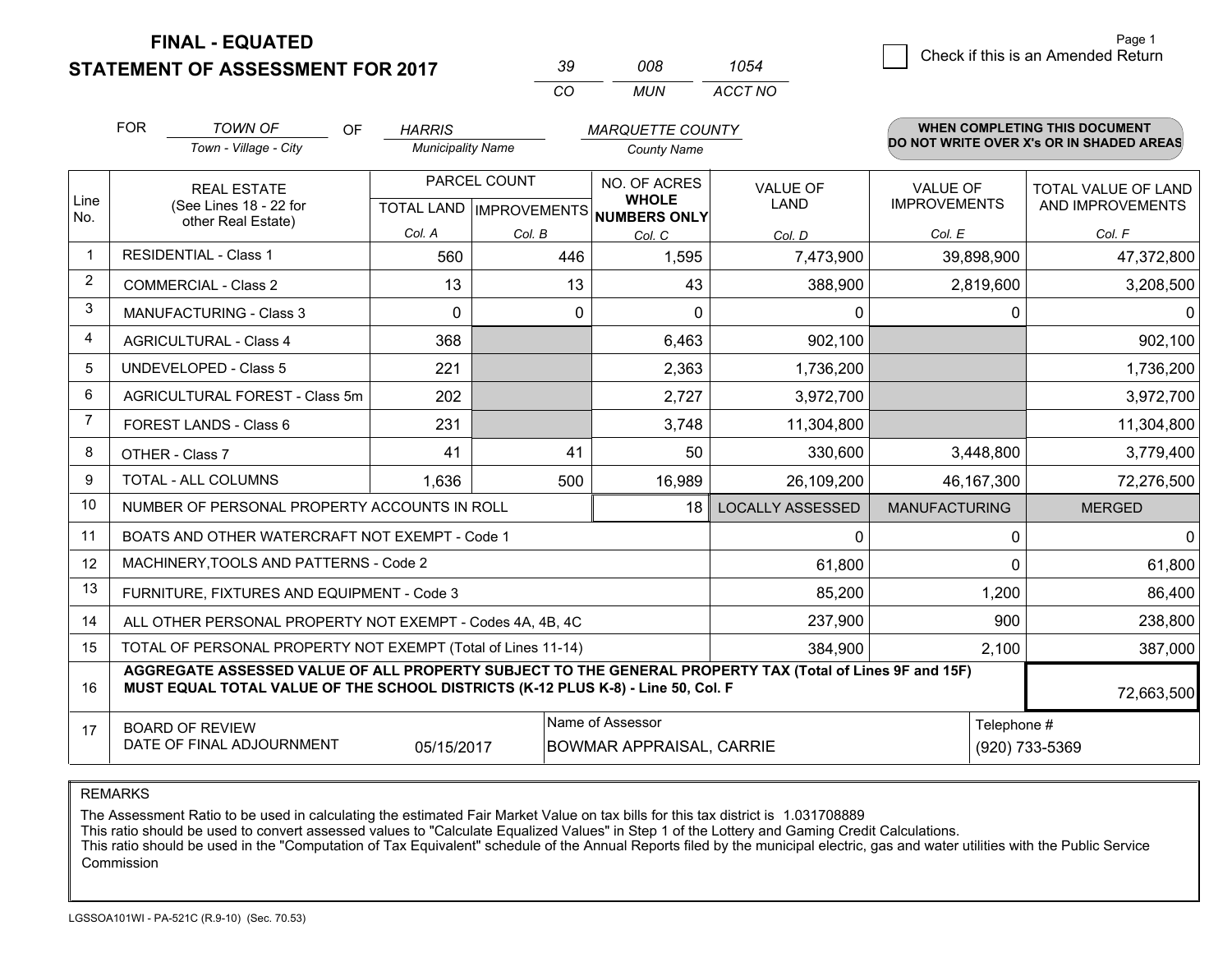*YEAR CO MUN ACCT NO* <sup>2017</sup> <sup>39</sup> <sup>008</sup> <sup>1054</sup>

Do not confuse FOREST LANDS (Line 7) with FOREST CROPS (in this section) - They are **NOT** the same

|    |                                                                                |                                                       |  | Private Forest Crop - Reg Class @ 10¢ per acre                   |                 | Private Forest Crop - Reg Class @ \$2.52 per acre |                                                               |                                                                    |                    |                                                                              |
|----|--------------------------------------------------------------------------------|-------------------------------------------------------|--|------------------------------------------------------------------|-----------------|---------------------------------------------------|---------------------------------------------------------------|--------------------------------------------------------------------|--------------------|------------------------------------------------------------------------------|
| 18 | (a) PARCELS                                                                    | (b) ACRES                                             |  | (c) ASSESSED VALUE                                               |                 | (d) PARCELS                                       |                                                               | (e) ACRES                                                          |                    | (f) ASSESSED VALUE                                                           |
|    |                                                                                |                                                       |  |                                                                  |                 |                                                   |                                                               |                                                                    |                    |                                                                              |
|    |                                                                                | Private Forest Crop - Special Class @ 20¢ per acre    |  |                                                                  |                 |                                                   |                                                               |                                                                    |                    | Entered Before 2005 Managed Forest - Ferrous Mining CLOSED @ \$8.27 per acre |
| 19 | (c) ASSESSED VALUE<br>(b) ACRES<br>(a) PARCELS                                 |                                                       |  | (d) PARCELS                                                      |                 | (e) ACRES                                         |                                                               | (f) ASSESSED VALUE                                                 |                    |                                                                              |
|    |                                                                                |                                                       |  |                                                                  |                 |                                                   |                                                               |                                                                    |                    |                                                                              |
|    |                                                                                |                                                       |  | Entered Before 2005 Managed Forest - OPEN @ \$.79 per acre       |                 |                                                   |                                                               | Entered Before 2005 Managed Forest - CLOSED @ \$1.87 per acre      |                    |                                                                              |
| 20 | (a) PARCELS                                                                    | (b) ACRES                                             |  | (c) ASSESSED VALUE                                               |                 | (d) PARCELS                                       |                                                               | (e) ACRES                                                          |                    | (f) ASSESSED VALUE                                                           |
|    |                                                                                |                                                       |  | 31                                                               |                 | 669.35                                            |                                                               | 1,947,100                                                          |                    |                                                                              |
|    | Entered After 2004 Managed Forest - OPEN @<br>\$2.14 per acre                  |                                                       |  |                                                                  |                 |                                                   | Entered After 2004 Managed Forest - CLOSED @ \$10.68 per acre |                                                                    |                    |                                                                              |
| 21 | (a) PARCELS                                                                    | (b) ACRES                                             |  | (c) ASSESSED VALUE                                               |                 | (d) PARCELS<br>(e) ACRES                          |                                                               |                                                                    | (f) ASSESSED VALUE |                                                                              |
|    |                                                                                |                                                       |  |                                                                  |                 |                                                   |                                                               |                                                                    |                    |                                                                              |
|    | 6                                                                              | 210                                                   |  | 640,600                                                          |                 | 64                                                |                                                               | 1,410.91                                                           |                    | 4,202,300                                                                    |
| 22 |                                                                                | (b) Federal Acres<br>(a) County Forest Cropland Acres |  |                                                                  | (c) State Acres |                                                   |                                                               | (d) County (NOT FOREST CROP) Acres                                 |                    | (e) Other Acres                                                              |
|    |                                                                                |                                                       |  |                                                                  |                 | 53.2                                              |                                                               | 42.97                                                              |                    | 223.27                                                                       |
|    |                                                                                |                                                       |  | Assessed Value of Omitted Property From Prior Years (Sec. 70.44) |                 |                                                   |                                                               | Assessed Value of Sec. 70.43 Corrections of Errors by Assessors    |                    |                                                                              |
|    |                                                                                | (a) REAL ESTATE                                       |  | (b) PERSONAL                                                     |                 |                                                   |                                                               | (c1) REAL ESTATE                                                   |                    | (c2) PERSONAL                                                                |
| 23 |                                                                                |                                                       |  |                                                                  |                 |                                                   |                                                               |                                                                    |                    |                                                                              |
|    | Manufacturing Equated Value of Omitted Property From Prior Years (Sec. 70.995) |                                                       |  |                                                                  |                 |                                                   |                                                               | Mfg. Equated Value of Sec.70.43 Corrections of Errors by Assessors |                    |                                                                              |
|    |                                                                                | (d) REAL ESTATE                                       |  | (e) PERSONAL                                                     |                 | (f1) REAL ESTATE                                  |                                                               |                                                                    | (f2) PERSONAL      |                                                                              |
|    |                                                                                |                                                       |  |                                                                  |                 |                                                   |                                                               |                                                                    |                    |                                                                              |

## **SPECIAL DISTRICTS**

| Line<br>No. | Enter 6-digit<br>Special District<br>Code (Col. A) | <b>Account</b><br><b>Number</b> | <b>Special District Name</b> | <b>Locally Assessed Value</b><br>of Real Estate and | Mfg Value of Real Estate<br>and Personal Property | <b>Merged Value of</b><br><b>Real Estate and</b><br>Personal Property (Col. F) |
|-------------|----------------------------------------------------|---------------------------------|------------------------------|-----------------------------------------------------|---------------------------------------------------|--------------------------------------------------------------------------------|
|             |                                                    | (Col. B)                        | (Col. C)                     | Personal Property (Col. D)                          | (Col. E)                                          |                                                                                |
| 24          |                                                    |                                 |                              |                                                     |                                                   |                                                                                |
| 25          |                                                    |                                 |                              |                                                     |                                                   |                                                                                |
| 26          |                                                    |                                 |                              |                                                     |                                                   |                                                                                |
| 27          |                                                    |                                 |                              |                                                     |                                                   |                                                                                |
| 28          |                                                    |                                 |                              |                                                     |                                                   |                                                                                |
| 29          |                                                    |                                 |                              |                                                     |                                                   |                                                                                |
| 30          |                                                    |                                 |                              |                                                     |                                                   |                                                                                |
| 31          |                                                    |                                 |                              |                                                     |                                                   |                                                                                |
| 32          |                                                    |                                 |                              |                                                     |                                                   |                                                                                |
| 33          |                                                    |                                 |                              |                                                     |                                                   |                                                                                |
| 34          |                                                    |                                 |                              |                                                     |                                                   |                                                                                |
| 35          |                                                    |                                 |                              |                                                     |                                                   |                                                                                |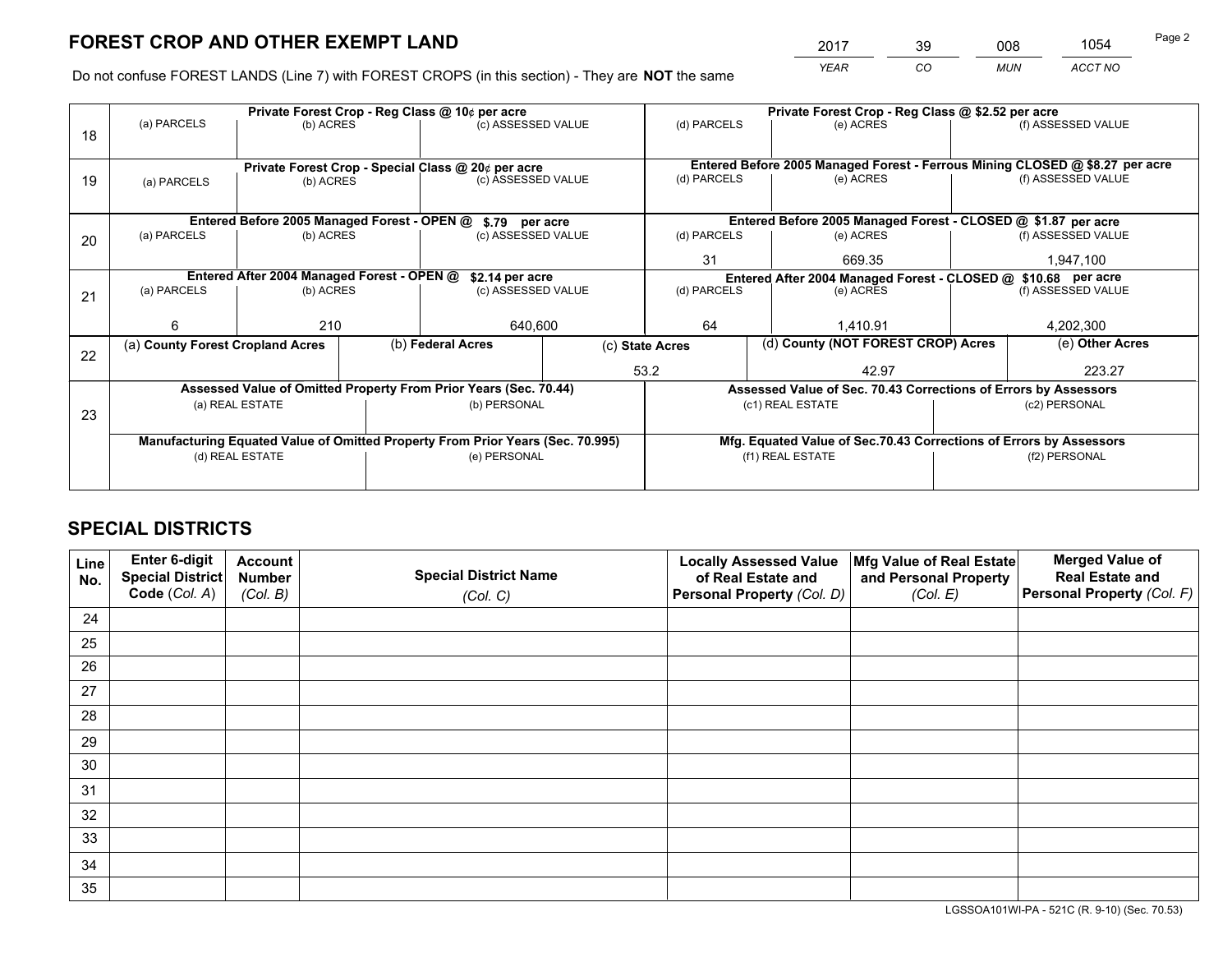|             |                                                                 |                                             |                                                         | <b>YEAR</b>                                                                       | CO<br><b>MUN</b>                                              | ACCT NO                                                                        |
|-------------|-----------------------------------------------------------------|---------------------------------------------|---------------------------------------------------------|-----------------------------------------------------------------------------------|---------------------------------------------------------------|--------------------------------------------------------------------------------|
| Line<br>No. | <b>Enter 6-digit</b><br><b>School District</b><br>Code (Col. A) | <b>Account</b><br><b>Number</b><br>(Col. B) | <b>School District Name</b><br>(Col. C)                 | <b>Locally Assessed Value</b><br>of Real Estate and<br>Personal Property (Col. D) | Mfg Value of Real Estate<br>and Personal Property<br>(Col. E) | <b>Merged Value of</b><br><b>Real Estate and</b><br>Personal Property (Col. F) |
|             | A. SCHOOL DISTRICTS (K-8 and K-12)                              |                                             |                                                         |                                                                                   |                                                               |                                                                                |
| 36          | 396335                                                          | 0232                                        | SCH D OF WESTFIELD                                      | 72,661,400                                                                        | 2,100                                                         | 72,663,500                                                                     |
| 37          |                                                                 |                                             |                                                         |                                                                                   |                                                               |                                                                                |
| 38          |                                                                 |                                             |                                                         |                                                                                   |                                                               |                                                                                |
| 39          |                                                                 |                                             |                                                         |                                                                                   |                                                               |                                                                                |
| 40          |                                                                 |                                             |                                                         |                                                                                   |                                                               |                                                                                |
| 41<br>42    |                                                                 |                                             |                                                         |                                                                                   |                                                               |                                                                                |
| 43          |                                                                 |                                             |                                                         |                                                                                   |                                                               |                                                                                |
| 44          |                                                                 |                                             |                                                         |                                                                                   |                                                               |                                                                                |
| 45          |                                                                 |                                             |                                                         |                                                                                   |                                                               |                                                                                |
| 46          |                                                                 |                                             |                                                         |                                                                                   |                                                               |                                                                                |
| 47          |                                                                 |                                             |                                                         |                                                                                   |                                                               |                                                                                |
| 48          |                                                                 |                                             |                                                         |                                                                                   |                                                               |                                                                                |
| 49          |                                                                 |                                             |                                                         |                                                                                   |                                                               |                                                                                |
| 50          |                                                                 |                                             | TOTAL ASSESSED VALUE OF SCHOOL DISTRICTS (K-8 and K-12) | 72,661,400                                                                        | 2,100                                                         | 72,663,500                                                                     |
|             | <b>B. UNION HIGH SCHOOL DISTRICTS</b>                           |                                             |                                                         |                                                                                   |                                                               |                                                                                |
| 51          |                                                                 |                                             |                                                         |                                                                                   |                                                               |                                                                                |
| 52          |                                                                 |                                             |                                                         |                                                                                   |                                                               |                                                                                |
| 53<br>54    |                                                                 |                                             |                                                         |                                                                                   |                                                               |                                                                                |
| 55          |                                                                 |                                             | TOTAL ASSESSED VALUE OF UNION HIGH SCHOOLS              |                                                                                   |                                                               |                                                                                |
|             | C.<br><b>TECHNICAL COLLEGE DISTRICTS</b>                        |                                             |                                                         |                                                                                   |                                                               |                                                                                |
| 56          | 000400                                                          | 0004                                        | MADISON AREA TECHNICAL COLLEGE<br><b>MADN</b>           | 72,661,400                                                                        | 2,100                                                         | 72,663,500                                                                     |
| 57          |                                                                 |                                             |                                                         |                                                                                   |                                                               |                                                                                |
| 58          |                                                                 |                                             |                                                         |                                                                                   |                                                               |                                                                                |
| 59          |                                                                 |                                             | TOTAL ASSESSED VALUE OF TECHNICAL COLLEGES              | 72,661,400                                                                        | 2,100                                                         | 72,663,500                                                                     |

39

008

 *I hereby certify, to the best of my knowledge and belief, this form is complete and correct.*

**SCHOOL DISTRICTS**

| Print name of preparer | Title                    |                | Date (MM / DD / CCYY) |
|------------------------|--------------------------|----------------|-----------------------|
|                        |                          |                |                       |
| Signature of preparer  | Contact Telephone Number | E-mail address |                       |
|                        | $\sim$                   |                |                       |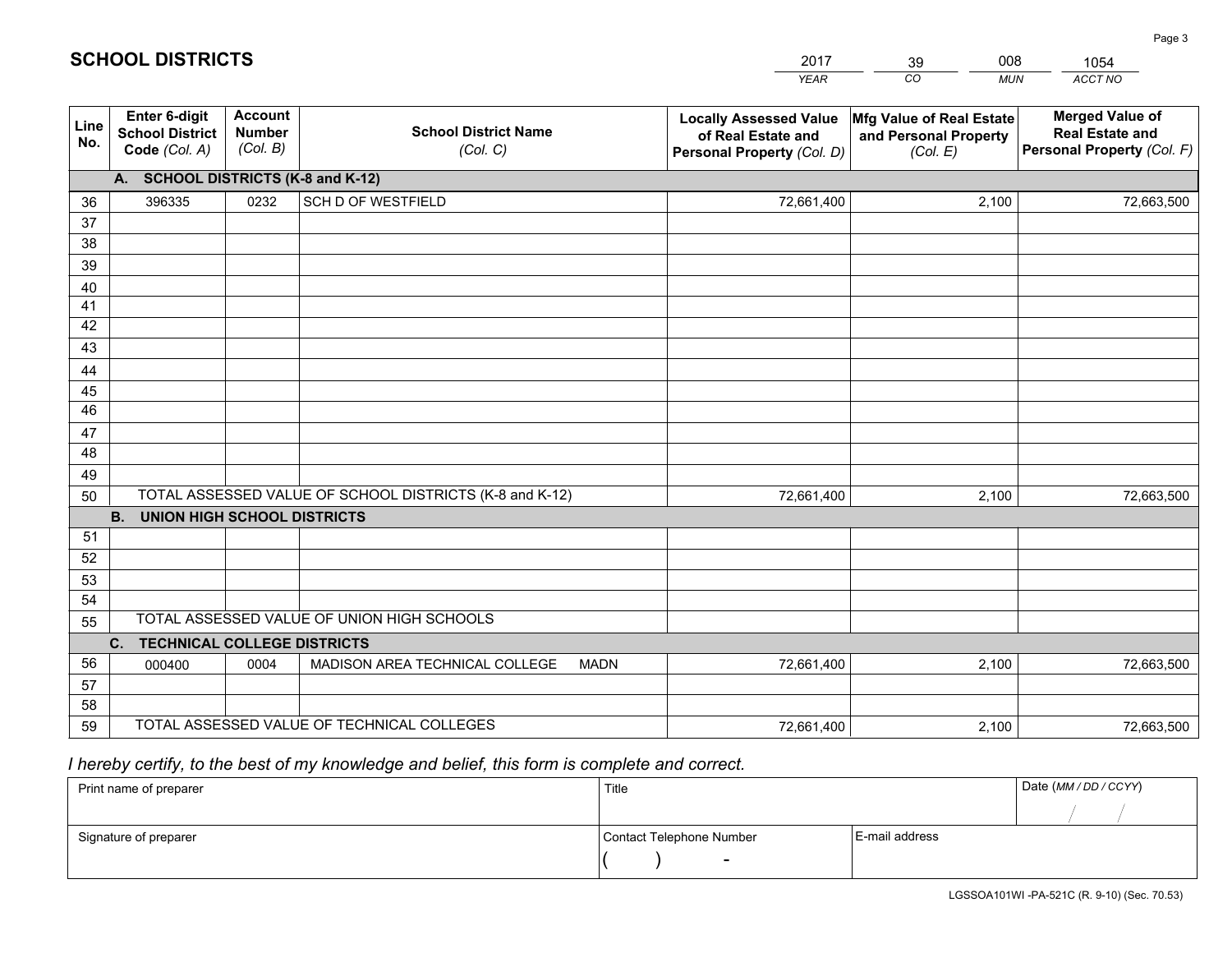### **HIGHLIGHTS**

- 1. Complete the Statement of Assessment after the Board of Review. Reflect any changes made there.
- 2. Use black ink to complete.
- 3. Line 16 must equal Line 50, Col D.
- 4. Line 55 must equal the total of K-8 schools listed on lines 36-49. Do not include K-12 schools in this comparision.
- 5. Line 59, Col. D must equal Line 16.
- 6. Special District, School District and Technical College District values must include both real estate and personal property. Examples of Special districts are: town sanitary districts, public inland lake protection and rehabilitation districts, and metropolitan sewerage districts.
- 7. DO NOT INCLUDE Manufacturing property values.DOR will print these values on the final SOA.
- 8. Accuracy of this form is very important. The values reported directly affect the equalized value DOR calculates for school and special districts.

### **Page 1:**

 If not prefilled, enter the tax year,county and municipal code,municipal type, municipal name and county name on the top of form.

Check the Amended box, if filing an amended / corrected SOA.

 Report the parcel count, acres and assessed value of taxable general property, total parcel count, (real and personal), total acres, and values from final figures set by the Board of Review.

- A. Real Estate land and improvements (buildings, etc.) is reported on lines 1 8, total line 9.
- B. Personal Property is reported on lines 11 14, Column D, total line 15.
- C. To complete this report, use the computer produced summary of the assessment roll that shows these amounts.
- D. Use whole numbers only.
- E. Add each line across and each column down to verify entries.

### **Page 2:**

- A. Report Special Items (not subject to general property tax).
- 1. Private Forest Croplands and Managed Forest Lands are reported on lines 18,19, 20 and 21. Be sure to report assessed values **NOT** taxes.
- 2. You should have copies of the orders of entry, orders of withdrawal, etc., to update your assessment roll.
	- 3. Show hundredths of acres (e.g. 39.75).
- 4. Tax exempt lands are reported on line 22.
- 5. Omitted property and sec. 70.43, Wis. Stats., corrections of errors by assessor are reported on line 23. Report real estate and personal property separately. These should be for **prior years**, not something found on the current assessment roll after the board of review.
- B. Special District (Lines 24-35) Include the value of both real and personal property.

 The Department of Revenue (DOR) preprints much of the information regarding names and codes for schools, special districts,etc. If a district is not listed, enter the name and value only, DOR will enter the proper code.

## **Page 3 School Districts:**

Include the value of both real and personal property.

Report School District (regular, elementary, union high school, and technical college).

- 1. Regular (K-12) and Elementary (K-8) school values are reported on lines 36-49, total on line 50.
- 2. Union High School (UHS) (use only if elementary schools are listed on lines 36-49) are reported on lines 51-54. UHS total value (line 55) must equal to the total **elementary school** values reported on lines 36-49. Do notinclude K-12 schools in this comparison.
- 3. Technical College values are reported on lines 56-58, total on line 59.
- 4. Use the computer summary that shows these amounts to complete this report.

#### **This form is due the second Monday in June. File this report only after your Board of Review is complete.**

 *If you have questions: Return forms to:*

 Email: lgs@wisconsin.gov Wisconsin Department of RevenueCall:  $(608)$  266-2569 or  $(608)$  264-6892 Fax number: (608) 264-6887 PO Box 8971

Local Government Services Section 6-97 Madison WI 53708-8971

 $-8118$ MONTELLO, WI 53949 - 8118 N6095 11TH RD<br>MONTELLO, WI 53949 PHYLLIS M. INGRAM<br>TOWN OF HARRIS PHYLLIS M. INGRAM TOWN OF HARRIS N6095 11TH RD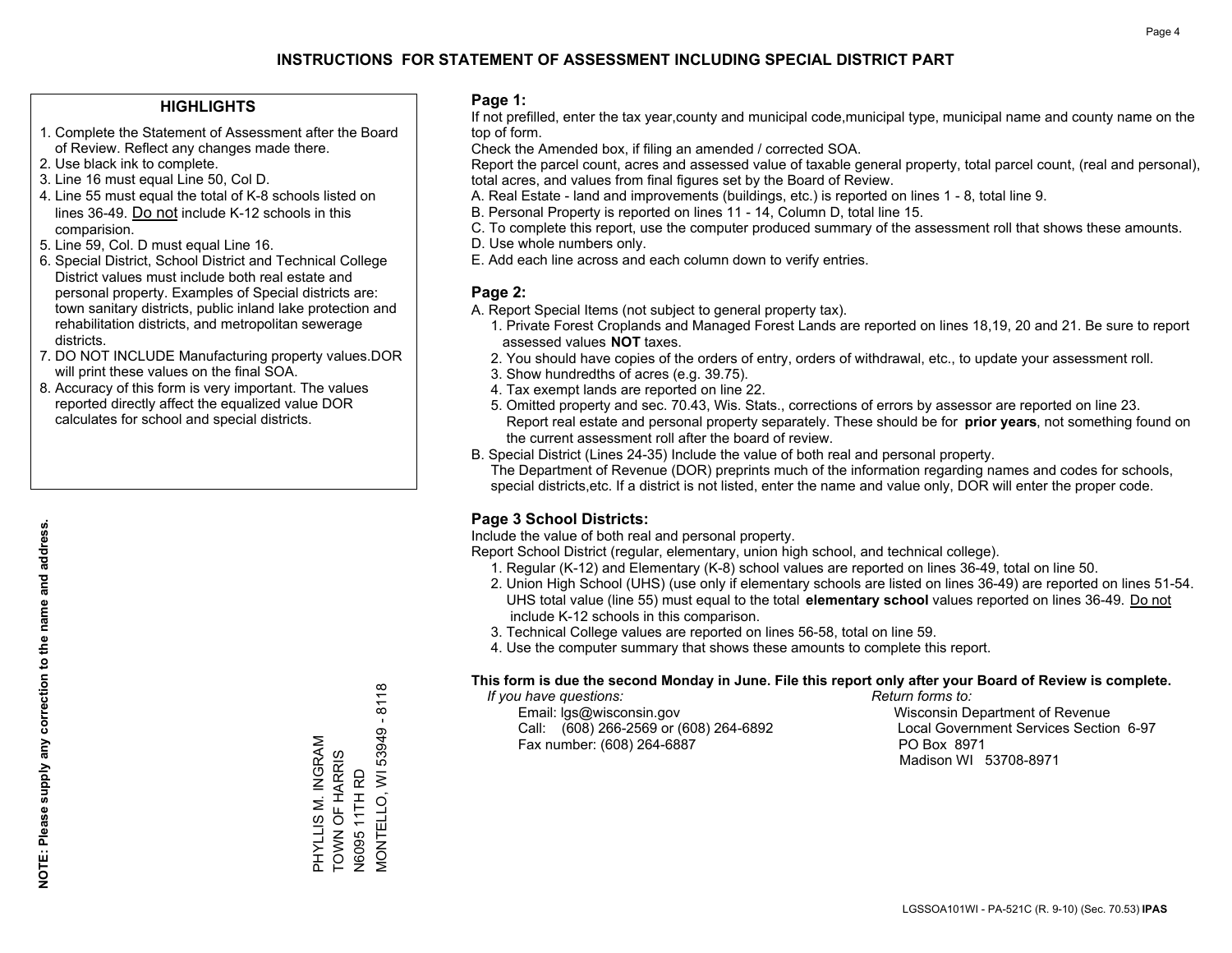**STATEMENT OF ASSESSMENT FOR 2017** 

| -30 | 010   | 1055    |
|-----|-------|---------|
| CO. | MI IN | ACCT NO |

|                | <b>FOR</b>                                                                                                                                                                                   | <b>TOWN OF</b><br>OF                                      | <b>MECAN</b>             |              | <b>MARQUETTE COUNTY</b>                                              |                                |                                        | <b>WHEN COMPLETING THIS DOCUMENT</b>     |
|----------------|----------------------------------------------------------------------------------------------------------------------------------------------------------------------------------------------|-----------------------------------------------------------|--------------------------|--------------|----------------------------------------------------------------------|--------------------------------|----------------------------------------|------------------------------------------|
|                |                                                                                                                                                                                              | Town - Village - City                                     | <b>Municipality Name</b> |              | <b>County Name</b>                                                   |                                |                                        | DO NOT WRITE OVER X's OR IN SHADED AREAS |
| Line<br>No.    | <b>REAL ESTATE</b><br>(See Lines 18 - 22 for<br>other Real Estate)                                                                                                                           |                                                           |                          | PARCEL COUNT | NO. OF ACRES<br><b>WHOLE</b><br>TOTAL LAND IMPROVEMENTS NUMBERS ONLY | <b>VALUE OF</b><br><b>LAND</b> | <b>VALUE OF</b><br><b>IMPROVEMENTS</b> | TOTAL VALUE OF LAND<br>AND IMPROVEMENTS  |
|                |                                                                                                                                                                                              |                                                           | Col. A                   | Col. B       | Col. C                                                               | Col. D                         | Col. E                                 | Col. F                                   |
| 1              |                                                                                                                                                                                              | <b>RESIDENTIAL - Class 1</b>                              | 929                      | 631          | 1,541                                                                | 23,156,500                     | 60,268,300                             | 83,424,800                               |
| $\overline{2}$ |                                                                                                                                                                                              | <b>COMMERCIAL - Class 2</b>                               | 32                       | 22           | 257                                                                  | 1,860,800                      | 4,307,700                              | 6,168,500                                |
| 3              |                                                                                                                                                                                              | <b>MANUFACTURING - Class 3</b>                            | $\Omega$                 | $\mathbf 0$  | $\Omega$                                                             | 0                              | 0                                      | $\overline{0}$                           |
| $\overline{4}$ |                                                                                                                                                                                              | <b>AGRICULTURAL - Class 4</b>                             | 251                      |              | 5,035                                                                | 600,100                        |                                        | 600,100                                  |
| 5              |                                                                                                                                                                                              | <b>UNDEVELOPED - Class 5</b>                              | 428                      |              | 5,598                                                                | 4,622,400                      |                                        | 4,622,400                                |
| 6              |                                                                                                                                                                                              | AGRICULTURAL FOREST - Class 5m                            | 138                      |              | 1,246                                                                | 2,056,400                      |                                        | 2,056,400                                |
| 7              |                                                                                                                                                                                              | FOREST LANDS - Class 6                                    | 157                      |              | 2,316                                                                | 6,905,500                      |                                        | 6,905,500                                |
| 8              |                                                                                                                                                                                              | OTHER - Class 7                                           | 60                       | 59           | 112                                                                  | 629,200                        | 6,465,100                              | 7,094,300                                |
| 9              |                                                                                                                                                                                              | TOTAL - ALL COLUMNS                                       | 1,995                    | 712          | 16,105                                                               | 39,830,900                     | 71,041,100                             | 110,872,000                              |
| 10             |                                                                                                                                                                                              | NUMBER OF PERSONAL PROPERTY ACCOUNTS IN ROLL              |                          |              | 380                                                                  | <b>LOCALLY ASSESSED</b>        | <b>MANUFACTURING</b>                   | <b>MERGED</b>                            |
| 11             |                                                                                                                                                                                              | BOATS AND OTHER WATERCRAFT NOT EXEMPT - Code 1            |                          |              |                                                                      | 47,200                         | 0                                      | 47,200                                   |
| 12             |                                                                                                                                                                                              | MACHINERY, TOOLS AND PATTERNS - Code 2                    |                          |              |                                                                      | 69,200                         | $\Omega$                               | 69,200                                   |
| 13             |                                                                                                                                                                                              | FURNITURE, FIXTURES AND EQUIPMENT - Code 3                |                          |              |                                                                      | 38,655                         | 0                                      | 38,655                                   |
| 14             |                                                                                                                                                                                              | ALL OTHER PERSONAL PROPERTY NOT EXEMPT - Codes 4A, 4B, 4C |                          |              |                                                                      | 4,570,700                      | 0                                      | 4,570,700                                |
| 15             | TOTAL OF PERSONAL PROPERTY NOT EXEMPT (Total of Lines 11-14)<br>4,725,755<br>0                                                                                                               |                                                           |                          |              |                                                                      |                                |                                        | 4,725,755                                |
| 16             | AGGREGATE ASSESSED VALUE OF ALL PROPERTY SUBJECT TO THE GENERAL PROPERTY TAX (Total of Lines 9F and 15F)<br>MUST EQUAL TOTAL VALUE OF THE SCHOOL DISTRICTS (K-12 PLUS K-8) - Line 50, Col. F |                                                           |                          |              |                                                                      |                                | 115,597,755                            |                                          |
| 17             | Name of Assessor<br>Telephone #<br><b>BOARD OF REVIEW</b><br>DATE OF FINAL ADJOURNMENT<br>05/10/2017<br><b>JAMES WARZYNSKI</b>                                                               |                                                           |                          |              |                                                                      | (608) 296-3308                 |                                        |                                          |

REMARKS

The Assessment Ratio to be used in calculating the estimated Fair Market Value on tax bills for this tax district is .993304132

This ratio should be used to convert assessed values to "Calculate Equalized Values" in Step 1 of the Lottery and Gaming Credit Calculations.<br>This ratio should be used in the "Computation of Tax Equivalent" schedule of the Commission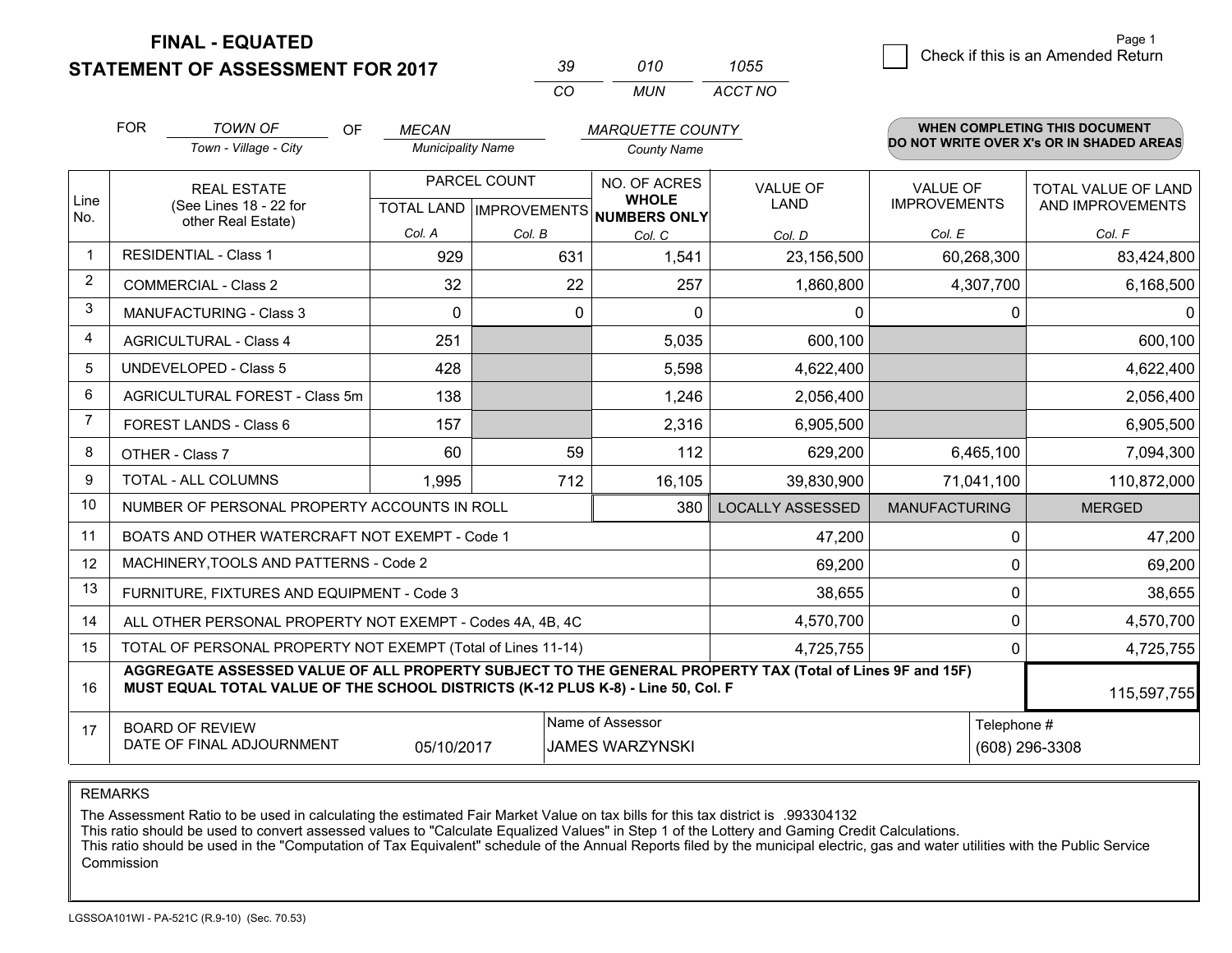*YEAR CO MUN ACCT NO* <sup>2017</sup> <sup>39</sup> <sup>010</sup> <sup>1055</sup>

Do not confuse FOREST LANDS (Line 7) with FOREST CROPS (in this section) - They are **NOT** the same

|    | Private Forest Crop - Reg Class @ 10¢ per acre                                 |                                             |  |                                                                  |  |                                                       | Private Forest Crop - Reg Class @ \$2.52 per acre                            |  |                    |  |
|----|--------------------------------------------------------------------------------|---------------------------------------------|--|------------------------------------------------------------------|--|-------------------------------------------------------|------------------------------------------------------------------------------|--|--------------------|--|
| 18 | (a) PARCELS                                                                    | (b) ACRES                                   |  | (c) ASSESSED VALUE                                               |  | (d) PARCELS                                           | (e) ACRES                                                                    |  | (f) ASSESSED VALUE |  |
|    | 3                                                                              | 67.5                                        |  | 222,800                                                          |  |                                                       |                                                                              |  |                    |  |
|    |                                                                                |                                             |  | Private Forest Crop - Special Class @ 20¢ per acre               |  |                                                       | Entered Before 2005 Managed Forest - Ferrous Mining CLOSED @ \$8.27 per acre |  |                    |  |
| 19 | (a) PARCELS                                                                    | (b) ACRES                                   |  | (c) ASSESSED VALUE                                               |  | (d) PARCELS                                           | (e) ACRES                                                                    |  | (f) ASSESSED VALUE |  |
|    |                                                                                |                                             |  |                                                                  |  |                                                       |                                                                              |  |                    |  |
|    |                                                                                | Entered Before 2005 Managed Forest - OPEN @ |  | \$.79 per acre                                                   |  |                                                       | Entered Before 2005 Managed Forest - CLOSED @ \$1.87 per acre                |  |                    |  |
| 20 | (a) PARCELS                                                                    | (b) ACRES                                   |  | (c) ASSESSED VALUE                                               |  | (d) PARCELS                                           | (e) ACRES                                                                    |  | (f) ASSESSED VALUE |  |
|    |                                                                                |                                             |  |                                                                  |  | 17                                                    | 355.82                                                                       |  |                    |  |
|    | Entered After 2004 Managed Forest - OPEN @<br>\$2.14 per acre                  |                                             |  |                                                                  |  |                                                       | Entered After 2004 Managed Forest - CLOSED @ \$10.68 per acre                |  |                    |  |
| 21 | (a) PARCELS                                                                    | (b) ACRES                                   |  | (c) ASSESSED VALUE                                               |  | (d) PARCELS<br>(e) ACRES                              |                                                                              |  | (f) ASSESSED VALUE |  |
|    |                                                                                |                                             |  |                                                                  |  |                                                       |                                                                              |  |                    |  |
|    |                                                                                |                                             |  |                                                                  |  | 25                                                    | 656.31                                                                       |  | 2,097,200          |  |
|    | (a) County Forest Cropland Acres                                               |                                             |  | (b) Federal Acres                                                |  | (d) County (NOT FOREST CROP) Acres<br>(c) State Acres |                                                                              |  | (e) Other Acres    |  |
| 22 |                                                                                |                                             |  |                                                                  |  | .16                                                   | 21.26                                                                        |  | 24.65              |  |
|    |                                                                                |                                             |  |                                                                  |  |                                                       |                                                                              |  |                    |  |
|    |                                                                                |                                             |  | Assessed Value of Omitted Property From Prior Years (Sec. 70.44) |  |                                                       | Assessed Value of Sec. 70.43 Corrections of Errors by Assessors              |  |                    |  |
| 23 |                                                                                | (a) REAL ESTATE                             |  | (b) PERSONAL                                                     |  |                                                       | (c1) REAL ESTATE                                                             |  | (c2) PERSONAL      |  |
|    |                                                                                |                                             |  |                                                                  |  |                                                       |                                                                              |  |                    |  |
|    | Manufacturing Equated Value of Omitted Property From Prior Years (Sec. 70.995) |                                             |  |                                                                  |  |                                                       | Mfg. Equated Value of Sec.70.43 Corrections of Errors by Assessors           |  |                    |  |
|    |                                                                                | (d) REAL ESTATE                             |  | (e) PERSONAL                                                     |  | (f1) REAL ESTATE                                      |                                                                              |  | (f2) PERSONAL      |  |
|    |                                                                                |                                             |  |                                                                  |  |                                                       |                                                                              |  |                    |  |

## **SPECIAL DISTRICTS**

| Line<br>No. | <b>Enter 6-digit</b><br><b>Special District</b><br>Code (Col. A) | <b>Account</b><br><b>Number</b><br>(Col. B) | <b>Special District Name</b><br>(Col. C) | <b>Locally Assessed Value</b><br>of Real Estate and<br>Personal Property (Col. D) | Mfg Value of Real Estate<br>and Personal Property<br>(Col. E) | <b>Merged Value of</b><br><b>Real Estate and</b><br>Personal Property (Col. F) |
|-------------|------------------------------------------------------------------|---------------------------------------------|------------------------------------------|-----------------------------------------------------------------------------------|---------------------------------------------------------------|--------------------------------------------------------------------------------|
| 24          | 248020                                                           | 0160                                        | LAKE PUCKAWAY PRO & REHAB DISTRICT       | 56,205,255                                                                        |                                                               | 56,205,255                                                                     |
| 25          | 398110                                                           | 0527                                        | WHITE LAKE MANAGEMENT DISTRICT           | 350,600                                                                           |                                                               | 350,600                                                                        |
| 26          |                                                                  |                                             |                                          |                                                                                   |                                                               |                                                                                |
| 27          |                                                                  |                                             |                                          |                                                                                   |                                                               |                                                                                |
| 28          |                                                                  |                                             |                                          |                                                                                   |                                                               |                                                                                |
| 29          |                                                                  |                                             |                                          |                                                                                   |                                                               |                                                                                |
| 30          |                                                                  |                                             |                                          |                                                                                   |                                                               |                                                                                |
| 31          |                                                                  |                                             |                                          |                                                                                   |                                                               |                                                                                |
| 32          |                                                                  |                                             |                                          |                                                                                   |                                                               |                                                                                |
| 33          |                                                                  |                                             |                                          |                                                                                   |                                                               |                                                                                |
| 34          |                                                                  |                                             |                                          |                                                                                   |                                                               |                                                                                |
| 35          |                                                                  |                                             |                                          |                                                                                   |                                                               |                                                                                |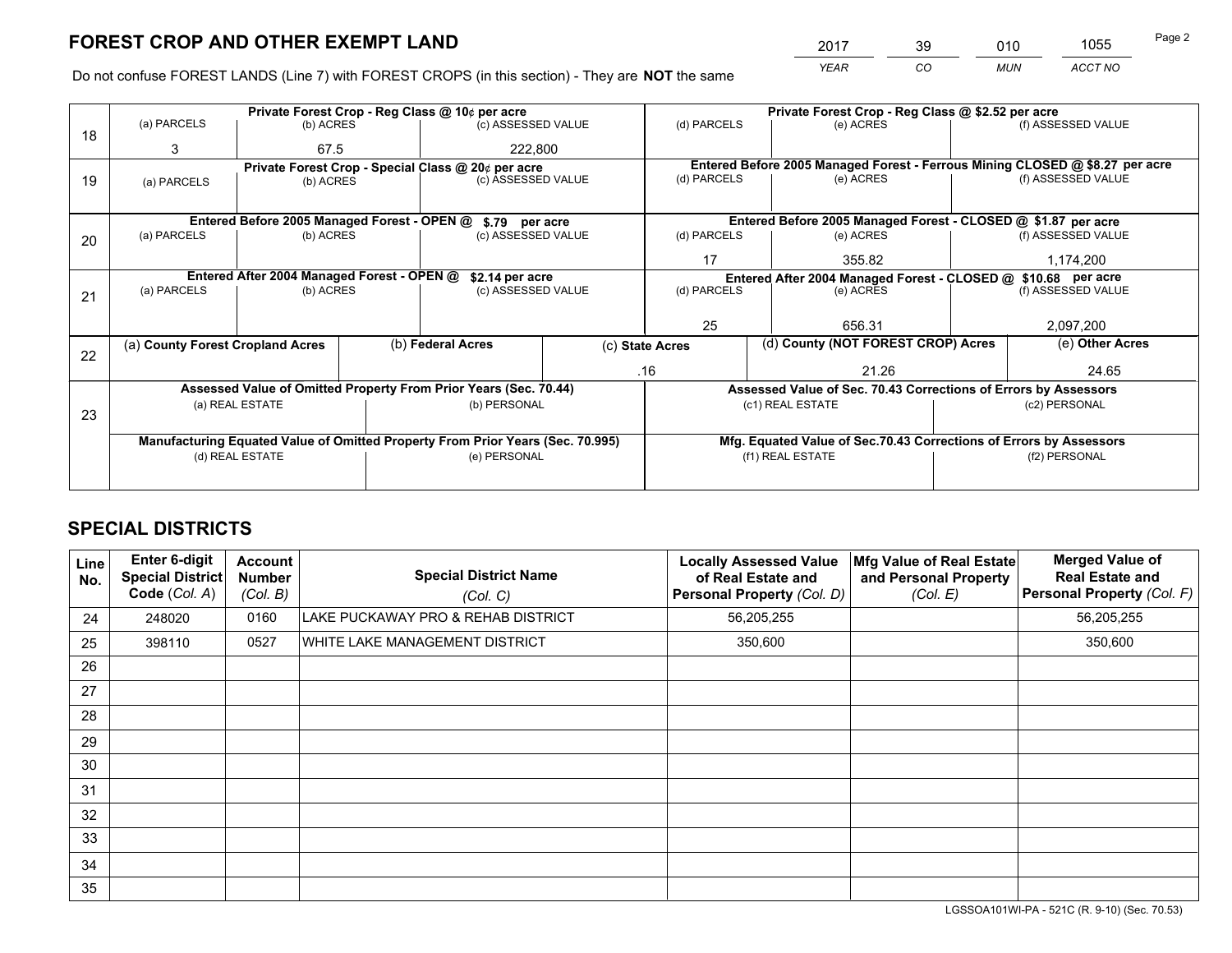|             |                                                          |                                             |                                                         | <b>YEAR</b>                                                                       | CO<br><b>MUN</b>                                              | ACCT NO                                                                        |
|-------------|----------------------------------------------------------|---------------------------------------------|---------------------------------------------------------|-----------------------------------------------------------------------------------|---------------------------------------------------------------|--------------------------------------------------------------------------------|
| Line<br>No. | Enter 6-digit<br><b>School District</b><br>Code (Col. A) | <b>Account</b><br><b>Number</b><br>(Col. B) | <b>School District Name</b><br>(Col. C)                 | <b>Locally Assessed Value</b><br>of Real Estate and<br>Personal Property (Col. D) | Mfg Value of Real Estate<br>and Personal Property<br>(Col. E) | <b>Merged Value of</b><br><b>Real Estate and</b><br>Personal Property (Col. F) |
|             | A. SCHOOL DISTRICTS (K-8 and K-12)                       |                                             |                                                         |                                                                                   |                                                               |                                                                                |
| 36          | 244606                                                   | 0153                                        | SCH D OF PRINCETON                                      | 15,167,100                                                                        |                                                               | 15,167,100                                                                     |
| 37          | 393689                                                   | 0231                                        | SCH D OF MONTELLO                                       | 100,430,655                                                                       |                                                               | 100,430,655                                                                    |
| 38          |                                                          |                                             |                                                         |                                                                                   |                                                               |                                                                                |
| 39          |                                                          |                                             |                                                         |                                                                                   |                                                               |                                                                                |
| 40          |                                                          |                                             |                                                         |                                                                                   |                                                               |                                                                                |
| 41          |                                                          |                                             |                                                         |                                                                                   |                                                               |                                                                                |
| 42          |                                                          |                                             |                                                         |                                                                                   |                                                               |                                                                                |
| 43          |                                                          |                                             |                                                         |                                                                                   |                                                               |                                                                                |
| 44          |                                                          |                                             |                                                         |                                                                                   |                                                               |                                                                                |
| 45          |                                                          |                                             |                                                         |                                                                                   |                                                               |                                                                                |
| 46          |                                                          |                                             |                                                         |                                                                                   |                                                               |                                                                                |
| 47          |                                                          |                                             |                                                         |                                                                                   |                                                               |                                                                                |
| 48          |                                                          |                                             |                                                         |                                                                                   |                                                               |                                                                                |
| 49          |                                                          |                                             |                                                         |                                                                                   |                                                               |                                                                                |
| 50          |                                                          |                                             | TOTAL ASSESSED VALUE OF SCHOOL DISTRICTS (K-8 and K-12) | 115,597,755                                                                       |                                                               | 115,597,755                                                                    |
|             | <b>B.</b><br><b>UNION HIGH SCHOOL DISTRICTS</b>          |                                             |                                                         |                                                                                   |                                                               |                                                                                |
| 51          |                                                          |                                             |                                                         |                                                                                   |                                                               |                                                                                |
| 52          |                                                          |                                             |                                                         |                                                                                   |                                                               |                                                                                |
| 53          |                                                          |                                             |                                                         |                                                                                   |                                                               |                                                                                |
| 54          |                                                          |                                             |                                                         |                                                                                   |                                                               |                                                                                |
| 55          |                                                          |                                             | TOTAL ASSESSED VALUE OF UNION HIGH SCHOOLS              |                                                                                   |                                                               |                                                                                |
|             | C.<br><b>TECHNICAL COLLEGE DISTRICTS</b>                 |                                             |                                                         |                                                                                   |                                                               |                                                                                |
| 56          | 000400                                                   | 0004                                        | MADISON AREA TECHNICAL COLLEGE<br><b>MADN</b>           | 100,430,655                                                                       |                                                               | 100,430,655                                                                    |
| 57          | 001000                                                   | 0009                                        | MORAINE PARK TECHNICAL COLLEGE<br><b>FDLC</b>           | 15, 167, 100                                                                      |                                                               | 15,167,100                                                                     |
| 58          |                                                          |                                             |                                                         |                                                                                   |                                                               |                                                                                |
| 59          |                                                          |                                             | TOTAL ASSESSED VALUE OF TECHNICAL COLLEGES              | 115,597,755                                                                       |                                                               | 115,597,755                                                                    |

39

010

 *I hereby certify, to the best of my knowledge and belief, this form is complete and correct.*

**SCHOOL DISTRICTS**

| Print name of preparer | Title                    |                | Date (MM/DD/CCYY) |
|------------------------|--------------------------|----------------|-------------------|
|                        |                          |                |                   |
| Signature of preparer  | Contact Telephone Number | E-mail address |                   |
|                        | $\overline{\phantom{a}}$ |                |                   |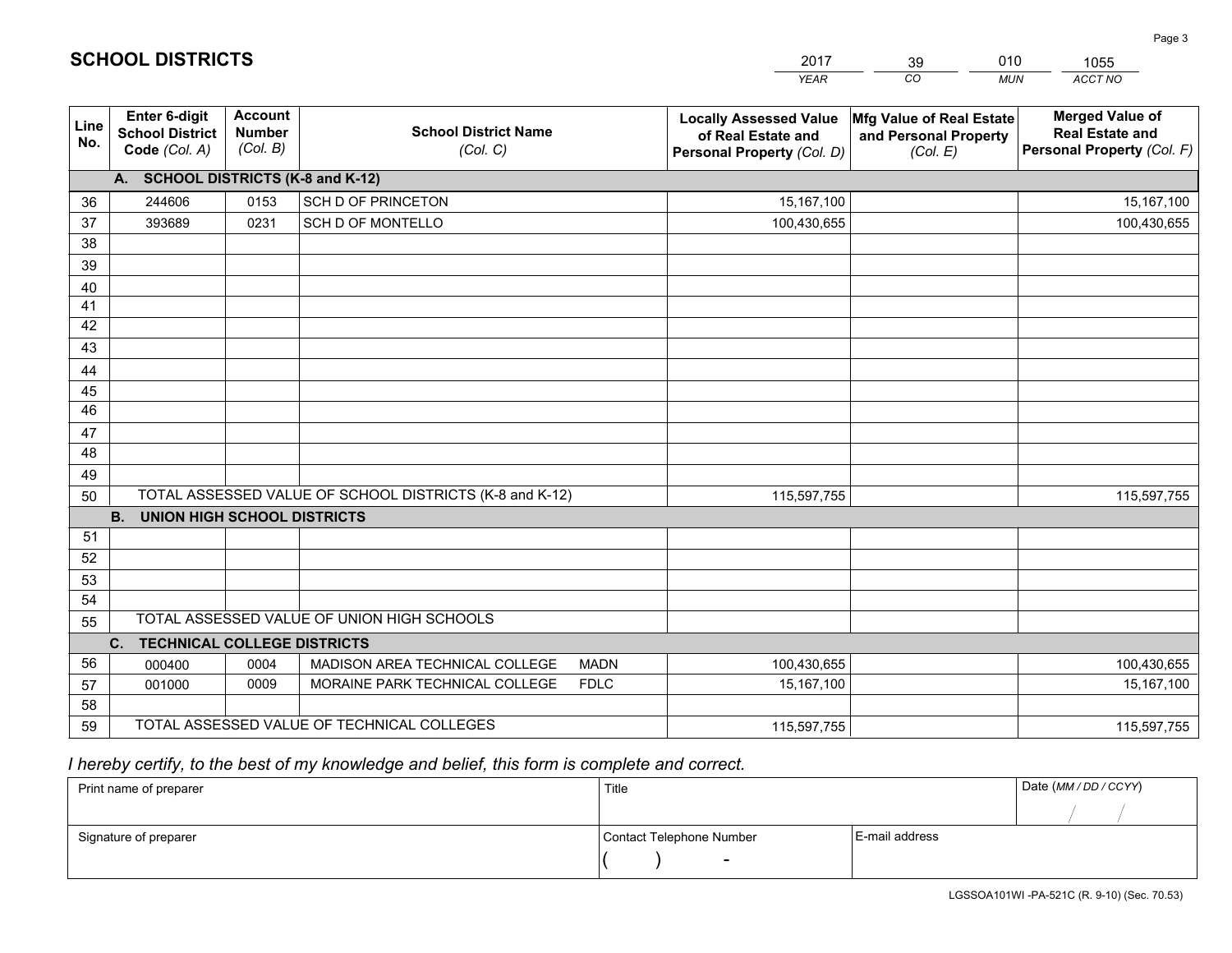### **HIGHLIGHTS**

- 1. Complete the Statement of Assessment after the Board of Review. Reflect any changes made there.
- 2. Use black ink to complete.
- 3. Line 16 must equal Line 50, Col D.
- 4. Line 55 must equal the total of K-8 schools listed on lines 36-49. Do not include K-12 schools in this comparision.
- 5. Line 59, Col. D must equal Line 16.
- 6. Special District, School District and Technical College District values must include both real estate and personal property. Examples of Special districts are: town sanitary districts, public inland lake protection and rehabilitation districts, and metropolitan sewerage districts.
- 7. DO NOT INCLUDE Manufacturing property values.DOR will print these values on the final SOA.
- 8. Accuracy of this form is very important. The values reported directly affect the equalized value DOR calculates for school and special districts.

### **Page 1:**

 If not prefilled, enter the tax year,county and municipal code,municipal type, municipal name and county name on the top of form.

Check the Amended box, if filing an amended / corrected SOA.

 Report the parcel count, acres and assessed value of taxable general property, total parcel count, (real and personal), total acres, and values from final figures set by the Board of Review.

- A. Real Estate land and improvements (buildings, etc.) is reported on lines 1 8, total line 9.
- B. Personal Property is reported on lines 11 14, Column D, total line 15.
- C. To complete this report, use the computer produced summary of the assessment roll that shows these amounts.
- D. Use whole numbers only.
- E. Add each line across and each column down to verify entries.

### **Page 2:**

- A. Report Special Items (not subject to general property tax).
- 1. Private Forest Croplands and Managed Forest Lands are reported on lines 18,19, 20 and 21. Be sure to report assessed values **NOT** taxes.
- 2. You should have copies of the orders of entry, orders of withdrawal, etc., to update your assessment roll.
	- 3. Show hundredths of acres (e.g. 39.75).
- 4. Tax exempt lands are reported on line 22.
- 5. Omitted property and sec. 70.43, Wis. Stats., corrections of errors by assessor are reported on line 23. Report real estate and personal property separately. These should be for **prior years**, not something found on the current assessment roll after the board of review.
- B. Special District (Lines 24-35) Include the value of both real and personal property.

 The Department of Revenue (DOR) preprints much of the information regarding names and codes for schools, special districts,etc. If a district is not listed, enter the name and value only, DOR will enter the proper code.

## **Page 3 School Districts:**

Include the value of both real and personal property.

Report School District (regular, elementary, union high school, and technical college).

- 1. Regular (K-12) and Elementary (K-8) school values are reported on lines 36-49, total on line 50.
- 2. Union High School (UHS) (use only if elementary schools are listed on lines 36-49) are reported on lines 51-54. UHS total value (line 55) must equal to the total **elementary school** values reported on lines 36-49. Do notinclude K-12 schools in this comparison.
- 3. Technical College values are reported on lines 56-58, total on line 59.
- 4. Use the computer summary that shows these amounts to complete this report.

#### **This form is due the second Monday in June. File this report only after your Board of Review is complete.**

 *If you have questions: Return forms to:*

 Email: lgs@wisconsin.gov Wisconsin Department of RevenueCall:  $(608)$  266-2569 or  $(608)$  264-6892 Fax number: (608) 264-6887 PO Box 8971

Local Government Services Section 6-97 Madison WI 53708-8971

N3544 W TOMAHAWK TRAIL<br>MONTELLO, WI 53949 N3544 W TOMAHAWK TRAIL MONTELLO, WI 53949 CAROLINE GEMOLL CAROLINE GEMOLL TOWN OF MECAN TOWN OF MECAN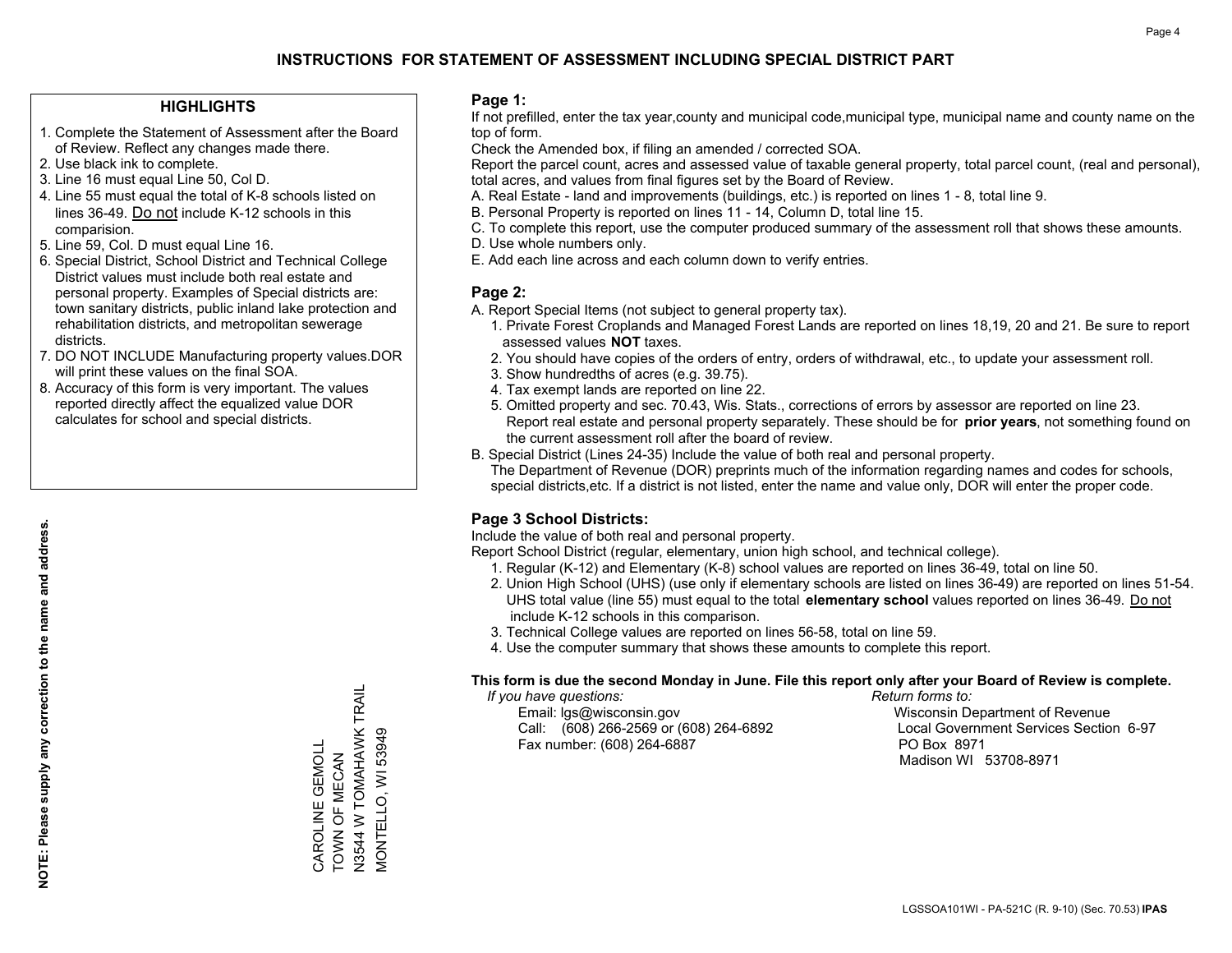**STATEMENT OF ASSESSMENT FOR 2017** 

| -39      | 012 | 1056    |
|----------|-----|---------|
| $\alpha$ | MUN | ACCT NO |

|                | <b>FOR</b>                                                                                                                                                                                   | <b>TOWN OF</b><br><b>OF</b>                               | <b>MONTELLO</b>          |              | <b>MARQUETTE COUNTY</b>                                              |                                |                                        | <b>WHEN COMPLETING THIS DOCUMENT</b>     |
|----------------|----------------------------------------------------------------------------------------------------------------------------------------------------------------------------------------------|-----------------------------------------------------------|--------------------------|--------------|----------------------------------------------------------------------|--------------------------------|----------------------------------------|------------------------------------------|
|                |                                                                                                                                                                                              | Town - Village - City                                     | <b>Municipality Name</b> |              | <b>County Name</b>                                                   |                                |                                        | DO NOT WRITE OVER X's OR IN SHADED AREAS |
| Line<br>No.    | <b>REAL ESTATE</b><br>(See Lines 18 - 22 for<br>other Real Estate)                                                                                                                           |                                                           |                          | PARCEL COUNT | NO. OF ACRES<br><b>WHOLE</b><br>TOTAL LAND IMPROVEMENTS NUMBERS ONLY | <b>VALUE OF</b><br><b>LAND</b> | <b>VALUE OF</b><br><b>IMPROVEMENTS</b> | TOTAL VALUE OF LAND<br>AND IMPROVEMENTS  |
|                |                                                                                                                                                                                              |                                                           | Col. A                   | Col. B       | Col. C                                                               | Col. D                         | Col. E                                 | Col. F                                   |
| 1              |                                                                                                                                                                                              | <b>RESIDENTIAL - Class 1</b>                              | 1,147                    | 801          | 2,388                                                                | 29,110,900                     | 86,403,300                             | 115,514,200                              |
| $\overline{2}$ |                                                                                                                                                                                              | <b>COMMERCIAL - Class 2</b>                               | 48                       | 41           | 292                                                                  | 1,570,800                      | 5,831,200                              | 7,402,000                                |
| 3              |                                                                                                                                                                                              | <b>MANUFACTURING - Class 3</b>                            | $\Omega$                 | $\mathbf 0$  | $\Omega$                                                             | 0                              | $\Omega$                               | $\overline{0}$                           |
| $\overline{4}$ |                                                                                                                                                                                              | <b>AGRICULTURAL - Class 4</b>                             | 309                      |              | 5,626                                                                | 654,500                        |                                        | 654,500                                  |
| 5              |                                                                                                                                                                                              | <b>UNDEVELOPED - Class 5</b>                              | 459                      |              | 7,354                                                                | 5,211,500                      |                                        | 5,211,500                                |
| 6              |                                                                                                                                                                                              | AGRICULTURAL FOREST - Class 5m                            | 101                      |              | 973                                                                  | 1,266,000                      |                                        | 1,266,000                                |
| 7              |                                                                                                                                                                                              | FOREST LANDS - Class 6                                    | 101                      |              | 1,305                                                                | 4,045,200                      |                                        | 4,045,200                                |
| 8              |                                                                                                                                                                                              | OTHER - Class 7                                           | 56                       | 55           | 107                                                                  | 527,200                        | 5,397,400                              | 5,924,600                                |
| 9              |                                                                                                                                                                                              | TOTAL - ALL COLUMNS                                       | 2,221                    | 897          | 18,045                                                               | 42,386,100                     | 97,631,900                             | 140,018,000                              |
| 10             |                                                                                                                                                                                              | NUMBER OF PERSONAL PROPERTY ACCOUNTS IN ROLL              |                          |              | 117                                                                  | <b>LOCALLY ASSESSED</b>        | <b>MANUFACTURING</b>                   | <b>MERGED</b>                            |
| 11             |                                                                                                                                                                                              | BOATS AND OTHER WATERCRAFT NOT EXEMPT - Code 1            |                          |              |                                                                      | 0                              | 0                                      | $\overline{0}$                           |
| 12             |                                                                                                                                                                                              | MACHINERY, TOOLS AND PATTERNS - Code 2                    |                          |              |                                                                      | 176,600                        | 0                                      | 176,600                                  |
| 13             |                                                                                                                                                                                              | FURNITURE, FIXTURES AND EQUIPMENT - Code 3                |                          |              |                                                                      | 59,700                         | 0                                      | 59,700                                   |
| 14             |                                                                                                                                                                                              | ALL OTHER PERSONAL PROPERTY NOT EXEMPT - Codes 4A, 4B, 4C |                          |              |                                                                      | 1,332,800                      | 0                                      | 1,332,800                                |
| 15             | TOTAL OF PERSONAL PROPERTY NOT EXEMPT (Total of Lines 11-14)<br>1,569,100                                                                                                                    |                                                           |                          |              |                                                                      |                                |                                        | 1,569,100<br>0                           |
| 16             | AGGREGATE ASSESSED VALUE OF ALL PROPERTY SUBJECT TO THE GENERAL PROPERTY TAX (Total of Lines 9F and 15F)<br>MUST EQUAL TOTAL VALUE OF THE SCHOOL DISTRICTS (K-12 PLUS K-8) - Line 50, Col. F |                                                           |                          |              |                                                                      |                                | 141,587,100                            |                                          |
| 17             | Name of Assessor<br>Telephone #<br><b>BOARD OF REVIEW</b><br>DATE OF FINAL ADJOURNMENT<br>05/12/2017<br><b>JAMES WARZYNSKI</b>                                                               |                                                           |                          |              |                                                                      | (608) 296-3308                 |                                        |                                          |

REMARKS

The Assessment Ratio to be used in calculating the estimated Fair Market Value on tax bills for this tax district is .945448779

This ratio should be used to convert assessed values to "Calculate Equalized Values" in Step 1 of the Lottery and Gaming Credit Calculations.<br>This ratio should be used in the "Computation of Tax Equivalent" schedule of the Commission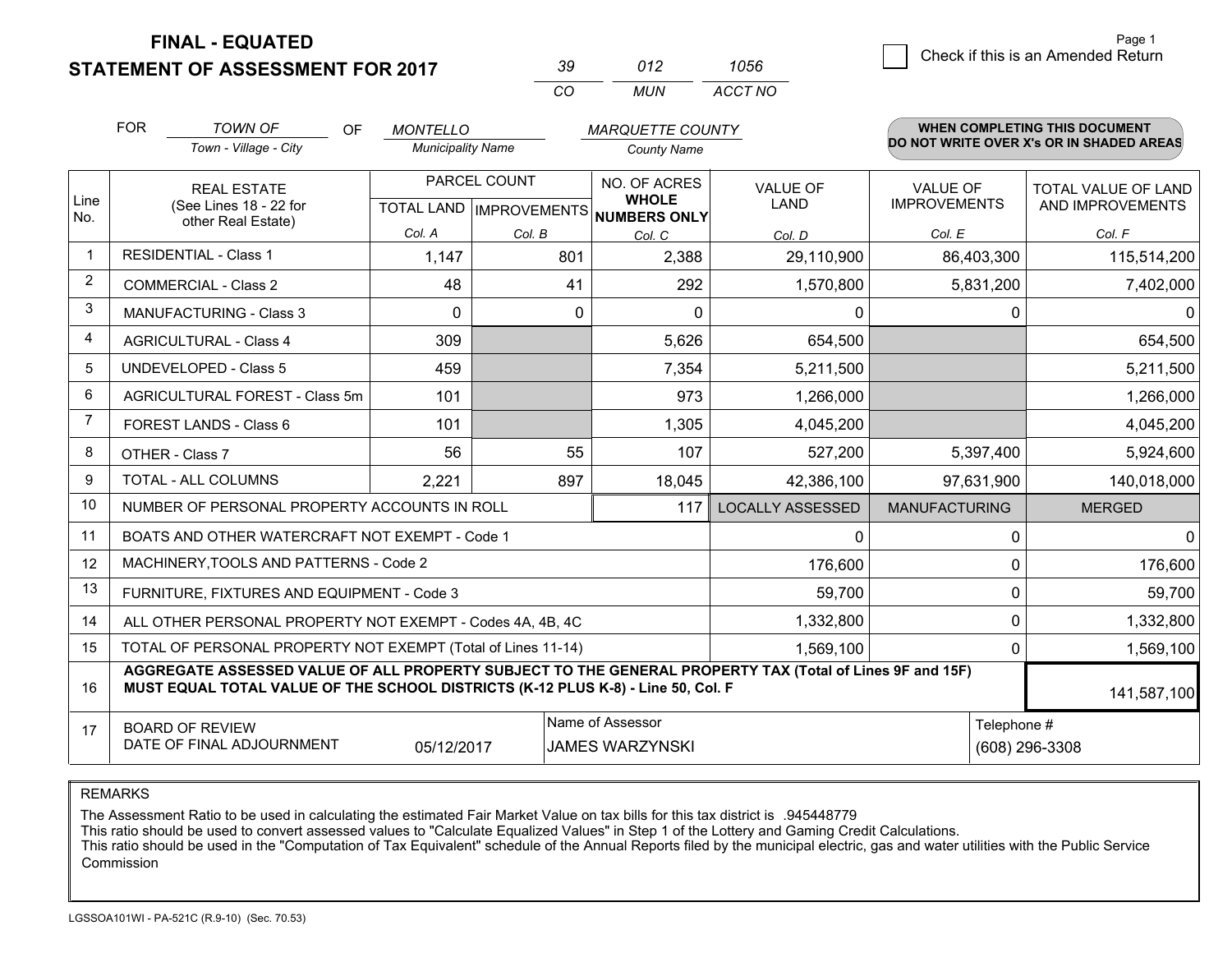*YEAR CO MUN ACCT NO* <sup>2017</sup> <sup>39</sup> <sup>012</sup> <sup>1056</sup>

Do not confuse FOREST LANDS (Line 7) with FOREST CROPS (in this section) - They are **NOT** the same

|    |                                                                                |                 |  | Private Forest Crop - Reg Class @ 10¢ per acre                   |  | Private Forest Crop - Reg Class @ \$2.52 per acre                                   |                                                                              |                 |                    |  |
|----|--------------------------------------------------------------------------------|-----------------|--|------------------------------------------------------------------|--|-------------------------------------------------------------------------------------|------------------------------------------------------------------------------|-----------------|--------------------|--|
| 18 | (a) PARCELS                                                                    | (b) ACRES       |  | (c) ASSESSED VALUE                                               |  | (d) PARCELS                                                                         | (e) ACRES                                                                    |                 | (f) ASSESSED VALUE |  |
|    | 3                                                                              | 87.67           |  | 271,700                                                          |  |                                                                                     |                                                                              |                 |                    |  |
|    |                                                                                |                 |  | Private Forest Crop - Special Class @ 20¢ per acre               |  |                                                                                     | Entered Before 2005 Managed Forest - Ferrous Mining CLOSED @ \$8.27 per acre |                 |                    |  |
| 19 | (a) PARCELS                                                                    | (b) ACRES       |  | (c) ASSESSED VALUE                                               |  | (d) PARCELS                                                                         | (e) ACRES                                                                    |                 | (f) ASSESSED VALUE |  |
|    |                                                                                |                 |  |                                                                  |  |                                                                                     |                                                                              |                 |                    |  |
|    |                                                                                |                 |  | Entered Before 2005 Managed Forest - OPEN @ \$.79 per acre       |  |                                                                                     | Entered Before 2005 Managed Forest - CLOSED @ \$1.87 per acre                |                 |                    |  |
| 20 | (a) PARCELS                                                                    | (b) ACRES       |  | (c) ASSESSED VALUE                                               |  | (d) PARCELS                                                                         | (e) ACRES                                                                    |                 | (f) ASSESSED VALUE |  |
|    |                                                                                |                 |  |                                                                  |  | 8                                                                                   | 105                                                                          |                 | 325,500            |  |
|    | Entered After 2004 Managed Forest - OPEN @<br>\$2.14 per acre                  |                 |  |                                                                  |  | Entered After 2004 Managed Forest - CLOSED @ \$10.68 per acre<br>(f) ASSESSED VALUE |                                                                              |                 |                    |  |
| 21 | (a) PARCELS                                                                    | (b) ACRES       |  | (c) ASSESSED VALUE                                               |  | (d) PARCELS                                                                         | (e) ACRES                                                                    |                 |                    |  |
|    |                                                                                |                 |  |                                                                  |  |                                                                                     |                                                                              |                 |                    |  |
|    |                                                                                |                 |  |                                                                  |  | 18                                                                                  | 483.6                                                                        |                 | 1,389,600          |  |
|    | (a) County Forest Cropland Acres                                               |                 |  | (b) Federal Acres                                                |  | (d) County (NOT FOREST CROP) Acres<br>(c) State Acres                               |                                                                              | (e) Other Acres |                    |  |
| 22 |                                                                                |                 |  | 181.97                                                           |  | 1.074.69<br>26.71                                                                   |                                                                              |                 | 185.55             |  |
|    |                                                                                |                 |  |                                                                  |  |                                                                                     |                                                                              |                 |                    |  |
|    |                                                                                |                 |  | Assessed Value of Omitted Property From Prior Years (Sec. 70.44) |  |                                                                                     | Assessed Value of Sec. 70.43 Corrections of Errors by Assessors              |                 |                    |  |
| 23 |                                                                                | (a) REAL ESTATE |  | (b) PERSONAL                                                     |  |                                                                                     | (c1) REAL ESTATE                                                             |                 | (c2) PERSONAL      |  |
|    |                                                                                |                 |  |                                                                  |  |                                                                                     |                                                                              |                 |                    |  |
|    | Manufacturing Equated Value of Omitted Property From Prior Years (Sec. 70.995) |                 |  |                                                                  |  |                                                                                     | Mfg. Equated Value of Sec.70.43 Corrections of Errors by Assessors           |                 |                    |  |
|    |                                                                                | (d) REAL ESTATE |  | (e) PERSONAL                                                     |  | (f1) REAL ESTATE                                                                    |                                                                              | (f2) PERSONAL   |                    |  |
|    |                                                                                |                 |  |                                                                  |  |                                                                                     |                                                                              |                 |                    |  |

## **SPECIAL DISTRICTS**

| Line<br>No. | <b>Enter 6-digit</b><br>Special District<br>Code (Col. A) | <b>Account</b><br><b>Number</b><br>(Col. B) | <b>Special District Name</b><br>(Col. C) | <b>Locally Assessed Value</b><br>of Real Estate and<br>Personal Property (Col. D) | Mfg Value of Real Estate<br>and Personal Property<br>(Col. E) | <b>Merged Value of</b><br><b>Real Estate and</b><br>Personal Property (Col. F) |
|-------------|-----------------------------------------------------------|---------------------------------------------|------------------------------------------|-----------------------------------------------------------------------------------|---------------------------------------------------------------|--------------------------------------------------------------------------------|
| 24          | 398040                                                    | 0242                                        | MONTELLO LAKE PRO & REHAB DISTRICT       | 10,436,600                                                                        |                                                               | 10,436,600                                                                     |
| 25          | 398080                                                    | 0246                                        | BUFFALO LAKE PRO & REHAB DISTRICT        | 20,803,700                                                                        |                                                               | 20,803,700                                                                     |
| 26          | 398090                                                    | 0247                                        | KILBY LAKE DISTRICT                      | 763,600                                                                           |                                                               | 763,600                                                                        |
| 27          | 398110                                                    | 0527                                        | WHITE LAKE MANAGEMENT DISTRICT           | 22,529,000                                                                        |                                                               | 22,529,000                                                                     |
| 28          |                                                           |                                             |                                          |                                                                                   |                                                               |                                                                                |
| 29          |                                                           |                                             |                                          |                                                                                   |                                                               |                                                                                |
| 30          |                                                           |                                             |                                          |                                                                                   |                                                               |                                                                                |
| 31          |                                                           |                                             |                                          |                                                                                   |                                                               |                                                                                |
| 32          |                                                           |                                             |                                          |                                                                                   |                                                               |                                                                                |
| 33          |                                                           |                                             |                                          |                                                                                   |                                                               |                                                                                |
| 34          |                                                           |                                             |                                          |                                                                                   |                                                               |                                                                                |
| 35          |                                                           |                                             |                                          |                                                                                   |                                                               |                                                                                |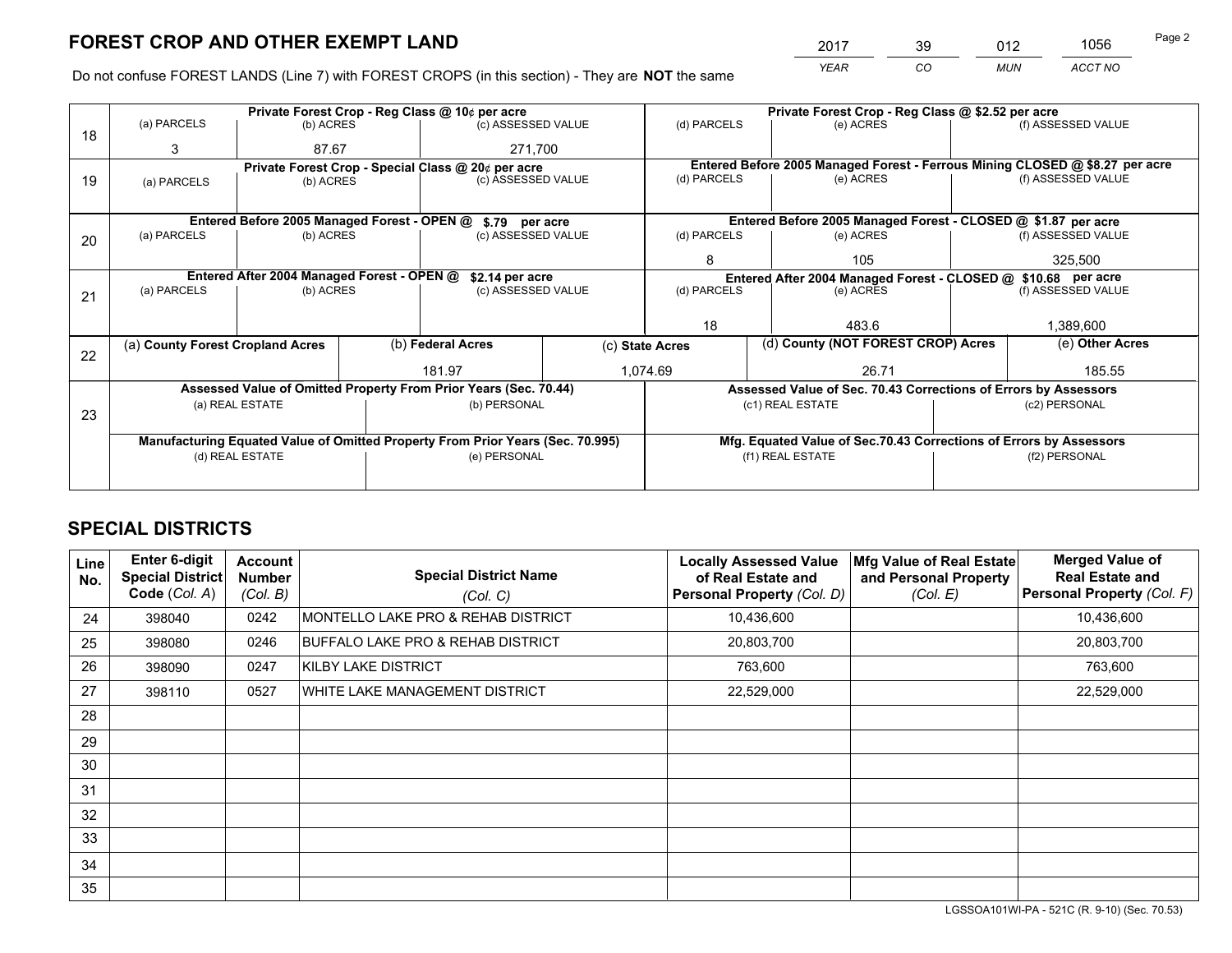|             |                                                          |                                             |                                                         | <b>YEAR</b>                                                                       | CO<br><b>MUN</b>                                              | ACCT NO                                                                        |
|-------------|----------------------------------------------------------|---------------------------------------------|---------------------------------------------------------|-----------------------------------------------------------------------------------|---------------------------------------------------------------|--------------------------------------------------------------------------------|
| Line<br>No. | Enter 6-digit<br><b>School District</b><br>Code (Col. A) | <b>Account</b><br><b>Number</b><br>(Col. B) | <b>School District Name</b><br>(Col. C)                 | <b>Locally Assessed Value</b><br>of Real Estate and<br>Personal Property (Col. D) | Mfg Value of Real Estate<br>and Personal Property<br>(Col. E) | <b>Merged Value of</b><br><b>Real Estate and</b><br>Personal Property (Col. F) |
|             | A. SCHOOL DISTRICTS (K-8 and K-12)                       |                                             |                                                         |                                                                                   |                                                               |                                                                                |
| 36          | 243325                                                   | 0152                                        | <b>SCH D OF MARKESAN</b>                                | 1,700,900                                                                         |                                                               | 1,700,900                                                                      |
| 37          | 393689                                                   | 0231                                        | SCH D OF MONTELLO                                       | 139,886,200                                                                       |                                                               | 139,886,200                                                                    |
| 38          |                                                          |                                             |                                                         |                                                                                   |                                                               |                                                                                |
| 39          |                                                          |                                             |                                                         |                                                                                   |                                                               |                                                                                |
| 40          |                                                          |                                             |                                                         |                                                                                   |                                                               |                                                                                |
| 41          |                                                          |                                             |                                                         |                                                                                   |                                                               |                                                                                |
| 42          |                                                          |                                             |                                                         |                                                                                   |                                                               |                                                                                |
| 43          |                                                          |                                             |                                                         |                                                                                   |                                                               |                                                                                |
| 44          |                                                          |                                             |                                                         |                                                                                   |                                                               |                                                                                |
| 45          |                                                          |                                             |                                                         |                                                                                   |                                                               |                                                                                |
| 46          |                                                          |                                             |                                                         |                                                                                   |                                                               |                                                                                |
| 47          |                                                          |                                             |                                                         |                                                                                   |                                                               |                                                                                |
| 48          |                                                          |                                             |                                                         |                                                                                   |                                                               |                                                                                |
| 49          |                                                          |                                             |                                                         |                                                                                   |                                                               |                                                                                |
| 50          |                                                          |                                             | TOTAL ASSESSED VALUE OF SCHOOL DISTRICTS (K-8 and K-12) | 141,587,100                                                                       |                                                               | 141,587,100                                                                    |
|             | <b>B.</b><br><b>UNION HIGH SCHOOL DISTRICTS</b>          |                                             |                                                         |                                                                                   |                                                               |                                                                                |
| 51          |                                                          |                                             |                                                         |                                                                                   |                                                               |                                                                                |
| 52          |                                                          |                                             |                                                         |                                                                                   |                                                               |                                                                                |
| 53          |                                                          |                                             |                                                         |                                                                                   |                                                               |                                                                                |
| 54          |                                                          |                                             |                                                         |                                                                                   |                                                               |                                                                                |
| 55          |                                                          |                                             | TOTAL ASSESSED VALUE OF UNION HIGH SCHOOLS              |                                                                                   |                                                               |                                                                                |
|             | C.<br><b>TECHNICAL COLLEGE DISTRICTS</b>                 |                                             |                                                         |                                                                                   |                                                               |                                                                                |
| 56          | 000400                                                   | 0004                                        | MADISON AREA TECHNICAL COLLEGE<br><b>MADN</b>           | 139,886,200                                                                       |                                                               | 139,886,200                                                                    |
| 57          | 001000                                                   | 0009                                        | MORAINE PARK TECHNICAL COLLEGE<br><b>FDLC</b>           | 1,700,900                                                                         |                                                               | 1,700,900                                                                      |
| 58          |                                                          |                                             |                                                         |                                                                                   |                                                               |                                                                                |
| 59          |                                                          |                                             | TOTAL ASSESSED VALUE OF TECHNICAL COLLEGES              | 141,587,100                                                                       |                                                               | 141,587,100                                                                    |

39

012

 *I hereby certify, to the best of my knowledge and belief, this form is complete and correct.*

**SCHOOL DISTRICTS**

| Print name of preparer | Title                    |                | Date (MM / DD / CCYY) |
|------------------------|--------------------------|----------------|-----------------------|
|                        |                          |                |                       |
| Signature of preparer  | Contact Telephone Number | E-mail address |                       |
|                        | $\sim$                   |                |                       |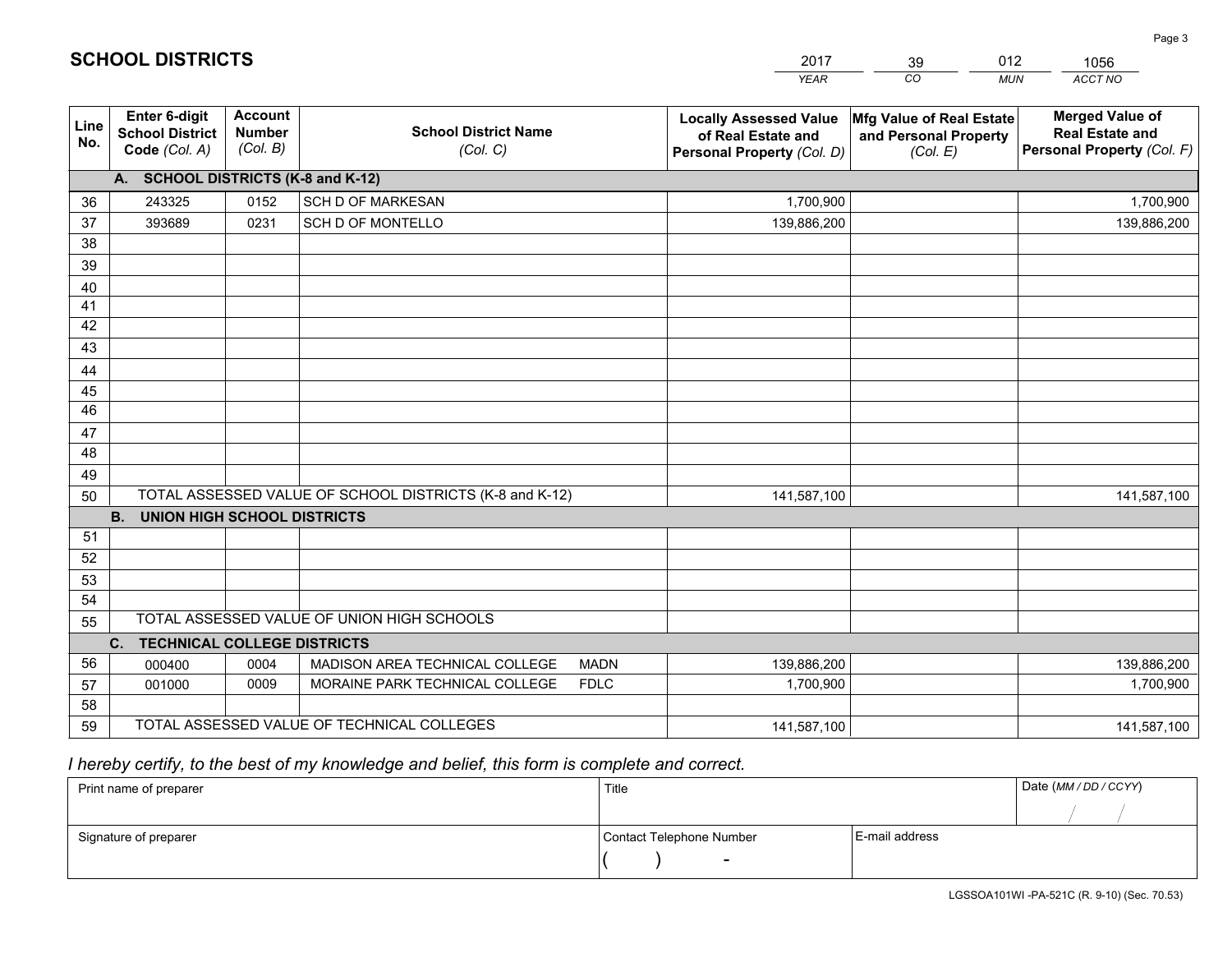### **HIGHLIGHTS**

- 1. Complete the Statement of Assessment after the Board of Review. Reflect any changes made there.
- 2. Use black ink to complete.
- 3. Line 16 must equal Line 50, Col D.
- 4. Line 55 must equal the total of K-8 schools listed on lines 36-49. Do not include K-12 schools in this comparision.
- 5. Line 59, Col. D must equal Line 16.
- 6. Special District, School District and Technical College District values must include both real estate and personal property. Examples of Special districts are: town sanitary districts, public inland lake protection and rehabilitation districts, and metropolitan sewerage districts.
- 7. DO NOT INCLUDE Manufacturing property values.DOR will print these values on the final SOA.

EILEEN NAPRALLA TOWN OF MONTELLO

EILEEN NAPRALLA<br>TOWN OF MONTELLO

PO BOX 463

PO BOX 463

MONTELLO, WI 53949 - 0463

VIONTELLO, WI 53949

 $-0463$ 

 8. Accuracy of this form is very important. The values reported directly affect the equalized value DOR calculates for school and special districts.

### **Page 1:**

 If not prefilled, enter the tax year,county and municipal code,municipal type, municipal name and county name on the top of form.

Check the Amended box, if filing an amended / corrected SOA.

 Report the parcel count, acres and assessed value of taxable general property, total parcel count, (real and personal), total acres, and values from final figures set by the Board of Review.

- A. Real Estate land and improvements (buildings, etc.) is reported on lines 1 8, total line 9.
- B. Personal Property is reported on lines 11 14, Column D, total line 15.
- C. To complete this report, use the computer produced summary of the assessment roll that shows these amounts.
- D. Use whole numbers only.
- E. Add each line across and each column down to verify entries.

### **Page 2:**

- A. Report Special Items (not subject to general property tax).
- 1. Private Forest Croplands and Managed Forest Lands are reported on lines 18,19, 20 and 21. Be sure to report assessed values **NOT** taxes.
- 2. You should have copies of the orders of entry, orders of withdrawal, etc., to update your assessment roll.
	- 3. Show hundredths of acres (e.g. 39.75).
- 4. Tax exempt lands are reported on line 22.
- 5. Omitted property and sec. 70.43, Wis. Stats., corrections of errors by assessor are reported on line 23. Report real estate and personal property separately. These should be for **prior years**, not something found on the current assessment roll after the board of review.
- B. Special District (Lines 24-35) Include the value of both real and personal property.

 The Department of Revenue (DOR) preprints much of the information regarding names and codes for schools, special districts,etc. If a district is not listed, enter the name and value only, DOR will enter the proper code.

## **Page 3 School Districts:**

Include the value of both real and personal property.

Report School District (regular, elementary, union high school, and technical college).

- 1. Regular (K-12) and Elementary (K-8) school values are reported on lines 36-49, total on line 50.
- 2. Union High School (UHS) (use only if elementary schools are listed on lines 36-49) are reported on lines 51-54. UHS total value (line 55) must equal to the total **elementary school** values reported on lines 36-49. Do notinclude K-12 schools in this comparison.
- 3. Technical College values are reported on lines 56-58, total on line 59.
- 4. Use the computer summary that shows these amounts to complete this report.

#### **This form is due the second Monday in June. File this report only after your Board of Review is complete.**

 *If you have questions: Return forms to:*

 Email: lgs@wisconsin.gov Wisconsin Department of RevenueCall:  $(608)$  266-2569 or  $(608)$  264-6892 Fax number: (608) 264-6887 PO Box 8971

Local Government Services Section 6-97 Madison WI 53708-8971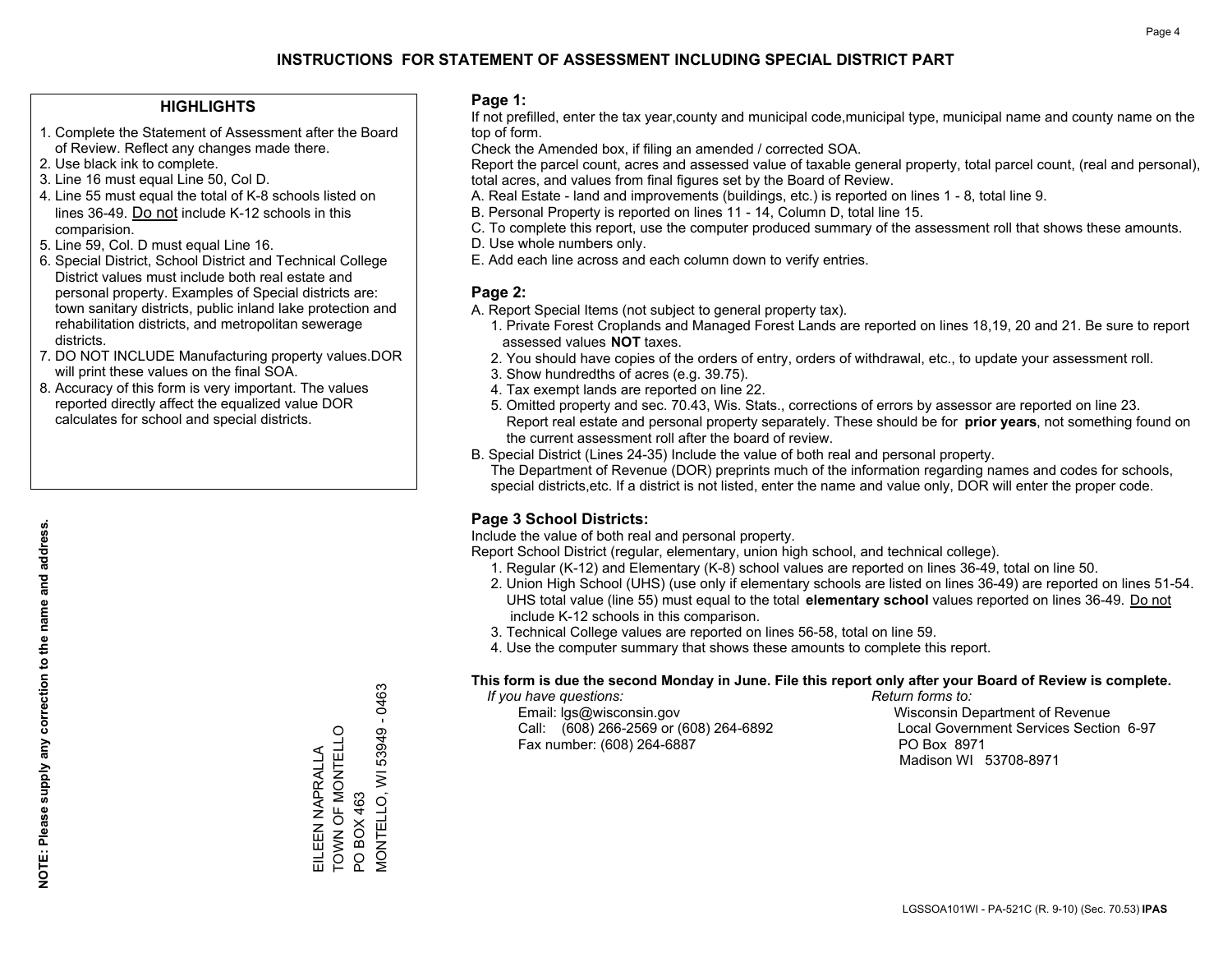**STATEMENT OF ASSESSMENT FOR 2017** 

| 30 | 014 | 1057    |
|----|-----|---------|
| cо | MUN | ACCT NO |

|              | <b>FOR</b>                                                                                                                                                                                   | <b>TOWN OF</b><br>OF                                         | <b>MOUNDVILLE</b>                         |        | <b>MARQUETTE COUNTY</b>                             |                                |                                        | <b>WHEN COMPLETING THIS DOCUMENT</b>           |        |
|--------------|----------------------------------------------------------------------------------------------------------------------------------------------------------------------------------------------|--------------------------------------------------------------|-------------------------------------------|--------|-----------------------------------------------------|--------------------------------|----------------------------------------|------------------------------------------------|--------|
|              |                                                                                                                                                                                              | Town - Village - City                                        | <b>Municipality Name</b>                  |        | <b>County Name</b>                                  |                                |                                        | DO NOT WRITE OVER X's OR IN SHADED AREAS       |        |
| Line<br>No.  | <b>REAL ESTATE</b><br>(See Lines 18 - 22 for                                                                                                                                                 |                                                              | PARCEL COUNT<br>TOTAL LAND   IMPROVEMENTS |        | NO. OF ACRES<br><b>WHOLE</b><br><b>NUMBERS ONLY</b> | <b>VALUE OF</b><br><b>LAND</b> | <b>VALUE OF</b><br><b>IMPROVEMENTS</b> | <b>TOTAL VALUE OF LAND</b><br>AND IMPROVEMENTS |        |
|              |                                                                                                                                                                                              |                                                              | other Real Estate)                        | Col. A | Col. B                                              | Col. C                         | Col. D                                 | Col. E                                         | Col. F |
| $\mathbf{1}$ |                                                                                                                                                                                              | <b>RESIDENTIAL - Class 1</b>                                 | 266                                       | 226    | 663                                                 | 3,625,800                      | 22,771,100                             | 26,396,900                                     |        |
| 2            |                                                                                                                                                                                              | <b>COMMERCIAL - Class 2</b>                                  | 8                                         | 7      | 57                                                  | 312,800                        | 4,953,000                              | 5,265,800                                      |        |
| 3            |                                                                                                                                                                                              | <b>MANUFACTURING - Class 3</b>                               | 0                                         | 0      | 0                                                   | 0                              | $\mathbf 0$                            | $\mathbf{0}$                                   |        |
| 4            |                                                                                                                                                                                              | <b>AGRICULTURAL - Class 4</b>                                | 307                                       |        | 6,549                                               | 960,600                        |                                        | 960,600                                        |        |
| 5            |                                                                                                                                                                                              | <b>UNDEVELOPED - Class 5</b>                                 | 264                                       |        | 3,082                                               | 2,024,800                      |                                        | 2,024,800                                      |        |
| 6            |                                                                                                                                                                                              | AGRICULTURAL FOREST - Class 5m                               | 105                                       |        | 1,437                                               | 2,106,900                      |                                        | 2,106,900                                      |        |
| 7            |                                                                                                                                                                                              | FOREST LANDS - Class 6                                       | 102                                       |        | 1,538                                               | 4,593,200                      |                                        | 4,593,200                                      |        |
| 8            |                                                                                                                                                                                              | OTHER - Class 7                                              | 34                                        | 34     | 53                                                  | 360,300                        | 3,360,300                              | 3,720,600                                      |        |
| 9            |                                                                                                                                                                                              | TOTAL - ALL COLUMNS                                          | 1,086                                     | 267    | 13,379                                              | 13,984,400                     | 31,084,400                             | 45,068,800                                     |        |
| 10           |                                                                                                                                                                                              | NUMBER OF PERSONAL PROPERTY ACCOUNTS IN ROLL                 |                                           |        | 16                                                  | <b>LOCALLY ASSESSED</b>        | <b>MANUFACTURING</b>                   | <b>MERGED</b>                                  |        |
| 11           |                                                                                                                                                                                              | BOATS AND OTHER WATERCRAFT NOT EXEMPT - Code 1               |                                           |        |                                                     | 0                              | $\Omega$                               | $\mathbf{0}$                                   |        |
| 12           |                                                                                                                                                                                              | MACHINERY, TOOLS AND PATTERNS - Code 2                       |                                           |        |                                                     | 3,200                          | $\Omega$                               | 3,200                                          |        |
| 13           |                                                                                                                                                                                              | FURNITURE, FIXTURES AND EQUIPMENT - Code 3                   |                                           |        |                                                     | 499,400                        | $\Omega$                               | 499,400                                        |        |
| 14           |                                                                                                                                                                                              | ALL OTHER PERSONAL PROPERTY NOT EXEMPT - Codes 4A, 4B, 4C    |                                           |        |                                                     | 53,400                         | $\mathbf 0$                            | 53,400                                         |        |
| 15           |                                                                                                                                                                                              | TOTAL OF PERSONAL PROPERTY NOT EXEMPT (Total of Lines 11-14) |                                           |        |                                                     | 556,000                        | $\mathbf 0$                            | 556,000                                        |        |
| 16           | AGGREGATE ASSESSED VALUE OF ALL PROPERTY SUBJECT TO THE GENERAL PROPERTY TAX (Total of Lines 9F and 15F)<br>MUST EQUAL TOTAL VALUE OF THE SCHOOL DISTRICTS (K-12 PLUS K-8) - Line 50, Col. F |                                                              |                                           |        |                                                     |                                | 45,624,800                             |                                                |        |
| 17           | Name of Assessor<br>Telephone #<br><b>BOARD OF REVIEW</b><br>DATE OF FINAL ADJOURNMENT<br>05/23/2017<br><b>BOWMAR APPRAISAL</b><br>(920) 733-5369                                            |                                                              |                                           |        |                                                     |                                |                                        |                                                |        |

REMARKS

The Assessment Ratio to be used in calculating the estimated Fair Market Value on tax bills for this tax district is 1.017400127<br>This ratio should be used to convert assessed values to "Calculate Equalized Values" in Step Commission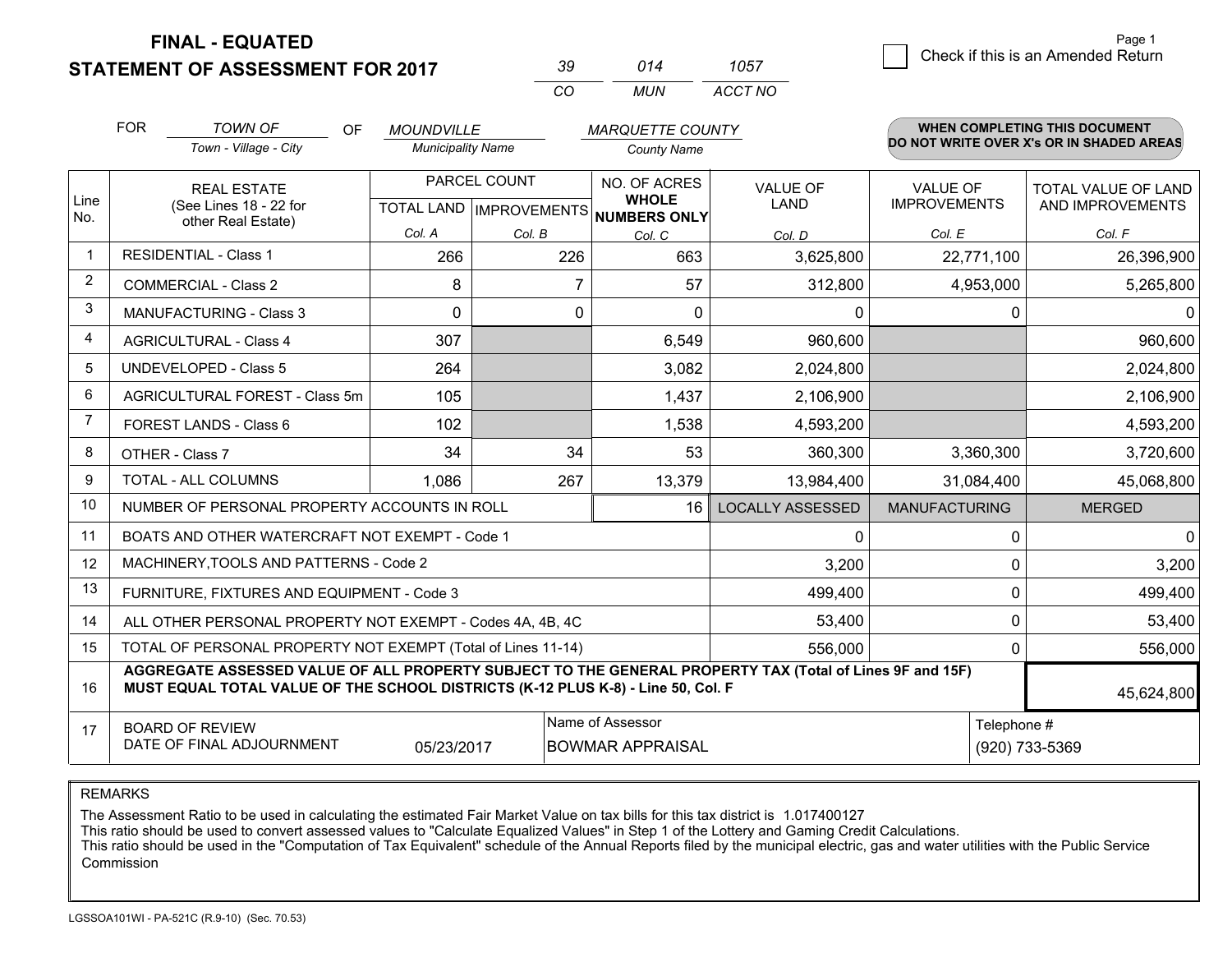*YEAR CO MUN ACCT NO* <sup>2017</sup> <sup>39</sup> <sup>014</sup> <sup>1057</sup>

Do not confuse FOREST LANDS (Line 7) with FOREST CROPS (in this section) - They are **NOT** the same

|    |                                                                                |                                             |  | Private Forest Crop - Reg Class @ 10¢ per acre                           |  | Private Forest Crop - Reg Class @ \$2.52 per acre                  |                                                                              |  |                    |  |
|----|--------------------------------------------------------------------------------|---------------------------------------------|--|--------------------------------------------------------------------------|--|--------------------------------------------------------------------|------------------------------------------------------------------------------|--|--------------------|--|
| 18 | (a) PARCELS                                                                    | (b) ACRES                                   |  | (c) ASSESSED VALUE                                                       |  | (d) PARCELS                                                        | (e) ACRES                                                                    |  | (f) ASSESSED VALUE |  |
|    |                                                                                |                                             |  |                                                                          |  |                                                                    | Entered Before 2005 Managed Forest - Ferrous Mining CLOSED @ \$8.27 per acre |  |                    |  |
| 19 | (a) PARCELS                                                                    | (b) ACRES                                   |  | Private Forest Crop - Special Class @ 20¢ per acre<br>(c) ASSESSED VALUE |  | (d) PARCELS                                                        | (e) ACRES                                                                    |  | (f) ASSESSED VALUE |  |
|    |                                                                                | Entered Before 2005 Managed Forest - OPEN @ |  | \$.79 per acre                                                           |  |                                                                    | Entered Before 2005 Managed Forest - CLOSED @ \$1.87 per acre                |  |                    |  |
| 20 | (a) PARCELS                                                                    | (b) ACRES                                   |  | (c) ASSESSED VALUE                                                       |  | (d) PARCELS                                                        | (e) ACRES                                                                    |  | (f) ASSESSED VALUE |  |
|    |                                                                                |                                             |  |                                                                          |  | 12                                                                 | 375.98                                                                       |  | 1,146,900          |  |
|    | Entered After 2004 Managed Forest - OPEN @<br>\$2.14 per acre                  |                                             |  |                                                                          |  | Entered After 2004 Managed Forest - CLOSED @ \$10.68 per acre      |                                                                              |  |                    |  |
| 21 | (a) PARCELS                                                                    | (b) ACRES                                   |  | (c) ASSESSED VALUE                                                       |  | (d) PARCELS<br>(e) ACRES                                           |                                                                              |  | (f) ASSESSED VALUE |  |
|    |                                                                                |                                             |  |                                                                          |  |                                                                    |                                                                              |  |                    |  |
|    |                                                                                |                                             |  |                                                                          |  | 14                                                                 | 352.63                                                                       |  |                    |  |
|    | (a) County Forest Cropland Acres                                               |                                             |  | (b) Federal Acres                                                        |  | (d) County (NOT FOREST CROP) Acres<br>(c) State Acres              |                                                                              |  | (e) Other Acres    |  |
| 22 |                                                                                |                                             |  |                                                                          |  | 60                                                                 |                                                                              |  | 11                 |  |
|    |                                                                                |                                             |  | Assessed Value of Omitted Property From Prior Years (Sec. 70.44)         |  |                                                                    | Assessed Value of Sec. 70.43 Corrections of Errors by Assessors              |  |                    |  |
| 23 |                                                                                | (a) REAL ESTATE                             |  | (b) PERSONAL                                                             |  |                                                                    | (c1) REAL ESTATE                                                             |  | (c2) PERSONAL      |  |
|    |                                                                                |                                             |  |                                                                          |  |                                                                    |                                                                              |  |                    |  |
|    | Manufacturing Equated Value of Omitted Property From Prior Years (Sec. 70.995) |                                             |  |                                                                          |  | Mfg. Equated Value of Sec.70.43 Corrections of Errors by Assessors |                                                                              |  |                    |  |
|    |                                                                                | (d) REAL ESTATE                             |  | (e) PERSONAL                                                             |  |                                                                    | (f1) REAL ESTATE                                                             |  | (f2) PERSONAL      |  |
|    |                                                                                |                                             |  |                                                                          |  |                                                                    |                                                                              |  |                    |  |

## **SPECIAL DISTRICTS**

| Line<br>No. | Enter 6-digit<br>Special District<br>Code (Col. A) | <b>Account</b><br><b>Number</b> | <b>Special District Name</b> | <b>Locally Assessed Value</b><br>of Real Estate and | Mfg Value of Real Estate<br>and Personal Property | <b>Merged Value of</b><br><b>Real Estate and</b><br>Personal Property (Col. F) |
|-------------|----------------------------------------------------|---------------------------------|------------------------------|-----------------------------------------------------|---------------------------------------------------|--------------------------------------------------------------------------------|
|             |                                                    | (Col. B)                        | (Col. C)                     | Personal Property (Col. D)                          | (Col. E)                                          |                                                                                |
| 24          |                                                    |                                 |                              |                                                     |                                                   |                                                                                |
| 25          |                                                    |                                 |                              |                                                     |                                                   |                                                                                |
| 26          |                                                    |                                 |                              |                                                     |                                                   |                                                                                |
| 27          |                                                    |                                 |                              |                                                     |                                                   |                                                                                |
| 28          |                                                    |                                 |                              |                                                     |                                                   |                                                                                |
| 29          |                                                    |                                 |                              |                                                     |                                                   |                                                                                |
| 30          |                                                    |                                 |                              |                                                     |                                                   |                                                                                |
| 31          |                                                    |                                 |                              |                                                     |                                                   |                                                                                |
| 32          |                                                    |                                 |                              |                                                     |                                                   |                                                                                |
| 33          |                                                    |                                 |                              |                                                     |                                                   |                                                                                |
| 34          |                                                    |                                 |                              |                                                     |                                                   |                                                                                |
| 35          |                                                    |                                 |                              |                                                     |                                                   |                                                                                |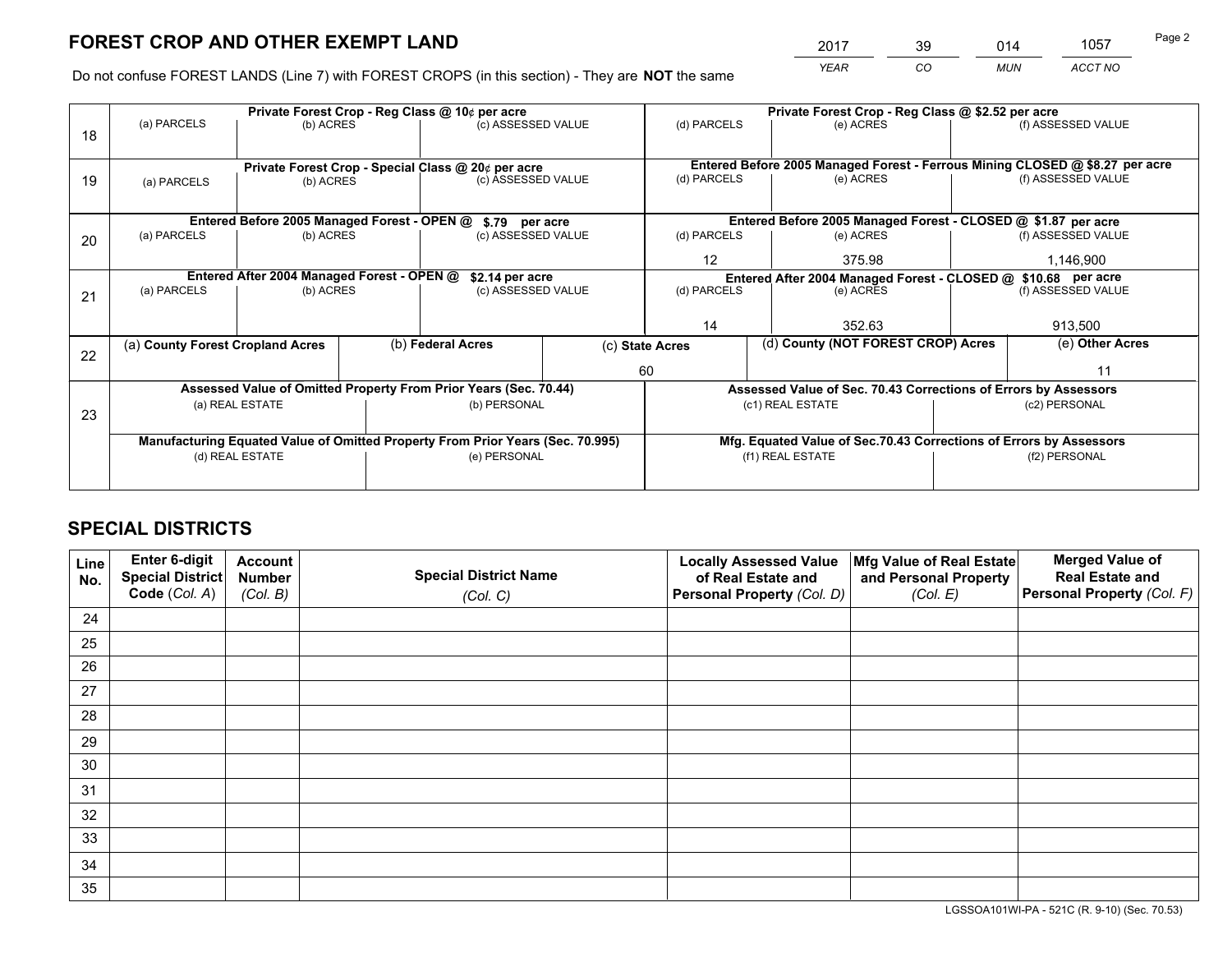|             |                                                          |                                             |                                                         | <b>YEAR</b>                                                                       | CO<br><b>MUN</b>                                              | ACCT NO                                                                        |
|-------------|----------------------------------------------------------|---------------------------------------------|---------------------------------------------------------|-----------------------------------------------------------------------------------|---------------------------------------------------------------|--------------------------------------------------------------------------------|
| Line<br>No. | Enter 6-digit<br><b>School District</b><br>Code (Col. A) | <b>Account</b><br><b>Number</b><br>(Col. B) | <b>School District Name</b><br>(Col. C)                 | <b>Locally Assessed Value</b><br>of Real Estate and<br>Personal Property (Col. D) | Mfg Value of Real Estate<br>and Personal Property<br>(Col. E) | <b>Merged Value of</b><br><b>Real Estate and</b><br>Personal Property (Col. F) |
|             | A. SCHOOL DISTRICTS (K-8 and K-12)                       |                                             |                                                         |                                                                                   |                                                               |                                                                                |
| 36          | 114501                                                   | 0073                                        | SCH D OF PORTAGE COMMUNITY                              | 45,624,800                                                                        |                                                               | 45,624,800                                                                     |
| 37          |                                                          |                                             |                                                         |                                                                                   |                                                               |                                                                                |
| 38          |                                                          |                                             |                                                         |                                                                                   |                                                               |                                                                                |
| 39          |                                                          |                                             |                                                         |                                                                                   |                                                               |                                                                                |
| 40          |                                                          |                                             |                                                         |                                                                                   |                                                               |                                                                                |
| 41<br>42    |                                                          |                                             |                                                         |                                                                                   |                                                               |                                                                                |
| 43          |                                                          |                                             |                                                         |                                                                                   |                                                               |                                                                                |
| 44          |                                                          |                                             |                                                         |                                                                                   |                                                               |                                                                                |
| 45          |                                                          |                                             |                                                         |                                                                                   |                                                               |                                                                                |
| 46          |                                                          |                                             |                                                         |                                                                                   |                                                               |                                                                                |
| 47          |                                                          |                                             |                                                         |                                                                                   |                                                               |                                                                                |
| 48          |                                                          |                                             |                                                         |                                                                                   |                                                               |                                                                                |
| 49          |                                                          |                                             |                                                         |                                                                                   |                                                               |                                                                                |
| 50          |                                                          |                                             | TOTAL ASSESSED VALUE OF SCHOOL DISTRICTS (K-8 and K-12) | 45,624,800                                                                        |                                                               | 45,624,800                                                                     |
|             | <b>B.</b><br><b>UNION HIGH SCHOOL DISTRICTS</b>          |                                             |                                                         |                                                                                   |                                                               |                                                                                |
| 51          |                                                          |                                             |                                                         |                                                                                   |                                                               |                                                                                |
| 52          |                                                          |                                             |                                                         |                                                                                   |                                                               |                                                                                |
| 53          |                                                          |                                             |                                                         |                                                                                   |                                                               |                                                                                |
| 54          |                                                          |                                             |                                                         |                                                                                   |                                                               |                                                                                |
| 55          |                                                          |                                             | TOTAL ASSESSED VALUE OF UNION HIGH SCHOOLS              |                                                                                   |                                                               |                                                                                |
|             | C. TECHNICAL COLLEGE DISTRICTS                           |                                             |                                                         |                                                                                   |                                                               |                                                                                |
| 56          | 000400                                                   | 0004                                        | MADISON AREA TECHNICAL COLLEGE<br><b>MADN</b>           | 45,624,800                                                                        |                                                               | 45,624,800                                                                     |
| 57<br>58    |                                                          |                                             |                                                         |                                                                                   |                                                               |                                                                                |
| 59          |                                                          |                                             | TOTAL ASSESSED VALUE OF TECHNICAL COLLEGES              | 45,624,800                                                                        |                                                               | 45,624,800                                                                     |
|             |                                                          |                                             |                                                         |                                                                                   |                                                               |                                                                                |

39

014

# *I hereby certify, to the best of my knowledge and belief, this form is complete and correct.*

**SCHOOL DISTRICTS**

| Print name of preparer | Title                    |                | Date (MM / DD / CCYY) |
|------------------------|--------------------------|----------------|-----------------------|
|                        |                          |                |                       |
| Signature of preparer  | Contact Telephone Number | E-mail address |                       |
|                        | $\overline{\phantom{0}}$ |                |                       |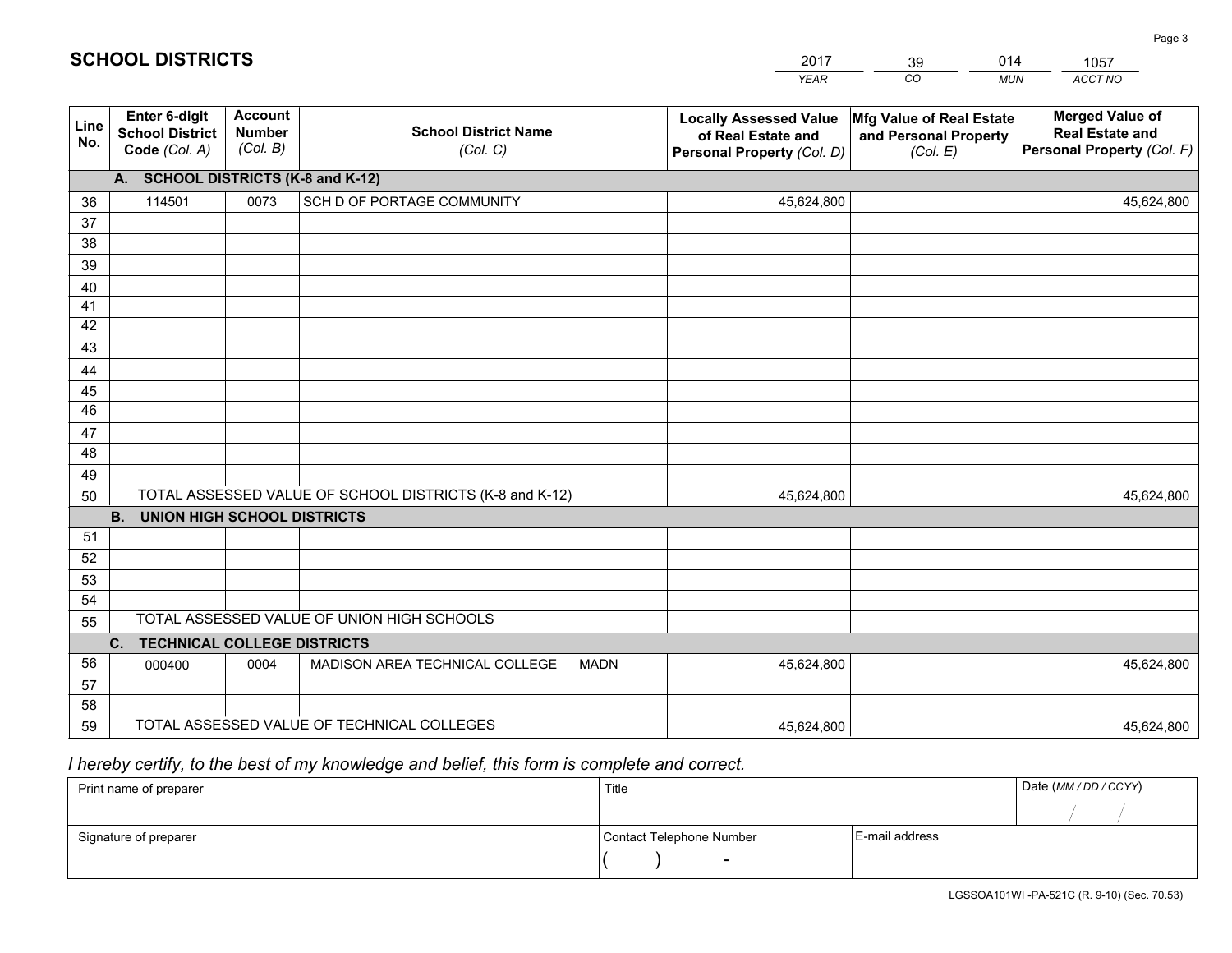### **HIGHLIGHTS**

- 1. Complete the Statement of Assessment after the Board of Review. Reflect any changes made there.
- 2. Use black ink to complete.

**NOTE: Please supply any correction to the name and address.**

NOTE: Please supply any correction to the name and address.

- 3. Line 16 must equal Line 50, Col D.
- 4. Line 55 must equal the total of K-8 schools listed on lines 36-49. Do not include K-12 schools in this comparision.
- 5. Line 59, Col. D must equal Line 16.
- 6. Special District, School District and Technical College District values must include both real estate and personal property. Examples of Special districts are: town sanitary districts, public inland lake protection and rehabilitation districts, and metropolitan sewerage districts.
- 7. DO NOT INCLUDE Manufacturing property values.DOR will print these values on the final SOA.
- 8. Accuracy of this form is very important. The values reported directly affect the equalized value DOR calculates for school and special districts.

### **Page 1:**

 If not prefilled, enter the tax year,county and municipal code,municipal type, municipal name and county name on the top of form.

Check the Amended box, if filing an amended / corrected SOA.

 Report the parcel count, acres and assessed value of taxable general property, total parcel count, (real and personal), total acres, and values from final figures set by the Board of Review.

- A. Real Estate land and improvements (buildings, etc.) is reported on lines 1 8, total line 9.
- B. Personal Property is reported on lines 11 14, Column D, total line 15.
- C. To complete this report, use the computer produced summary of the assessment roll that shows these amounts.
- D. Use whole numbers only.
- E. Add each line across and each column down to verify entries.

### **Page 2:**

- A. Report Special Items (not subject to general property tax).
- 1. Private Forest Croplands and Managed Forest Lands are reported on lines 18,19, 20 and 21. Be sure to report assessed values **NOT** taxes.
- 2. You should have copies of the orders of entry, orders of withdrawal, etc., to update your assessment roll.
	- 3. Show hundredths of acres (e.g. 39.75).
- 4. Tax exempt lands are reported on line 22.
- 5. Omitted property and sec. 70.43, Wis. Stats., corrections of errors by assessor are reported on line 23. Report real estate and personal property separately. These should be for **prior years**, not something found on the current assessment roll after the board of review.
- B. Special District (Lines 24-35) Include the value of both real and personal property.
- The Department of Revenue (DOR) preprints much of the information regarding names and codes for schools, special districts,etc. If a district is not listed, enter the name and value only, DOR will enter the proper code.

## **Page 3 School Districts:**

Include the value of both real and personal property.

Report School District (regular, elementary, union high school, and technical college).

- 1. Regular (K-12) and Elementary (K-8) school values are reported on lines 36-49, total on line 50.
- 2. Union High School (UHS) (use only if elementary schools are listed on lines 36-49) are reported on lines 51-54. UHS total value (line 55) must equal to the total **elementary school** values reported on lines 36-49. Do notinclude K-12 schools in this comparison.
- 3. Technical College values are reported on lines 56-58, total on line 59.
- 4. Use the computer summary that shows these amounts to complete this report.

#### **This form is due the second Monday in June. File this report only after your Board of Review is complete.**

 *If you have questions: Return forms to:*

 Email: lgs@wisconsin.gov Wisconsin Department of RevenueCall:  $(608)$  266-2569 or  $(608)$  264-6892 Fax number: (608) 264-6887 PO Box 8971

Local Government Services Section 6-97 Madison WI 53708-8971

TAMMY CUMMINGS TOWN OF MOUNDVILLE W6862 COUNTY ROAD P ENDEAVOR, WI 53930

TAMMY CUMMINGS<br>TOWN OF MOUNDVILLE W6862 COUNTY ROAD ENDEAVOR, WI 53930

 $\mathbf{a}$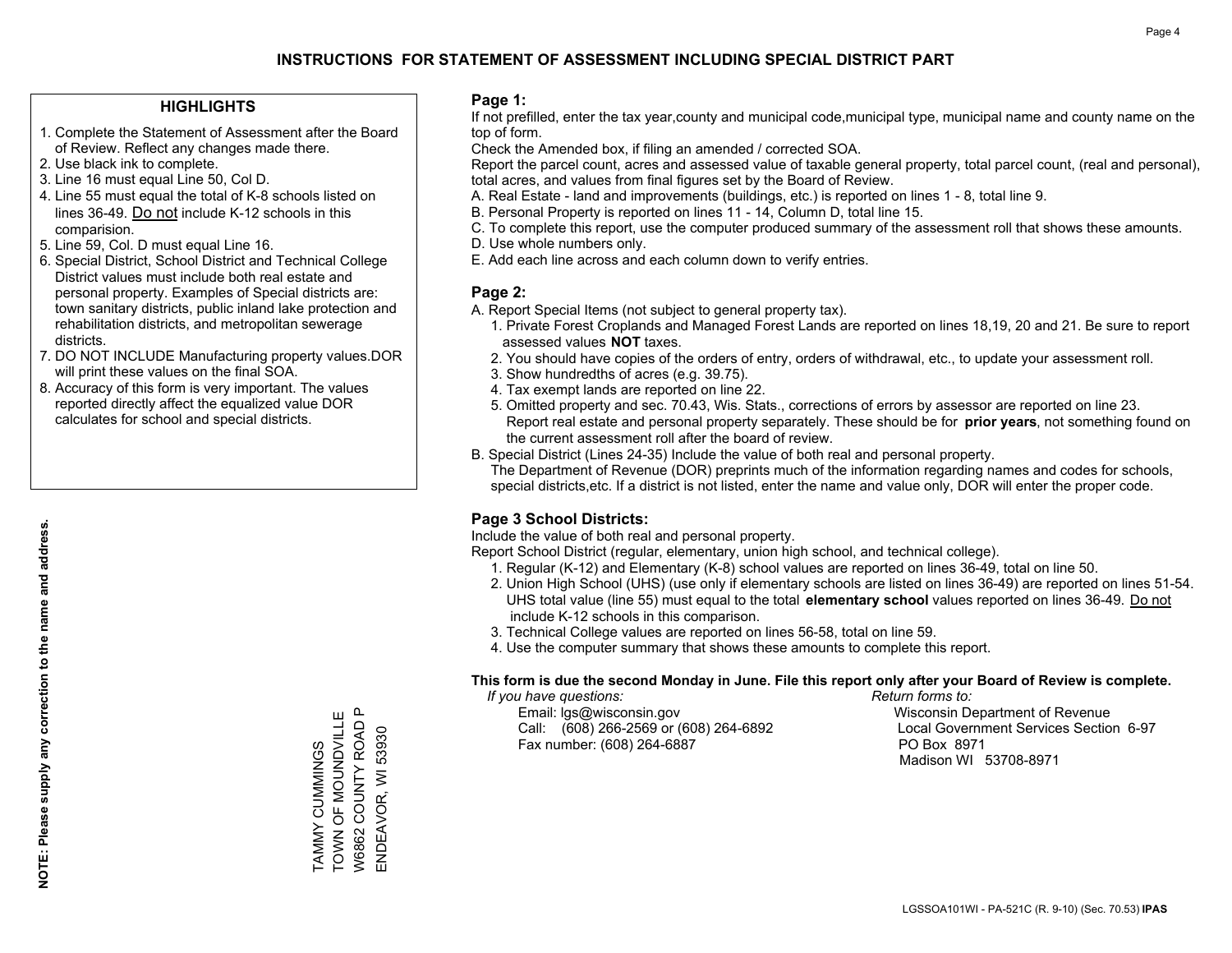**STATEMENT OF ASSESSMENT FOR 2017** 

| 70 V     | 016 | 1058    |
|----------|-----|---------|
| $\cdots$ | MUN | ACCT NO |

|                | <b>FOR</b>                                                                                                                                                                                   | <b>TOWN OF</b><br><b>OF</b>                                  | <b>NESHKORO</b>                           |          | <b>MARQUETTE COUNTY</b>                      |                         |                                        | <b>WHEN COMPLETING THIS DOCUMENT</b>     |
|----------------|----------------------------------------------------------------------------------------------------------------------------------------------------------------------------------------------|--------------------------------------------------------------|-------------------------------------------|----------|----------------------------------------------|-------------------------|----------------------------------------|------------------------------------------|
|                |                                                                                                                                                                                              | Town - Village - City                                        | <b>Municipality Name</b>                  |          | <b>County Name</b>                           |                         |                                        | DO NOT WRITE OVER X's OR IN SHADED AREAS |
| Line<br>No.    |                                                                                                                                                                                              | <b>REAL ESTATE</b><br>(See Lines 18 - 22 for                 | PARCEL COUNT<br>TOTAL LAND   IMPROVEMENTS |          | NO. OF ACRES<br><b>WHOLE</b><br>NUMBERS ONLY | VALUE OF<br><b>LAND</b> | <b>VALUE OF</b><br><b>IMPROVEMENTS</b> | TOTAL VALUE OF LAND<br>AND IMPROVEMENTS  |
|                |                                                                                                                                                                                              | other Real Estate)                                           | Col. A                                    | Col. B   | Col. C                                       | Col. D                  | Col. E                                 | Col. F                                   |
| 1              |                                                                                                                                                                                              | <b>RESIDENTIAL - Class 1</b>                                 | 613                                       | 544      | 1,402                                        | 23,922,100              | 48,013,900                             | 71,936,000                               |
| $\overline{2}$ |                                                                                                                                                                                              | <b>COMMERCIAL - Class 2</b>                                  | 12                                        | 11       | 22                                           | 125,300                 | 1,005,900                              | 1,131,200                                |
| 3              |                                                                                                                                                                                              | <b>MANUFACTURING - Class 3</b>                               | $\Omega$                                  | $\Omega$ | $\Omega$                                     | 0                       | 0                                      | 0                                        |
| 4              |                                                                                                                                                                                              | <b>AGRICULTURAL - Class 4</b>                                | 138                                       |          | 1,886                                        | 240,000                 |                                        | 240,000                                  |
| 5              |                                                                                                                                                                                              | <b>UNDEVELOPED - Class 5</b>                                 | 367                                       |          | 5,194                                        | 5,071,500               |                                        | 5,071,500                                |
| 6              | AGRICULTURAL FOREST - Class 5m                                                                                                                                                               |                                                              | 81                                        |          | 831                                          | 1,196,600               |                                        | 1,196,600                                |
| $\overline{7}$ |                                                                                                                                                                                              | FOREST LANDS - Class 6                                       | 180                                       |          | 1,736                                        | 5,033,800               |                                        | 5,033,800                                |
| 8              |                                                                                                                                                                                              | OTHER - Class 7                                              | 25                                        | 26       | 55                                           | 328,600                 | 1,668,800                              | 1,997,400                                |
| 9              |                                                                                                                                                                                              | TOTAL - ALL COLUMNS                                          | 1,416                                     | 581      | 11,126                                       | 35,917,900              | 50,688,600                             | 86,606,500                               |
| 10             |                                                                                                                                                                                              | NUMBER OF PERSONAL PROPERTY ACCOUNTS IN ROLL                 |                                           |          | 11                                           | <b>LOCALLY ASSESSED</b> | <b>MANUFACTURING</b>                   | <b>MERGED</b>                            |
| 11             |                                                                                                                                                                                              | BOATS AND OTHER WATERCRAFT NOT EXEMPT - Code 1               |                                           |          |                                              | 0                       | 0                                      | $\Omega$                                 |
| 12             |                                                                                                                                                                                              | MACHINERY, TOOLS AND PATTERNS - Code 2                       |                                           |          |                                              | 30,800                  | $\mathbf{0}$                           | 30,800                                   |
| 13             |                                                                                                                                                                                              | FURNITURE, FIXTURES AND EQUIPMENT - Code 3                   |                                           |          |                                              | 600                     | $\mathbf{0}$                           | 600                                      |
| 14             |                                                                                                                                                                                              | ALL OTHER PERSONAL PROPERTY NOT EXEMPT - Codes 4A, 4B, 4C    |                                           |          |                                              | 29,800                  | 0                                      | 29,800                                   |
| 15             |                                                                                                                                                                                              | TOTAL OF PERSONAL PROPERTY NOT EXEMPT (Total of Lines 11-14) |                                           |          |                                              | 61,200                  | 0                                      | 61,200                                   |
| 16             | AGGREGATE ASSESSED VALUE OF ALL PROPERTY SUBJECT TO THE GENERAL PROPERTY TAX (Total of Lines 9F and 15F)<br>MUST EQUAL TOTAL VALUE OF THE SCHOOL DISTRICTS (K-12 PLUS K-8) - Line 50, Col. F |                                                              |                                           |          |                                              |                         | 86,667,700                             |                                          |
| 17             | Name of Assessor<br><b>BOARD OF REVIEW</b><br>DATE OF FINAL ADJOURNMENT<br>05/11/2017<br>ASSOCIATED APPRAISAL CONSULTANTS INC, ANDY                                                          |                                                              |                                           |          |                                              |                         | Telephone #                            | (800) 721-4157                           |

REMARKS

The Assessment Ratio to be used in calculating the estimated Fair Market Value on tax bills for this tax district is .994662171

This ratio should be used to convert assessed values to "Calculate Equalized Values" in Step 1 of the Lottery and Gaming Credit Calculations.<br>This ratio should be used in the "Computation of Tax Equivalent" schedule of the Commission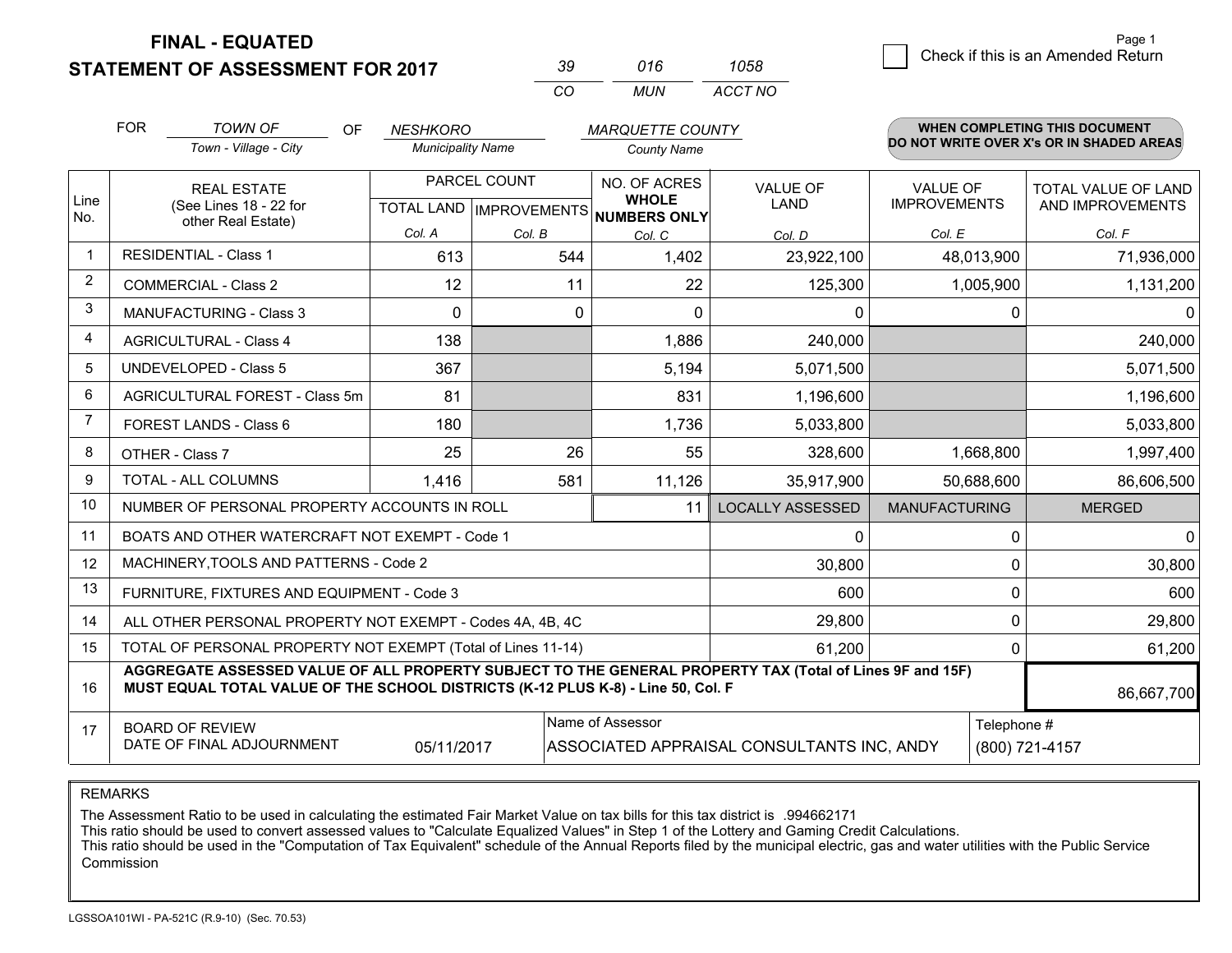*YEAR CO MUN ACCT NO* <sup>2017</sup> <sup>39</sup> <sup>016</sup> <sup>1058</sup>

Do not confuse FOREST LANDS (Line 7) with FOREST CROPS (in this section) - They are **NOT** the same

|    |                                                                                |                                             |  | Private Forest Crop - Reg Class @ 10¢ per acre                   |                    | Private Forest Crop - Reg Class @ \$2.52 per acre |                                                                              |                                                                    |                    |  |
|----|--------------------------------------------------------------------------------|---------------------------------------------|--|------------------------------------------------------------------|--------------------|---------------------------------------------------|------------------------------------------------------------------------------|--------------------------------------------------------------------|--------------------|--|
| 18 | (a) PARCELS                                                                    | (b) ACRES                                   |  | (c) ASSESSED VALUE                                               |                    | (d) PARCELS                                       | (e) ACRES                                                                    |                                                                    | (f) ASSESSED VALUE |  |
|    |                                                                                |                                             |  |                                                                  |                    |                                                   |                                                                              |                                                                    |                    |  |
|    |                                                                                |                                             |  | Private Forest Crop - Special Class @ 20¢ per acre               |                    |                                                   | Entered Before 2005 Managed Forest - Ferrous Mining CLOSED @ \$8.27 per acre |                                                                    |                    |  |
| 19 | (a) PARCELS                                                                    | (b) ACRES                                   |  | (c) ASSESSED VALUE                                               |                    | (d) PARCELS                                       | (e) ACRES                                                                    |                                                                    | (f) ASSESSED VALUE |  |
|    |                                                                                |                                             |  |                                                                  |                    |                                                   |                                                                              |                                                                    |                    |  |
|    |                                                                                | Entered Before 2005 Managed Forest - OPEN @ |  | \$.79 per acre                                                   |                    |                                                   | Entered Before 2005 Managed Forest - CLOSED @ \$1.87 per acre                |                                                                    |                    |  |
| 20 | (a) PARCELS                                                                    | (b) ACRES                                   |  | (c) ASSESSED VALUE                                               |                    | (d) PARCELS                                       | (e) ACRES                                                                    |                                                                    | (f) ASSESSED VALUE |  |
|    |                                                                                |                                             |  |                                                                  | 29                 | 528.59                                            |                                                                              | 1,547,300                                                          |                    |  |
|    | Entered After 2004 Managed Forest - OPEN @<br>\$2.14 per acre                  |                                             |  |                                                                  |                    |                                                   | Entered After 2004 Managed Forest - CLOSED @ \$10.68 per acre                |                                                                    |                    |  |
| 21 | (a) PARCELS                                                                    | (b) ACRES                                   |  |                                                                  | (c) ASSESSED VALUE |                                                   | (d) PARCELS<br>(e) ACRES                                                     |                                                                    | (f) ASSESSED VALUE |  |
|    |                                                                                |                                             |  |                                                                  |                    |                                                   |                                                                              |                                                                    |                    |  |
|    |                                                                                |                                             |  |                                                                  |                    | 35                                                | 667.68                                                                       | 1,695,700                                                          |                    |  |
| 22 | (a) County Forest Cropland Acres                                               |                                             |  | (b) Federal Acres                                                | (c) State Acres    |                                                   |                                                                              | (d) County (NOT FOREST CROP) Acres                                 |                    |  |
|    |                                                                                |                                             |  |                                                                  |                    | 882.29                                            | 1.95                                                                         |                                                                    | 224.4              |  |
|    |                                                                                |                                             |  | Assessed Value of Omitted Property From Prior Years (Sec. 70.44) |                    |                                                   | Assessed Value of Sec. 70.43 Corrections of Errors by Assessors              |                                                                    |                    |  |
| 23 |                                                                                | (a) REAL ESTATE                             |  | (b) PERSONAL                                                     |                    |                                                   | (c1) REAL ESTATE                                                             |                                                                    | (c2) PERSONAL      |  |
|    |                                                                                |                                             |  |                                                                  |                    |                                                   |                                                                              |                                                                    |                    |  |
|    | Manufacturing Equated Value of Omitted Property From Prior Years (Sec. 70.995) |                                             |  |                                                                  |                    |                                                   |                                                                              | Mfg. Equated Value of Sec.70.43 Corrections of Errors by Assessors |                    |  |
|    |                                                                                | (d) REAL ESTATE                             |  | (e) PERSONAL                                                     |                    |                                                   | (f1) REAL ESTATE                                                             |                                                                    | (f2) PERSONAL      |  |
|    |                                                                                |                                             |  |                                                                  |                    |                                                   |                                                                              |                                                                    |                    |  |

## **SPECIAL DISTRICTS**

| Line<br>No. | Enter 6-digit<br>Special District<br>Code (Col. A) | <b>Account</b><br><b>Number</b><br>(Col. B) | <b>Special District Name</b><br>(Col. C) | <b>Locally Assessed Value</b><br>of Real Estate and<br>Personal Property (Col. D) | Mfg Value of Real Estate<br>and Personal Property<br>(Col. E) | <b>Merged Value of</b><br><b>Real Estate and</b><br>Personal Property (Col. F) |
|-------------|----------------------------------------------------|---------------------------------------------|------------------------------------------|-----------------------------------------------------------------------------------|---------------------------------------------------------------|--------------------------------------------------------------------------------|
| 24          |                                                    |                                             |                                          |                                                                                   |                                                               |                                                                                |
| 25          |                                                    |                                             |                                          |                                                                                   |                                                               |                                                                                |
| 26          |                                                    |                                             |                                          |                                                                                   |                                                               |                                                                                |
| 27          |                                                    |                                             |                                          |                                                                                   |                                                               |                                                                                |
| 28          |                                                    |                                             |                                          |                                                                                   |                                                               |                                                                                |
| 29          |                                                    |                                             |                                          |                                                                                   |                                                               |                                                                                |
| 30          |                                                    |                                             |                                          |                                                                                   |                                                               |                                                                                |
| 31          |                                                    |                                             |                                          |                                                                                   |                                                               |                                                                                |
| 32          |                                                    |                                             |                                          |                                                                                   |                                                               |                                                                                |
| 33          |                                                    |                                             |                                          |                                                                                   |                                                               |                                                                                |
| 34          |                                                    |                                             |                                          |                                                                                   |                                                               |                                                                                |
| 35          |                                                    |                                             |                                          |                                                                                   |                                                               |                                                                                |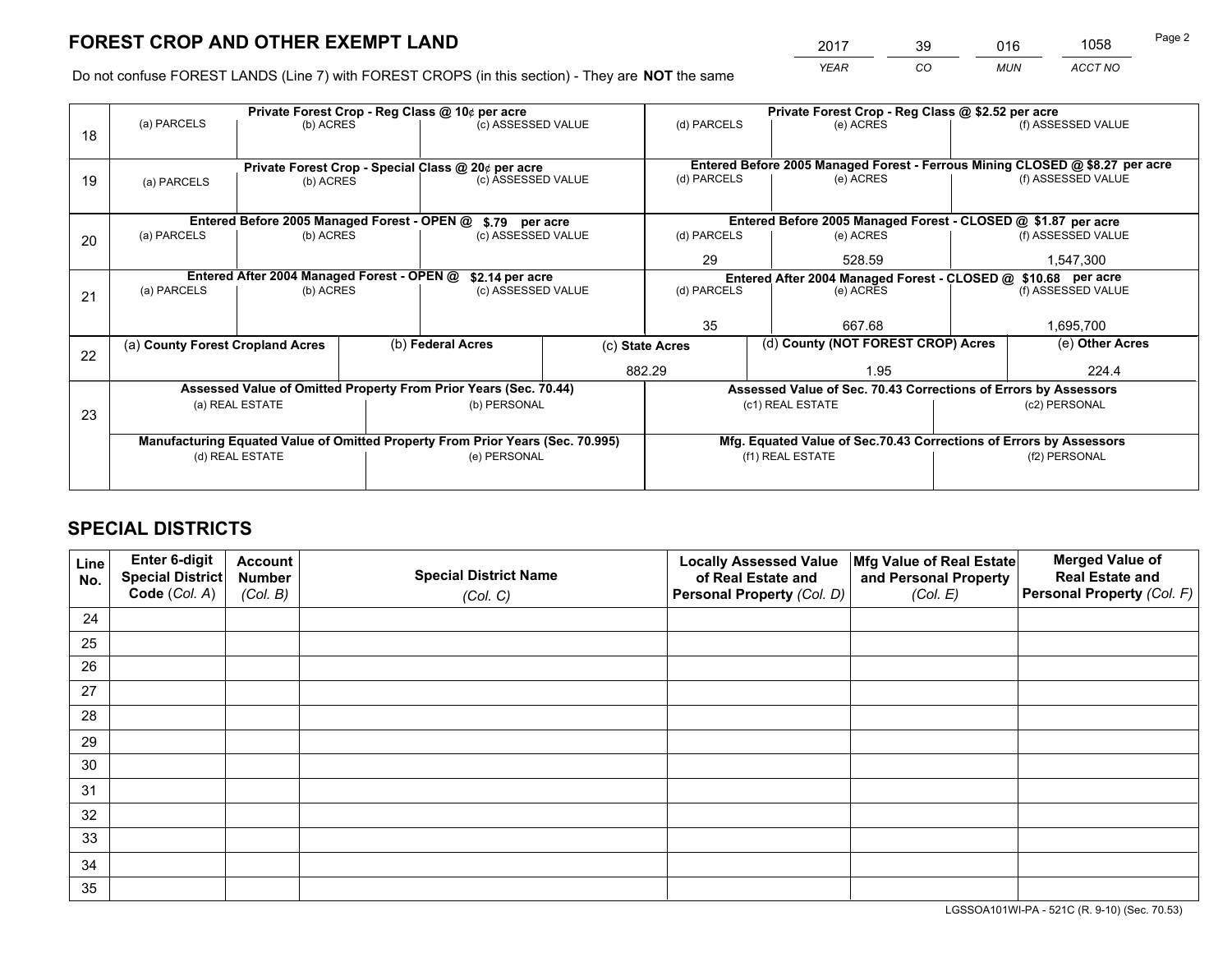|             |                                                          |                                             |                                                         | <b>YEAR</b>                                                                       | CO<br><b>MUN</b>                                              | ACCT NO                                                                        |
|-------------|----------------------------------------------------------|---------------------------------------------|---------------------------------------------------------|-----------------------------------------------------------------------------------|---------------------------------------------------------------|--------------------------------------------------------------------------------|
| Line<br>No. | Enter 6-digit<br><b>School District</b><br>Code (Col. A) | <b>Account</b><br><b>Number</b><br>(Col. B) | <b>School District Name</b><br>(Col. C)                 | <b>Locally Assessed Value</b><br>of Real Estate and<br>Personal Property (Col. D) | Mfg Value of Real Estate<br>and Personal Property<br>(Col. E) | <b>Merged Value of</b><br><b>Real Estate and</b><br>Personal Property (Col. F) |
|             | A. SCHOOL DISTRICTS (K-8 and K-12)                       |                                             |                                                         |                                                                                   |                                                               |                                                                                |
| 36          | 244606                                                   | 0153                                        | SCH D OF PRINCETON                                      | 14,307,200                                                                        |                                                               | 14,307,200                                                                     |
| 37          | 396335                                                   | 0232                                        | SCH D OF WESTFIELD                                      | 72,360,500                                                                        |                                                               | 72,360,500                                                                     |
| 38          |                                                          |                                             |                                                         |                                                                                   |                                                               |                                                                                |
| 39          |                                                          |                                             |                                                         |                                                                                   |                                                               |                                                                                |
| 40          |                                                          |                                             |                                                         |                                                                                   |                                                               |                                                                                |
| 41          |                                                          |                                             |                                                         |                                                                                   |                                                               |                                                                                |
| 42          |                                                          |                                             |                                                         |                                                                                   |                                                               |                                                                                |
| 43          |                                                          |                                             |                                                         |                                                                                   |                                                               |                                                                                |
| 44          |                                                          |                                             |                                                         |                                                                                   |                                                               |                                                                                |
| 45          |                                                          |                                             |                                                         |                                                                                   |                                                               |                                                                                |
| 46          |                                                          |                                             |                                                         |                                                                                   |                                                               |                                                                                |
| 47          |                                                          |                                             |                                                         |                                                                                   |                                                               |                                                                                |
| 48          |                                                          |                                             |                                                         |                                                                                   |                                                               |                                                                                |
| 49          |                                                          |                                             |                                                         |                                                                                   |                                                               |                                                                                |
| 50          |                                                          |                                             | TOTAL ASSESSED VALUE OF SCHOOL DISTRICTS (K-8 and K-12) | 86,667,700                                                                        |                                                               | 86,667,700                                                                     |
|             | <b>B.</b><br><b>UNION HIGH SCHOOL DISTRICTS</b>          |                                             |                                                         |                                                                                   |                                                               |                                                                                |
| 51          |                                                          |                                             |                                                         |                                                                                   |                                                               |                                                                                |
| 52          |                                                          |                                             |                                                         |                                                                                   |                                                               |                                                                                |
| 53          |                                                          |                                             |                                                         |                                                                                   |                                                               |                                                                                |
| 54          |                                                          |                                             |                                                         |                                                                                   |                                                               |                                                                                |
| 55          |                                                          |                                             | TOTAL ASSESSED VALUE OF UNION HIGH SCHOOLS              |                                                                                   |                                                               |                                                                                |
|             | C. TECHNICAL COLLEGE DISTRICTS                           |                                             |                                                         |                                                                                   |                                                               |                                                                                |
| 56          | 000400                                                   | 0004                                        | MADISON AREA TECHNICAL COLLEGE<br><b>MADN</b>           | 72,360,500                                                                        |                                                               | 72,360,500                                                                     |
| 57          | 001000                                                   | 0009                                        | MORAINE PARK TECHNICAL COLLEGE<br><b>FDLC</b>           | 14,307,200                                                                        |                                                               | 14,307,200                                                                     |
| 58          |                                                          |                                             |                                                         |                                                                                   |                                                               |                                                                                |
| 59          |                                                          |                                             | TOTAL ASSESSED VALUE OF TECHNICAL COLLEGES              | 86,667,700                                                                        |                                                               | 86,667,700                                                                     |

39

016

 *I hereby certify, to the best of my knowledge and belief, this form is complete and correct.*

**SCHOOL DISTRICTS**

| Print name of preparer | Title                    |                | Date (MM / DD / CCYY) |
|------------------------|--------------------------|----------------|-----------------------|
|                        |                          |                |                       |
| Signature of preparer  | Contact Telephone Number | E-mail address |                       |
|                        | $\overline{\phantom{0}}$ |                |                       |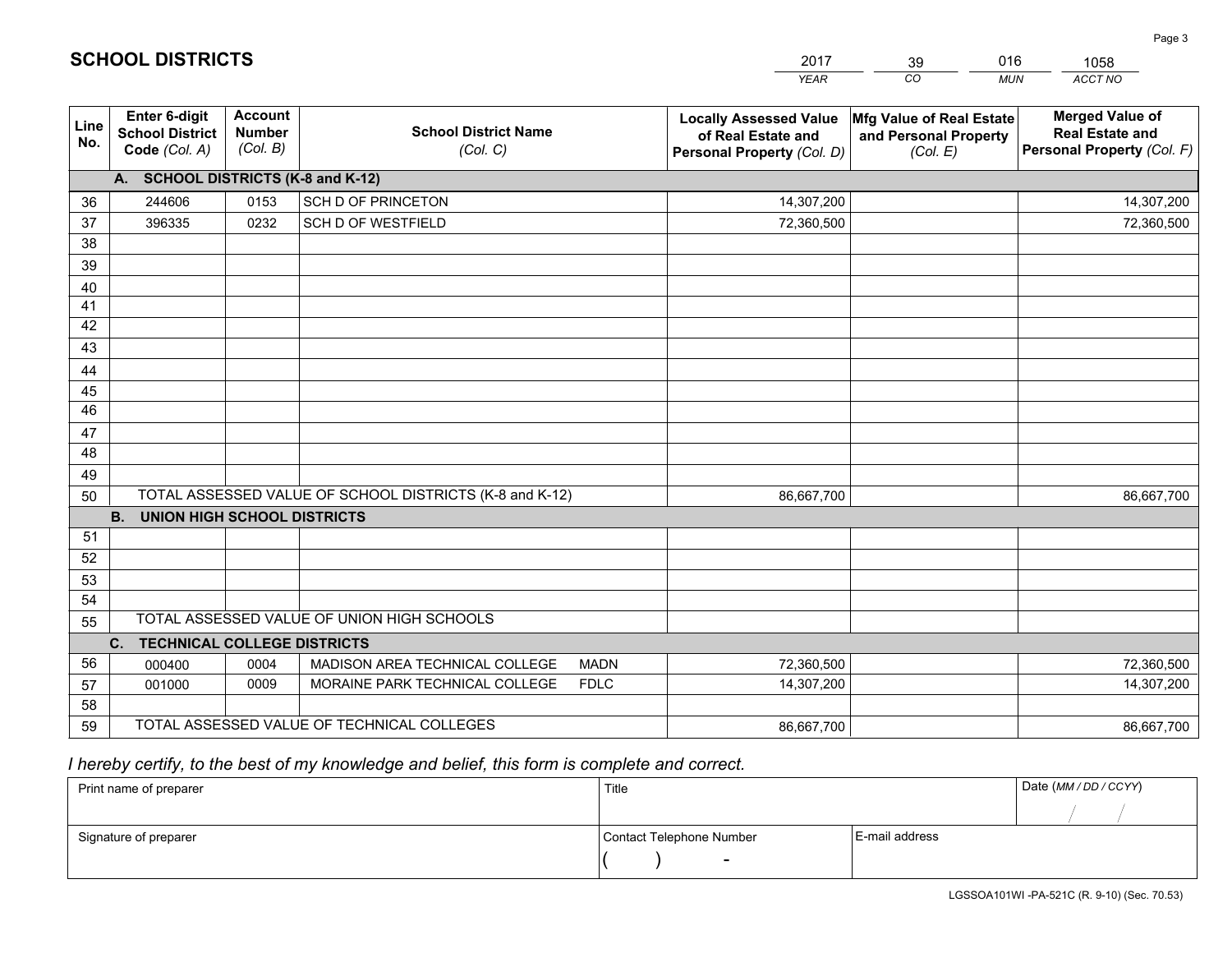### **HIGHLIGHTS**

- 1. Complete the Statement of Assessment after the Board of Review. Reflect any changes made there.
- 2. Use black ink to complete.
- 3. Line 16 must equal Line 50, Col D.
- 4. Line 55 must equal the total of K-8 schools listed on lines 36-49. Do not include K-12 schools in this comparision.
- 5. Line 59, Col. D must equal Line 16.
- 6. Special District, School District and Technical College District values must include both real estate and personal property. Examples of Special districts are: town sanitary districts, public inland lake protection and rehabilitation districts, and metropolitan sewerage districts.
- 7. DO NOT INCLUDE Manufacturing property values.DOR will print these values on the final SOA.

CHERYL MILBRANDT TOWN OF NESHKORO W217 COUNTY RD DD NESHKORO, WI 54960

CHERYL MILBRANDT<br>TOWN OF NESHKORO<br>W217 COUNTY RD DD

**NESHKORO, WI 54960** 

 8. Accuracy of this form is very important. The values reported directly affect the equalized value DOR calculates for school and special districts.

### **Page 1:**

 If not prefilled, enter the tax year,county and municipal code,municipal type, municipal name and county name on the top of form.

Check the Amended box, if filing an amended / corrected SOA.

 Report the parcel count, acres and assessed value of taxable general property, total parcel count, (real and personal), total acres, and values from final figures set by the Board of Review.

- A. Real Estate land and improvements (buildings, etc.) is reported on lines 1 8, total line 9.
- B. Personal Property is reported on lines 11 14, Column D, total line 15.
- C. To complete this report, use the computer produced summary of the assessment roll that shows these amounts.
- D. Use whole numbers only.
- E. Add each line across and each column down to verify entries.

### **Page 2:**

- A. Report Special Items (not subject to general property tax).
- 1. Private Forest Croplands and Managed Forest Lands are reported on lines 18,19, 20 and 21. Be sure to report assessed values **NOT** taxes.
- 2. You should have copies of the orders of entry, orders of withdrawal, etc., to update your assessment roll.
	- 3. Show hundredths of acres (e.g. 39.75).
- 4. Tax exempt lands are reported on line 22.
- 5. Omitted property and sec. 70.43, Wis. Stats., corrections of errors by assessor are reported on line 23. Report real estate and personal property separately. These should be for **prior years**, not something found on the current assessment roll after the board of review.
- B. Special District (Lines 24-35) Include the value of both real and personal property.

 The Department of Revenue (DOR) preprints much of the information regarding names and codes for schools, special districts,etc. If a district is not listed, enter the name and value only, DOR will enter the proper code.

## **Page 3 School Districts:**

Include the value of both real and personal property.

Report School District (regular, elementary, union high school, and technical college).

- 1. Regular (K-12) and Elementary (K-8) school values are reported on lines 36-49, total on line 50.
- 2. Union High School (UHS) (use only if elementary schools are listed on lines 36-49) are reported on lines 51-54. UHS total value (line 55) must equal to the total **elementary school** values reported on lines 36-49. Do notinclude K-12 schools in this comparison.
- 3. Technical College values are reported on lines 56-58, total on line 59.
- 4. Use the computer summary that shows these amounts to complete this report.

#### **This form is due the second Monday in June. File this report only after your Board of Review is complete.**

 *If you have questions: Return forms to:*

 Email: lgs@wisconsin.gov Wisconsin Department of RevenueCall:  $(608)$  266-2569 or  $(608)$  264-6892 Fax number: (608) 264-6887 PO Box 8971

Local Government Services Section 6-97 Madison WI 53708-8971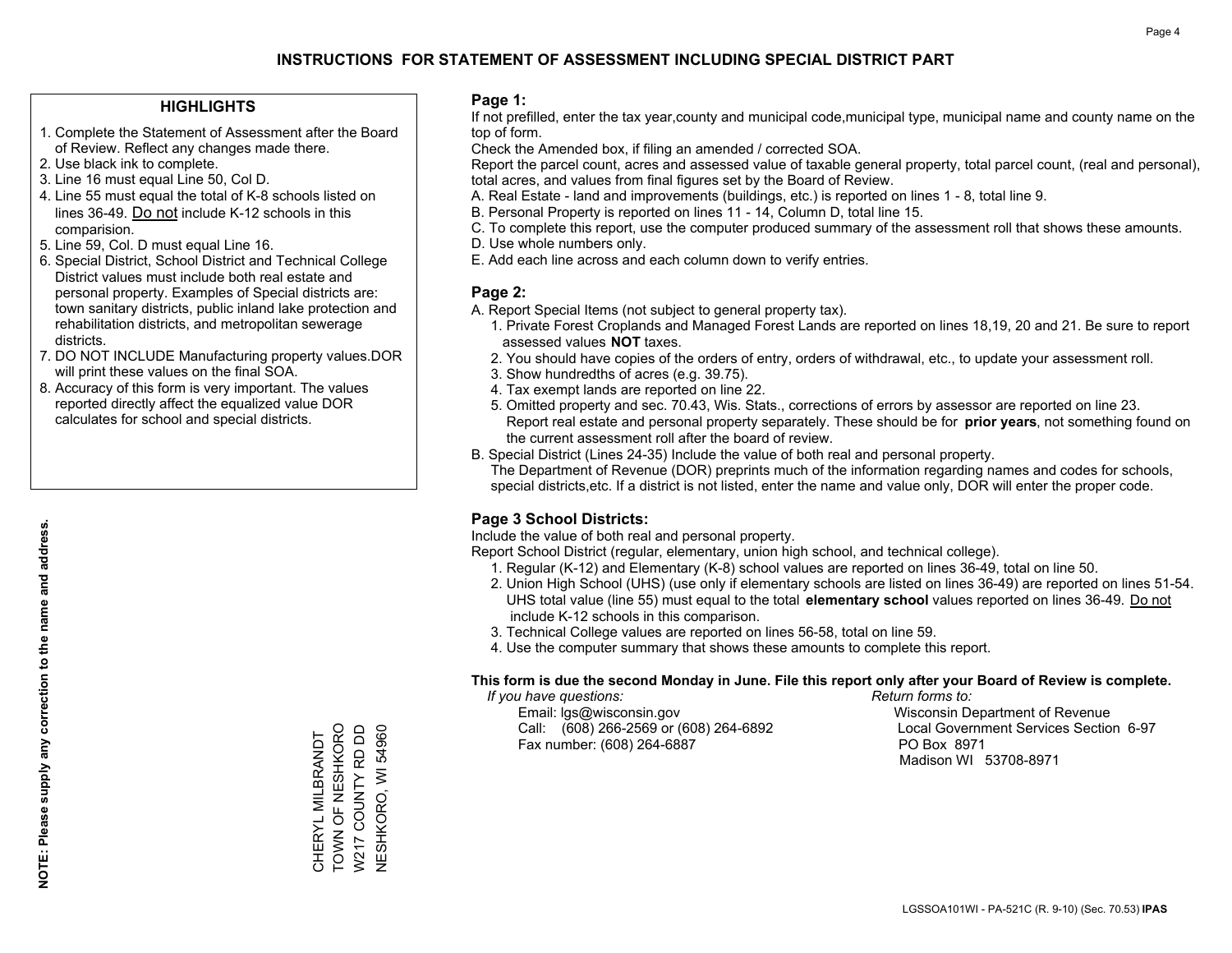**STATEMENT OF ASSESSMENT FOR 2017** 

| 30       | 018 | 1059    |
|----------|-----|---------|
| $\alpha$ | MUN | ACCT NO |

|                | <b>FOR</b>                                                                                                                                                                                                 | <b>TOWN OF</b><br>OF                         | <b>NEWTON</b>                             |        | <b>MARQUETTE COUNTY</b>      |                                |                                        | <b>WHEN COMPLETING THIS DOCUMENT</b>           |
|----------------|------------------------------------------------------------------------------------------------------------------------------------------------------------------------------------------------------------|----------------------------------------------|-------------------------------------------|--------|------------------------------|--------------------------------|----------------------------------------|------------------------------------------------|
|                |                                                                                                                                                                                                            | Town - Village - City                        | <b>Municipality Name</b>                  |        | <b>County Name</b>           |                                |                                        | DO NOT WRITE OVER X's OR IN SHADED AREAS       |
| Line           |                                                                                                                                                                                                            | <b>REAL ESTATE</b><br>(See Lines 18 - 22 for | PARCEL COUNT<br>TOTAL LAND   IMPROVEMENTS |        | NO. OF ACRES<br><b>WHOLE</b> | <b>VALUE OF</b><br><b>LAND</b> | <b>VALUE OF</b><br><b>IMPROVEMENTS</b> | <b>TOTAL VALUE OF LAND</b><br>AND IMPROVEMENTS |
| No.            |                                                                                                                                                                                                            | other Real Estate)                           |                                           |        | NUMBERS ONLY                 |                                |                                        |                                                |
| $\overline{1}$ |                                                                                                                                                                                                            | <b>RESIDENTIAL - Class 1</b>                 | Col. A                                    | Col. B | Col. C                       | Col. D                         | Col. E                                 | Col. F                                         |
|                |                                                                                                                                                                                                            |                                              | 415                                       | 356    | 1,253                        | 8,466,590                      | 29,673,250                             | 38,139,840                                     |
| 2              |                                                                                                                                                                                                            | <b>COMMERCIAL - Class 2</b>                  | 6                                         | 4      | 23                           | 108,000                        | 659,000                                | 767,000                                        |
| 3              |                                                                                                                                                                                                            | <b>MANUFACTURING - Class 3</b>               | $\Omega$                                  | 0      | $\Omega$                     | 0                              |                                        | $\Omega$<br>$\mathbf{0}$                       |
| $\overline{4}$ |                                                                                                                                                                                                            | <b>AGRICULTURAL - Class 4</b>                | 335                                       |        | 6,555                        | 731,508                        |                                        | 731,508                                        |
| 5              |                                                                                                                                                                                                            | <b>UNDEVELOPED - Class 5</b>                 | 448                                       |        | 4,998                        | 4,178,997                      |                                        | 4,178,997                                      |
| 6              |                                                                                                                                                                                                            | AGRICULTURAL FOREST - Class 5m               | 194                                       |        | 2,037                        | 2,473,011                      |                                        | 2,473,011                                      |
| 7              |                                                                                                                                                                                                            | FOREST LANDS - Class 6                       | 212                                       |        | 3,098                        | 7,480,695                      |                                        | 7,480,695                                      |
| 8              |                                                                                                                                                                                                            | OTHER - Class 7                              | 77                                        | 82     | 155                          | 1,066,610                      | 6,195,420                              | 7,262,030                                      |
| 9              |                                                                                                                                                                                                            | TOTAL - ALL COLUMNS                          | 1,687                                     | 442    | 18,119                       | 24,505,411                     | 36,527,670                             | 61,033,081                                     |
| 10             | NUMBER OF PERSONAL PROPERTY ACCOUNTS IN ROLL<br>10                                                                                                                                                         |                                              |                                           |        |                              | <b>LOCALLY ASSESSED</b>        | <b>MANUFACTURING</b>                   | <b>MERGED</b>                                  |
| 11             | BOATS AND OTHER WATERCRAFT NOT EXEMPT - Code 1<br>0                                                                                                                                                        |                                              |                                           |        |                              |                                |                                        | $\Omega$<br>$\Omega$                           |
| 12             | MACHINERY, TOOLS AND PATTERNS - Code 2<br>1,430,957                                                                                                                                                        |                                              |                                           |        |                              |                                |                                        | $\Omega$<br>1,430,957                          |
| 13             | FURNITURE, FIXTURES AND EQUIPMENT - Code 3<br>19,670                                                                                                                                                       |                                              |                                           |        |                              |                                |                                        | $\mathbf{0}$<br>19,670                         |
| 14             | 36,266<br>$\mathbf 0$<br>ALL OTHER PERSONAL PROPERTY NOT EXEMPT - Codes 4A, 4B, 4C                                                                                                                         |                                              |                                           |        |                              |                                |                                        | 36,266                                         |
| 15             | TOTAL OF PERSONAL PROPERTY NOT EXEMPT (Total of Lines 11-14)<br>1,486,893                                                                                                                                  |                                              |                                           |        |                              |                                |                                        | 1,486,893<br>$\mathbf 0$                       |
| 16             | AGGREGATE ASSESSED VALUE OF ALL PROPERTY SUBJECT TO THE GENERAL PROPERTY TAX (Total of Lines 9F and 15F)<br>MUST EQUAL TOTAL VALUE OF THE SCHOOL DISTRICTS (K-12 PLUS K-8) - Line 50, Col. F<br>62,519,974 |                                              |                                           |        |                              |                                |                                        |                                                |
| 17             |                                                                                                                                                                                                            | <b>BOARD OF REVIEW</b>                       |                                           |        | Name of Assessor             |                                |                                        | Telephone #                                    |
|                | DATE OF FINAL ADJOURNMENT<br>05/16/2017<br><b>JOHN BLADER</b><br>(920) 787-4355                                                                                                                            |                                              |                                           |        |                              |                                |                                        |                                                |

REMARKS

The Assessment Ratio to be used in calculating the estimated Fair Market Value on tax bills for this tax district is .963125971<br>This ratio should be used to convert assessed values to "Calculate Equalized Values" in Step 1 Commission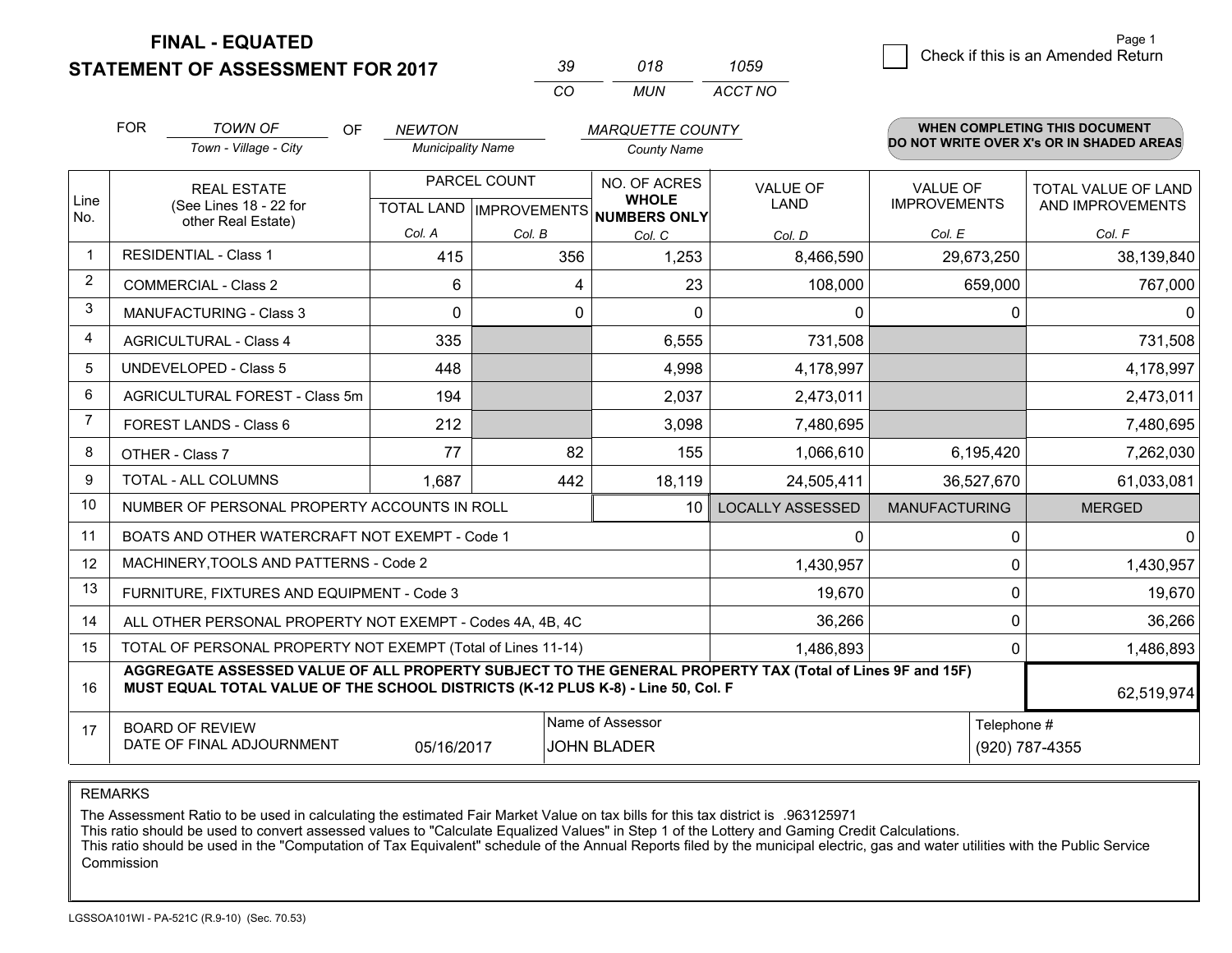*YEAR CO MUN ACCT NO* <sup>2017</sup> <sup>39</sup> <sup>018</sup> <sup>1059</sup>

Do not confuse FOREST LANDS (Line 7) with FOREST CROPS (in this section) - They are **NOT** the same

| Private Forest Crop - Reg Class @ 10¢ per acre |                                                                                |                                                |  |                                                                  |  | Private Forest Crop - Reg Class @ \$2.52 per acre                                   |                                                               |                                                                                                    |                    |  |
|------------------------------------------------|--------------------------------------------------------------------------------|------------------------------------------------|--|------------------------------------------------------------------|--|-------------------------------------------------------------------------------------|---------------------------------------------------------------|----------------------------------------------------------------------------------------------------|--------------------|--|
| 18                                             | (a) PARCELS                                                                    | (b) ACRES                                      |  | (c) ASSESSED VALUE                                               |  | (d) PARCELS                                                                         | (e) ACRES                                                     |                                                                                                    | (f) ASSESSED VALUE |  |
|                                                |                                                                                |                                                |  |                                                                  |  |                                                                                     |                                                               |                                                                                                    |                    |  |
| 19                                             | Private Forest Crop - Special Class @ 20¢ per acre<br>(b) ACRES                |                                                |  | (c) ASSESSED VALUE                                               |  | (d) PARCELS                                                                         | (e) ACRES                                                     | Entered Before 2005 Managed Forest - Ferrous Mining CLOSED @ \$8.27 per acre<br>(f) ASSESSED VALUE |                    |  |
|                                                | (a) PARCELS                                                                    |                                                |  |                                                                  |  |                                                                                     |                                                               |                                                                                                    |                    |  |
|                                                |                                                                                | Entered Before 2005 Managed Forest - OPEN @    |  |                                                                  |  |                                                                                     | Entered Before 2005 Managed Forest - CLOSED @ \$1.87 per acre |                                                                                                    |                    |  |
|                                                | (a) PARCELS                                                                    | (b) ACRES                                      |  | \$.79 per acre<br>(c) ASSESSED VALUE                             |  | (d) PARCELS<br>(e) ACRES                                                            |                                                               |                                                                                                    | (f) ASSESSED VALUE |  |
| 20                                             |                                                                                |                                                |  |                                                                  |  |                                                                                     |                                                               |                                                                                                    |                    |  |
|                                                |                                                                                |                                                |  |                                                                  |  | 45<br>1.016                                                                         |                                                               |                                                                                                    | 1,982,200          |  |
|                                                | Entered After 2004 Managed Forest - OPEN @<br>\$2.14 per acre                  |                                                |  |                                                                  |  | Entered After 2004 Managed Forest - CLOSED @ \$10.68 per acre<br>(f) ASSESSED VALUE |                                                               |                                                                                                    |                    |  |
| 21                                             |                                                                                | (a) PARCELS<br>(b) ACRES<br>(c) ASSESSED VALUE |  | (d) PARCELS                                                      |  | (e) ACRES                                                                           |                                                               |                                                                                                    |                    |  |
|                                                |                                                                                |                                                |  |                                                                  |  |                                                                                     |                                                               |                                                                                                    |                    |  |
|                                                |                                                                                | 234.5                                          |  | 562,800                                                          |  | 32                                                                                  | 722                                                           |                                                                                                    | 1,650,000          |  |
|                                                | (a) County Forest Cropland Acres                                               |                                                |  | (b) Federal Acres<br>(c) State Acres                             |  |                                                                                     | (d) County (NOT FOREST CROP) Acres                            |                                                                                                    | (e) Other Acres    |  |
| 22                                             |                                                                                |                                                |  |                                                                  |  | 2,495.13<br>4.47                                                                    |                                                               |                                                                                                    | 18.38              |  |
|                                                |                                                                                |                                                |  | Assessed Value of Omitted Property From Prior Years (Sec. 70.44) |  | Assessed Value of Sec. 70.43 Corrections of Errors by Assessors                     |                                                               |                                                                                                    |                    |  |
|                                                | (a) REAL ESTATE                                                                |                                                |  | (b) PERSONAL                                                     |  |                                                                                     | (c1) REAL ESTATE                                              |                                                                                                    | (c2) PERSONAL      |  |
| 23                                             |                                                                                |                                                |  |                                                                  |  |                                                                                     |                                                               |                                                                                                    |                    |  |
|                                                | Manufacturing Equated Value of Omitted Property From Prior Years (Sec. 70.995) |                                                |  |                                                                  |  | Mfg. Equated Value of Sec.70.43 Corrections of Errors by Assessors                  |                                                               |                                                                                                    |                    |  |
|                                                | (d) REAL ESTATE                                                                |                                                |  | (e) PERSONAL                                                     |  | (f1) REAL ESTATE                                                                    |                                                               |                                                                                                    | (f2) PERSONAL      |  |
|                                                |                                                                                |                                                |  |                                                                  |  |                                                                                     |                                                               |                                                                                                    |                    |  |
|                                                |                                                                                |                                                |  |                                                                  |  |                                                                                     |                                                               |                                                                                                    |                    |  |

## **SPECIAL DISTRICTS**

| Line<br>No. | Enter 6-digit<br><b>Special District</b><br>Code (Col. A) | <b>Account</b><br><b>Number</b><br>(Col. B) | <b>Special District Name</b><br>(Col. C) | <b>Locally Assessed Value</b><br>of Real Estate and<br>Personal Property (Col. D) | Mfg Value of Real Estate<br>and Personal Property<br>(Col. E) | <b>Merged Value of</b><br><b>Real Estate and</b><br>Personal Property (Col. F) |
|-------------|-----------------------------------------------------------|---------------------------------------------|------------------------------------------|-----------------------------------------------------------------------------------|---------------------------------------------------------------|--------------------------------------------------------------------------------|
| 24          | 398030                                                    | 0241                                        | SHARON LAKE MANAGEMENT DISTRICT          | 8,997,529                                                                         |                                                               | 8,997,529                                                                      |
| 25          |                                                           |                                             |                                          |                                                                                   |                                                               |                                                                                |
| 26          |                                                           |                                             |                                          |                                                                                   |                                                               |                                                                                |
| 27          |                                                           |                                             |                                          |                                                                                   |                                                               |                                                                                |
| 28          |                                                           |                                             |                                          |                                                                                   |                                                               |                                                                                |
| 29          |                                                           |                                             |                                          |                                                                                   |                                                               |                                                                                |
| 30          |                                                           |                                             |                                          |                                                                                   |                                                               |                                                                                |
| 31          |                                                           |                                             |                                          |                                                                                   |                                                               |                                                                                |
| 32          |                                                           |                                             |                                          |                                                                                   |                                                               |                                                                                |
| 33          |                                                           |                                             |                                          |                                                                                   |                                                               |                                                                                |
| 34          |                                                           |                                             |                                          |                                                                                   |                                                               |                                                                                |
| 35          |                                                           |                                             |                                          |                                                                                   |                                                               |                                                                                |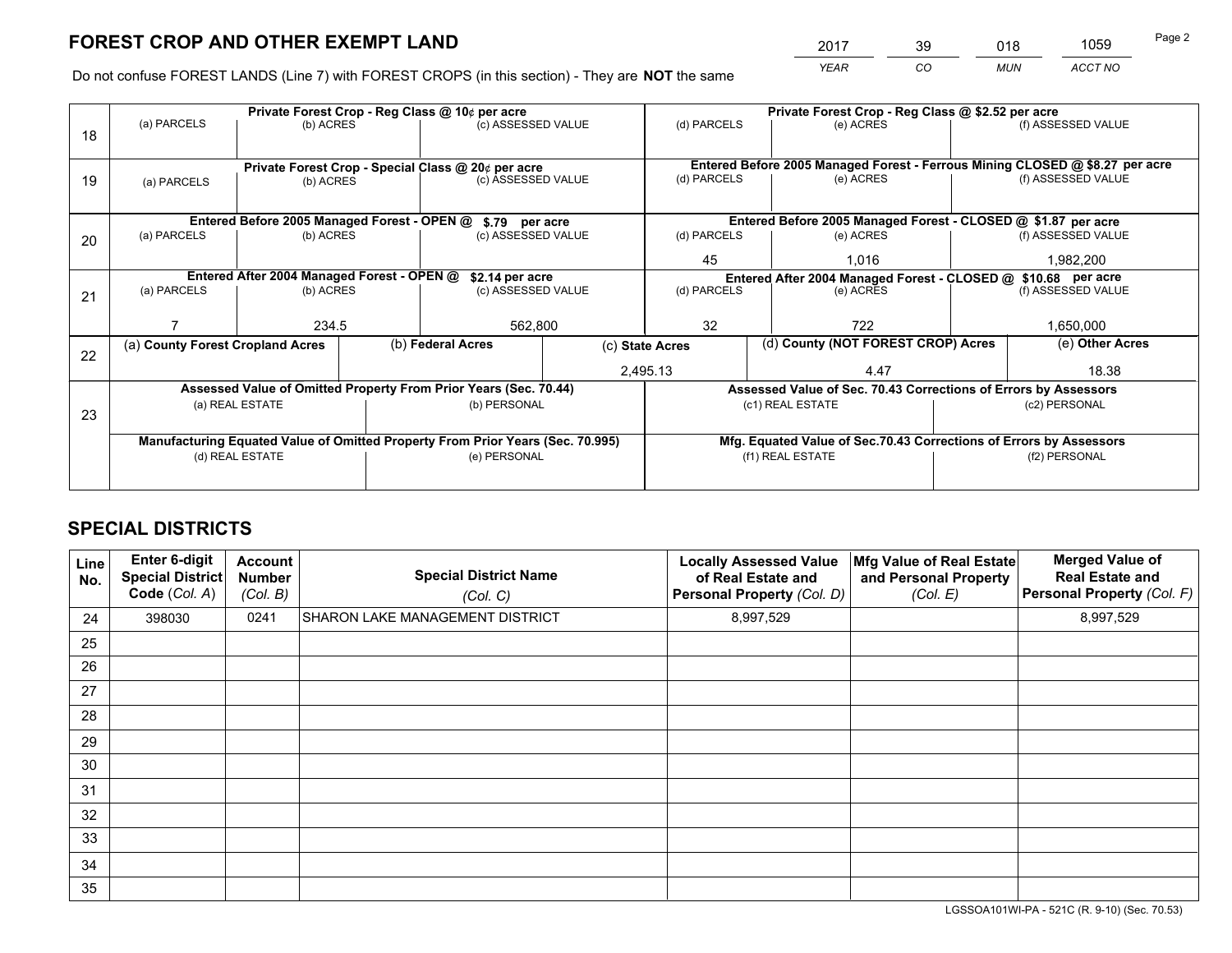|             |                                                          |                                             |                                                         | <b>YEAR</b>                                                                       | CO<br><b>MUN</b>                                              | ACCT NO                                                                        |  |  |  |  |  |
|-------------|----------------------------------------------------------|---------------------------------------------|---------------------------------------------------------|-----------------------------------------------------------------------------------|---------------------------------------------------------------|--------------------------------------------------------------------------------|--|--|--|--|--|
| Line<br>No. | Enter 6-digit<br><b>School District</b><br>Code (Col. A) | <b>Account</b><br><b>Number</b><br>(Col. B) | <b>School District Name</b><br>(Col. C)                 | <b>Locally Assessed Value</b><br>of Real Estate and<br>Personal Property (Col. D) | Mfg Value of Real Estate<br>and Personal Property<br>(Col. E) | <b>Merged Value of</b><br><b>Real Estate and</b><br>Personal Property (Col. F) |  |  |  |  |  |
|             | A. SCHOOL DISTRICTS (K-8 and K-12)                       |                                             |                                                         |                                                                                   |                                                               |                                                                                |  |  |  |  |  |
| 36          | 396335                                                   | 0232                                        | SCH D OF WESTFIELD                                      | 62,519,974                                                                        |                                                               | 62,519,974                                                                     |  |  |  |  |  |
| 37          |                                                          |                                             |                                                         |                                                                                   |                                                               |                                                                                |  |  |  |  |  |
| 38          |                                                          |                                             |                                                         |                                                                                   |                                                               |                                                                                |  |  |  |  |  |
| 39          |                                                          |                                             |                                                         |                                                                                   |                                                               |                                                                                |  |  |  |  |  |
| 40          |                                                          |                                             |                                                         |                                                                                   |                                                               |                                                                                |  |  |  |  |  |
| 41          |                                                          |                                             |                                                         |                                                                                   |                                                               |                                                                                |  |  |  |  |  |
| 42          |                                                          |                                             |                                                         |                                                                                   |                                                               |                                                                                |  |  |  |  |  |
| 43          |                                                          |                                             |                                                         |                                                                                   |                                                               |                                                                                |  |  |  |  |  |
| 44<br>45    |                                                          |                                             |                                                         |                                                                                   |                                                               |                                                                                |  |  |  |  |  |
| 46          |                                                          |                                             |                                                         |                                                                                   |                                                               |                                                                                |  |  |  |  |  |
| 47          |                                                          |                                             |                                                         |                                                                                   |                                                               |                                                                                |  |  |  |  |  |
| 48          |                                                          |                                             |                                                         |                                                                                   |                                                               |                                                                                |  |  |  |  |  |
| 49          |                                                          |                                             |                                                         |                                                                                   |                                                               |                                                                                |  |  |  |  |  |
| 50          |                                                          |                                             | TOTAL ASSESSED VALUE OF SCHOOL DISTRICTS (K-8 and K-12) | 62,519,974                                                                        |                                                               | 62,519,974                                                                     |  |  |  |  |  |
|             | <b>B.</b><br><b>UNION HIGH SCHOOL DISTRICTS</b>          |                                             |                                                         |                                                                                   |                                                               |                                                                                |  |  |  |  |  |
| 51          |                                                          |                                             |                                                         |                                                                                   |                                                               |                                                                                |  |  |  |  |  |
| 52          |                                                          |                                             |                                                         |                                                                                   |                                                               |                                                                                |  |  |  |  |  |
| 53          |                                                          |                                             |                                                         |                                                                                   |                                                               |                                                                                |  |  |  |  |  |
| 54          |                                                          |                                             |                                                         |                                                                                   |                                                               |                                                                                |  |  |  |  |  |
| 55          |                                                          |                                             | TOTAL ASSESSED VALUE OF UNION HIGH SCHOOLS              |                                                                                   |                                                               |                                                                                |  |  |  |  |  |
|             | C.<br><b>TECHNICAL COLLEGE DISTRICTS</b>                 |                                             |                                                         |                                                                                   |                                                               |                                                                                |  |  |  |  |  |
| 56          | 000400                                                   | 0004                                        | MADISON AREA TECHNICAL COLLEGE<br><b>MADN</b>           | 62,519,974                                                                        |                                                               | 62,519,974                                                                     |  |  |  |  |  |
| 57          |                                                          |                                             |                                                         |                                                                                   |                                                               |                                                                                |  |  |  |  |  |
| 58          |                                                          |                                             | TOTAL ASSESSED VALUE OF TECHNICAL COLLEGES              |                                                                                   |                                                               |                                                                                |  |  |  |  |  |
| 59          |                                                          |                                             |                                                         | 62,519,974                                                                        |                                                               | 62,519,974                                                                     |  |  |  |  |  |

39

018

 *I hereby certify, to the best of my knowledge and belief, this form is complete and correct.*

**SCHOOL DISTRICTS**

| Print name of preparer | Title                    |                | Date (MM / DD / CCYY) |
|------------------------|--------------------------|----------------|-----------------------|
|                        |                          |                |                       |
| Signature of preparer  | Contact Telephone Number | E-mail address |                       |
|                        | $\sim$                   |                |                       |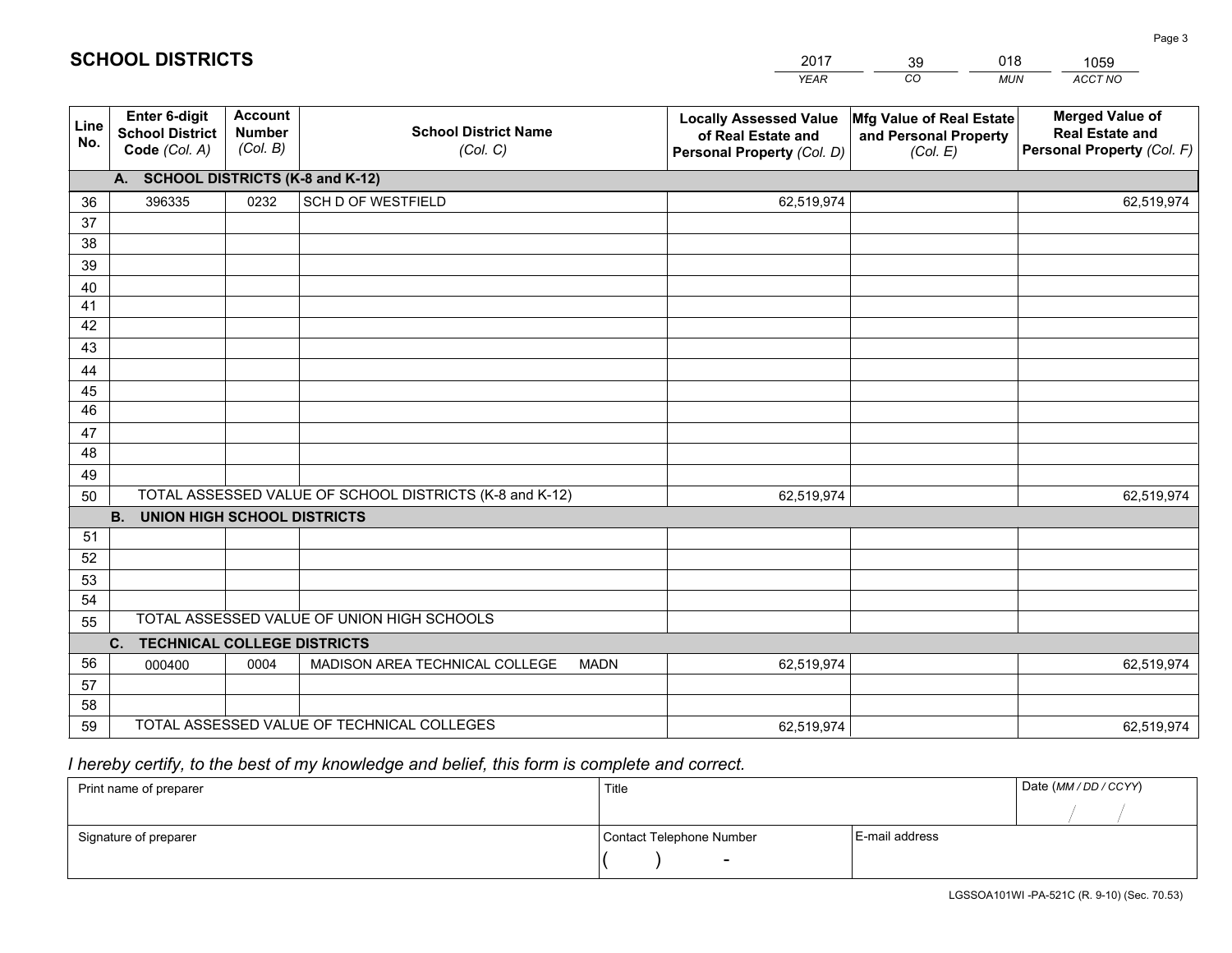### **HIGHLIGHTS**

- 1. Complete the Statement of Assessment after the Board of Review. Reflect any changes made there.
- 2. Use black ink to complete.
- 3. Line 16 must equal Line 50, Col D.
- 4. Line 55 must equal the total of K-8 schools listed on lines 36-49. Do not include K-12 schools in this comparision.
- 5. Line 59, Col. D must equal Line 16.
- 6. Special District, School District and Technical College District values must include both real estate and personal property. Examples of Special districts are: town sanitary districts, public inland lake protection and rehabilitation districts, and metropolitan sewerage districts.
- 7. DO NOT INCLUDE Manufacturing property values.DOR will print these values on the final SOA.
- 8. Accuracy of this form is very important. The values reported directly affect the equalized value DOR calculates for school and special districts.

### **Page 1:**

 If not prefilled, enter the tax year,county and municipal code,municipal type, municipal name and county name on the top of form.

Check the Amended box, if filing an amended / corrected SOA.

 Report the parcel count, acres and assessed value of taxable general property, total parcel count, (real and personal), total acres, and values from final figures set by the Board of Review.

- A. Real Estate land and improvements (buildings, etc.) is reported on lines 1 8, total line 9.
- B. Personal Property is reported on lines 11 14, Column D, total line 15.
- C. To complete this report, use the computer produced summary of the assessment roll that shows these amounts.
- D. Use whole numbers only.
- E. Add each line across and each column down to verify entries.

### **Page 2:**

- A. Report Special Items (not subject to general property tax).
- 1. Private Forest Croplands and Managed Forest Lands are reported on lines 18,19, 20 and 21. Be sure to report assessed values **NOT** taxes.
- 2. You should have copies of the orders of entry, orders of withdrawal, etc., to update your assessment roll.
	- 3. Show hundredths of acres (e.g. 39.75).
- 4. Tax exempt lands are reported on line 22.
- 5. Omitted property and sec. 70.43, Wis. Stats., corrections of errors by assessor are reported on line 23. Report real estate and personal property separately. These should be for **prior years**, not something found on the current assessment roll after the board of review.
- B. Special District (Lines 24-35) Include the value of both real and personal property.
- The Department of Revenue (DOR) preprints much of the information regarding names and codes for schools, special districts,etc. If a district is not listed, enter the name and value only, DOR will enter the proper code.

## **Page 3 School Districts:**

Include the value of both real and personal property.

Report School District (regular, elementary, union high school, and technical college).

- 1. Regular (K-12) and Elementary (K-8) school values are reported on lines 36-49, total on line 50.
- 2. Union High School (UHS) (use only if elementary schools are listed on lines 36-49) are reported on lines 51-54. UHS total value (line 55) must equal to the total **elementary school** values reported on lines 36-49. Do notinclude K-12 schools in this comparison.
- 3. Technical College values are reported on lines 56-58, total on line 59.
- 4. Use the computer summary that shows these amounts to complete this report.

#### **This form is due the second Monday in June. File this report only after your Board of Review is complete.**

 *If you have questions: Return forms to:*

 Email: lgs@wisconsin.gov Wisconsin Department of RevenueCall:  $(608)$  266-2569 or  $(608)$  264-6892 Fax number: (608) 264-6887 PO Box 8971

Local Government Services Section 6-97

Madison WI 53708-8971

 $-8447$ WESTFIELD, WI 53964 - 8447 **NESTFIELD, WI 53964** W4882 COUNTY RD Z W4882 COUNTY RD Z TOWN OF NEWTON SANDRA WRIGHT<br>TOWN OF NEWTON SANDRA WRIGHT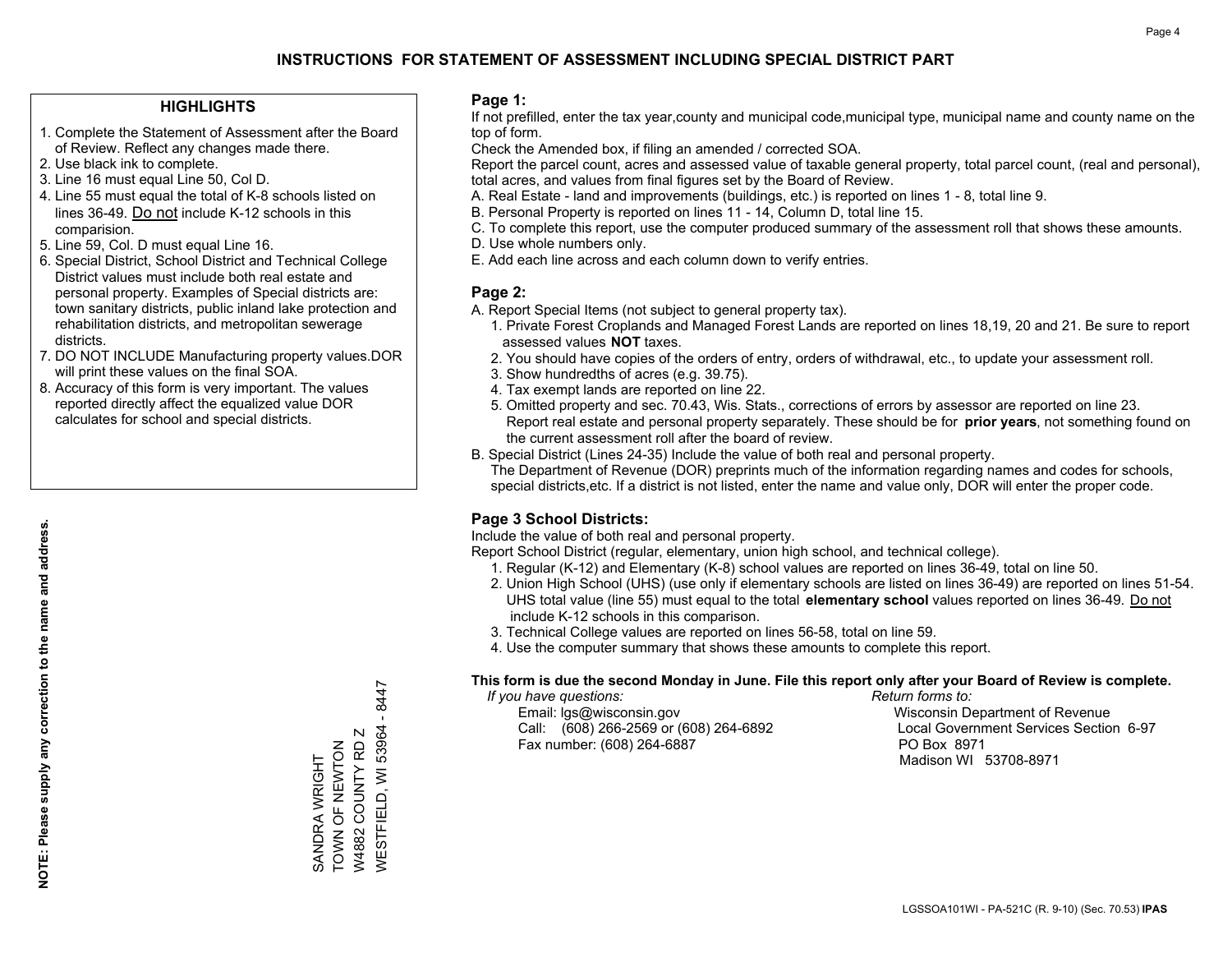**STATEMENT OF ASSESSMENT FOR 2017** 

| -39. | กวก | 1060    |
|------|-----|---------|
| CO.  | MUN | ACCT NO |

|                | <b>FOR</b>                                                                                                                                                                                   | <b>TOWN OF</b><br>OF                                         | <b>OXFORD</b>            |                                          | <b>MARQUETTE COUNTY</b>      |                                            |                      |                  | <b>WHEN COMPLETING THIS DOCUMENT</b>     |
|----------------|----------------------------------------------------------------------------------------------------------------------------------------------------------------------------------------------|--------------------------------------------------------------|--------------------------|------------------------------------------|------------------------------|--------------------------------------------|----------------------|------------------|------------------------------------------|
|                |                                                                                                                                                                                              | Town - Village - City                                        | <b>Municipality Name</b> |                                          | <b>County Name</b>           |                                            |                      |                  | DO NOT WRITE OVER X's OR IN SHADED AREAS |
| Line           |                                                                                                                                                                                              | <b>REAL ESTATE</b>                                           | PARCEL COUNT             |                                          | NO. OF ACRES<br><b>WHOLE</b> | <b>VALUE OF</b>                            | <b>VALUE OF</b>      |                  | TOTAL VALUE OF LAND                      |
| No.            | (See Lines 18 - 22 for<br>other Real Estate)                                                                                                                                                 |                                                              |                          | TOTAL LAND   IMPROVEMENTS   NUMBERS ONLY | LAND                         | <b>IMPROVEMENTS</b>                        |                      | AND IMPROVEMENTS |                                          |
|                |                                                                                                                                                                                              |                                                              | Col. A                   | Col. B                                   | Col. C                       | Col. D                                     | Col. E               |                  | Col. F                                   |
|                |                                                                                                                                                                                              | <b>RESIDENTIAL - Class 1</b>                                 | 714                      | 548                                      | 1,827                        | 12,460,400                                 |                      | 47,890,900       | 60,351,300                               |
| $\overline{2}$ |                                                                                                                                                                                              | <b>COMMERCIAL - Class 2</b>                                  | 16                       | 13                                       | 60                           | 333,700                                    |                      | 1,733,300        | 2,067,000                                |
| 3              |                                                                                                                                                                                              | <b>MANUFACTURING - Class 3</b>                               | 3                        |                                          | 74                           | 205,000                                    |                      | 10,008,100       | 10,213,100                               |
| $\overline{4}$ |                                                                                                                                                                                              | <b>AGRICULTURAL - Class 4</b>                                | 425                      |                                          | 8,407                        | 1,294,200                                  |                      |                  | 1,294,200                                |
| 5              |                                                                                                                                                                                              | <b>UNDEVELOPED - Class 5</b>                                 | 319                      |                                          | 3,211                        | 3,424,500                                  |                      |                  | 3,424,500                                |
| 6              |                                                                                                                                                                                              | AGRICULTURAL FOREST - Class 5m                               | 99                       |                                          | 1,027                        | 1,501,500                                  |                      |                  | 1,501,500                                |
| 7              |                                                                                                                                                                                              | FOREST LANDS - Class 6                                       | 220                      |                                          | 4,077                        | 12,055,400                                 |                      |                  | 12,055,400                               |
| 8              |                                                                                                                                                                                              | OTHER - Class 7                                              | 49                       | 49                                       | 117                          | 533,500                                    |                      | 5,162,700        | 5,696,200                                |
| 9              |                                                                                                                                                                                              | TOTAL - ALL COLUMNS                                          | 1,845                    | 611                                      | 18,800                       | 31,808,200                                 |                      | 64,795,000       | 96,603,200                               |
| 10             |                                                                                                                                                                                              | NUMBER OF PERSONAL PROPERTY ACCOUNTS IN ROLL                 |                          |                                          | 25                           | <b>LOCALLY ASSESSED</b>                    | <b>MANUFACTURING</b> |                  | <b>MERGED</b>                            |
| 11             |                                                                                                                                                                                              | BOATS AND OTHER WATERCRAFT NOT EXEMPT - Code 1               |                          |                                          |                              | $\mathbf{0}$                               |                      | $\Omega$         | $\Omega$                                 |
| 12             |                                                                                                                                                                                              | MACHINERY, TOOLS AND PATTERNS - Code 2                       |                          |                                          |                              | 32,300                                     |                      | 11,503,300       | 11,535,600                               |
| 13             |                                                                                                                                                                                              | FURNITURE, FIXTURES AND EQUIPMENT - Code 3                   |                          |                                          |                              | 135,400                                    |                      | 456,900          | 592,300                                  |
| 14             |                                                                                                                                                                                              | ALL OTHER PERSONAL PROPERTY NOT EXEMPT - Codes 4A, 4B, 4C    |                          |                                          |                              | 57,800                                     |                      | 49,600           | 107,400                                  |
| 15             |                                                                                                                                                                                              | TOTAL OF PERSONAL PROPERTY NOT EXEMPT (Total of Lines 11-14) |                          | 225,500                                  |                              | 12,009,800                                 | 12,235,300           |                  |                                          |
| 16             | AGGREGATE ASSESSED VALUE OF ALL PROPERTY SUBJECT TO THE GENERAL PROPERTY TAX (Total of Lines 9F and 15F)<br>MUST EQUAL TOTAL VALUE OF THE SCHOOL DISTRICTS (K-12 PLUS K-8) - Line 50, Col. F |                                                              |                          |                                          |                              |                                            | 108,838,500          |                  |                                          |
| 17             |                                                                                                                                                                                              | <b>BOARD OF REVIEW</b>                                       |                          |                                          | Name of Assessor             |                                            |                      | Telephone #      |                                          |
|                |                                                                                                                                                                                              | DATE OF FINAL ADJOURNMENT                                    | 05/15/2017               |                                          |                              | ASSOCIATED APPRAISAL CONSULTANTS INC, ANDY |                      |                  | (800) 721-4157                           |

REMARKS

The Assessment Ratio to be used in calculating the estimated Fair Market Value on tax bills for this tax district is .995477485

This ratio should be used to convert assessed values to "Calculate Equalized Values" in Step 1 of the Lottery and Gaming Credit Calculations.<br>This ratio should be used in the "Computation of Tax Equivalent" schedule of the Commission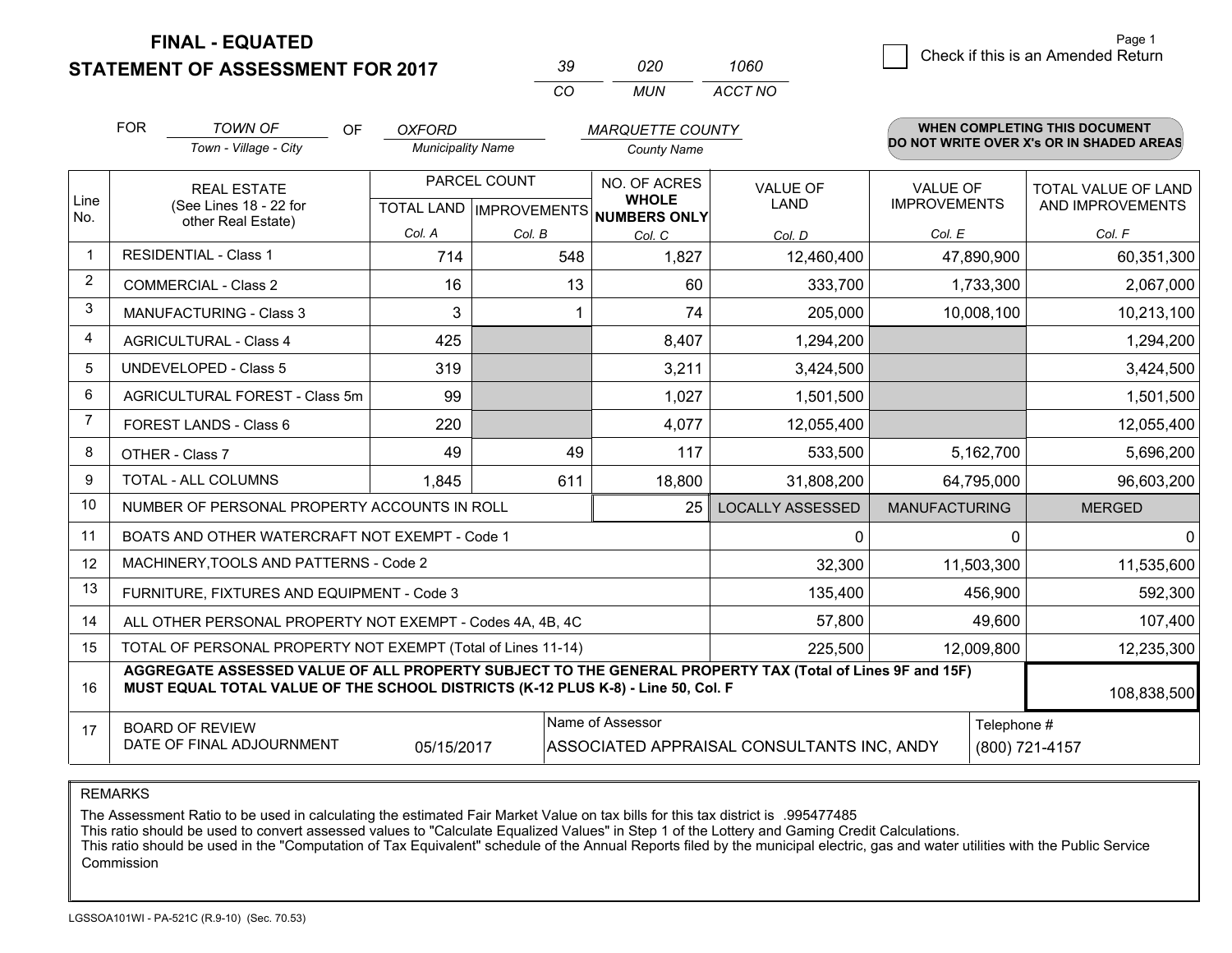*YEAR CO MUN ACCT NO* <sup>2017</sup> <sup>39</sup> <sup>020</sup> <sup>1060</sup>

Do not confuse FOREST LANDS (Line 7) with FOREST CROPS (in this section) - They are **NOT** the same

|    |                                                                                |                                             |  | Private Forest Crop - Reg Class @ 10¢ per acre                   |                    | Private Forest Crop - Reg Class @ \$2.52 per acre     |                                                                                           |  |                    |  |
|----|--------------------------------------------------------------------------------|---------------------------------------------|--|------------------------------------------------------------------|--------------------|-------------------------------------------------------|-------------------------------------------------------------------------------------------|--|--------------------|--|
| 18 | (a) PARCELS                                                                    | (b) ACRES                                   |  | (c) ASSESSED VALUE                                               |                    | (d) PARCELS                                           | (e) ACRES                                                                                 |  | (f) ASSESSED VALUE |  |
|    |                                                                                |                                             |  |                                                                  |                    |                                                       |                                                                                           |  |                    |  |
| 19 | Private Forest Crop - Special Class @ 20¢ per acre<br>(b) ACRES                |                                             |  | (c) ASSESSED VALUE                                               |                    | (d) PARCELS                                           | Entered Before 2005 Managed Forest - Ferrous Mining CLOSED @ \$8.27 per acre<br>(e) ACRES |  | (f) ASSESSED VALUE |  |
|    | (a) PARCELS                                                                    |                                             |  |                                                                  |                    |                                                       |                                                                                           |  |                    |  |
|    |                                                                                |                                             |  |                                                                  |                    |                                                       |                                                                                           |  |                    |  |
|    |                                                                                | Entered Before 2005 Managed Forest - OPEN @ |  | \$.79 per acre                                                   |                    |                                                       | Entered Before 2005 Managed Forest - CLOSED @ \$1.87 per acre                             |  |                    |  |
| 20 | (a) PARCELS                                                                    | (b) ACRES                                   |  | (c) ASSESSED VALUE                                               |                    | (d) PARCELS                                           | (e) ACRES                                                                                 |  | (f) ASSESSED VALUE |  |
|    |                                                                                |                                             |  |                                                                  |                    |                                                       |                                                                                           |  |                    |  |
|    |                                                                                |                                             |  |                                                                  |                    |                                                       | 27<br>718.83                                                                              |  | 2,149,000          |  |
|    | Entered After 2004 Managed Forest - OPEN @                                     |                                             |  | \$2.14 per acre                                                  |                    |                                                       | Entered After 2004 Managed Forest - CLOSED @ \$10.68 per acre<br>(d) PARCELS<br>(e) ACRES |  |                    |  |
| 21 | (a) PARCELS                                                                    | (b) ACRES                                   |  |                                                                  | (c) ASSESSED VALUE |                                                       |                                                                                           |  | (f) ASSESSED VALUE |  |
|    |                                                                                |                                             |  |                                                                  |                    |                                                       |                                                                                           |  |                    |  |
|    |                                                                                |                                             |  |                                                                  |                    | 35                                                    | 754.19                                                                                    |  |                    |  |
|    | (a) County Forest Cropland Acres                                               |                                             |  | (b) Federal Acres                                                |                    | (d) County (NOT FOREST CROP) Acres<br>(c) State Acres |                                                                                           |  | (e) Other Acres    |  |
| 22 |                                                                                |                                             |  |                                                                  |                    |                                                       |                                                                                           |  |                    |  |
|    |                                                                                |                                             |  |                                                                  |                    | 257.77                                                | .35                                                                                       |  | 900.98             |  |
|    |                                                                                |                                             |  | Assessed Value of Omitted Property From Prior Years (Sec. 70.44) |                    |                                                       | Assessed Value of Sec. 70.43 Corrections of Errors by Assessors                           |  |                    |  |
| 23 |                                                                                | (a) REAL ESTATE                             |  | (b) PERSONAL                                                     |                    |                                                       | (c1) REAL ESTATE                                                                          |  | (c2) PERSONAL      |  |
|    |                                                                                |                                             |  |                                                                  |                    |                                                       |                                                                                           |  |                    |  |
|    | Manufacturing Equated Value of Omitted Property From Prior Years (Sec. 70.995) |                                             |  |                                                                  |                    |                                                       | Mfg. Equated Value of Sec.70.43 Corrections of Errors by Assessors                        |  |                    |  |
|    |                                                                                | (d) REAL ESTATE                             |  | (e) PERSONAL                                                     |                    | (f1) REAL ESTATE                                      |                                                                                           |  | (f2) PERSONAL      |  |
|    |                                                                                |                                             |  |                                                                  |                    |                                                       |                                                                                           |  |                    |  |
|    |                                                                                |                                             |  |                                                                  |                    |                                                       |                                                                                           |  |                    |  |

## **SPECIAL DISTRICTS**

| Line<br>No. | Enter 6-digit<br><b>Special District</b> | <b>Account</b><br><b>Number</b> | <b>Special District Name</b> | <b>Locally Assessed Value</b><br>of Real Estate and | Mfg Value of Real Estate<br>and Personal Property | <b>Merged Value of</b><br><b>Real Estate and</b> |
|-------------|------------------------------------------|---------------------------------|------------------------------|-----------------------------------------------------|---------------------------------------------------|--------------------------------------------------|
|             | Code (Col. A)                            | (Col. B)                        | (Col. C)                     | Personal Property (Col. D)                          | (Col. E)                                          | Personal Property (Col. F)                       |
| 24          |                                          |                                 |                              |                                                     |                                                   |                                                  |
| 25          |                                          |                                 |                              |                                                     |                                                   |                                                  |
| 26          |                                          |                                 |                              |                                                     |                                                   |                                                  |
| 27          |                                          |                                 |                              |                                                     |                                                   |                                                  |
| 28          |                                          |                                 |                              |                                                     |                                                   |                                                  |
| 29          |                                          |                                 |                              |                                                     |                                                   |                                                  |
| 30          |                                          |                                 |                              |                                                     |                                                   |                                                  |
| 31          |                                          |                                 |                              |                                                     |                                                   |                                                  |
| 32          |                                          |                                 |                              |                                                     |                                                   |                                                  |
| 33          |                                          |                                 |                              |                                                     |                                                   |                                                  |
| 34          |                                          |                                 |                              |                                                     |                                                   |                                                  |
| 35          |                                          |                                 |                              |                                                     |                                                   |                                                  |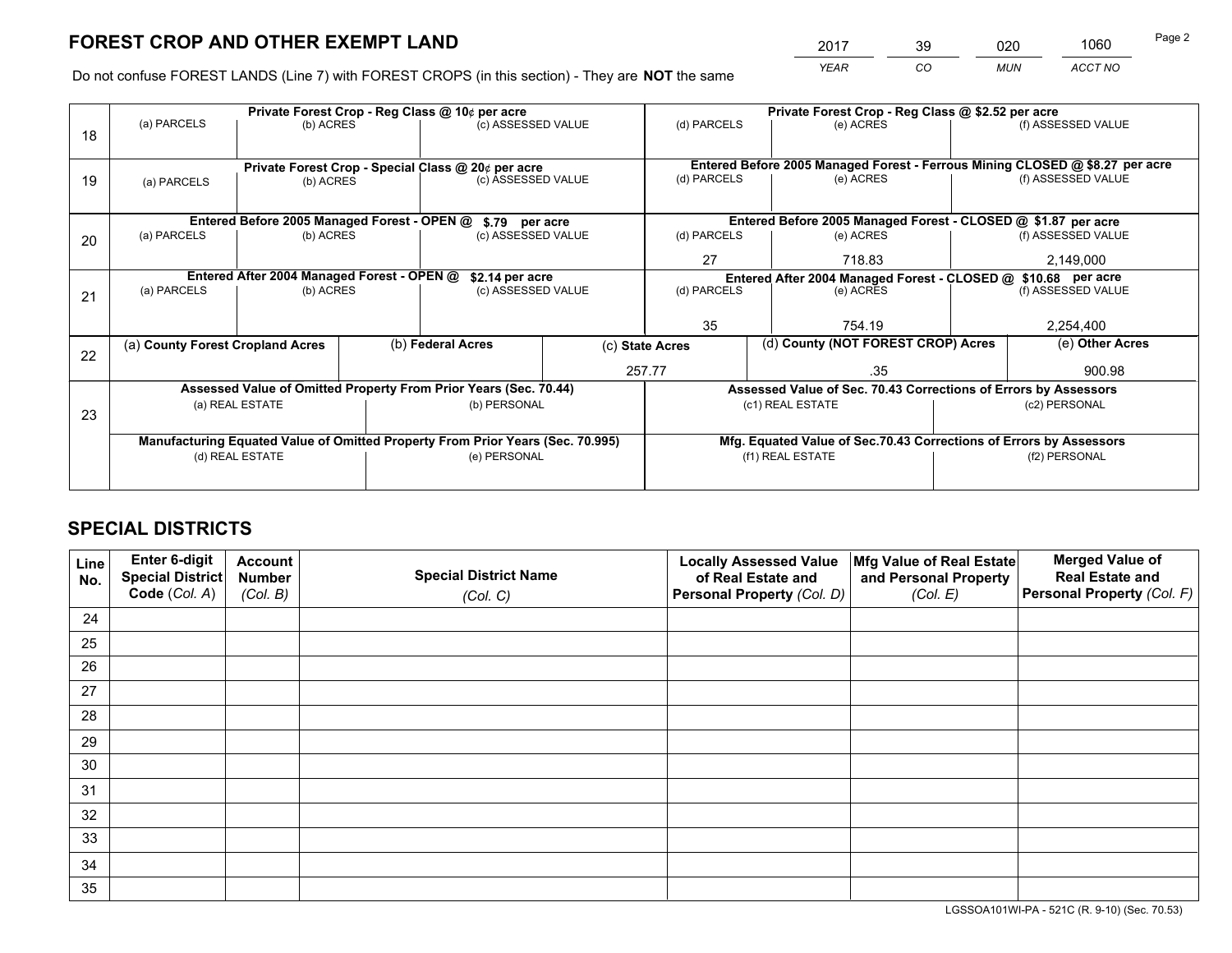|             |                                                                 |                                             |                                                         | <b>YEAR</b>                                                                       | CO<br><b>MUN</b>                                              | ACCT NO                                                                        |
|-------------|-----------------------------------------------------------------|---------------------------------------------|---------------------------------------------------------|-----------------------------------------------------------------------------------|---------------------------------------------------------------|--------------------------------------------------------------------------------|
| Line<br>No. | <b>Enter 6-digit</b><br><b>School District</b><br>Code (Col. A) | <b>Account</b><br><b>Number</b><br>(Col. B) | <b>School District Name</b><br>(Col. C)                 | <b>Locally Assessed Value</b><br>of Real Estate and<br>Personal Property (Col. D) | Mfg Value of Real Estate<br>and Personal Property<br>(Col. E) | <b>Merged Value of</b><br><b>Real Estate and</b><br>Personal Property (Col. F) |
|             | A. SCHOOL DISTRICTS (K-8 and K-12)                              |                                             |                                                         |                                                                                   |                                                               |                                                                                |
| 36          | 396335                                                          | 0232                                        | SCH D OF WESTFIELD                                      | 86,615,600                                                                        | 22,222,900                                                    | 108,838,500                                                                    |
| 37          |                                                                 |                                             |                                                         |                                                                                   |                                                               |                                                                                |
| 38          |                                                                 |                                             |                                                         |                                                                                   |                                                               |                                                                                |
| 39          |                                                                 |                                             |                                                         |                                                                                   |                                                               |                                                                                |
| 40          |                                                                 |                                             |                                                         |                                                                                   |                                                               |                                                                                |
| 41<br>42    |                                                                 |                                             |                                                         |                                                                                   |                                                               |                                                                                |
| 43          |                                                                 |                                             |                                                         |                                                                                   |                                                               |                                                                                |
| 44          |                                                                 |                                             |                                                         |                                                                                   |                                                               |                                                                                |
| 45          |                                                                 |                                             |                                                         |                                                                                   |                                                               |                                                                                |
| 46          |                                                                 |                                             |                                                         |                                                                                   |                                                               |                                                                                |
| 47          |                                                                 |                                             |                                                         |                                                                                   |                                                               |                                                                                |
| 48          |                                                                 |                                             |                                                         |                                                                                   |                                                               |                                                                                |
| 49          |                                                                 |                                             |                                                         |                                                                                   |                                                               |                                                                                |
| 50          |                                                                 |                                             | TOTAL ASSESSED VALUE OF SCHOOL DISTRICTS (K-8 and K-12) | 86,615,600                                                                        | 22,222,900                                                    | 108,838,500                                                                    |
|             | <b>B. UNION HIGH SCHOOL DISTRICTS</b>                           |                                             |                                                         |                                                                                   |                                                               |                                                                                |
| 51          |                                                                 |                                             |                                                         |                                                                                   |                                                               |                                                                                |
| 52          |                                                                 |                                             |                                                         |                                                                                   |                                                               |                                                                                |
| 53<br>54    |                                                                 |                                             |                                                         |                                                                                   |                                                               |                                                                                |
| 55          |                                                                 |                                             | TOTAL ASSESSED VALUE OF UNION HIGH SCHOOLS              |                                                                                   |                                                               |                                                                                |
|             | C.<br><b>TECHNICAL COLLEGE DISTRICTS</b>                        |                                             |                                                         |                                                                                   |                                                               |                                                                                |
| 56          | 000400                                                          | 0004                                        | MADISON AREA TECHNICAL COLLEGE<br><b>MADN</b>           | 86,615,600                                                                        | 22,222,900                                                    | 108,838,500                                                                    |
| 57          |                                                                 |                                             |                                                         |                                                                                   |                                                               |                                                                                |
| 58          |                                                                 |                                             |                                                         |                                                                                   |                                                               |                                                                                |
| 59          |                                                                 |                                             | TOTAL ASSESSED VALUE OF TECHNICAL COLLEGES              | 86,615,600                                                                        | 22,222,900                                                    | 108,838,500                                                                    |

39

020

 *I hereby certify, to the best of my knowledge and belief, this form is complete and correct.*

**SCHOOL DISTRICTS**

| Print name of preparer | Title                    |                | Date (MM / DD / CCYY) |
|------------------------|--------------------------|----------------|-----------------------|
|                        |                          |                |                       |
| Signature of preparer  | Contact Telephone Number | E-mail address |                       |
|                        | $\sim$                   |                |                       |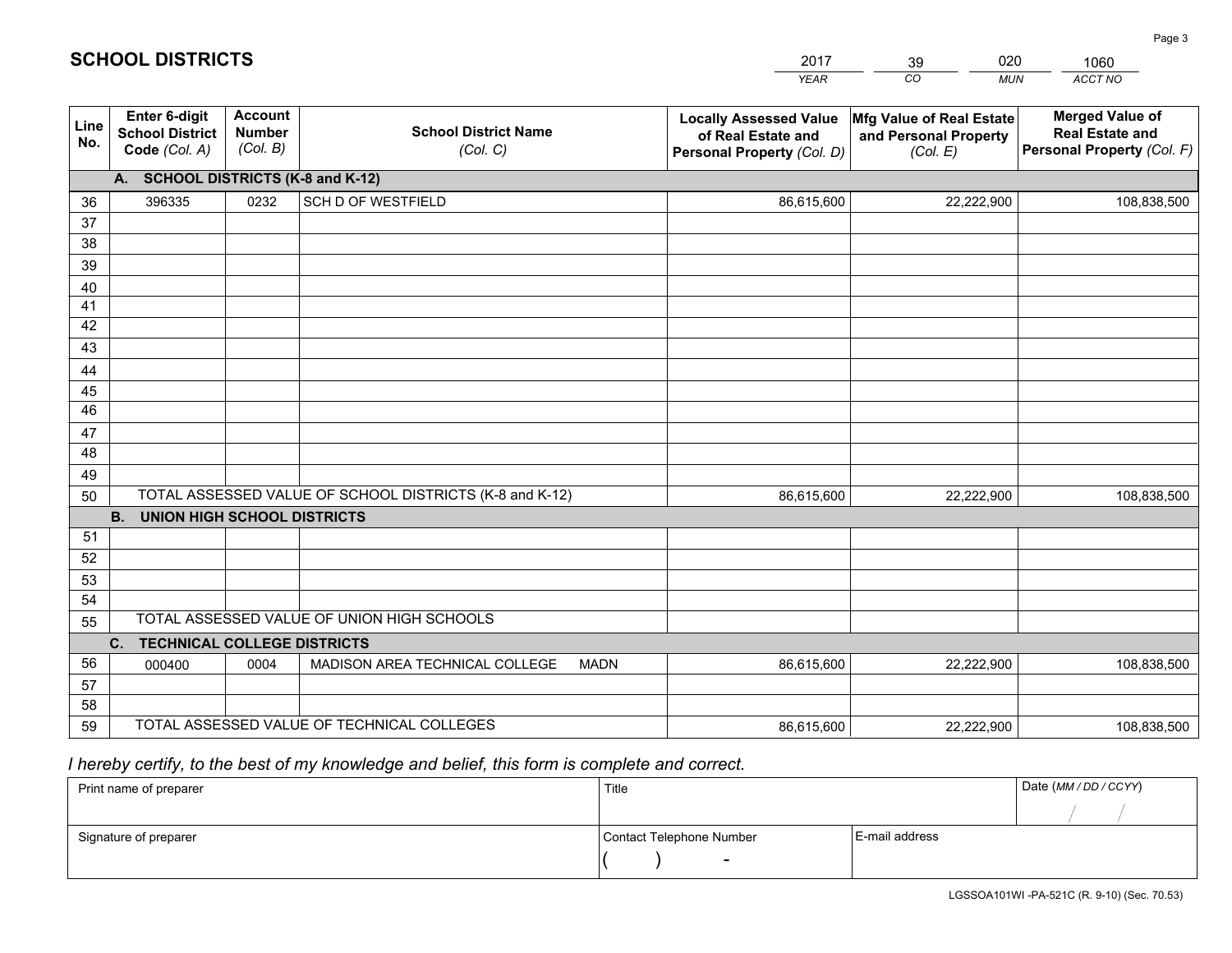## **HIGHLIGHTS**

- 1. Complete the Statement of Assessment after the Board of Review. Reflect any changes made there.
- 2. Use black ink to complete.
- 3. Line 16 must equal Line 50, Col D.
- 4. Line 55 must equal the total of K-8 schools listed on lines 36-49. Do not include K-12 schools in this comparision.
- 5. Line 59, Col. D must equal Line 16.
- 6. Special District, School District and Technical College District values must include both real estate and personal property. Examples of Special districts are: town sanitary districts, public inland lake protection and rehabilitation districts, and metropolitan sewerage districts.
- 7. DO NOT INCLUDE Manufacturing property values.DOR will print these values on the final SOA.

MARY PAT WALTERS TOWN OF OXFORD N2873 COUNTY RD A OXFORD, WI 53952 - 8829

**VIARY PAT WALTERS**<br>TOWN OF OXFORD N2873 COUNTY RD A

OXFORD, WI 53952 - 8829

 8. Accuracy of this form is very important. The values reported directly affect the equalized value DOR calculates for school and special districts.

#### **Page 1:**

 If not prefilled, enter the tax year,county and municipal code,municipal type, municipal name and county name on the top of form.

Check the Amended box, if filing an amended / corrected SOA.

 Report the parcel count, acres and assessed value of taxable general property, total parcel count, (real and personal), total acres, and values from final figures set by the Board of Review.

- A. Real Estate land and improvements (buildings, etc.) is reported on lines 1 8, total line 9.
- B. Personal Property is reported on lines 11 14, Column D, total line 15.
- C. To complete this report, use the computer produced summary of the assessment roll that shows these amounts.
- D. Use whole numbers only.
- E. Add each line across and each column down to verify entries.

## **Page 2:**

- A. Report Special Items (not subject to general property tax).
- 1. Private Forest Croplands and Managed Forest Lands are reported on lines 18,19, 20 and 21. Be sure to report assessed values **NOT** taxes.
- 2. You should have copies of the orders of entry, orders of withdrawal, etc., to update your assessment roll.
	- 3. Show hundredths of acres (e.g. 39.75).
- 4. Tax exempt lands are reported on line 22.
- 5. Omitted property and sec. 70.43, Wis. Stats., corrections of errors by assessor are reported on line 23. Report real estate and personal property separately. These should be for **prior years**, not something found on the current assessment roll after the board of review.
- B. Special District (Lines 24-35) Include the value of both real and personal property.
- The Department of Revenue (DOR) preprints much of the information regarding names and codes for schools, special districts,etc. If a district is not listed, enter the name and value only, DOR will enter the proper code.

## **Page 3 School Districts:**

Include the value of both real and personal property.

Report School District (regular, elementary, union high school, and technical college).

- 1. Regular (K-12) and Elementary (K-8) school values are reported on lines 36-49, total on line 50.
- 2. Union High School (UHS) (use only if elementary schools are listed on lines 36-49) are reported on lines 51-54. UHS total value (line 55) must equal to the total **elementary school** values reported on lines 36-49. Do notinclude K-12 schools in this comparison.
- 3. Technical College values are reported on lines 56-58, total on line 59.
- 4. Use the computer summary that shows these amounts to complete this report.

#### **This form is due the second Monday in June. File this report only after your Board of Review is complete.**

 *If you have questions: Return forms to:*

 Email: lgs@wisconsin.gov Wisconsin Department of RevenueCall:  $(608)$  266-2569 or  $(608)$  264-6892 Fax number: (608) 264-6887 PO Box 8971

Local Government Services Section 6-97 Madison WI 53708-8971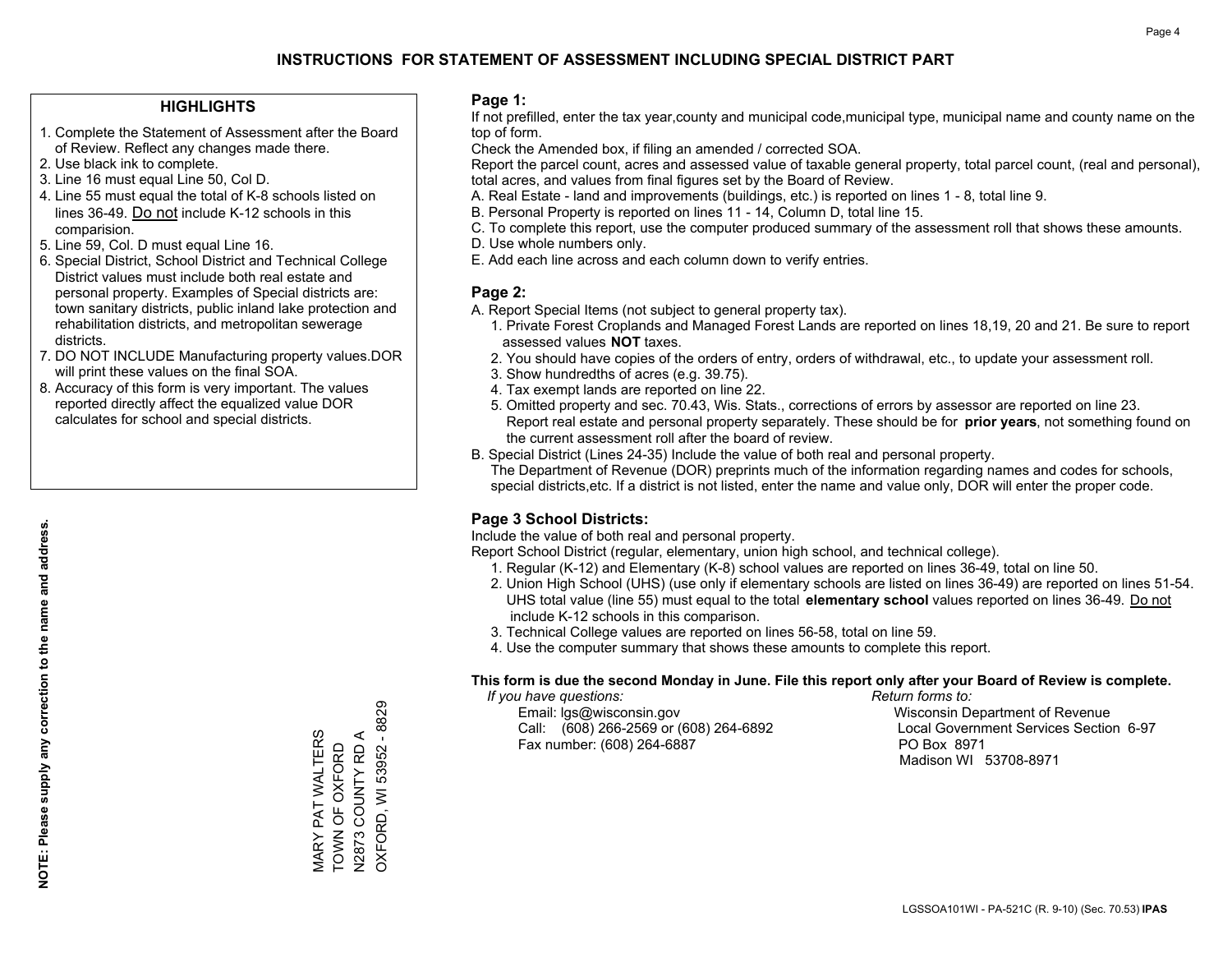**STATEMENT OF ASSESSMENT FOR 2017** 

| ∢∪       | פפח   | 1061    |
|----------|-------|---------|
| $\cdots$ | MI IN | ACCT NO |

|                | <b>FOR</b><br><b>TOWN OF</b><br>OF.<br>PACKWAUKEE<br><b>MARQUETTE COUNTY</b>                                                                                                                 |                                                              | <b>WHEN COMPLETING THIS DOCUMENT</b> |              |                                                                      |                                |                                        |                                          |
|----------------|----------------------------------------------------------------------------------------------------------------------------------------------------------------------------------------------|--------------------------------------------------------------|--------------------------------------|--------------|----------------------------------------------------------------------|--------------------------------|----------------------------------------|------------------------------------------|
|                |                                                                                                                                                                                              | Town - Village - City                                        | <b>Municipality Name</b>             |              | <b>County Name</b>                                                   |                                |                                        | DO NOT WRITE OVER X's OR IN SHADED AREAS |
| Line           | <b>REAL ESTATE</b><br>(See Lines 18 - 22 for                                                                                                                                                 |                                                              |                                      | PARCEL COUNT | NO. OF ACRES<br><b>WHOLE</b><br>TOTAL LAND IMPROVEMENTS NUMBERS ONLY | <b>VALUE OF</b><br><b>LAND</b> | <b>VALUE OF</b><br><b>IMPROVEMENTS</b> | TOTAL VALUE OF LAND<br>AND IMPROVEMENTS  |
| No.            |                                                                                                                                                                                              | other Real Estate)                                           | Col. A                               | Col. B       | Col. C                                                               | Col. D                         | Col. E                                 | Col. F                                   |
| $\mathbf{1}$   |                                                                                                                                                                                              | <b>RESIDENTIAL - Class 1</b>                                 | 1,483                                | 1,078        | 2,195                                                                | 29,592,300                     | 93,026,800                             | 122,619,100                              |
| $\overline{2}$ |                                                                                                                                                                                              | <b>COMMERCIAL - Class 2</b>                                  | 31                                   | 29           | 106                                                                  | 641,700                        | 3,953,700                              | 4,595,400                                |
| 3              |                                                                                                                                                                                              | <b>MANUFACTURING - Class 3</b>                               | $\Omega$                             | $\Omega$     | $\Omega$                                                             | 0                              | 0                                      | $\Omega$                                 |
| $\overline{4}$ |                                                                                                                                                                                              | <b>AGRICULTURAL - Class 4</b>                                | 420                                  |              | 8,077                                                                | 1,006,600                      |                                        | 1,006,600                                |
| 5              |                                                                                                                                                                                              | <b>UNDEVELOPED - Class 5</b>                                 | 418                                  |              | 4,612                                                                | 2,892,600                      |                                        | 2,892,600                                |
| 6              |                                                                                                                                                                                              | AGRICULTURAL FOREST - Class 5m                               | 197                                  |              | 2,215                                                                | 3,144,100                      |                                        | 3,144,100                                |
| $\overline{7}$ |                                                                                                                                                                                              | FOREST LANDS - Class 6                                       | 293                                  |              | 3,762                                                                | 10,442,400                     |                                        | 10,442,400                               |
| 8              |                                                                                                                                                                                              | OTHER - Class 7                                              | 75                                   | 75           | 142                                                                  | 898,000                        | 5,603,100                              | 6,501,100                                |
| 9              |                                                                                                                                                                                              | TOTAL - ALL COLUMNS                                          | 2,917                                | 1,182        | 21,109                                                               | 48,617,700                     | 102,583,600                            | 151,201,300                              |
| 10             |                                                                                                                                                                                              | NUMBER OF PERSONAL PROPERTY ACCOUNTS IN ROLL                 |                                      |              | 66                                                                   | <b>LOCALLY ASSESSED</b>        | <b>MANUFACTURING</b>                   | <b>MERGED</b>                            |
| 11             |                                                                                                                                                                                              | BOATS AND OTHER WATERCRAFT NOT EXEMPT - Code 1               |                                      |              |                                                                      | 0                              | 0                                      | $\overline{0}$                           |
| 12             |                                                                                                                                                                                              | MACHINERY, TOOLS AND PATTERNS - Code 2                       |                                      |              |                                                                      | 174,800                        | 0                                      | 174,800                                  |
| 13             |                                                                                                                                                                                              | FURNITURE, FIXTURES AND EQUIPMENT - Code 3                   |                                      |              |                                                                      | 41,700                         | 0                                      | 41,700                                   |
| 14             |                                                                                                                                                                                              | ALL OTHER PERSONAL PROPERTY NOT EXEMPT - Codes 4A, 4B, 4C    |                                      |              |                                                                      | 77,300                         | 0                                      | 77,300                                   |
| 15             |                                                                                                                                                                                              | TOTAL OF PERSONAL PROPERTY NOT EXEMPT (Total of Lines 11-14) |                                      |              |                                                                      | 293,800                        | $\Omega$                               | 293,800                                  |
| 16             | AGGREGATE ASSESSED VALUE OF ALL PROPERTY SUBJECT TO THE GENERAL PROPERTY TAX (Total of Lines 9F and 15F)<br>MUST EQUAL TOTAL VALUE OF THE SCHOOL DISTRICTS (K-12 PLUS K-8) - Line 50, Col. F |                                                              |                                      |              |                                                                      |                                |                                        | 151,495,100                              |
| 17             | Name of Assessor<br>Telephone #<br><b>BOARD OF REVIEW</b><br>DATE OF FINAL ADJOURNMENT<br>06/02/2017<br><b>ASSOCIATED APPRAISALS</b>                                                         |                                                              |                                      |              |                                                                      |                                | (800) 721-4157                         |                                          |

REMARKS

The Assessment Ratio to be used in calculating the estimated Fair Market Value on tax bills for this tax district is 1.007958137

This ratio should be used to convert assessed values to "Calculate Equalized Values" in Step 1 of the Lottery and Gaming Credit Calculations.<br>This ratio should be used in the "Computation of Tax Equivalent" schedule of the Commission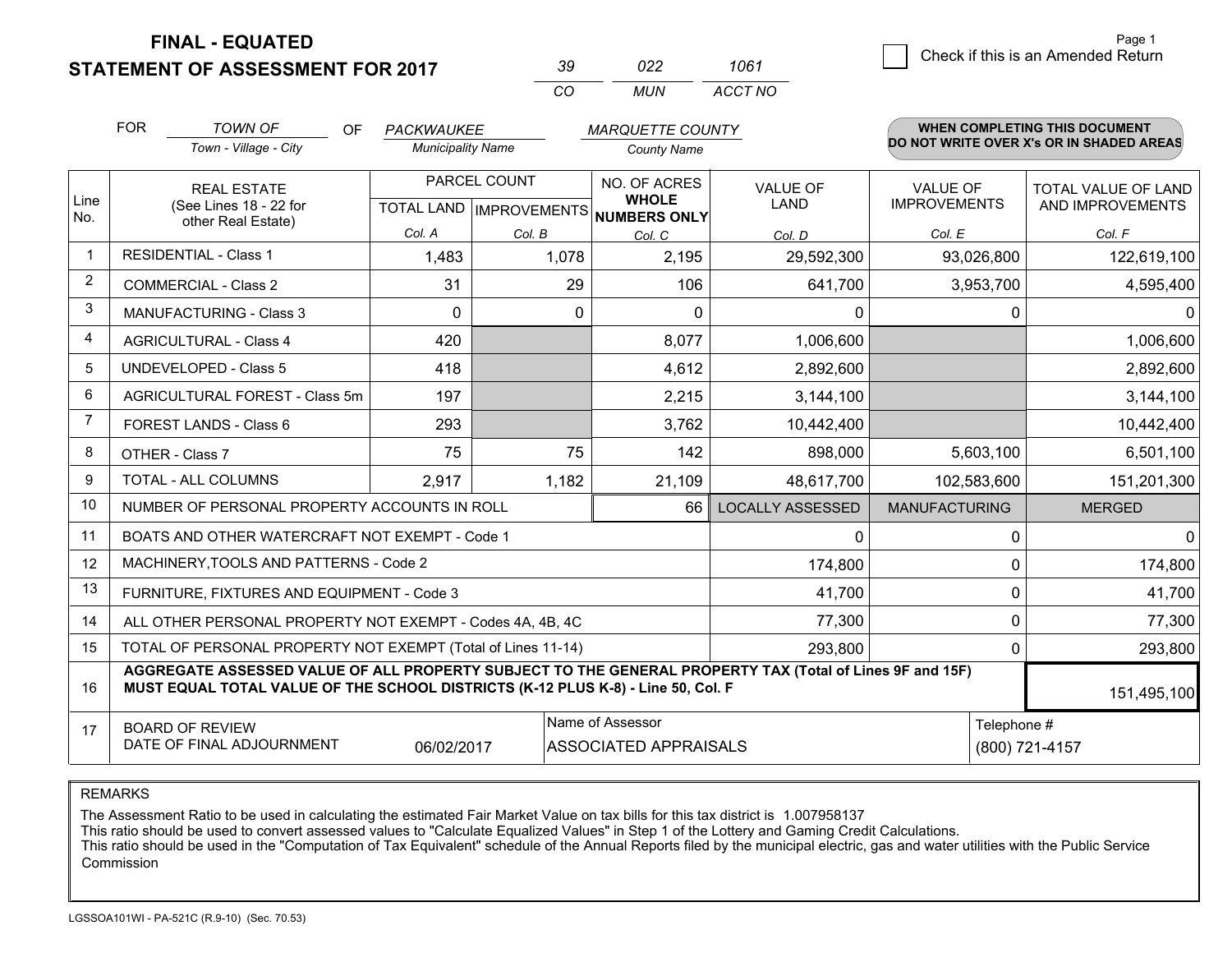*YEAR CO MUN ACCT NO* <sup>2017</sup> <sup>39</sup> <sup>022</sup> <sup>1061</sup>

Do not confuse FOREST LANDS (Line 7) with FOREST CROPS (in this section) - They are **NOT** the same

|    |                                                                                |                                                    |  | Private Forest Crop - Reg Class @ 10¢ per acre                   |        | Private Forest Crop - Reg Class @ \$2.52 per acre     |                                                                              |  |                    |  |
|----|--------------------------------------------------------------------------------|----------------------------------------------------|--|------------------------------------------------------------------|--------|-------------------------------------------------------|------------------------------------------------------------------------------|--|--------------------|--|
| 18 | (a) PARCELS                                                                    | (b) ACRES                                          |  | (c) ASSESSED VALUE                                               |        | (d) PARCELS                                           | (e) ACRES                                                                    |  | (f) ASSESSED VALUE |  |
|    |                                                                                | Private Forest Crop - Special Class @ 20¢ per acre |  |                                                                  |        |                                                       | Entered Before 2005 Managed Forest - Ferrous Mining CLOSED @ \$8.27 per acre |  |                    |  |
| 19 | (a) PARCELS                                                                    | (b) ACRES                                          |  | (c) ASSESSED VALUE                                               |        | (d) PARCELS                                           | (e) ACRES                                                                    |  | (f) ASSESSED VALUE |  |
|    |                                                                                |                                                    |  |                                                                  |        |                                                       |                                                                              |  |                    |  |
|    |                                                                                | Entered Before 2005 Managed Forest - OPEN @        |  | \$.79 per acre                                                   |        |                                                       | Entered Before 2005 Managed Forest - CLOSED @ \$1.87 per acre                |  |                    |  |
| 20 | (a) PARCELS                                                                    | (b) ACRES                                          |  | (c) ASSESSED VALUE                                               |        | (d) PARCELS                                           | (e) ACRES                                                                    |  | (f) ASSESSED VALUE |  |
|    |                                                                                |                                                    |  | 37                                                               | 716.28 |                                                       | 1,935,600                                                                    |  |                    |  |
|    | Entered After 2004 Managed Forest - OPEN @<br>\$2.14 per acre                  |                                                    |  |                                                                  |        |                                                       | Entered After 2004 Managed Forest - CLOSED @ \$10.68 per acre                |  |                    |  |
| 21 | (a) PARCELS                                                                    | (b) ACRES                                          |  | (c) ASSESSED VALUE                                               |        | (d) PARCELS                                           | (e) ACRES                                                                    |  |                    |  |
|    |                                                                                |                                                    |  |                                                                  |        |                                                       |                                                                              |  |                    |  |
|    |                                                                                |                                                    |  |                                                                  |        | 30                                                    | 694.98                                                                       |  | 1,860,300          |  |
|    | (a) County Forest Cropland Acres                                               |                                                    |  | (b) Federal Acres                                                |        | (d) County (NOT FOREST CROP) Acres<br>(c) State Acres |                                                                              |  | (e) Other Acres    |  |
| 22 |                                                                                |                                                    |  |                                                                  |        | 115.89<br>15.16                                       |                                                                              |  | 1.041.22           |  |
|    |                                                                                |                                                    |  | Assessed Value of Omitted Property From Prior Years (Sec. 70.44) |        |                                                       | Assessed Value of Sec. 70.43 Corrections of Errors by Assessors              |  |                    |  |
|    |                                                                                | (a) REAL ESTATE                                    |  | (b) PERSONAL                                                     |        |                                                       | (c1) REAL ESTATE                                                             |  | (c2) PERSONAL      |  |
| 23 |                                                                                |                                                    |  |                                                                  |        |                                                       |                                                                              |  |                    |  |
|    | Manufacturing Equated Value of Omitted Property From Prior Years (Sec. 70.995) |                                                    |  |                                                                  |        |                                                       | Mfg. Equated Value of Sec.70.43 Corrections of Errors by Assessors           |  |                    |  |
|    |                                                                                | (d) REAL ESTATE                                    |  | (e) PERSONAL                                                     |        |                                                       | (f1) REAL ESTATE                                                             |  | (f2) PERSONAL      |  |
|    |                                                                                |                                                    |  |                                                                  |        |                                                       |                                                                              |  |                    |  |

## **SPECIAL DISTRICTS**

| <b>Line</b><br>No. | <b>Enter 6-digit</b><br><b>Special District</b><br>Code (Col. A) | <b>Account</b><br><b>Number</b><br>(Col. B) | <b>Special District Name</b><br>(Col. C) | <b>Locally Assessed Value</b><br>of Real Estate and<br>Personal Property (Col. D) | Mfg Value of Real Estate<br>and Personal Property<br>(Col. E) | <b>Merged Value of</b><br><b>Real Estate and</b><br>Personal Property (Col. F) |
|--------------------|------------------------------------------------------------------|---------------------------------------------|------------------------------------------|-----------------------------------------------------------------------------------|---------------------------------------------------------------|--------------------------------------------------------------------------------|
| 24                 | 397020                                                           | 0239                                        | PACKWAUKEE SANITARY SEWER DISTRICT       | 11,252,500                                                                        |                                                               | 11,252,500                                                                     |
| 25                 | 398050                                                           | 0243                                        | LAKE EMERY REHABILITATION DISTRICT       | 6,037,400                                                                         |                                                               | 6,037,400                                                                      |
| 26                 | 398060                                                           | 0244                                        | <b>WILLIAMS LAKE PROTECTION DISTRICT</b> | 9,304,500                                                                         |                                                               | 9,304,500                                                                      |
| 27                 | 398080                                                           | 0246                                        | BUFFALO LAKE PRO & REHAB DISTRICT        | 55,055,400                                                                        |                                                               | 55,055,400                                                                     |
| 28                 |                                                                  |                                             |                                          |                                                                                   |                                                               |                                                                                |
| 29                 |                                                                  |                                             |                                          |                                                                                   |                                                               |                                                                                |
| 30                 |                                                                  |                                             |                                          |                                                                                   |                                                               |                                                                                |
| 31                 |                                                                  |                                             |                                          |                                                                                   |                                                               |                                                                                |
| 32                 |                                                                  |                                             |                                          |                                                                                   |                                                               |                                                                                |
| 33                 |                                                                  |                                             |                                          |                                                                                   |                                                               |                                                                                |
| 34                 |                                                                  |                                             |                                          |                                                                                   |                                                               |                                                                                |
| 35                 |                                                                  |                                             |                                          |                                                                                   |                                                               |                                                                                |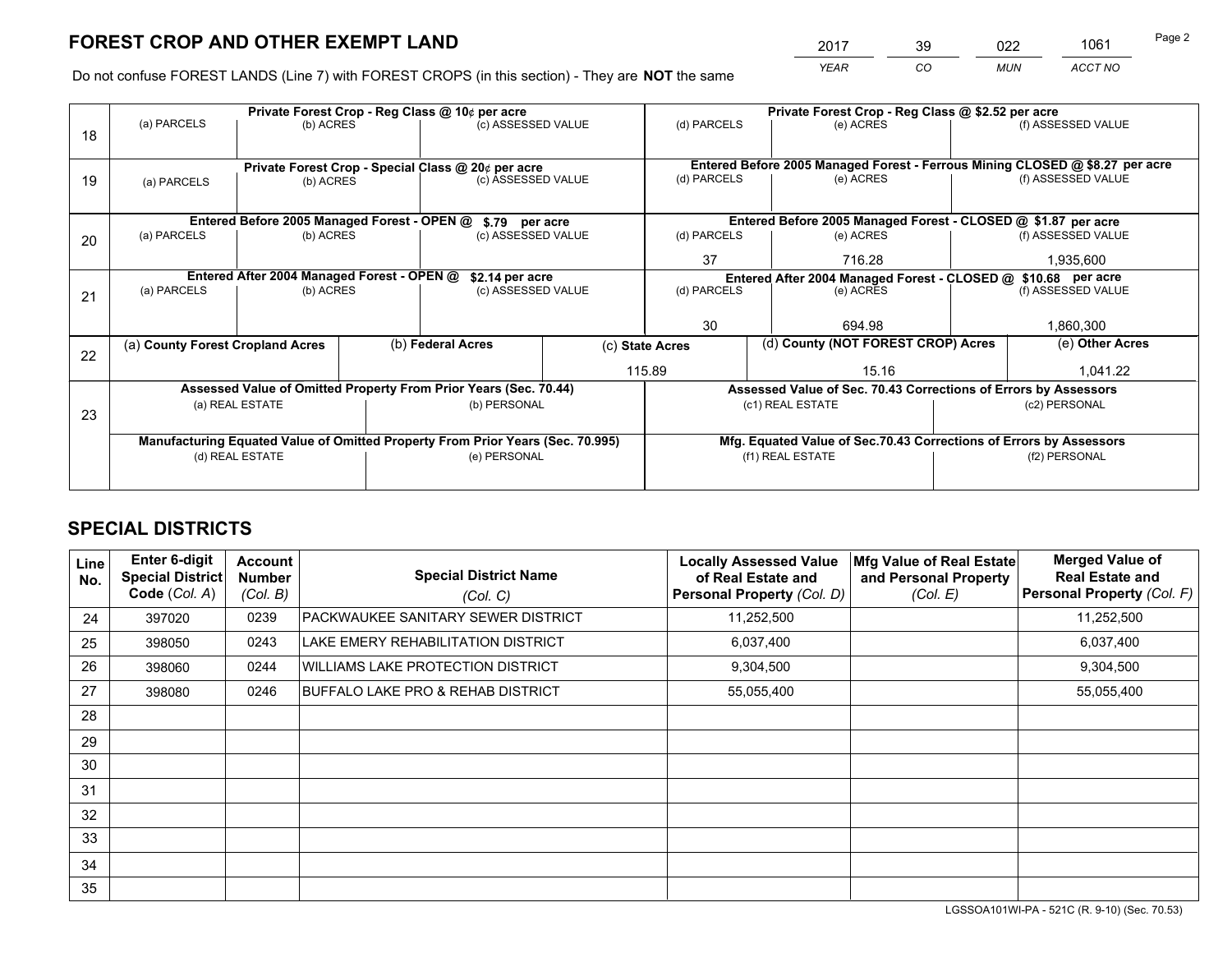|                       |                                                          |                                             |                                                         | <b>YEAR</b>                                                                       | CO.<br><b>MUN</b>                                             | ACCT NO                                                                        |
|-----------------------|----------------------------------------------------------|---------------------------------------------|---------------------------------------------------------|-----------------------------------------------------------------------------------|---------------------------------------------------------------|--------------------------------------------------------------------------------|
| Line<br>No.           | Enter 6-digit<br><b>School District</b><br>Code (Col. A) | <b>Account</b><br><b>Number</b><br>(Col. B) | <b>School District Name</b><br>(Col. C)                 | <b>Locally Assessed Value</b><br>of Real Estate and<br>Personal Property (Col. D) | Mfg Value of Real Estate<br>and Personal Property<br>(Col. E) | <b>Merged Value of</b><br><b>Real Estate and</b><br>Personal Property (Col. F) |
|                       | A. SCHOOL DISTRICTS (K-8 and K-12)                       |                                             |                                                         |                                                                                   |                                                               |                                                                                |
| 36                    | 393689                                                   | 0231                                        | <b>SCH D OF MONTELLO</b>                                | 137,273,700                                                                       |                                                               | 137,273,700                                                                    |
| 37                    | 396335                                                   | 0232                                        | SCH D OF WESTFIELD                                      | 14,221,400                                                                        |                                                               | 14,221,400                                                                     |
| 38                    |                                                          |                                             |                                                         |                                                                                   |                                                               |                                                                                |
| 39                    |                                                          |                                             |                                                         |                                                                                   |                                                               |                                                                                |
| 40                    |                                                          |                                             |                                                         |                                                                                   |                                                               |                                                                                |
| 41                    |                                                          |                                             |                                                         |                                                                                   |                                                               |                                                                                |
| 42                    |                                                          |                                             |                                                         |                                                                                   |                                                               |                                                                                |
| 43                    |                                                          |                                             |                                                         |                                                                                   |                                                               |                                                                                |
| 44                    |                                                          |                                             |                                                         |                                                                                   |                                                               |                                                                                |
| 45<br>$\overline{46}$ |                                                          |                                             |                                                         |                                                                                   |                                                               |                                                                                |
|                       |                                                          |                                             |                                                         |                                                                                   |                                                               |                                                                                |
| 47<br>48              |                                                          |                                             |                                                         |                                                                                   |                                                               |                                                                                |
| 49                    |                                                          |                                             |                                                         |                                                                                   |                                                               |                                                                                |
| 50                    |                                                          |                                             | TOTAL ASSESSED VALUE OF SCHOOL DISTRICTS (K-8 and K-12) | 151,495,100                                                                       |                                                               | 151,495,100                                                                    |
|                       | <b>B.</b><br><b>UNION HIGH SCHOOL DISTRICTS</b>          |                                             |                                                         |                                                                                   |                                                               |                                                                                |
| 51                    |                                                          |                                             |                                                         |                                                                                   |                                                               |                                                                                |
| 52                    |                                                          |                                             |                                                         |                                                                                   |                                                               |                                                                                |
| 53                    |                                                          |                                             |                                                         |                                                                                   |                                                               |                                                                                |
| 54                    |                                                          |                                             |                                                         |                                                                                   |                                                               |                                                                                |
| 55                    |                                                          |                                             | TOTAL ASSESSED VALUE OF UNION HIGH SCHOOLS              |                                                                                   |                                                               |                                                                                |
|                       | C.<br><b>TECHNICAL COLLEGE DISTRICTS</b>                 |                                             |                                                         |                                                                                   |                                                               |                                                                                |
| 56                    | 000400                                                   | 0004                                        | MADISON AREA TECHNICAL COLLEGE<br><b>MADN</b>           | 151,495,100                                                                       |                                                               | 151,495,100                                                                    |
| 57                    |                                                          |                                             |                                                         |                                                                                   |                                                               |                                                                                |
| 58                    |                                                          |                                             |                                                         |                                                                                   |                                                               |                                                                                |
| 59                    |                                                          |                                             | TOTAL ASSESSED VALUE OF TECHNICAL COLLEGES              | 151,495,100                                                                       |                                                               | 151,495,100                                                                    |

39

022

 *I hereby certify, to the best of my knowledge and belief, this form is complete and correct.*

**SCHOOL DISTRICTS**

| Print name of preparer | Title                    |                | Date (MM / DD / CCYY) |
|------------------------|--------------------------|----------------|-----------------------|
|                        |                          |                |                       |
| Signature of preparer  | Contact Telephone Number | E-mail address |                       |
|                        | $\sim$                   |                |                       |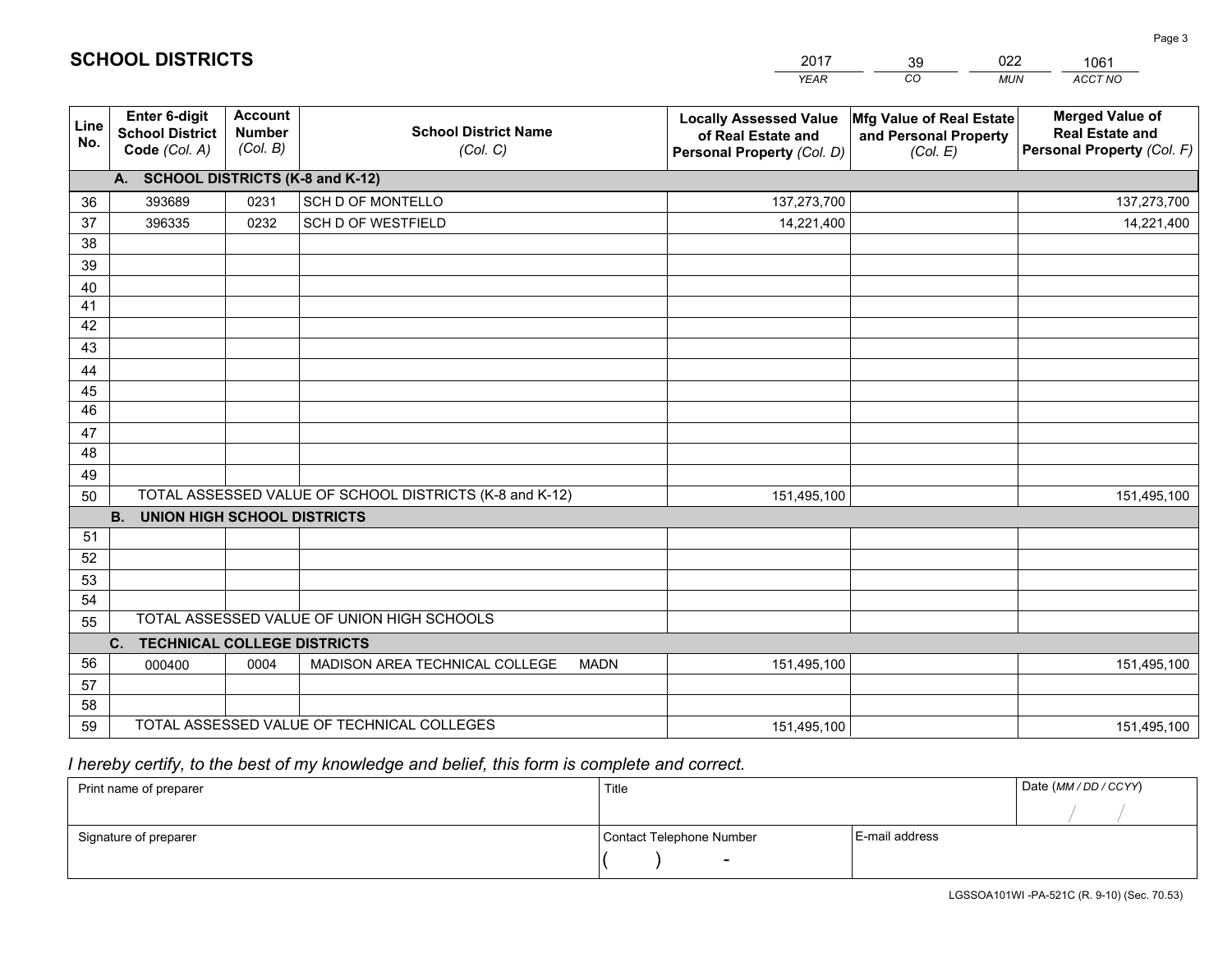## **HIGHLIGHTS**

- 1. Complete the Statement of Assessment after the Board of Review. Reflect any changes made there.
- 2. Use black ink to complete.
- 3. Line 16 must equal Line 50, Col D.
- 4. Line 55 must equal the total of K-8 schools listed on lines 36-49. Do not include K-12 schools in this comparision.
- 5. Line 59, Col. D must equal Line 16.
- 6. Special District, School District and Technical College District values must include both real estate and personal property. Examples of Special districts are: town sanitary districts, public inland lake protection and rehabilitation districts, and metropolitan sewerage districts.
- 7. DO NOT INCLUDE Manufacturing property values.DOR will print these values on the final SOA.

JANNY SLAMA

TOWN OF PACKWAUKEE W5244 COUNTY ROAD C

JANNY SLAMA<br>TOWN OF PACKWAUKEE W5244 COUNTY ROAD C PACKWAUKEE, WI 53953 - 0412

PACKWAUKEE, WI 53953 -

0412

 8. Accuracy of this form is very important. The values reported directly affect the equalized value DOR calculates for school and special districts.

#### **Page 1:**

 If not prefilled, enter the tax year,county and municipal code,municipal type, municipal name and county name on the top of form.

Check the Amended box, if filing an amended / corrected SOA.

 Report the parcel count, acres and assessed value of taxable general property, total parcel count, (real and personal), total acres, and values from final figures set by the Board of Review.

- A. Real Estate land and improvements (buildings, etc.) is reported on lines 1 8, total line 9.
- B. Personal Property is reported on lines 11 14, Column D, total line 15.
- C. To complete this report, use the computer produced summary of the assessment roll that shows these amounts.
- D. Use whole numbers only.
- E. Add each line across and each column down to verify entries.

#### **Page 2:**

- A. Report Special Items (not subject to general property tax).
- 1. Private Forest Croplands and Managed Forest Lands are reported on lines 18,19, 20 and 21. Be sure to report assessed values **NOT** taxes.
- 2. You should have copies of the orders of entry, orders of withdrawal, etc., to update your assessment roll.
	- 3. Show hundredths of acres (e.g. 39.75).
- 4. Tax exempt lands are reported on line 22.
- 5. Omitted property and sec. 70.43, Wis. Stats., corrections of errors by assessor are reported on line 23. Report real estate and personal property separately. These should be for **prior years**, not something found on the current assessment roll after the board of review.
- B. Special District (Lines 24-35) Include the value of both real and personal property.
- The Department of Revenue (DOR) preprints much of the information regarding names and codes for schools, special districts,etc. If a district is not listed, enter the name and value only, DOR will enter the proper code.

## **Page 3 School Districts:**

Include the value of both real and personal property.

Report School District (regular, elementary, union high school, and technical college).

- 1. Regular (K-12) and Elementary (K-8) school values are reported on lines 36-49, total on line 50.
- 2. Union High School (UHS) (use only if elementary schools are listed on lines 36-49) are reported on lines 51-54. UHS total value (line 55) must equal to the total **elementary school** values reported on lines 36-49. Do notinclude K-12 schools in this comparison.
- 3. Technical College values are reported on lines 56-58, total on line 59.
- 4. Use the computer summary that shows these amounts to complete this report.

#### **This form is due the second Monday in June. File this report only after your Board of Review is complete.**

 *If you have questions: Return forms to:*

 Email: lgs@wisconsin.gov Wisconsin Department of RevenueCall:  $(608)$  266-2569 or  $(608)$  264-6892 Fax number: (608) 264-6887 PO Box 8971

Local Government Services Section 6-97 Madison WI 53708-8971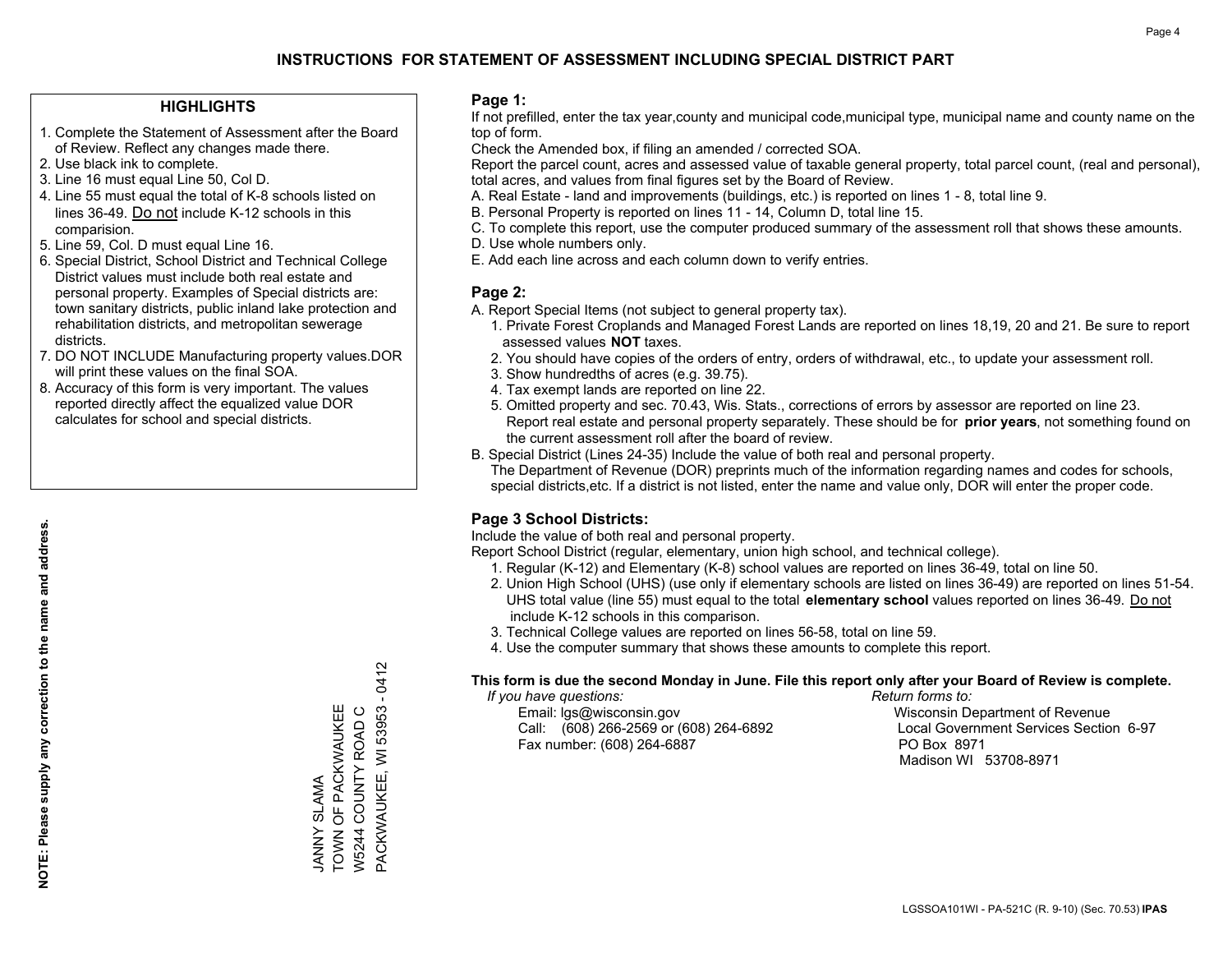**STATEMENT OF ASSESSMENT FOR 2017** 

| ิ่∢น     | በጋ <i>Δ</i> | 1062    |
|----------|-------------|---------|
| $\cdots$ | MI IN       | ACCT NO |

|                | <b>FOR</b><br><b>TOWN OF</b><br><b>OF</b><br><b>SHIELDS</b><br><b>MARQUETTE COUNTY</b>                                                                                                       |                                                           |                          | WHEN COMPLETING THIS DOCUMENT       |                              |                         |                                        |                                          |
|----------------|----------------------------------------------------------------------------------------------------------------------------------------------------------------------------------------------|-----------------------------------------------------------|--------------------------|-------------------------------------|------------------------------|-------------------------|----------------------------------------|------------------------------------------|
|                |                                                                                                                                                                                              | Town - Village - City                                     | <b>Municipality Name</b> |                                     | <b>County Name</b>           |                         |                                        | DO NOT WRITE OVER X's OR IN SHADED AREAS |
| Line           | <b>REAL ESTATE</b><br>(See Lines 18 - 22 for                                                                                                                                                 |                                                           |                          | PARCEL COUNT                        | NO. OF ACRES<br><b>WHOLE</b> | <b>VALUE OF</b><br>LAND | <b>VALUE OF</b><br><b>IMPROVEMENTS</b> | TOTAL VALUE OF LAND<br>AND IMPROVEMENTS  |
| No.            | other Real Estate)                                                                                                                                                                           | Col. A                                                    |                          | TOTAL LAND MPROVEMENTS NUMBERS ONLY |                              |                         |                                        |                                          |
| -1             | <b>RESIDENTIAL - Class 1</b>                                                                                                                                                                 |                                                           | 421                      | Col. B<br>351                       | Col. C<br>1,000              | Col. D<br>6,410,600     | Col. E<br>31,447,500                   | Col. F<br>37,858,100                     |
| 2              |                                                                                                                                                                                              | <b>COMMERCIAL - Class 2</b>                               |                          |                                     |                              |                         |                                        |                                          |
| 3              |                                                                                                                                                                                              |                                                           | 6                        | 6                                   | 9                            | 65,800                  | 440,100                                | 505,900                                  |
|                |                                                                                                                                                                                              | <b>MANUFACTURING - Class 3</b>                            | 0                        | 0                                   | $\Omega$                     | 0                       | 0                                      | 0                                        |
| 4              |                                                                                                                                                                                              | <b>AGRICULTURAL - Class 4</b>                             | 354                      |                                     | 7,191                        | 1,008,200               |                                        | 1,008,200                                |
| 5              |                                                                                                                                                                                              | <b>UNDEVELOPED - Class 5</b>                              | 320                      |                                     | 4,385                        | 3,394,200               |                                        | 3,394,200                                |
| 6              |                                                                                                                                                                                              | AGRICULTURAL FOREST - Class 5m                            | 183                      |                                     | 2,168                        | 3,177,200               |                                        | 3,177,200                                |
| $\overline{7}$ |                                                                                                                                                                                              | <b>FOREST LANDS - Class 6</b>                             | 188                      |                                     | 2,684                        | 8,083,000               |                                        | 8,083,000                                |
| 8              |                                                                                                                                                                                              | OTHER - Class 7                                           | 45                       | 45                                  | 52                           | 358,400                 | 3,311,800                              | 3,670,200                                |
| 9              |                                                                                                                                                                                              | TOTAL - ALL COLUMNS                                       | 1,517                    | 402                                 | 17,489                       | 22,497,400              | 35,199,400                             | 57,696,800                               |
| 10             |                                                                                                                                                                                              | NUMBER OF PERSONAL PROPERTY ACCOUNTS IN ROLL              |                          |                                     | 11                           | <b>LOCALLY ASSESSED</b> | <b>MANUFACTURING</b>                   | <b>MERGED</b>                            |
| 11             |                                                                                                                                                                                              | BOATS AND OTHER WATERCRAFT NOT EXEMPT - Code 1            |                          |                                     |                              | 0                       | 0                                      | 0                                        |
| 12             |                                                                                                                                                                                              | MACHINERY, TOOLS AND PATTERNS - Code 2                    |                          |                                     |                              | 19,500                  | 0                                      | 19,500                                   |
| 13             |                                                                                                                                                                                              | FURNITURE, FIXTURES AND EQUIPMENT - Code 3                |                          |                                     |                              | 2,900                   | 0                                      | 2,900                                    |
| 14             |                                                                                                                                                                                              | ALL OTHER PERSONAL PROPERTY NOT EXEMPT - Codes 4A, 4B, 4C |                          |                                     |                              | 15,100                  | 0                                      | 15,100                                   |
| 15             | TOTAL OF PERSONAL PROPERTY NOT EXEMPT (Total of Lines 11-14)<br>37,500                                                                                                                       |                                                           |                          |                                     |                              |                         |                                        | 37,500                                   |
| 16             | AGGREGATE ASSESSED VALUE OF ALL PROPERTY SUBJECT TO THE GENERAL PROPERTY TAX (Total of Lines 9F and 15F)<br>MUST EQUAL TOTAL VALUE OF THE SCHOOL DISTRICTS (K-12 PLUS K-8) - Line 50, Col. F |                                                           |                          |                                     |                              |                         | 57,734,300                             |                                          |
| 17             | Name of Assessor<br><b>BOARD OF REVIEW</b><br>DATE OF FINAL ADJOURNMENT<br>05/15/2017<br><b>BOWMAR APPRAISAL, CARRIE</b>                                                                     |                                                           |                          |                                     |                              | Telephone #             | (920) 733-5369                         |                                          |

REMARKS

The Assessment Ratio to be used in calculating the estimated Fair Market Value on tax bills for this tax district is 1.041329007

This ratio should be used to convert assessed values to "Calculate Equalized Values" in Step 1 of the Lottery and Gaming Credit Calculations.<br>This ratio should be used in the "Computation of Tax Equivalent" schedule of the Commission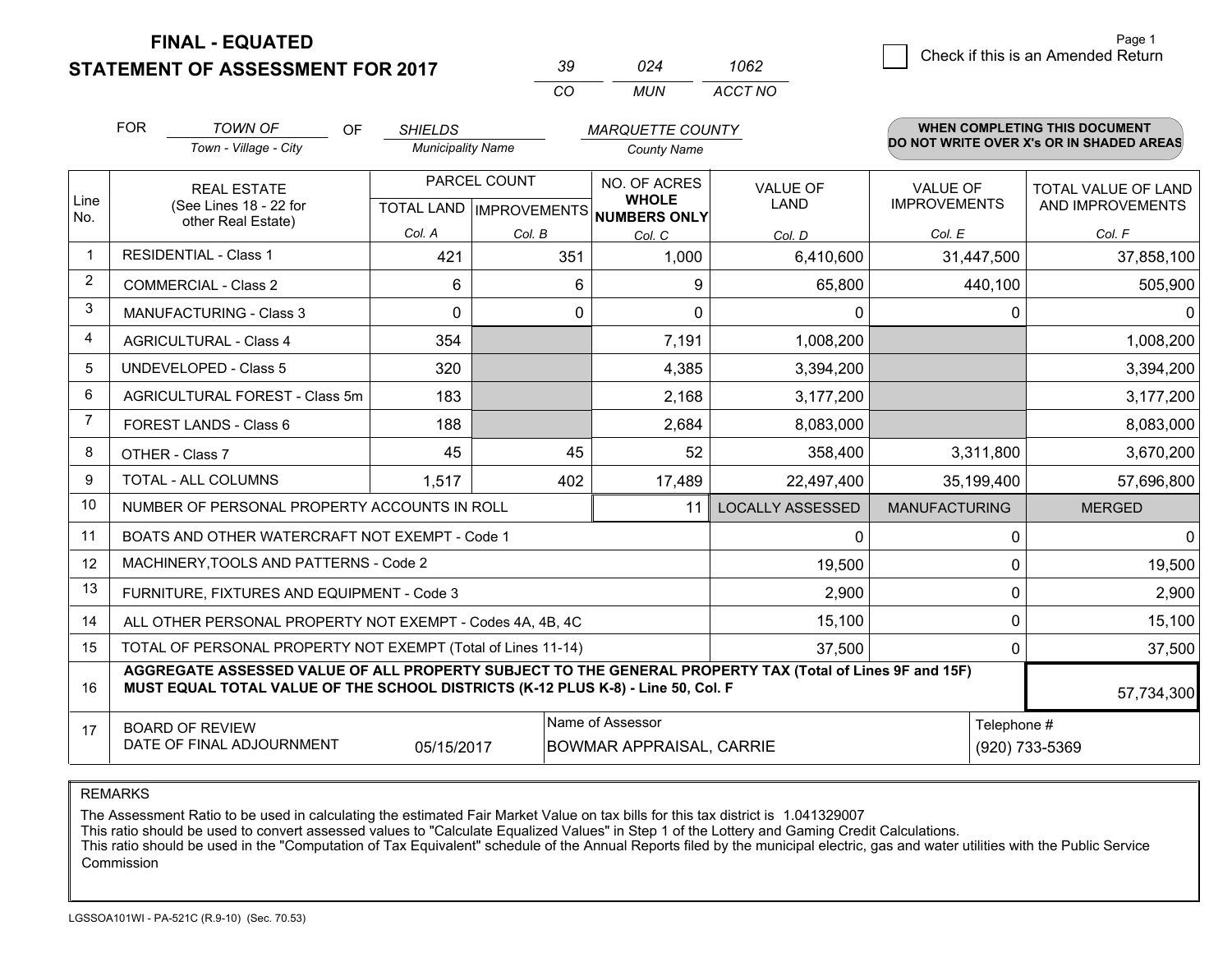*YEAR CO MUN ACCT NO* <sup>2017</sup> <sup>39</sup> <sup>024</sup> <sup>1062</sup> Page 2

Do not confuse FOREST LANDS (Line 7) with FOREST CROPS (in this section) - They are **NOT** the same

|    |                                                                                |                                             |                 | Private Forest Crop - Reg Class @ 10¢ per acre                   |                 | Private Forest Crop - Reg Class @ \$2.52 per acre |                                                                                     |      |                    |  |
|----|--------------------------------------------------------------------------------|---------------------------------------------|-----------------|------------------------------------------------------------------|-----------------|---------------------------------------------------|-------------------------------------------------------------------------------------|------|--------------------|--|
| 18 | (a) PARCELS                                                                    | (b) ACRES                                   |                 | (c) ASSESSED VALUE                                               |                 | (d) PARCELS                                       | (e) ACRES                                                                           |      | (f) ASSESSED VALUE |  |
|    |                                                                                |                                             |                 |                                                                  |                 |                                                   |                                                                                     |      |                    |  |
|    |                                                                                |                                             |                 | Private Forest Crop - Special Class @ 20¢ per acre               |                 |                                                   | Entered Before 2005 Managed Forest - Ferrous Mining CLOSED @ \$8.27 per acre        |      |                    |  |
| 19 | (a) PARCELS                                                                    | (b) ACRES                                   |                 | (c) ASSESSED VALUE                                               |                 | (d) PARCELS                                       | (e) ACRES                                                                           |      | (f) ASSESSED VALUE |  |
|    |                                                                                |                                             |                 |                                                                  |                 |                                                   |                                                                                     |      |                    |  |
|    |                                                                                | Entered Before 2005 Managed Forest - OPEN @ |                 | \$.79 per acre                                                   |                 |                                                   | Entered Before 2005 Managed Forest - CLOSED @ \$1.87 per acre                       |      |                    |  |
| 20 | (a) PARCELS                                                                    | (b) ACRES                                   |                 | (c) ASSESSED VALUE                                               |                 | (d) PARCELS                                       | (e) ACRES                                                                           |      | (f) ASSESSED VALUE |  |
|    |                                                                                |                                             |                 |                                                                  |                 | $12 \overline{ }$                                 | 383.9                                                                               |      | 1,171,000          |  |
|    | Entered After 2004 Managed Forest - OPEN @                                     |                                             | \$2.14 per acre |                                                                  |                 |                                                   | Entered After 2004 Managed Forest - CLOSED @ \$10.68 per acre<br>(f) ASSESSED VALUE |      |                    |  |
| 21 | (a) PARCELS                                                                    | (b) ACRES                                   |                 | (c) ASSESSED VALUE                                               |                 | (d) PARCELS                                       | (e) ACRES                                                                           |      |                    |  |
|    |                                                                                |                                             |                 |                                                                  |                 |                                                   |                                                                                     |      |                    |  |
|    |                                                                                |                                             |                 |                                                                  |                 | 33                                                | 821.78                                                                              |      | 2,471,600          |  |
| 22 | (a) County Forest Cropland Acres                                               |                                             |                 | (b) Federal Acres                                                |                 | (c) State Acres                                   | (d) County (NOT FOREST CROP) Acres                                                  |      | (e) Other Acres    |  |
|    |                                                                                |                                             |                 |                                                                  | 902.88<br>32.63 |                                                   |                                                                                     | 9.04 |                    |  |
|    |                                                                                |                                             |                 | Assessed Value of Omitted Property From Prior Years (Sec. 70.44) |                 |                                                   | Assessed Value of Sec. 70.43 Corrections of Errors by Assessors                     |      |                    |  |
| 23 |                                                                                | (a) REAL ESTATE                             |                 | (b) PERSONAL                                                     |                 |                                                   | (c1) REAL ESTATE                                                                    |      | (c2) PERSONAL      |  |
|    |                                                                                |                                             |                 |                                                                  |                 |                                                   |                                                                                     |      |                    |  |
|    | Manufacturing Equated Value of Omitted Property From Prior Years (Sec. 70.995) |                                             |                 |                                                                  |                 |                                                   | Mfg. Equated Value of Sec.70.43 Corrections of Errors by Assessors                  |      |                    |  |
|    | (d) REAL ESTATE                                                                |                                             |                 | (e) PERSONAL                                                     |                 | (f1) REAL ESTATE                                  |                                                                                     |      | (f2) PERSONAL      |  |
|    |                                                                                |                                             |                 |                                                                  |                 |                                                   |                                                                                     |      |                    |  |

## **SPECIAL DISTRICTS**

| Line<br>No. | Enter 6-digit<br>Special District<br>Code (Col. A) | <b>Account</b><br><b>Number</b><br>(Col. B) | <b>Special District Name</b><br>(Col. C) | <b>Locally Assessed Value</b><br>of Real Estate and<br>Personal Property (Col. D) | Mfg Value of Real Estate<br>and Personal Property<br>(Col. E) | <b>Merged Value of</b><br><b>Real Estate and</b><br>Personal Property (Col. F) |
|-------------|----------------------------------------------------|---------------------------------------------|------------------------------------------|-----------------------------------------------------------------------------------|---------------------------------------------------------------|--------------------------------------------------------------------------------|
| 24          | 398040                                             | 0242                                        | MONTELLO LAKE PRO & REHAB DISTRICT       | 338,200                                                                           |                                                               | 338,200                                                                        |
| 25          |                                                    |                                             |                                          |                                                                                   |                                                               |                                                                                |
| 26          |                                                    |                                             |                                          |                                                                                   |                                                               |                                                                                |
| 27          |                                                    |                                             |                                          |                                                                                   |                                                               |                                                                                |
| 28          |                                                    |                                             |                                          |                                                                                   |                                                               |                                                                                |
| 29          |                                                    |                                             |                                          |                                                                                   |                                                               |                                                                                |
| 30          |                                                    |                                             |                                          |                                                                                   |                                                               |                                                                                |
| 31          |                                                    |                                             |                                          |                                                                                   |                                                               |                                                                                |
| 32          |                                                    |                                             |                                          |                                                                                   |                                                               |                                                                                |
| 33          |                                                    |                                             |                                          |                                                                                   |                                                               |                                                                                |
| 34          |                                                    |                                             |                                          |                                                                                   |                                                               |                                                                                |
| 35          |                                                    |                                             |                                          |                                                                                   |                                                               |                                                                                |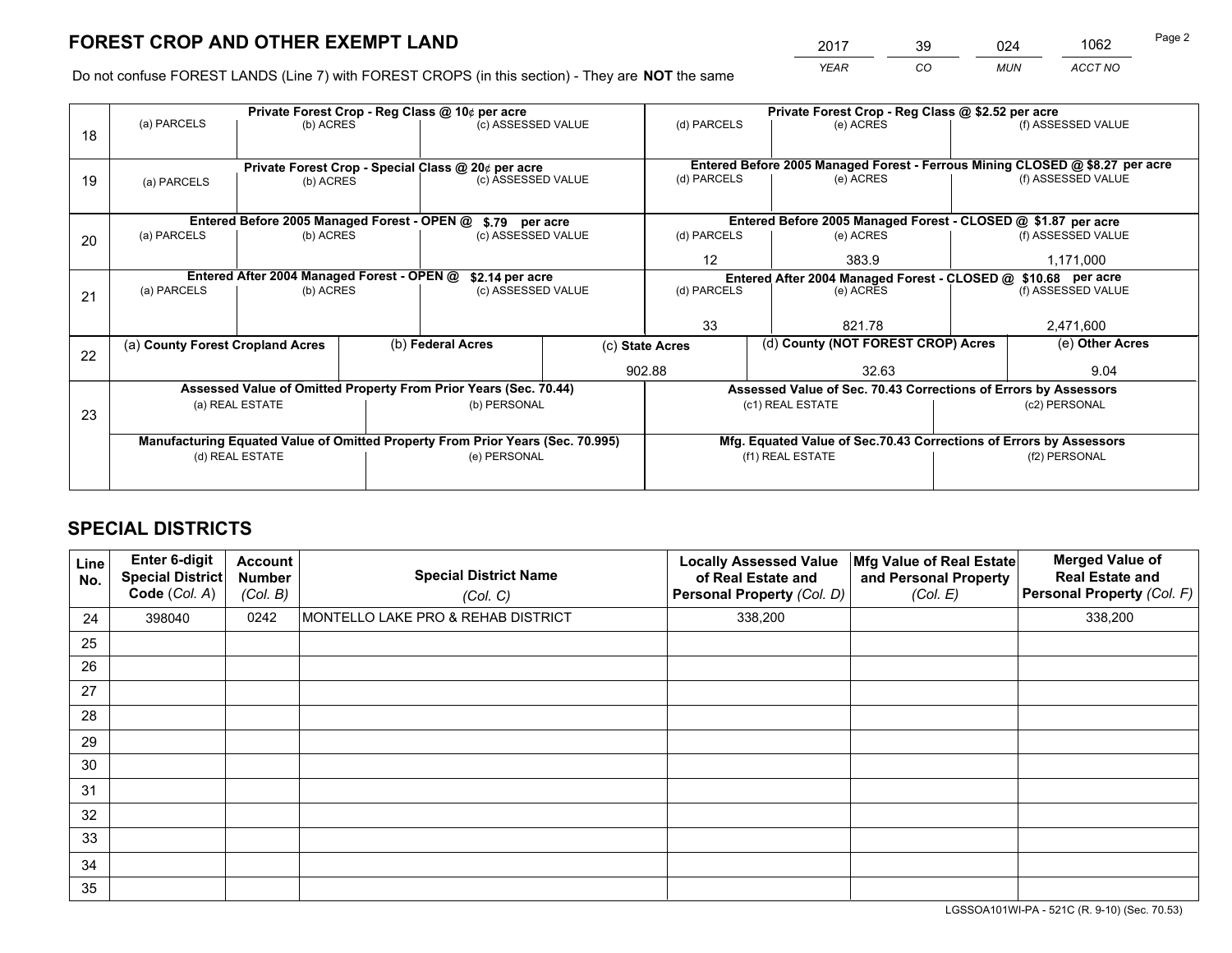|             |                                                          |                                             |                                                         | <b>YEAR</b>                                                                       | CO<br><b>MUN</b>                                              | ACCT NO                                                                        |
|-------------|----------------------------------------------------------|---------------------------------------------|---------------------------------------------------------|-----------------------------------------------------------------------------------|---------------------------------------------------------------|--------------------------------------------------------------------------------|
| Line<br>No. | Enter 6-digit<br><b>School District</b><br>Code (Col. A) | <b>Account</b><br><b>Number</b><br>(Col. B) | <b>School District Name</b><br>(Col. C)                 | <b>Locally Assessed Value</b><br>of Real Estate and<br>Personal Property (Col. D) | Mfg Value of Real Estate<br>and Personal Property<br>(Col. E) | <b>Merged Value of</b><br><b>Real Estate and</b><br>Personal Property (Col. F) |
|             | A. SCHOOL DISTRICTS (K-8 and K-12)                       |                                             |                                                         |                                                                                   |                                                               |                                                                                |
| 36          | 393689                                                   | 0231                                        | SCH D OF MONTELLO                                       | 57,734,300                                                                        |                                                               | 57,734,300                                                                     |
| 37          |                                                          |                                             |                                                         |                                                                                   |                                                               |                                                                                |
| 38          |                                                          |                                             |                                                         |                                                                                   |                                                               |                                                                                |
| 39          |                                                          |                                             |                                                         |                                                                                   |                                                               |                                                                                |
| 40          |                                                          |                                             |                                                         |                                                                                   |                                                               |                                                                                |
| 41          |                                                          |                                             |                                                         |                                                                                   |                                                               |                                                                                |
| 42          |                                                          |                                             |                                                         |                                                                                   |                                                               |                                                                                |
| 43          |                                                          |                                             |                                                         |                                                                                   |                                                               |                                                                                |
| 44<br>45    |                                                          |                                             |                                                         |                                                                                   |                                                               |                                                                                |
| 46          |                                                          |                                             |                                                         |                                                                                   |                                                               |                                                                                |
| 47          |                                                          |                                             |                                                         |                                                                                   |                                                               |                                                                                |
| 48          |                                                          |                                             |                                                         |                                                                                   |                                                               |                                                                                |
| 49          |                                                          |                                             |                                                         |                                                                                   |                                                               |                                                                                |
| 50          |                                                          |                                             | TOTAL ASSESSED VALUE OF SCHOOL DISTRICTS (K-8 and K-12) | 57,734,300                                                                        |                                                               | 57,734,300                                                                     |
|             | <b>B.</b><br><b>UNION HIGH SCHOOL DISTRICTS</b>          |                                             |                                                         |                                                                                   |                                                               |                                                                                |
| 51          |                                                          |                                             |                                                         |                                                                                   |                                                               |                                                                                |
| 52          |                                                          |                                             |                                                         |                                                                                   |                                                               |                                                                                |
| 53          |                                                          |                                             |                                                         |                                                                                   |                                                               |                                                                                |
| 54          |                                                          |                                             |                                                         |                                                                                   |                                                               |                                                                                |
| 55          |                                                          |                                             | TOTAL ASSESSED VALUE OF UNION HIGH SCHOOLS              |                                                                                   |                                                               |                                                                                |
|             | $C_{1}$<br><b>TECHNICAL COLLEGE DISTRICTS</b>            |                                             |                                                         |                                                                                   |                                                               |                                                                                |
| 56          | 000400                                                   | 0004                                        | MADISON AREA TECHNICAL COLLEGE<br><b>MADN</b>           | 57,734,300                                                                        |                                                               | 57,734,300                                                                     |
| 57          |                                                          |                                             |                                                         |                                                                                   |                                                               |                                                                                |
| 58          |                                                          |                                             |                                                         |                                                                                   |                                                               |                                                                                |
| 59          |                                                          |                                             | TOTAL ASSESSED VALUE OF TECHNICAL COLLEGES              | 57,734,300                                                                        |                                                               | 57,734,300                                                                     |

 *I hereby certify, to the best of my knowledge and belief, this form is complete and correct.*

| Print name of preparer | Title                    |                | Date (MM/DD/CCYY) |
|------------------------|--------------------------|----------------|-------------------|
|                        |                          |                |                   |
| Signature of preparer  | Contact Telephone Number | E-mail address |                   |
|                        | $\overline{\phantom{0}}$ |                |                   |

| <b>SCHOOL DISTRICTS</b> |  |
|-------------------------|--|
|                         |  |

201739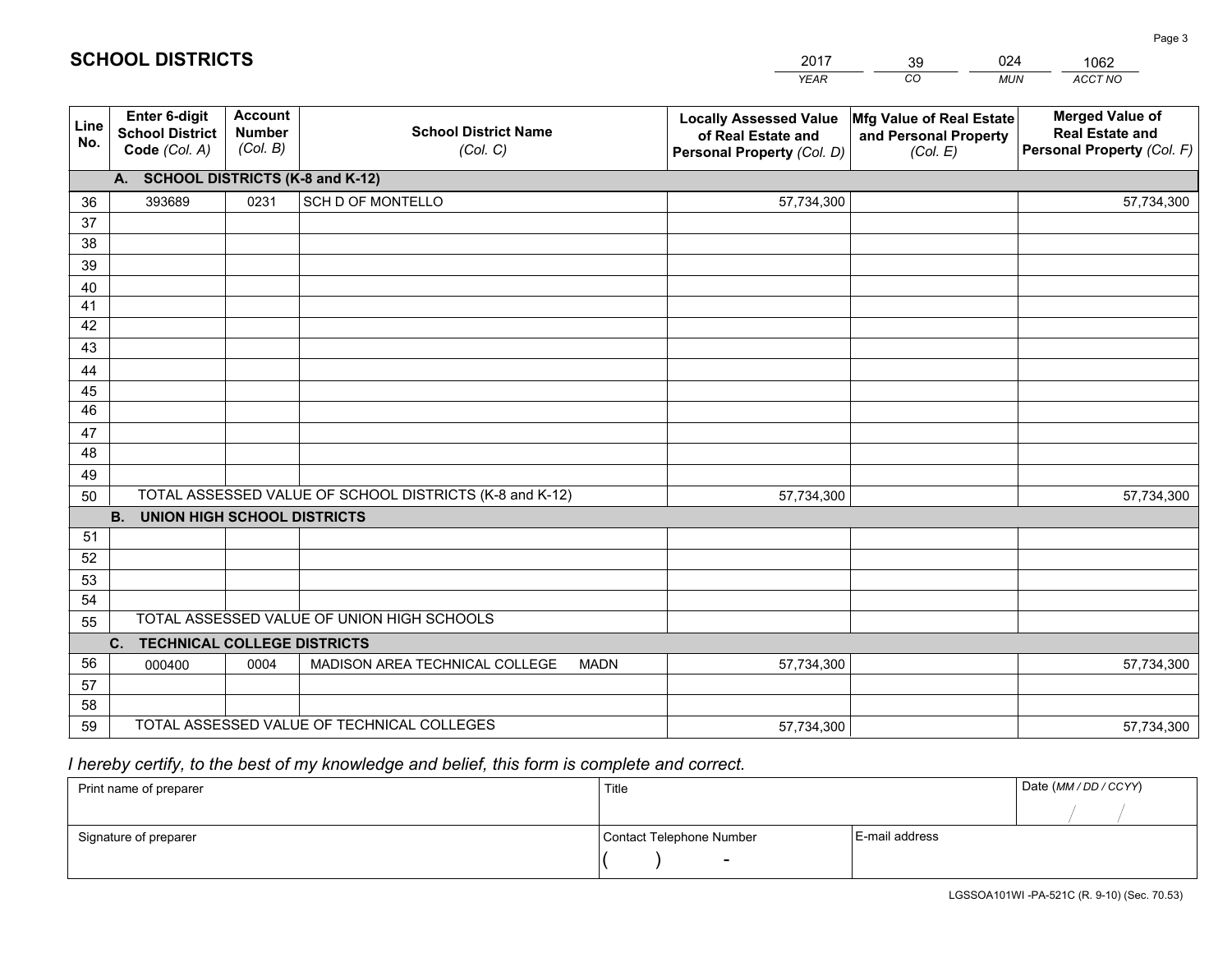## **HIGHLIGHTS**

- 1. Complete the Statement of Assessment after the Board of Review. Reflect any changes made there.
- 2. Use black ink to complete.
- 3. Line 16 must equal Line 50, Col D.
- 4. Line 55 must equal the total of K-8 schools listed on lines 36-49. Do not include K-12 schools in this comparision.
- 5. Line 59, Col. D must equal Line 16.
- 6. Special District, School District and Technical College District values must include both real estate and personal property. Examples of Special districts are: town sanitary districts, public inland lake protection and rehabilitation districts, and metropolitan sewerage districts.
- 7. DO NOT INCLUDE Manufacturing property values.DOR will print these values on the final SOA.
- 8. Accuracy of this form is very important. The values reported directly affect the equalized value DOR calculates for school and special districts.

#### **Page 1:**

 If not prefilled, enter the tax year,county and municipal code,municipal type, municipal name and county name on the top of form.

Check the Amended box, if filing an amended / corrected SOA.

 Report the parcel count, acres and assessed value of taxable general property, total parcel count, (real and personal), total acres, and values from final figures set by the Board of Review.

- A. Real Estate land and improvements (buildings, etc.) is reported on lines 1 8, total line 9.
- B. Personal Property is reported on lines 11 14, Column D, total line 15.
- C. To complete this report, use the computer produced summary of the assessment roll that shows these amounts.
- D. Use whole numbers only.
- E. Add each line across and each column down to verify entries.

#### **Page 2:**

- A. Report Special Items (not subject to general property tax).
- 1. Private Forest Croplands and Managed Forest Lands are reported on lines 18,19, 20 and 21. Be sure to report assessed values **NOT** taxes.
- 2. You should have copies of the orders of entry, orders of withdrawal, etc., to update your assessment roll.
	- 3. Show hundredths of acres (e.g. 39.75).
- 4. Tax exempt lands are reported on line 22.
- 5. Omitted property and sec. 70.43, Wis. Stats., corrections of errors by assessor are reported on line 23. Report real estate and personal property separately. These should be for **prior years**, not something found on the current assessment roll after the board of review.
- B. Special District (Lines 24-35) Include the value of both real and personal property.
- The Department of Revenue (DOR) preprints much of the information regarding names and codes for schools, special districts,etc. If a district is not listed, enter the name and value only, DOR will enter the proper code.

## **Page 3 School Districts:**

Include the value of both real and personal property.

Report School District (regular, elementary, union high school, and technical college).

- 1. Regular (K-12) and Elementary (K-8) school values are reported on lines 36-49, total on line 50.
- 2. Union High School (UHS) (use only if elementary schools are listed on lines 36-49) are reported on lines 51-54. UHS total value (line 55) must equal to the total **elementary school** values reported on lines 36-49. Do notinclude K-12 schools in this comparison.
- 3. Technical College values are reported on lines 56-58, total on line 59.
- 4. Use the computer summary that shows these amounts to complete this report.

#### **This form is due the second Monday in June. File this report only after your Board of Review is complete.**

 *If you have questions: Return forms to:*

 Email: lgs@wisconsin.gov Wisconsin Department of RevenueCall:  $(608)$  266-2569 or  $(608)$  264-6892 Fax number: (608) 264-6887 PO Box 8971

Local Government Services Section 6-97 Madison WI 53708-8971

PATRICK TIERNEY TOWN OF SHIELDS W2712 COUNTY ROAD J MONTELLO, WI 53949

PATRICK TIERNEY<br>TOWN OF SHIELDS

W2712 COUNTY ROAD VIONTELLO, WI 53949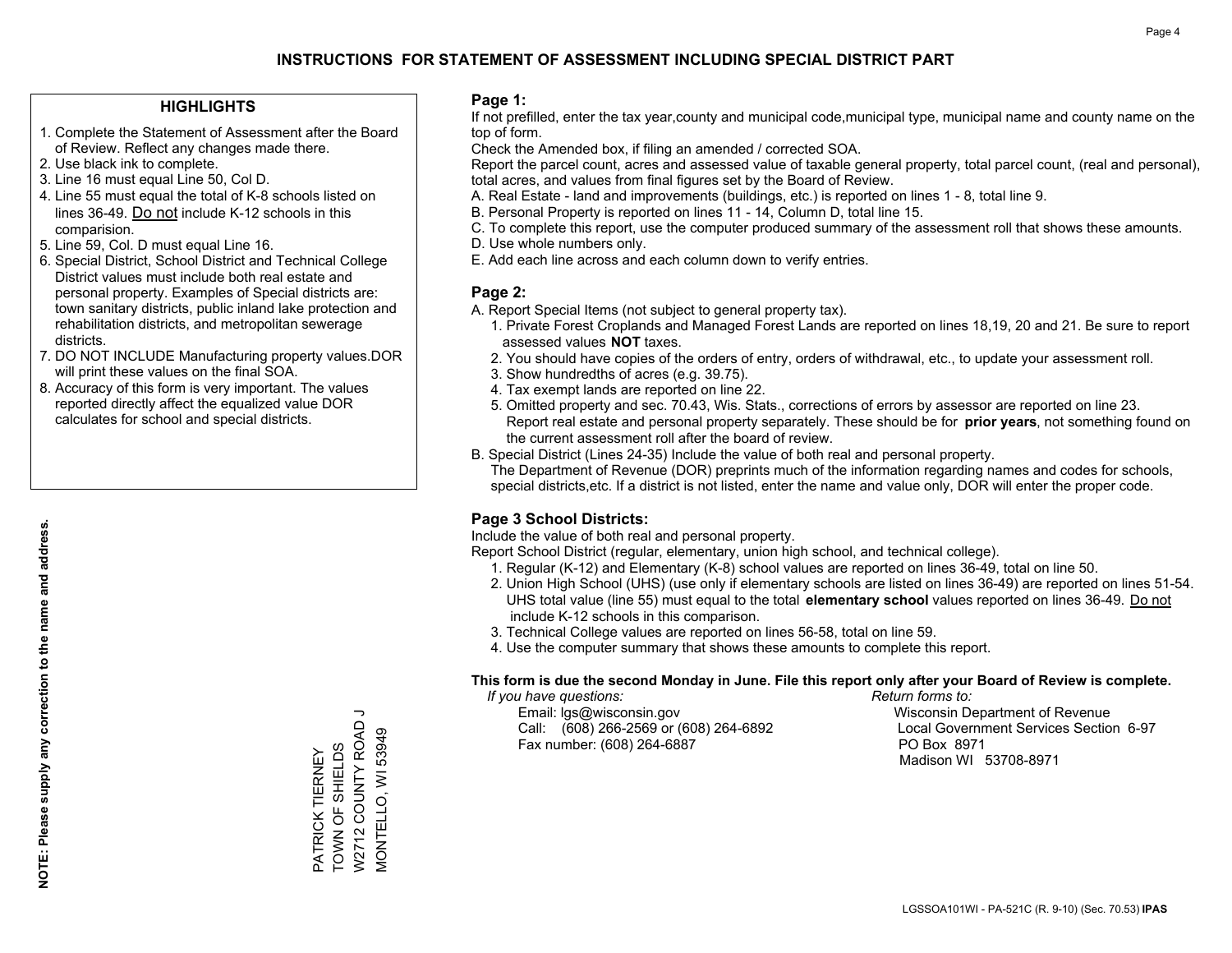**STATEMENT OF ASSESSMENT FOR 2017** 

|          | 026 | 1063    |
|----------|-----|---------|
| $\cdots$ | MUN | ACCT NO |

|                | <b>FOR</b><br><b>TOWN OF</b><br>OF<br><b>SPRINGFIELD</b><br><b>MARQUETTE COUNTY</b>                                                                                                          |                                                              |                                                     |             |                              | <b>WHEN COMPLETING THIS DOCUMENT</b> |                                        |                                          |
|----------------|----------------------------------------------------------------------------------------------------------------------------------------------------------------------------------------------|--------------------------------------------------------------|-----------------------------------------------------|-------------|------------------------------|--------------------------------------|----------------------------------------|------------------------------------------|
|                |                                                                                                                                                                                              | Town - Village - City                                        | <b>Municipality Name</b>                            |             | <b>County Name</b>           |                                      |                                        | DO NOT WRITE OVER X's OR IN SHADED AREAS |
| Line<br>No.    |                                                                                                                                                                                              | <b>REAL ESTATE</b><br>(See Lines 18 - 22 for                 | PARCEL COUNT<br>TOTAL LAND MPROVEMENTS NUMBERS ONLY |             | NO. OF ACRES<br><b>WHOLE</b> | VALUE OF<br><b>LAND</b>              | <b>VALUE OF</b><br><b>IMPROVEMENTS</b> | TOTAL VALUE OF LAND<br>AND IMPROVEMENTS  |
|                | other Real Estate)                                                                                                                                                                           |                                                              | Col. A                                              | Col. B      | Col. C                       | Col. D                               | Col. E                                 | Col. F                                   |
| 1              | <b>RESIDENTIAL - Class 1</b>                                                                                                                                                                 |                                                              | 952                                                 | 698         | 3,145                        | 29,303,300                           | 83,268,800                             | 112,572,100                              |
| $\overline{2}$ |                                                                                                                                                                                              | <b>COMMERCIAL - Class 2</b>                                  | 8                                                   | 6           | 17                           | 210,300                              | 707,500                                | 917,800                                  |
| 3              |                                                                                                                                                                                              | <b>MANUFACTURING - Class 3</b>                               | $\Omega$                                            | $\mathbf 0$ | $\Omega$                     | $\mathbf{0}$                         | 0                                      | 01                                       |
| $\overline{4}$ |                                                                                                                                                                                              | <b>AGRICULTURAL - Class 4</b>                                | 276                                                 |             | 5,720                        | 773,800                              |                                        | 773,800                                  |
| 5              |                                                                                                                                                                                              | <b>UNDEVELOPED - Class 5</b>                                 | 263                                                 |             | 2,320                        | 2,052,400                            |                                        | 2,052,400                                |
| 6              |                                                                                                                                                                                              | AGRICULTURAL FOREST - Class 5m                               | 169                                                 |             | 2,158                        | 2,318,500                            |                                        | 2,318,500                                |
| $\overline{7}$ |                                                                                                                                                                                              | FOREST LANDS - Class 6                                       | 253                                                 |             | 4,066                        | 8,605,400                            |                                        | 8,605,400                                |
| 8              |                                                                                                                                                                                              | OTHER - Class 7                                              | 66                                                  | 67          | 126                          | 793,000                              | 8,612,400                              | 9,405,400                                |
| 9              |                                                                                                                                                                                              | TOTAL - ALL COLUMNS                                          | 1,987                                               | 771         | 17,552                       | 44,056,700                           | 92,588,700                             | 136,645,400                              |
| 10             |                                                                                                                                                                                              | NUMBER OF PERSONAL PROPERTY ACCOUNTS IN ROLL                 |                                                     |             | 22                           | <b>LOCALLY ASSESSED</b>              | <b>MANUFACTURING</b>                   | <b>MERGED</b>                            |
| 11             |                                                                                                                                                                                              | BOATS AND OTHER WATERCRAFT NOT EXEMPT - Code 1               |                                                     |             |                              | 0                                    | 0                                      | $\Omega$                                 |
| 12             |                                                                                                                                                                                              | MACHINERY, TOOLS AND PATTERNS - Code 2                       |                                                     |             |                              | 11,300                               | $\Omega$                               | 11,300                                   |
| 13             |                                                                                                                                                                                              | FURNITURE, FIXTURES AND EQUIPMENT - Code 3                   |                                                     |             |                              | 12,100                               | 0                                      | 12,100                                   |
| 14             |                                                                                                                                                                                              | ALL OTHER PERSONAL PROPERTY NOT EXEMPT - Codes 4A, 4B, 4C    |                                                     |             |                              | 503,660                              | 0                                      | 503,660                                  |
| 15             |                                                                                                                                                                                              | TOTAL OF PERSONAL PROPERTY NOT EXEMPT (Total of Lines 11-14) | 527,060                                             | 0           | 527,060                      |                                      |                                        |                                          |
| 16             | AGGREGATE ASSESSED VALUE OF ALL PROPERTY SUBJECT TO THE GENERAL PROPERTY TAX (Total of Lines 9F and 15F)<br>MUST EQUAL TOTAL VALUE OF THE SCHOOL DISTRICTS (K-12 PLUS K-8) - Line 50, Col. F |                                                              |                                                     |             |                              |                                      | 137,172,460                            |                                          |
| 17             | Name of Assessor<br><b>BOARD OF REVIEW</b><br>DATE OF FINAL ADJOURNMENT<br>05/08/2017<br><b>JAMES WARZYNSKI</b>                                                                              |                                                              |                                                     |             |                              | Telephone #                          | (608) 296-3308                         |                                          |

REMARKS

The Assessment Ratio to be used in calculating the estimated Fair Market Value on tax bills for this tax district is 1.076559873<br>This ratio should be used to convert assessed values to "Calculate Equalized Values" in Step Commission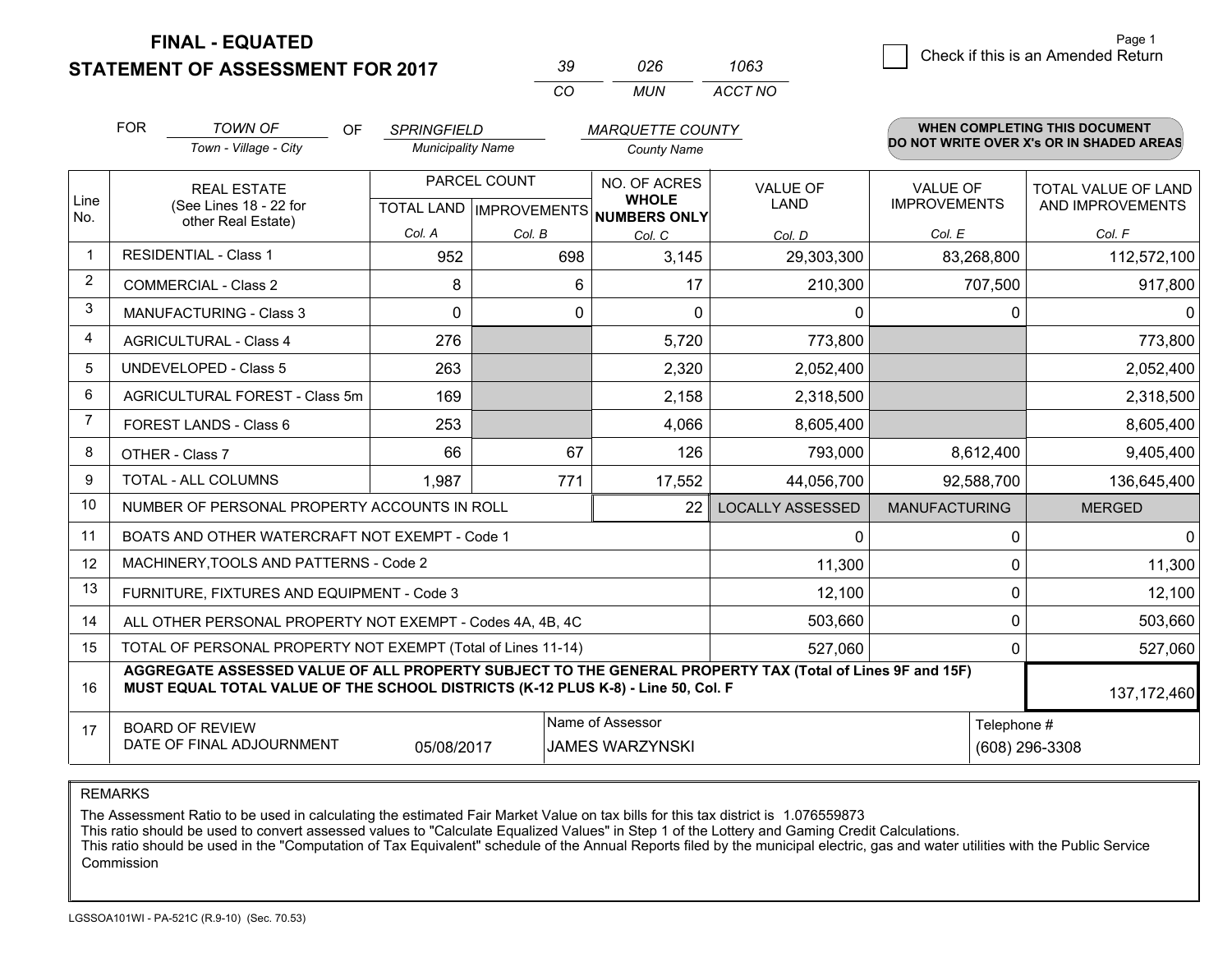*YEAR CO MUN ACCT NO* <sup>2017</sup> <sup>39</sup> <sup>026</sup> <sup>1063</sup>

Do not confuse FOREST LANDS (Line 7) with FOREST CROPS (in this section) - They are **NOT** the same

|    |                                                                                |                                            |  | Private Forest Crop - Reg Class @ 10¢ per acre                   |                  | Private Forest Crop - Reg Class @ \$2.52 per acre                            |                  |                                    |                    |                                                                    |
|----|--------------------------------------------------------------------------------|--------------------------------------------|--|------------------------------------------------------------------|------------------|------------------------------------------------------------------------------|------------------|------------------------------------|--------------------|--------------------------------------------------------------------|
| 18 | (a) PARCELS                                                                    | (b) ACRES                                  |  | (c) ASSESSED VALUE                                               |                  | (d) PARCELS                                                                  |                  | (e) ACRES                          |                    | (f) ASSESSED VALUE                                                 |
|    |                                                                                |                                            |  |                                                                  |                  |                                                                              |                  |                                    |                    |                                                                    |
|    |                                                                                |                                            |  | Private Forest Crop - Special Class @ 20¢ per acre               |                  | Entered Before 2005 Managed Forest - Ferrous Mining CLOSED @ \$8.27 per acre |                  |                                    |                    |                                                                    |
| 19 | (a) PARCELS                                                                    | (b) ACRES                                  |  | (c) ASSESSED VALUE                                               |                  | (d) PARCELS                                                                  |                  | (e) ACRES                          |                    | (f) ASSESSED VALUE                                                 |
|    |                                                                                |                                            |  |                                                                  |                  |                                                                              |                  |                                    |                    |                                                                    |
|    |                                                                                |                                            |  | Entered Before 2005 Managed Forest - OPEN @ \$.79 per acre       |                  |                                                                              |                  |                                    |                    | Entered Before 2005 Managed Forest - CLOSED @ \$1.87 per acre      |
| 20 | (a) PARCELS                                                                    | (b) ACRES                                  |  | (c) ASSESSED VALUE                                               |                  | (d) PARCELS                                                                  |                  | (e) ACRES                          |                    | (f) ASSESSED VALUE                                                 |
|    | 2                                                                              | 42                                         |  | 89,000                                                           |                  | 56                                                                           |                  | 1.329.68                           |                    | 2,765,200                                                          |
|    |                                                                                | Entered After 2004 Managed Forest - OPEN @ |  | \$2.14 per acre<br>(c) ASSESSED VALUE                            |                  | Entered After 2004 Managed Forest - CLOSED @ \$10.68 per acre                |                  |                                    |                    |                                                                    |
| 21 | (a) PARCELS                                                                    | (b) ACRES                                  |  |                                                                  |                  | (d) PARCELS<br>(e) ACRES                                                     |                  |                                    | (f) ASSESSED VALUE |                                                                    |
|    |                                                                                |                                            |  |                                                                  |                  |                                                                              |                  |                                    |                    |                                                                    |
|    |                                                                                | 38                                         |  | 80,600                                                           |                  | 57                                                                           |                  | 1.446.56                           | 3,067,100          |                                                                    |
| 22 | (a) County Forest Cropland Acres                                               |                                            |  | (b) Federal Acres                                                | (c) State Acres  |                                                                              |                  | (d) County (NOT FOREST CROP) Acres |                    | (e) Other Acres                                                    |
|    |                                                                                |                                            |  |                                                                  |                  | 1,321.2                                                                      |                  | 18.97                              |                    | 66.99                                                              |
|    |                                                                                |                                            |  | Assessed Value of Omitted Property From Prior Years (Sec. 70.44) |                  |                                                                              |                  |                                    |                    | Assessed Value of Sec. 70.43 Corrections of Errors by Assessors    |
| 23 |                                                                                | (a) REAL ESTATE                            |  | (b) PERSONAL                                                     |                  |                                                                              | (c1) REAL ESTATE |                                    |                    | (c2) PERSONAL                                                      |
|    |                                                                                |                                            |  |                                                                  |                  |                                                                              |                  |                                    |                    |                                                                    |
|    | Manufacturing Equated Value of Omitted Property From Prior Years (Sec. 70.995) |                                            |  |                                                                  |                  |                                                                              |                  |                                    |                    | Mfg. Equated Value of Sec.70.43 Corrections of Errors by Assessors |
|    | (d) REAL ESTATE                                                                |                                            |  | (e) PERSONAL                                                     | (f1) REAL ESTATE |                                                                              |                  | (f2) PERSONAL                      |                    |                                                                    |
|    |                                                                                |                                            |  |                                                                  |                  |                                                                              |                  |                                    |                    |                                                                    |

## **SPECIAL DISTRICTS**

| Line<br>No. | Enter 6-digit<br><b>Special District</b><br>Code (Col. A) | <b>Account</b><br><b>Number</b><br>(Col. B) | <b>Special District Name</b><br>(Col. C) | <b>Locally Assessed Value</b><br>of Real Estate and<br>Personal Property (Col. D) | Mfg Value of Real Estate<br>and Personal Property<br>(Col. E) | <b>Merged Value of</b><br><b>Real Estate and</b><br>Personal Property (Col. F) |
|-------------|-----------------------------------------------------------|---------------------------------------------|------------------------------------------|-----------------------------------------------------------------------------------|---------------------------------------------------------------|--------------------------------------------------------------------------------|
| 24          | 698180                                                    | 0567                                        | PLEASANT LAKE MANAGEMENT DISTRICT        | 7,051,500                                                                         |                                                               | 7,051,500                                                                      |
| 25          |                                                           |                                             |                                          |                                                                                   |                                                               |                                                                                |
| 26          |                                                           |                                             |                                          |                                                                                   |                                                               |                                                                                |
| 27          |                                                           |                                             |                                          |                                                                                   |                                                               |                                                                                |
| 28          |                                                           |                                             |                                          |                                                                                   |                                                               |                                                                                |
| 29          |                                                           |                                             |                                          |                                                                                   |                                                               |                                                                                |
| 30          |                                                           |                                             |                                          |                                                                                   |                                                               |                                                                                |
| 31          |                                                           |                                             |                                          |                                                                                   |                                                               |                                                                                |
| 32          |                                                           |                                             |                                          |                                                                                   |                                                               |                                                                                |
| 33          |                                                           |                                             |                                          |                                                                                   |                                                               |                                                                                |
| 34          |                                                           |                                             |                                          |                                                                                   |                                                               |                                                                                |
| 35          |                                                           |                                             |                                          |                                                                                   |                                                               |                                                                                |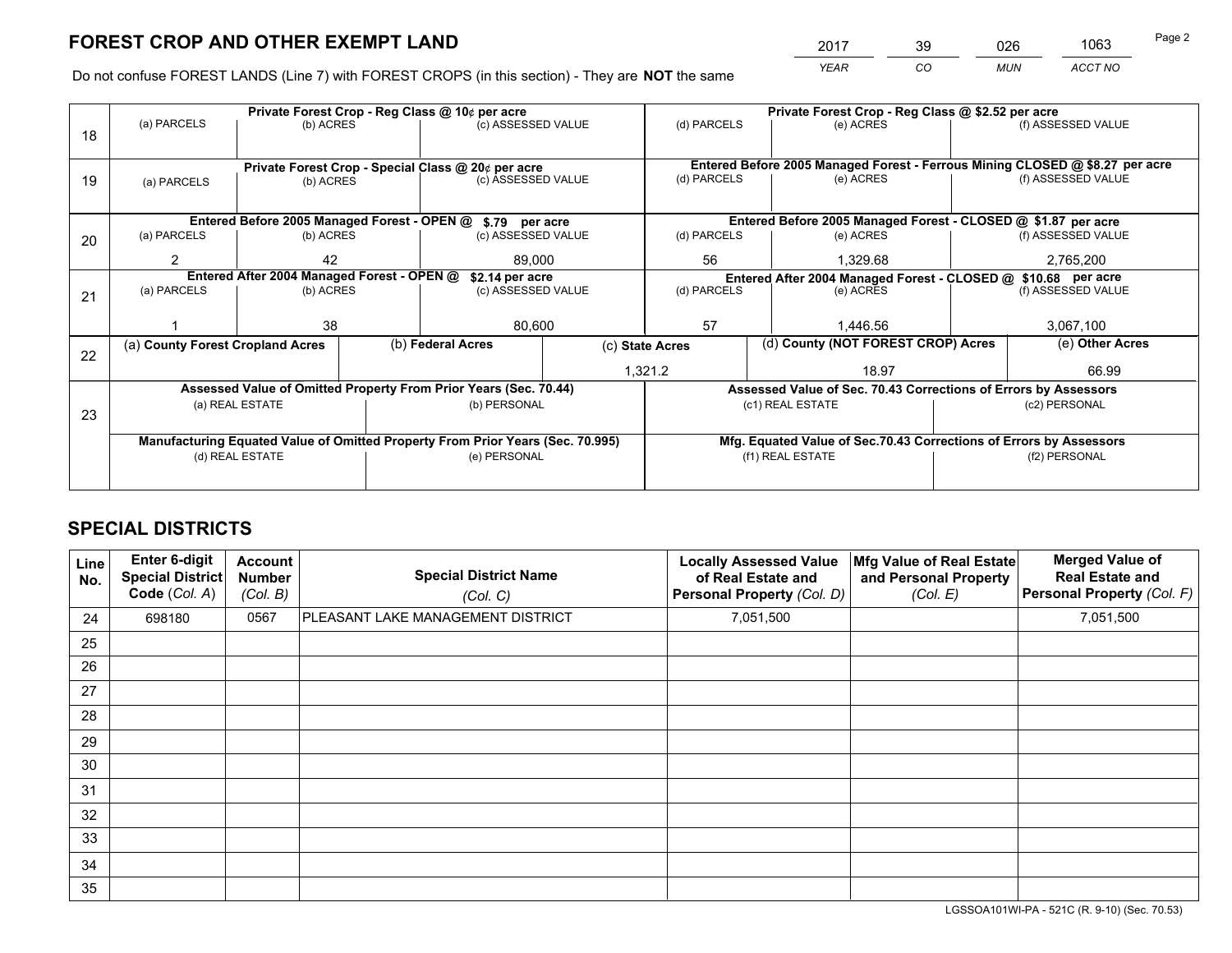| <b>Account</b><br><b>Merged Value of</b><br>Enter 6-digit<br>Mfg Value of Real Estate<br><b>Locally Assessed Value</b><br>Line<br><b>School District Name</b><br><b>Number</b><br><b>School District</b><br><b>Real Estate and</b><br>of Real Estate and<br>and Personal Property<br>No.<br>(Col. B)<br>Personal Property (Col. F)<br>Code (Col. A)<br>(Col. C)<br>Personal Property (Col. D)<br>(Col. E)<br>A. SCHOOL DISTRICTS (K-8 and K-12)<br>0232<br>SCH D OF WESTFIELD<br>396335<br>137, 172, 460<br>36<br>137, 172, 460<br>37<br>38<br>39<br>40<br>41<br>42<br>43<br>44<br>45<br>46<br>47<br>48<br>49<br>TOTAL ASSESSED VALUE OF SCHOOL DISTRICTS (K-8 and K-12)<br>50<br>137, 172, 460<br>137, 172, 460<br><b>B.</b><br><b>UNION HIGH SCHOOL DISTRICTS</b><br>51<br>52<br>53<br>54<br>TOTAL ASSESSED VALUE OF UNION HIGH SCHOOLS<br>55<br>C.<br><b>TECHNICAL COLLEGE DISTRICTS</b><br>56<br>MADISON AREA TECHNICAL COLLEGE<br>0004<br><b>MADN</b><br>137, 172, 460<br>137, 172, 460<br>000400<br>57<br>58 |    |  | <b>YEAR</b> | CO<br><b>MUN</b> | ACCT NO |
|--------------------------------------------------------------------------------------------------------------------------------------------------------------------------------------------------------------------------------------------------------------------------------------------------------------------------------------------------------------------------------------------------------------------------------------------------------------------------------------------------------------------------------------------------------------------------------------------------------------------------------------------------------------------------------------------------------------------------------------------------------------------------------------------------------------------------------------------------------------------------------------------------------------------------------------------------------------------------------------------------------------------|----|--|-------------|------------------|---------|
|                                                                                                                                                                                                                                                                                                                                                                                                                                                                                                                                                                                                                                                                                                                                                                                                                                                                                                                                                                                                                    |    |  |             |                  |         |
|                                                                                                                                                                                                                                                                                                                                                                                                                                                                                                                                                                                                                                                                                                                                                                                                                                                                                                                                                                                                                    |    |  |             |                  |         |
|                                                                                                                                                                                                                                                                                                                                                                                                                                                                                                                                                                                                                                                                                                                                                                                                                                                                                                                                                                                                                    |    |  |             |                  |         |
|                                                                                                                                                                                                                                                                                                                                                                                                                                                                                                                                                                                                                                                                                                                                                                                                                                                                                                                                                                                                                    |    |  |             |                  |         |
|                                                                                                                                                                                                                                                                                                                                                                                                                                                                                                                                                                                                                                                                                                                                                                                                                                                                                                                                                                                                                    |    |  |             |                  |         |
|                                                                                                                                                                                                                                                                                                                                                                                                                                                                                                                                                                                                                                                                                                                                                                                                                                                                                                                                                                                                                    |    |  |             |                  |         |
|                                                                                                                                                                                                                                                                                                                                                                                                                                                                                                                                                                                                                                                                                                                                                                                                                                                                                                                                                                                                                    |    |  |             |                  |         |
|                                                                                                                                                                                                                                                                                                                                                                                                                                                                                                                                                                                                                                                                                                                                                                                                                                                                                                                                                                                                                    |    |  |             |                  |         |
|                                                                                                                                                                                                                                                                                                                                                                                                                                                                                                                                                                                                                                                                                                                                                                                                                                                                                                                                                                                                                    |    |  |             |                  |         |
|                                                                                                                                                                                                                                                                                                                                                                                                                                                                                                                                                                                                                                                                                                                                                                                                                                                                                                                                                                                                                    |    |  |             |                  |         |
|                                                                                                                                                                                                                                                                                                                                                                                                                                                                                                                                                                                                                                                                                                                                                                                                                                                                                                                                                                                                                    |    |  |             |                  |         |
|                                                                                                                                                                                                                                                                                                                                                                                                                                                                                                                                                                                                                                                                                                                                                                                                                                                                                                                                                                                                                    |    |  |             |                  |         |
|                                                                                                                                                                                                                                                                                                                                                                                                                                                                                                                                                                                                                                                                                                                                                                                                                                                                                                                                                                                                                    |    |  |             |                  |         |
|                                                                                                                                                                                                                                                                                                                                                                                                                                                                                                                                                                                                                                                                                                                                                                                                                                                                                                                                                                                                                    |    |  |             |                  |         |
|                                                                                                                                                                                                                                                                                                                                                                                                                                                                                                                                                                                                                                                                                                                                                                                                                                                                                                                                                                                                                    |    |  |             |                  |         |
|                                                                                                                                                                                                                                                                                                                                                                                                                                                                                                                                                                                                                                                                                                                                                                                                                                                                                                                                                                                                                    |    |  |             |                  |         |
|                                                                                                                                                                                                                                                                                                                                                                                                                                                                                                                                                                                                                                                                                                                                                                                                                                                                                                                                                                                                                    |    |  |             |                  |         |
|                                                                                                                                                                                                                                                                                                                                                                                                                                                                                                                                                                                                                                                                                                                                                                                                                                                                                                                                                                                                                    |    |  |             |                  |         |
|                                                                                                                                                                                                                                                                                                                                                                                                                                                                                                                                                                                                                                                                                                                                                                                                                                                                                                                                                                                                                    |    |  |             |                  |         |
|                                                                                                                                                                                                                                                                                                                                                                                                                                                                                                                                                                                                                                                                                                                                                                                                                                                                                                                                                                                                                    |    |  |             |                  |         |
|                                                                                                                                                                                                                                                                                                                                                                                                                                                                                                                                                                                                                                                                                                                                                                                                                                                                                                                                                                                                                    |    |  |             |                  |         |
|                                                                                                                                                                                                                                                                                                                                                                                                                                                                                                                                                                                                                                                                                                                                                                                                                                                                                                                                                                                                                    |    |  |             |                  |         |
|                                                                                                                                                                                                                                                                                                                                                                                                                                                                                                                                                                                                                                                                                                                                                                                                                                                                                                                                                                                                                    |    |  |             |                  |         |
|                                                                                                                                                                                                                                                                                                                                                                                                                                                                                                                                                                                                                                                                                                                                                                                                                                                                                                                                                                                                                    |    |  |             |                  |         |
|                                                                                                                                                                                                                                                                                                                                                                                                                                                                                                                                                                                                                                                                                                                                                                                                                                                                                                                                                                                                                    |    |  |             |                  |         |
| TOTAL ASSESSED VALUE OF TECHNICAL COLLEGES<br>137, 172, 460<br>137, 172, 460                                                                                                                                                                                                                                                                                                                                                                                                                                                                                                                                                                                                                                                                                                                                                                                                                                                                                                                                       | 59 |  |             |                  |         |

39

026

# *I hereby certify, to the best of my knowledge and belief, this form is complete and correct.*

**SCHOOL DISTRICTS**

| Print name of preparer | Title                    |                | Date (MM / DD / CCYY) |
|------------------------|--------------------------|----------------|-----------------------|
|                        |                          |                |                       |
| Signature of preparer  | Contact Telephone Number | E-mail address |                       |
|                        | $\overline{\phantom{0}}$ |                |                       |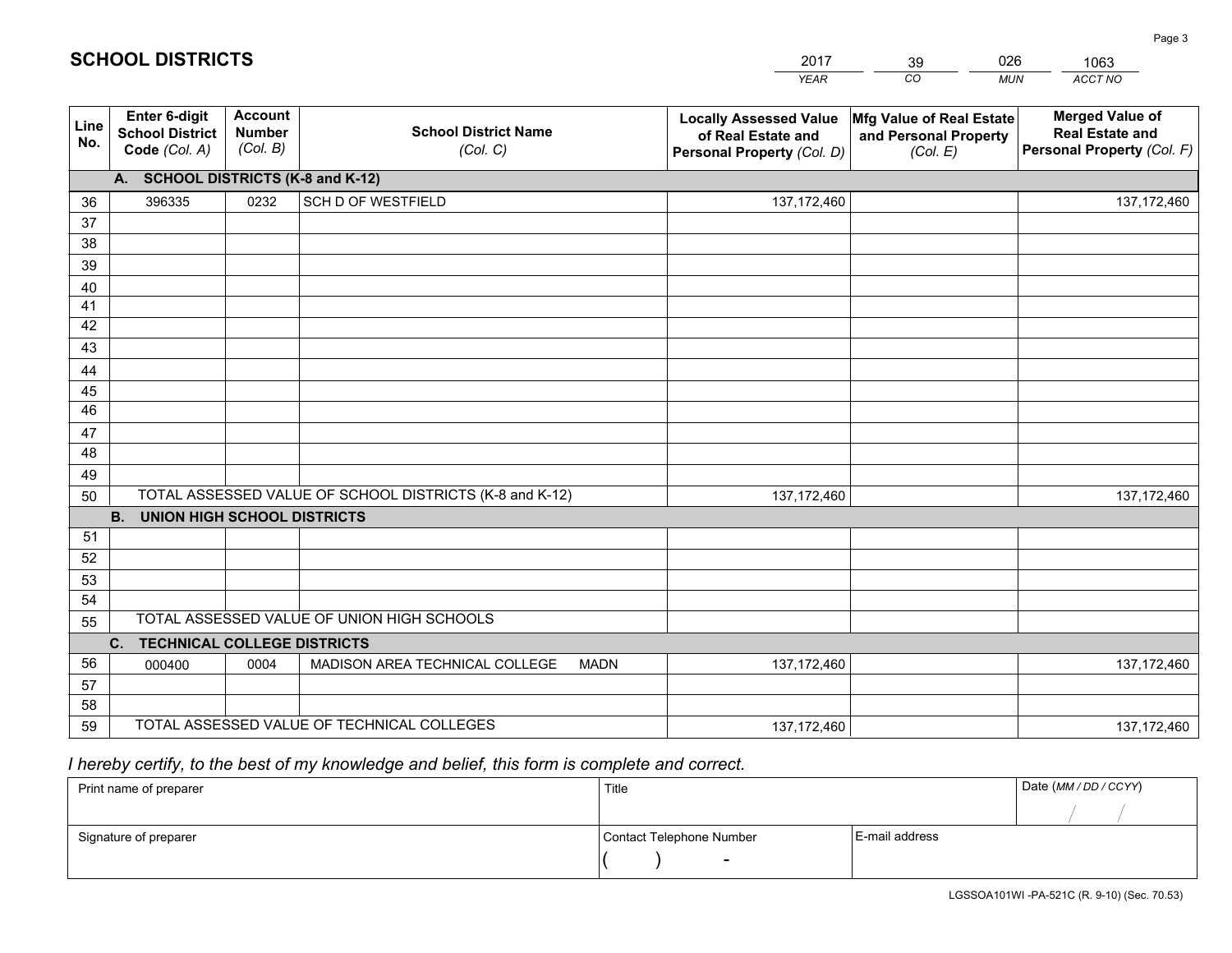## **HIGHLIGHTS**

- 1. Complete the Statement of Assessment after the Board of Review. Reflect any changes made there.
- 2. Use black ink to complete.
- 3. Line 16 must equal Line 50, Col D.
- 4. Line 55 must equal the total of K-8 schools listed on lines 36-49. Do not include K-12 schools in this comparision.
- 5. Line 59, Col. D must equal Line 16.
- 6. Special District, School District and Technical College District values must include both real estate and personal property. Examples of Special districts are: town sanitary districts, public inland lake protection and rehabilitation districts, and metropolitan sewerage districts.
- 7. DO NOT INCLUDE Manufacturing property values.DOR will print these values on the final SOA.
- 8. Accuracy of this form is very important. The values reported directly affect the equalized value DOR calculates for school and special districts.

#### **Page 1:**

 If not prefilled, enter the tax year,county and municipal code,municipal type, municipal name and county name on the top of form.

Check the Amended box, if filing an amended / corrected SOA.

 Report the parcel count, acres and assessed value of taxable general property, total parcel count, (real and personal), total acres, and values from final figures set by the Board of Review.

- A. Real Estate land and improvements (buildings, etc.) is reported on lines 1 8, total line 9.
- B. Personal Property is reported on lines 11 14, Column D, total line 15.
- C. To complete this report, use the computer produced summary of the assessment roll that shows these amounts.
- D. Use whole numbers only.
- E. Add each line across and each column down to verify entries.

## **Page 2:**

- A. Report Special Items (not subject to general property tax).
- 1. Private Forest Croplands and Managed Forest Lands are reported on lines 18,19, 20 and 21. Be sure to report assessed values **NOT** taxes.
- 2. You should have copies of the orders of entry, orders of withdrawal, etc., to update your assessment roll.
	- 3. Show hundredths of acres (e.g. 39.75).
- 4. Tax exempt lands are reported on line 22.
- 5. Omitted property and sec. 70.43, Wis. Stats., corrections of errors by assessor are reported on line 23. Report real estate and personal property separately. These should be for **prior years**, not something found on the current assessment roll after the board of review.
- B. Special District (Lines 24-35) Include the value of both real and personal property.
- The Department of Revenue (DOR) preprints much of the information regarding names and codes for schools, special districts,etc. If a district is not listed, enter the name and value only, DOR will enter the proper code.

## **Page 3 School Districts:**

Include the value of both real and personal property.

Report School District (regular, elementary, union high school, and technical college).

- 1. Regular (K-12) and Elementary (K-8) school values are reported on lines 36-49, total on line 50.
- 2. Union High School (UHS) (use only if elementary schools are listed on lines 36-49) are reported on lines 51-54. UHS total value (line 55) must equal to the total **elementary school** values reported on lines 36-49. Do notinclude K-12 schools in this comparison.
- 3. Technical College values are reported on lines 56-58, total on line 59.
- 4. Use the computer summary that shows these amounts to complete this report.

#### **This form is due the second Monday in June. File this report only after your Board of Review is complete.**

 *If you have questions: Return forms to:*

 Email: lgs@wisconsin.gov Wisconsin Department of RevenueCall:  $(608)$  266-2569 or  $(608)$  264-6892 Fax number: (608) 264-6887 PO Box 8971

Local Government Services Section 6-97 Madison WI 53708-8971

TOWN OF SPRINGFIELD MEGAN HOCKERMAN<br>TOWN OF SPRINGFIELD N7088 COUNTY ROAD A N7088 COUNTY ROAD **WESTFIELD, WI 53964** WESTFIELD, WI 53964 MEGAN HOCKERMAN

 $\prec$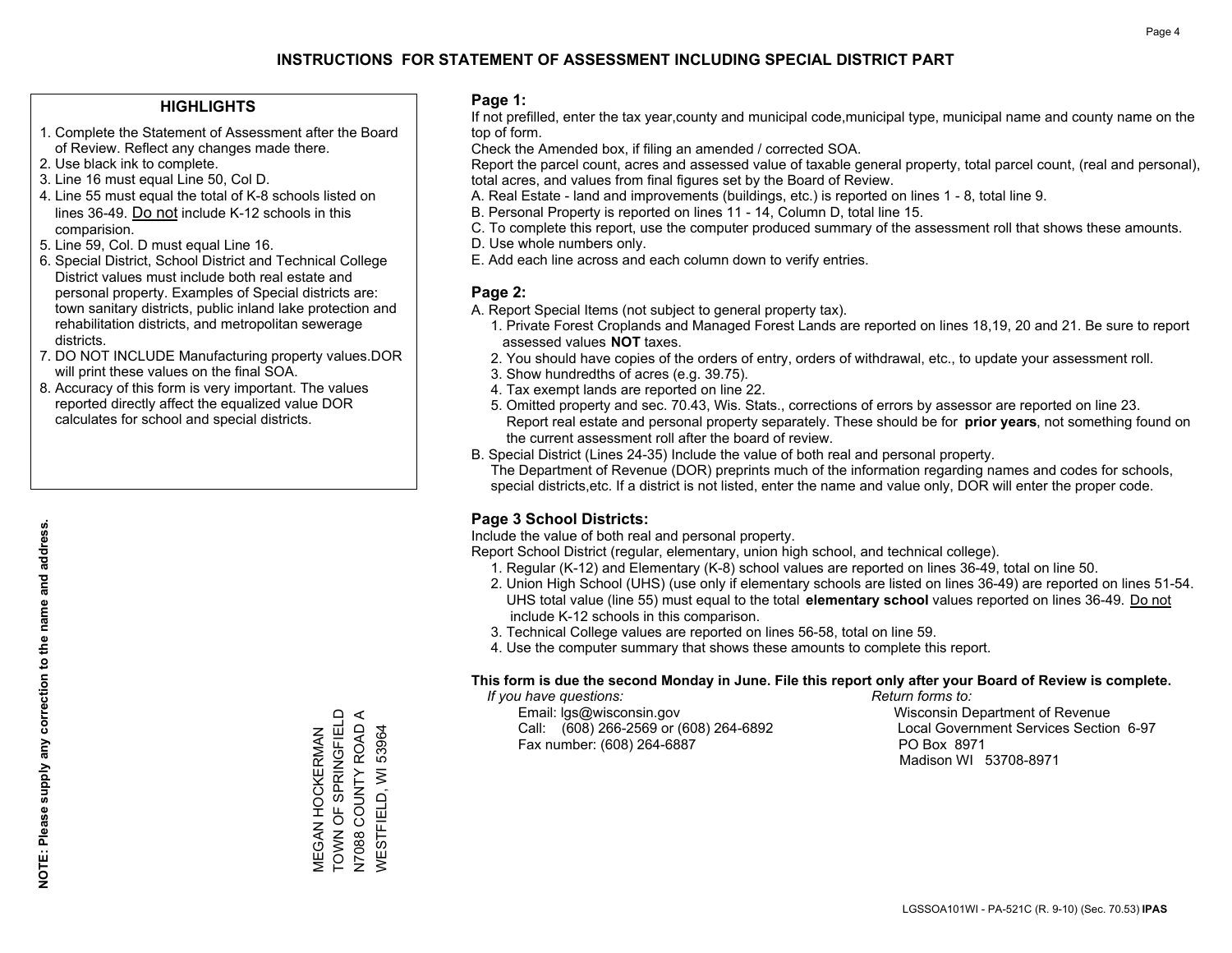**STATEMENT OF ASSESSMENT FOR 2017** 

| -30 | 028.  | 1064    |
|-----|-------|---------|
| (   | MI IN | ACCT NO |

|                | <b>FOR</b><br><b>TOWN OF</b><br><b>OF</b><br><b>WESTFIELD</b><br><b>MARQUETTE COUNTY</b>                    |                                                                                                                                                                                              |                          | WHEN COMPLETING THIS DOCUMENT |                                                                      |                                |                                        |                                                |
|----------------|-------------------------------------------------------------------------------------------------------------|----------------------------------------------------------------------------------------------------------------------------------------------------------------------------------------------|--------------------------|-------------------------------|----------------------------------------------------------------------|--------------------------------|----------------------------------------|------------------------------------------------|
|                |                                                                                                             | Town - Village - City                                                                                                                                                                        | <b>Municipality Name</b> |                               | <b>County Name</b>                                                   |                                |                                        | DO NOT WRITE OVER X's OR IN SHADED AREAS       |
| Line<br>No.    | <b>REAL ESTATE</b><br>(See Lines 18 - 22 for<br>other Real Estate)                                          |                                                                                                                                                                                              |                          | PARCEL COUNT                  | NO. OF ACRES<br><b>WHOLE</b><br>TOTAL LAND IMPROVEMENTS NUMBERS ONLY | <b>VALUE OF</b><br><b>LAND</b> | <b>VALUE OF</b><br><b>IMPROVEMENTS</b> | <b>TOTAL VALUE OF LAND</b><br>AND IMPROVEMENTS |
|                |                                                                                                             |                                                                                                                                                                                              | Col. A                   | Col. B                        | Col. C                                                               | Col. D                         | Col. E                                 | Col. F                                         |
| $\mathbf 1$    | <b>RESIDENTIAL - Class 1</b>                                                                                |                                                                                                                                                                                              | 716                      | 532                           | 2,089                                                                | 20,973,550                     | 58,859,200                             | 79,832,750                                     |
| $\overline{2}$ |                                                                                                             | <b>COMMERCIAL - Class 2</b>                                                                                                                                                                  | 20                       | 13                            | 144                                                                  | 727,100                        | 1,580,000                              | 2,307,100                                      |
| 3              |                                                                                                             | <b>MANUFACTURING - Class 3</b>                                                                                                                                                               | 3                        | 3                             | 17                                                                   | 53,700                         | 242,800                                | 296,500                                        |
| 4              |                                                                                                             | <b>AGRICULTURAL - Class 4</b>                                                                                                                                                                | 341                      |                               | 7,216                                                                | 967,211                        |                                        | 967,211                                        |
| 5              |                                                                                                             | <b>UNDEVELOPED - Class 5</b>                                                                                                                                                                 | 318                      |                               | 2,964                                                                | 2,478,338                      |                                        | 2,478,338                                      |
| 6              |                                                                                                             | AGRICULTURAL FOREST - Class 5m                                                                                                                                                               | 124                      |                               | 1,813                                                                | 2,931,841                      |                                        | 2,931,841                                      |
| $\overline{7}$ |                                                                                                             | <b>FOREST LANDS - Class 6</b>                                                                                                                                                                | 124                      |                               | 2,039                                                                | 6,523,415                      |                                        | 6,523,415                                      |
| 8              |                                                                                                             | OTHER - Class 7                                                                                                                                                                              | 53                       | 52                            | 124                                                                  | 732,150                        | 7,702,585                              | 8,434,735                                      |
| 9              |                                                                                                             | TOTAL - ALL COLUMNS                                                                                                                                                                          | 1,699                    | 600                           | 16,406                                                               | 35,387,305                     | 68,384,585                             | 103,771,890                                    |
| 10             |                                                                                                             | NUMBER OF PERSONAL PROPERTY ACCOUNTS IN ROLL                                                                                                                                                 |                          |                               | 32                                                                   | <b>LOCALLY ASSESSED</b>        | <b>MANUFACTURING</b>                   | <b>MERGED</b>                                  |
| 11             |                                                                                                             | BOATS AND OTHER WATERCRAFT NOT EXEMPT - Code 1                                                                                                                                               |                          |                               |                                                                      | 1,200                          | 0                                      | 1,200                                          |
| 12             |                                                                                                             | MACHINERY, TOOLS AND PATTERNS - Code 2                                                                                                                                                       |                          |                               |                                                                      | 104,425                        | 493,100                                | 597,525                                        |
| 13             |                                                                                                             | FURNITURE, FIXTURES AND EQUIPMENT - Code 3                                                                                                                                                   |                          |                               |                                                                      | 46,075                         | 300                                    | 46,375                                         |
| 14             |                                                                                                             | ALL OTHER PERSONAL PROPERTY NOT EXEMPT - Codes 4A, 4B, 4C                                                                                                                                    |                          |                               |                                                                      | 158,629                        | 100                                    | 158,729                                        |
| 15             |                                                                                                             | TOTAL OF PERSONAL PROPERTY NOT EXEMPT (Total of Lines 11-14)                                                                                                                                 |                          |                               |                                                                      | 310,329                        | 493,500                                | 803,829                                        |
| 16             |                                                                                                             | AGGREGATE ASSESSED VALUE OF ALL PROPERTY SUBJECT TO THE GENERAL PROPERTY TAX (Total of Lines 9F and 15F)<br>MUST EQUAL TOTAL VALUE OF THE SCHOOL DISTRICTS (K-12 PLUS K-8) - Line 50, Col. F |                          |                               |                                                                      |                                |                                        | 104,575,719                                    |
| 17             | Name of Assessor<br><b>BOARD OF REVIEW</b><br>DATE OF FINAL ADJOURNMENT<br>05/17/2017<br><b>JOHN BLADER</b> |                                                                                                                                                                                              |                          |                               |                                                                      |                                | Telephone #                            | (920) 787-4355                                 |

REMARKS

The Assessment Ratio to be used in calculating the estimated Fair Market Value on tax bills for this tax district is 1.045921243

This ratio should be used to convert assessed values to "Calculate Equalized Values" in Step 1 of the Lottery and Gaming Credit Calculations.<br>This ratio should be used in the "Computation of Tax Equivalent" schedule of the Commission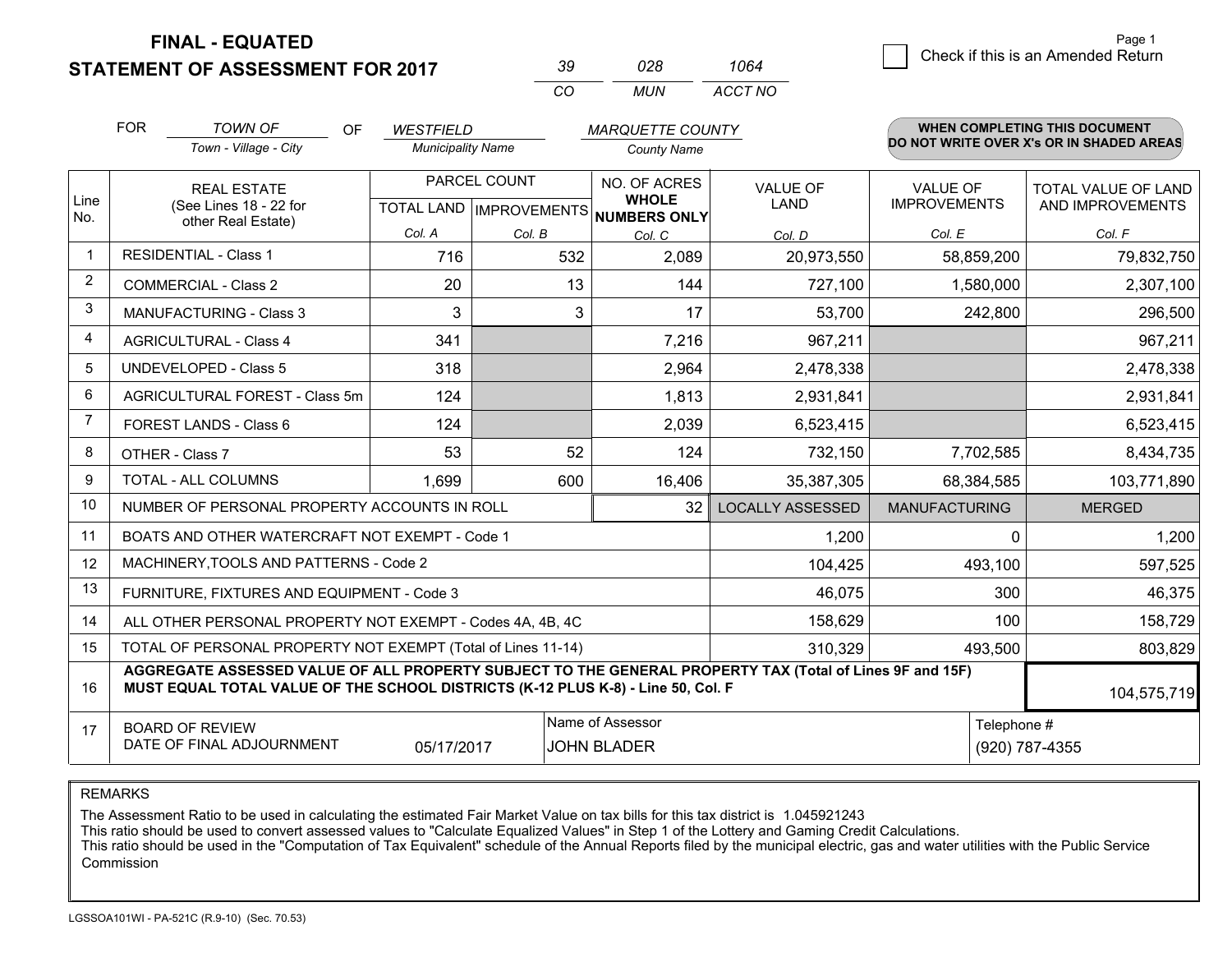*YEAR CO MUN ACCT NO* <sup>2017</sup> <sup>39</sup> <sup>028</sup> <sup>1064</sup>

Do not confuse FOREST LANDS (Line 7) with FOREST CROPS (in this section) - They are **NOT** the same

|    |                                                                                |                                             |  | Private Forest Crop - Reg Class @ 10¢ per acre                           |                 | Private Forest Crop - Reg Class @ \$2.52 per acre |                                                                              |                                    |                    |  |
|----|--------------------------------------------------------------------------------|---------------------------------------------|--|--------------------------------------------------------------------------|-----------------|---------------------------------------------------|------------------------------------------------------------------------------|------------------------------------|--------------------|--|
| 18 | (a) PARCELS                                                                    | (b) ACRES                                   |  | (c) ASSESSED VALUE                                                       |                 | (d) PARCELS                                       | (e) ACRES                                                                    |                                    | (f) ASSESSED VALUE |  |
|    |                                                                                |                                             |  |                                                                          |                 |                                                   | Entered Before 2005 Managed Forest - Ferrous Mining CLOSED @ \$8.27 per acre |                                    |                    |  |
| 19 | (a) PARCELS                                                                    | (b) ACRES                                   |  | Private Forest Crop - Special Class @ 20¢ per acre<br>(c) ASSESSED VALUE |                 | (d) PARCELS                                       | (e) ACRES                                                                    |                                    | (f) ASSESSED VALUE |  |
|    |                                                                                | Entered Before 2005 Managed Forest - OPEN @ |  | \$.79 per acre                                                           |                 |                                                   | Entered Before 2005 Managed Forest - CLOSED @ \$1.87 per acre                |                                    |                    |  |
| 20 | (a) PARCELS                                                                    | (b) ACRES                                   |  | (c) ASSESSED VALUE                                                       |                 | (d) PARCELS                                       | (e) ACRES                                                                    |                                    | (f) ASSESSED VALUE |  |
|    |                                                                                |                                             |  |                                                                          |                 | 33                                                | 668.4                                                                        |                                    | 1,585,292          |  |
|    |                                                                                | Entered After 2004 Managed Forest - OPEN @  |  | \$2.14 per acre                                                          |                 |                                                   | Entered After 2004 Managed Forest - CLOSED @ \$10.68 per acre                |                                    |                    |  |
| 21 | (a) PARCELS                                                                    | (b) ACRES                                   |  | (c) ASSESSED VALUE                                                       |                 | (d) PARCELS<br>(e) ACRES                          |                                                                              |                                    | (f) ASSESSED VALUE |  |
|    |                                                                                |                                             |  |                                                                          |                 |                                                   |                                                                              |                                    |                    |  |
|    |                                                                                |                                             |  |                                                                          |                 | 22                                                | 626.99                                                                       |                                    |                    |  |
| 22 | (a) County Forest Cropland Acres                                               |                                             |  | (b) Federal Acres                                                        | (c) State Acres |                                                   |                                                                              | (d) County (NOT FOREST CROP) Acres |                    |  |
|    |                                                                                |                                             |  |                                                                          | 272.42          |                                                   |                                                                              | 123.06<br>6.65                     |                    |  |
|    |                                                                                |                                             |  | Assessed Value of Omitted Property From Prior Years (Sec. 70.44)         |                 |                                                   | Assessed Value of Sec. 70.43 Corrections of Errors by Assessors              |                                    |                    |  |
| 23 |                                                                                | (a) REAL ESTATE                             |  | (b) PERSONAL                                                             |                 |                                                   | (c1) REAL ESTATE                                                             |                                    | (c2) PERSONAL      |  |
|    |                                                                                |                                             |  |                                                                          |                 |                                                   |                                                                              |                                    |                    |  |
|    | Manufacturing Equated Value of Omitted Property From Prior Years (Sec. 70.995) |                                             |  |                                                                          |                 |                                                   | Mfg. Equated Value of Sec.70.43 Corrections of Errors by Assessors           |                                    |                    |  |
|    |                                                                                | (d) REAL ESTATE                             |  | (e) PERSONAL                                                             |                 |                                                   | (f1) REAL ESTATE                                                             |                                    | (f2) PERSONAL      |  |
|    |                                                                                |                                             |  |                                                                          |                 |                                                   |                                                                              |                                    |                    |  |

## **SPECIAL DISTRICTS**

| Line<br>No. | Enter 6-digit<br><b>Special District</b><br>Code (Col. A) | <b>Account</b><br><b>Number</b><br>(Col. B) | <b>Special District Name</b><br>(Col. C) | <b>Locally Assessed Value</b><br>of Real Estate and<br>Personal Property (Col. D) | Mfg Value of Real Estate<br>and Personal Property<br>(Col. E) | <b>Merged Value of</b><br><b>Real Estate and</b><br>Personal Property (Col. F) |
|-------------|-----------------------------------------------------------|---------------------------------------------|------------------------------------------|-----------------------------------------------------------------------------------|---------------------------------------------------------------|--------------------------------------------------------------------------------|
| 24          | 398070                                                    | 0245                                        | LAKE LAWRENCE PRO & REHAB DISTRICT       | 38,898,525                                                                        |                                                               | 38,898,525                                                                     |
| 25          |                                                           |                                             |                                          |                                                                                   |                                                               |                                                                                |
| 26          |                                                           |                                             |                                          |                                                                                   |                                                               |                                                                                |
| 27          |                                                           |                                             |                                          |                                                                                   |                                                               |                                                                                |
| 28          |                                                           |                                             |                                          |                                                                                   |                                                               |                                                                                |
| 29          |                                                           |                                             |                                          |                                                                                   |                                                               |                                                                                |
| 30          |                                                           |                                             |                                          |                                                                                   |                                                               |                                                                                |
| 31          |                                                           |                                             |                                          |                                                                                   |                                                               |                                                                                |
| 32          |                                                           |                                             |                                          |                                                                                   |                                                               |                                                                                |
| 33          |                                                           |                                             |                                          |                                                                                   |                                                               |                                                                                |
| 34          |                                                           |                                             |                                          |                                                                                   |                                                               |                                                                                |
| 35          |                                                           |                                             |                                          |                                                                                   |                                                               |                                                                                |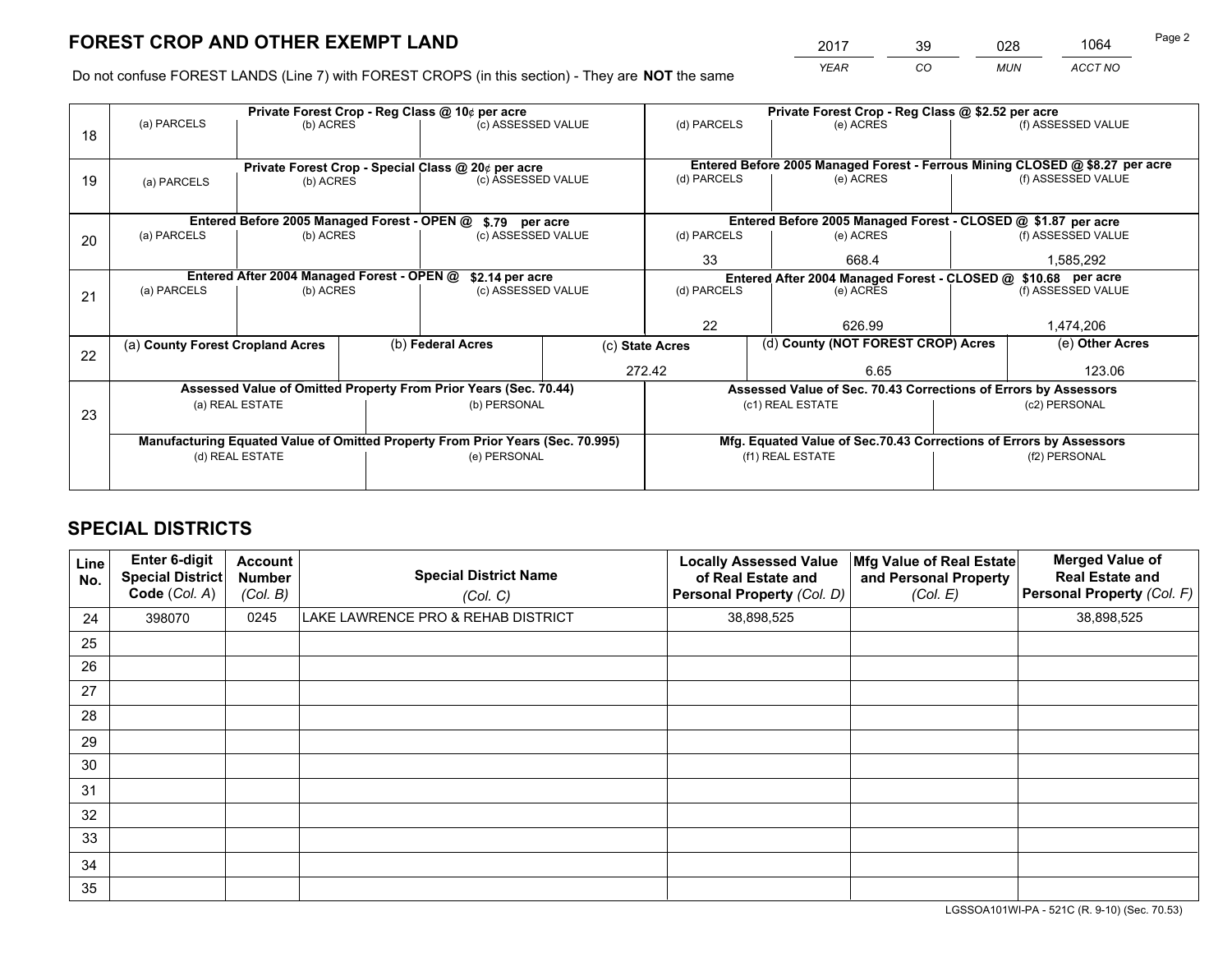|             |                                                                 |                                             |                                                         | <b>YEAR</b>                                                                       | CO<br><b>MUN</b>                                              | ACCT NO                                                                        |
|-------------|-----------------------------------------------------------------|---------------------------------------------|---------------------------------------------------------|-----------------------------------------------------------------------------------|---------------------------------------------------------------|--------------------------------------------------------------------------------|
| Line<br>No. | <b>Enter 6-digit</b><br><b>School District</b><br>Code (Col. A) | <b>Account</b><br><b>Number</b><br>(Col. B) | <b>School District Name</b><br>(Col. C)                 | <b>Locally Assessed Value</b><br>of Real Estate and<br>Personal Property (Col. D) | Mfg Value of Real Estate<br>and Personal Property<br>(Col. E) | <b>Merged Value of</b><br><b>Real Estate and</b><br>Personal Property (Col. F) |
|             | A. SCHOOL DISTRICTS (K-8 and K-12)                              |                                             |                                                         |                                                                                   |                                                               |                                                                                |
| 36          | 396335                                                          | 0232                                        | SCH D OF WESTFIELD                                      | 103,785,719                                                                       | 790,000                                                       | 104,575,719                                                                    |
| 37          |                                                                 |                                             |                                                         |                                                                                   |                                                               |                                                                                |
| 38          |                                                                 |                                             |                                                         |                                                                                   |                                                               |                                                                                |
| 39          |                                                                 |                                             |                                                         |                                                                                   |                                                               |                                                                                |
| 40          |                                                                 |                                             |                                                         |                                                                                   |                                                               |                                                                                |
| 41          |                                                                 |                                             |                                                         |                                                                                   |                                                               |                                                                                |
| 42          |                                                                 |                                             |                                                         |                                                                                   |                                                               |                                                                                |
| 43          |                                                                 |                                             |                                                         |                                                                                   |                                                               |                                                                                |
| 44<br>45    |                                                                 |                                             |                                                         |                                                                                   |                                                               |                                                                                |
| 46          |                                                                 |                                             |                                                         |                                                                                   |                                                               |                                                                                |
| 47          |                                                                 |                                             |                                                         |                                                                                   |                                                               |                                                                                |
| 48          |                                                                 |                                             |                                                         |                                                                                   |                                                               |                                                                                |
| 49          |                                                                 |                                             |                                                         |                                                                                   |                                                               |                                                                                |
| 50          |                                                                 |                                             | TOTAL ASSESSED VALUE OF SCHOOL DISTRICTS (K-8 and K-12) | 103,785,719                                                                       | 790,000                                                       | 104,575,719                                                                    |
|             | <b>B. UNION HIGH SCHOOL DISTRICTS</b>                           |                                             |                                                         |                                                                                   |                                                               |                                                                                |
| 51          |                                                                 |                                             |                                                         |                                                                                   |                                                               |                                                                                |
| 52          |                                                                 |                                             |                                                         |                                                                                   |                                                               |                                                                                |
| 53          |                                                                 |                                             |                                                         |                                                                                   |                                                               |                                                                                |
| 54          |                                                                 |                                             |                                                         |                                                                                   |                                                               |                                                                                |
| 55          |                                                                 |                                             | TOTAL ASSESSED VALUE OF UNION HIGH SCHOOLS              |                                                                                   |                                                               |                                                                                |
|             | C.<br><b>TECHNICAL COLLEGE DISTRICTS</b>                        |                                             |                                                         |                                                                                   |                                                               |                                                                                |
| 56          | 000400                                                          | 0004                                        | MADISON AREA TECHNICAL COLLEGE<br><b>MADN</b>           | 103,785,719                                                                       | 790,000                                                       | 104,575,719                                                                    |
| 57<br>58    |                                                                 |                                             |                                                         |                                                                                   |                                                               |                                                                                |
| 59          |                                                                 |                                             | TOTAL ASSESSED VALUE OF TECHNICAL COLLEGES              | 103,785,719                                                                       | 790,000                                                       | 104,575,719                                                                    |
|             |                                                                 |                                             |                                                         |                                                                                   |                                                               |                                                                                |

39

028

 *I hereby certify, to the best of my knowledge and belief, this form is complete and correct.*

**SCHOOL DISTRICTS**

| Print name of preparer | Title                    |                | Date (MM / DD / CCYY) |
|------------------------|--------------------------|----------------|-----------------------|
|                        |                          |                |                       |
| Signature of preparer  | Contact Telephone Number | E-mail address |                       |
|                        | $\sim$                   |                |                       |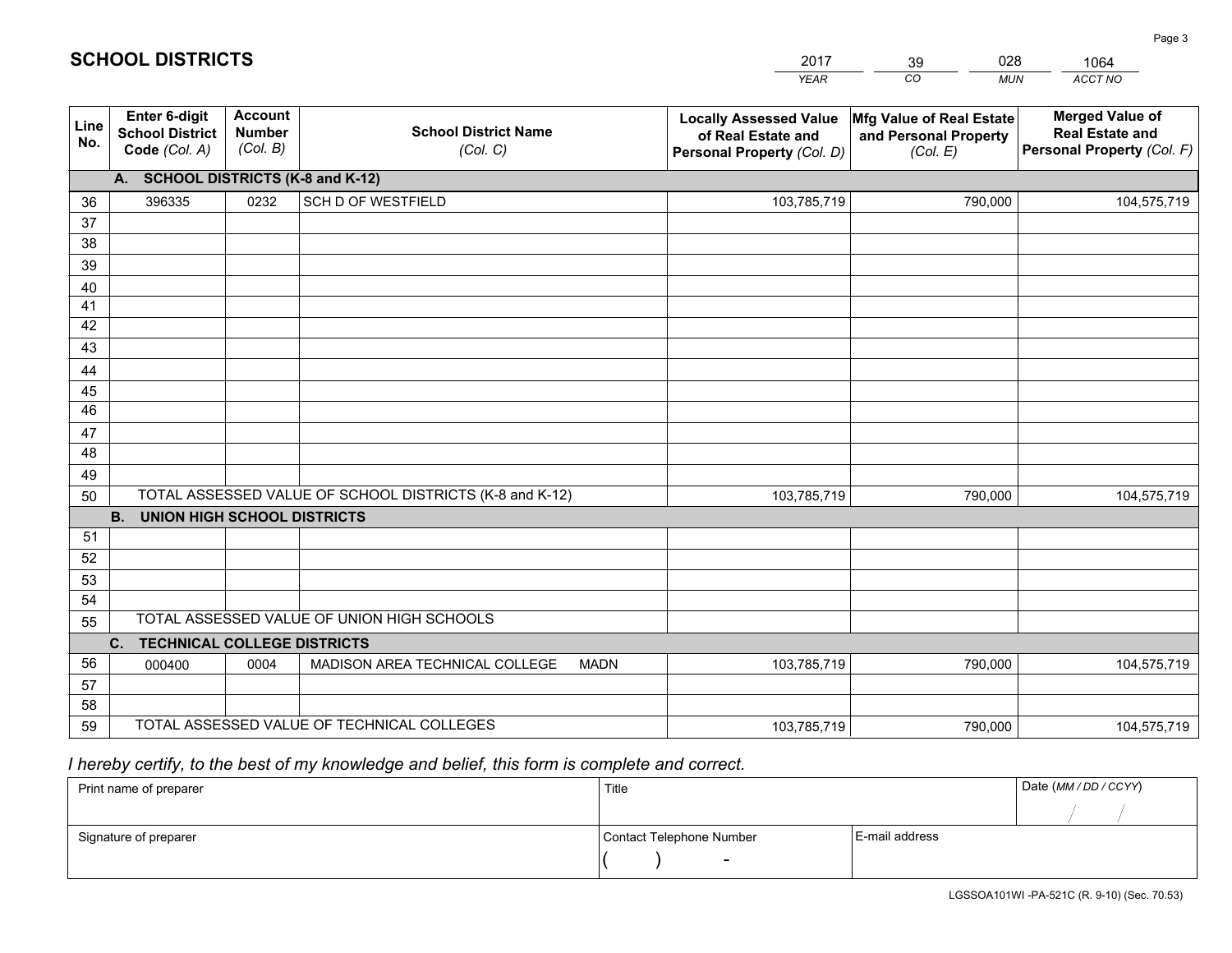## **HIGHLIGHTS**

- 1. Complete the Statement of Assessment after the Board of Review. Reflect any changes made there.
- 2. Use black ink to complete.
- 3. Line 16 must equal Line 50, Col D.
- 4. Line 55 must equal the total of K-8 schools listed on lines 36-49. Do not include K-12 schools in this comparision.
- 5. Line 59, Col. D must equal Line 16.
- 6. Special District, School District and Technical College District values must include both real estate and personal property. Examples of Special districts are: town sanitary districts, public inland lake protection and rehabilitation districts, and metropolitan sewerage districts.
- 7. DO NOT INCLUDE Manufacturing property values.DOR will print these values on the final SOA.

MOLLY BUCHHOLZ TOWN OF WESTFIELD N6980 5TH AVENUE WESTFIELD, WI 53964

MOLLY BUCHHOLZ<br>TOWN OF WESTFIELD

WESTFIELD, WI 53964 N6980 5TH AVENUE

 8. Accuracy of this form is very important. The values reported directly affect the equalized value DOR calculates for school and special districts.

#### **Page 1:**

 If not prefilled, enter the tax year,county and municipal code,municipal type, municipal name and county name on the top of form.

Check the Amended box, if filing an amended / corrected SOA.

 Report the parcel count, acres and assessed value of taxable general property, total parcel count, (real and personal), total acres, and values from final figures set by the Board of Review.

- A. Real Estate land and improvements (buildings, etc.) is reported on lines 1 8, total line 9.
- B. Personal Property is reported on lines 11 14, Column D, total line 15.
- C. To complete this report, use the computer produced summary of the assessment roll that shows these amounts.
- D. Use whole numbers only.
- E. Add each line across and each column down to verify entries.

## **Page 2:**

- A. Report Special Items (not subject to general property tax).
- 1. Private Forest Croplands and Managed Forest Lands are reported on lines 18,19, 20 and 21. Be sure to report assessed values **NOT** taxes.
- 2. You should have copies of the orders of entry, orders of withdrawal, etc., to update your assessment roll.
	- 3. Show hundredths of acres (e.g. 39.75).
- 4. Tax exempt lands are reported on line 22.
- 5. Omitted property and sec. 70.43, Wis. Stats., corrections of errors by assessor are reported on line 23. Report real estate and personal property separately. These should be for **prior years**, not something found on the current assessment roll after the board of review.
- B. Special District (Lines 24-35) Include the value of both real and personal property.
- The Department of Revenue (DOR) preprints much of the information regarding names and codes for schools, special districts,etc. If a district is not listed, enter the name and value only, DOR will enter the proper code.

## **Page 3 School Districts:**

Include the value of both real and personal property.

Report School District (regular, elementary, union high school, and technical college).

- 1. Regular (K-12) and Elementary (K-8) school values are reported on lines 36-49, total on line 50.
- 2. Union High School (UHS) (use only if elementary schools are listed on lines 36-49) are reported on lines 51-54. UHS total value (line 55) must equal to the total **elementary school** values reported on lines 36-49. Do notinclude K-12 schools in this comparison.
- 3. Technical College values are reported on lines 56-58, total on line 59.
- 4. Use the computer summary that shows these amounts to complete this report.

#### **This form is due the second Monday in June. File this report only after your Board of Review is complete.**

 *If you have questions: Return forms to:*

 Email: lgs@wisconsin.gov Wisconsin Department of RevenueCall:  $(608)$  266-2569 or  $(608)$  264-6892 Fax number: (608) 264-6887 PO Box 8971

Local Government Services Section 6-97 Madison WI 53708-8971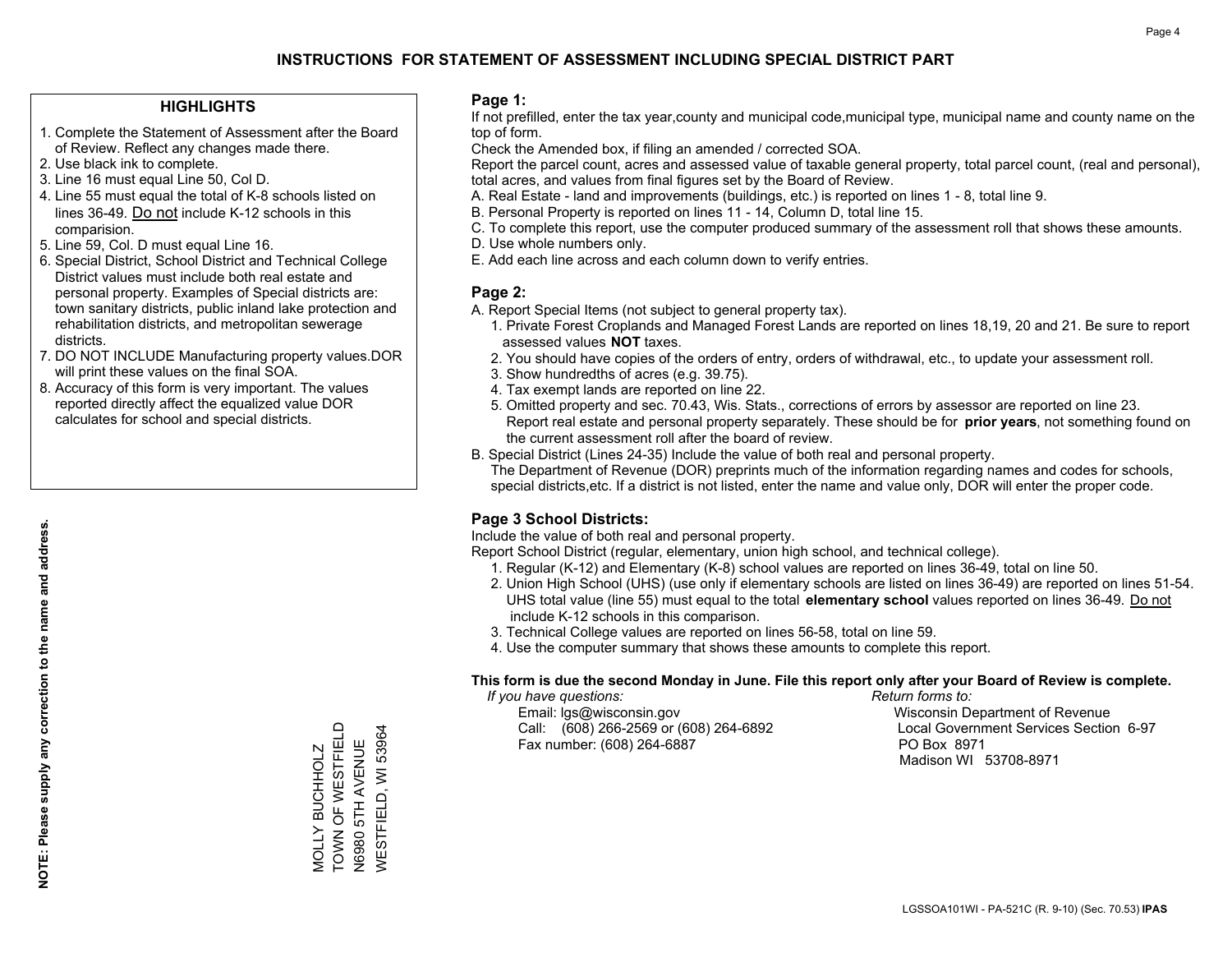**STATEMENT OF ASSESSMENT FOR 2017** 

| -30 | 121   | 1065    |
|-----|-------|---------|
| ΓO. | MI IN | ACCT NO |

|             | <b>FOR</b><br><b>VILLAGE OF</b><br>OF<br><b>ENDEAVOR</b><br><b>MARQUETTE COUNTY</b>                                                                                                          |                                                              |                                                      |          | WHEN COMPLETING THIS DOCUMENT<br>DO NOT WRITE OVER X's OR IN SHADED AREAS |                                |                                        |                                                |
|-------------|----------------------------------------------------------------------------------------------------------------------------------------------------------------------------------------------|--------------------------------------------------------------|------------------------------------------------------|----------|---------------------------------------------------------------------------|--------------------------------|----------------------------------------|------------------------------------------------|
|             |                                                                                                                                                                                              | Town - Village - City                                        | <b>Municipality Name</b>                             |          | <b>County Name</b>                                                        |                                |                                        |                                                |
| Line<br>No. | <b>REAL ESTATE</b><br>(See Lines 18 - 22 for<br>other Real Estate)                                                                                                                           |                                                              | PARCEL COUNT<br>TOTAL LAND IMPROVEMENTS NUMBERS ONLY |          | NO. OF ACRES<br><b>WHOLE</b>                                              | <b>VALUE OF</b><br><b>LAND</b> | <b>VALUE OF</b><br><b>IMPROVEMENTS</b> | <b>TOTAL VALUE OF LAND</b><br>AND IMPROVEMENTS |
|             |                                                                                                                                                                                              |                                                              | Col. A                                               | Col. B   | Col. C                                                                    | Col. D                         | Col. E                                 | Col. F                                         |
|             | <b>RESIDENTIAL - Class 1</b>                                                                                                                                                                 |                                                              | 211                                                  | 174      | 141                                                                       | 2,235,200                      | 12,167,000                             | 14,402,200                                     |
| 2           | <b>COMMERCIAL - Class 2</b>                                                                                                                                                                  |                                                              | 37                                                   | 27       | 83                                                                        | 418,500                        | 1,780,700                              | 2,199,200                                      |
| 3           |                                                                                                                                                                                              | <b>MANUFACTURING - Class 3</b>                               | $\overline{2}$                                       | 2        | 9                                                                         | 67,200                         | 1,091,000                              | 1,158,200                                      |
| 4           |                                                                                                                                                                                              | <b>AGRICULTURAL - Class 4</b>                                | 0                                                    |          | $\Omega$                                                                  | 0                              |                                        | $\Omega$                                       |
| 5           |                                                                                                                                                                                              | UNDEVELOPED - Class 5                                        | 5                                                    |          | 35                                                                        | 30,200                         |                                        | 30,200                                         |
| 6           |                                                                                                                                                                                              | AGRICULTURAL FOREST - Class 5m                               | 0                                                    |          | 0                                                                         | 0                              |                                        | $\mathbf 0$                                    |
| 7           |                                                                                                                                                                                              | FOREST LANDS - Class 6                                       | 0                                                    |          | $\mathbf{0}$                                                              | $\mathbf{0}$                   |                                        | $\mathbf 0$                                    |
| 8           |                                                                                                                                                                                              | OTHER - Class 7                                              | $\Omega$                                             | $\Omega$ | $\Omega$                                                                  | $\Omega$                       | $\Omega$                               | $\mathbf{0}$                                   |
| 9           |                                                                                                                                                                                              | TOTAL - ALL COLUMNS                                          | 255                                                  | 203      | 268                                                                       | 2,751,100                      | 15,038,700                             | 17,789,800                                     |
| 10          |                                                                                                                                                                                              | NUMBER OF PERSONAL PROPERTY ACCOUNTS IN ROLL                 |                                                      |          | 24                                                                        | <b>LOCALLY ASSESSED</b>        | <b>MANUFACTURING</b>                   | <b>MERGED</b>                                  |
| 11          |                                                                                                                                                                                              | BOATS AND OTHER WATERCRAFT NOT EXEMPT - Code 1               |                                                      |          |                                                                           | 0                              | 0                                      | $\mathbf{0}$                                   |
| 12          |                                                                                                                                                                                              | MACHINERY, TOOLS AND PATTERNS - Code 2                       |                                                      |          |                                                                           | 12                             | 54,700                                 | 54,712                                         |
| 13          |                                                                                                                                                                                              | FURNITURE, FIXTURES AND EQUIPMENT - Code 3                   |                                                      |          |                                                                           | 13                             | 17,800                                 | 17,813                                         |
| 14          |                                                                                                                                                                                              | ALL OTHER PERSONAL PROPERTY NOT EXEMPT - Codes 4A, 4B, 4C    |                                                      |          |                                                                           | 8                              | 4,700                                  | 4,708                                          |
| 15          |                                                                                                                                                                                              | TOTAL OF PERSONAL PROPERTY NOT EXEMPT (Total of Lines 11-14) |                                                      |          |                                                                           | 33                             | 77,200                                 | 77,233                                         |
| 16          | AGGREGATE ASSESSED VALUE OF ALL PROPERTY SUBJECT TO THE GENERAL PROPERTY TAX (Total of Lines 9F and 15F)<br>MUST EQUAL TOTAL VALUE OF THE SCHOOL DISTRICTS (K-12 PLUS K-8) - Line 50, Col. F |                                                              |                                                      |          |                                                                           |                                |                                        | 17,867,033                                     |
| 17          | Name of Assessor<br>Telephone #<br><b>BOARD OF REVIEW</b><br>DATE OF FINAL ADJOURNMENT<br>06/13/2017<br><b>ALLEN SUNSTROM</b>                                                                |                                                              |                                                      |          |                                                                           |                                | (920) 731-4158                         |                                                |

REMARKS

The Assessment Ratio to be used in calculating the estimated Fair Market Value on tax bills for this tax district is .946565721

This ratio should be used to convert assessed values to "Calculate Equalized Values" in Step 1 of the Lottery and Gaming Credit Calculations.<br>This ratio should be used in the "Computation of Tax Equivalent" schedule of the Commission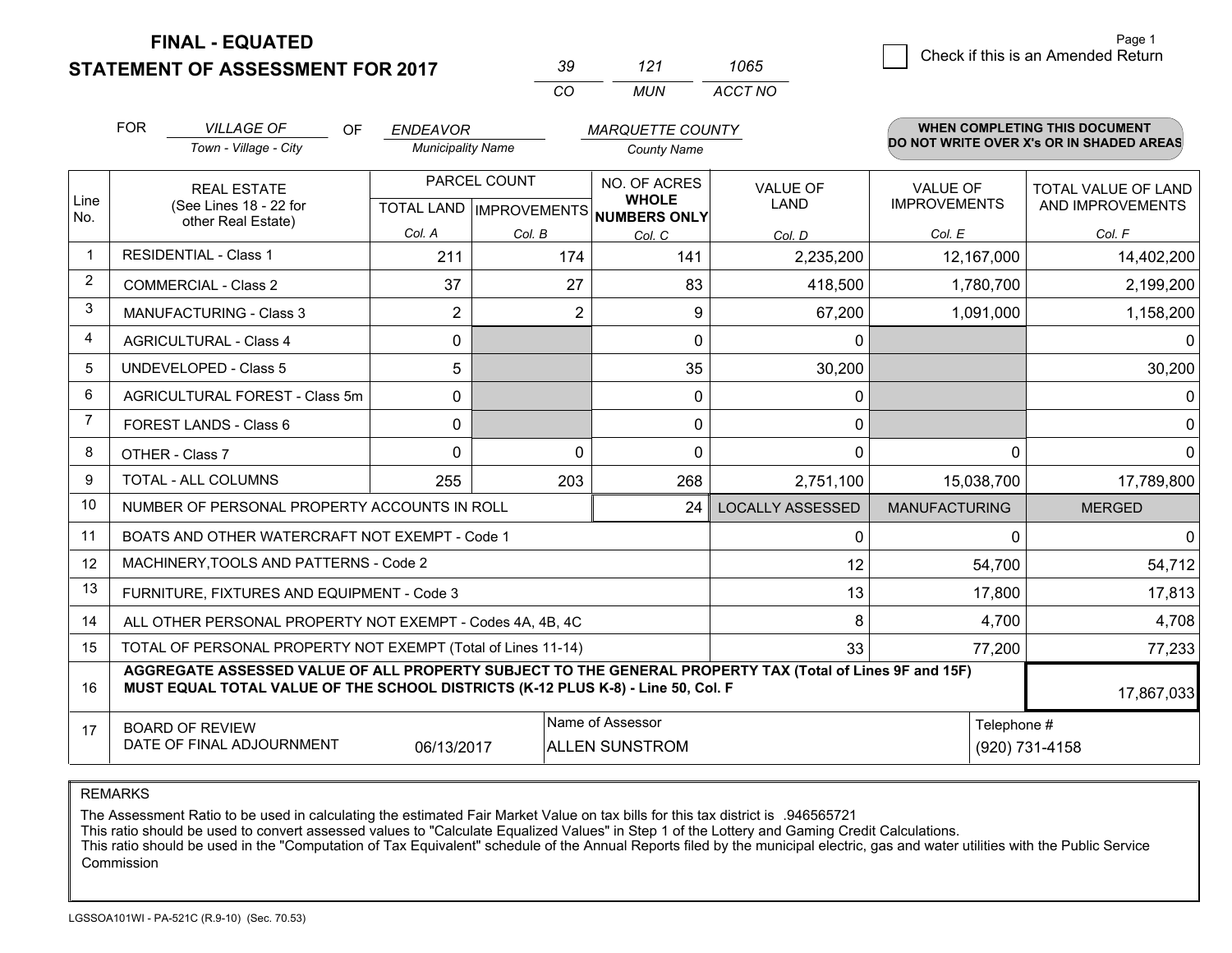*YEAR CO MUN ACCT NO* <sup>2017</sup> <sup>39</sup> <sup>121</sup> <sup>1065</sup>

Do not confuse FOREST LANDS (Line 7) with FOREST CROPS (in this section) - They are **NOT** the same

|    |                                  |                                                                                |  | Private Forest Crop - Reg Class @ 10¢ per acre                   | Private Forest Crop - Reg Class @ \$2.52 per acre                                |                                                                    |                  |                                                                 |               |                                                                              |
|----|----------------------------------|--------------------------------------------------------------------------------|--|------------------------------------------------------------------|----------------------------------------------------------------------------------|--------------------------------------------------------------------|------------------|-----------------------------------------------------------------|---------------|------------------------------------------------------------------------------|
| 18 | (a) PARCELS                      | (b) ACRES                                                                      |  | (c) ASSESSED VALUE                                               |                                                                                  | (d) PARCELS                                                        |                  | (e) ACRES                                                       |               | (f) ASSESSED VALUE                                                           |
|    |                                  |                                                                                |  | Private Forest Crop - Special Class @ 20¢ per acre               |                                                                                  |                                                                    |                  |                                                                 |               | Entered Before 2005 Managed Forest - Ferrous Mining CLOSED @ \$8.27 per acre |
| 19 | (b) ACRES<br>(a) PARCELS         |                                                                                |  | (c) ASSESSED VALUE                                               |                                                                                  | (d) PARCELS                                                        |                  | (e) ACRES                                                       |               | (f) ASSESSED VALUE                                                           |
|    |                                  | Entered Before 2005 Managed Forest - OPEN @                                    |  | \$.79 per acre                                                   |                                                                                  |                                                                    |                  | Entered Before 2005 Managed Forest - CLOSED @ \$1.87 per acre   |               |                                                                              |
|    | (a) PARCELS                      | (b) ACRES                                                                      |  | (c) ASSESSED VALUE                                               |                                                                                  | (d) PARCELS                                                        |                  | (e) ACRES                                                       |               | (f) ASSESSED VALUE                                                           |
| 20 |                                  |                                                                                |  |                                                                  |                                                                                  |                                                                    |                  |                                                                 |               |                                                                              |
|    |                                  | Entered After 2004 Managed Forest - OPEN @                                     |  |                                                                  | \$2.14 per acre<br>Entered After 2004 Managed Forest - CLOSED @ \$10.68 per acre |                                                                    |                  |                                                                 |               |                                                                              |
| 21 | (a) PARCELS                      | (b) ACRES                                                                      |  | (c) ASSESSED VALUE                                               |                                                                                  | (d) PARCELS<br>(e) ACRES                                           |                  | (f) ASSESSED VALUE                                              |               |                                                                              |
|    |                                  |                                                                                |  |                                                                  |                                                                                  |                                                                    |                  |                                                                 |               |                                                                              |
| 22 | (a) County Forest Cropland Acres |                                                                                |  | (b) Federal Acres                                                |                                                                                  | (d) County (NOT FOREST CROP) Acres<br>(c) State Acres              |                  |                                                                 |               | $\overline{(e)}$ Other Acres                                                 |
|    |                                  |                                                                                |  |                                                                  |                                                                                  | 13.58                                                              |                  | .19                                                             |               | 54.52                                                                        |
|    |                                  |                                                                                |  | Assessed Value of Omitted Property From Prior Years (Sec. 70.44) |                                                                                  |                                                                    |                  | Assessed Value of Sec. 70.43 Corrections of Errors by Assessors |               |                                                                              |
| 23 |                                  | (a) REAL ESTATE                                                                |  | (b) PERSONAL                                                     |                                                                                  |                                                                    | (c1) REAL ESTATE |                                                                 |               | (c2) PERSONAL                                                                |
|    |                                  |                                                                                |  |                                                                  |                                                                                  |                                                                    |                  |                                                                 |               |                                                                              |
|    |                                  | Manufacturing Equated Value of Omitted Property From Prior Years (Sec. 70.995) |  |                                                                  |                                                                                  | Mfg. Equated Value of Sec.70.43 Corrections of Errors by Assessors |                  |                                                                 |               |                                                                              |
|    |                                  | (d) REAL ESTATE                                                                |  | (e) PERSONAL                                                     |                                                                                  | (f1) REAL ESTATE                                                   |                  |                                                                 | (f2) PERSONAL |                                                                              |
|    |                                  |                                                                                |  |                                                                  |                                                                                  |                                                                    |                  |                                                                 |               |                                                                              |

## **SPECIAL DISTRICTS**

| Line<br>No. | Enter 6-digit<br>Special District<br>Code (Col. A) | <b>Account</b><br><b>Number</b><br>(Col. B) | <b>Special District Name</b><br>(Col. C) | <b>Locally Assessed Value</b><br>of Real Estate and<br>Personal Property (Col. D) | Mfg Value of Real Estate<br>and Personal Property<br>(Col. E) | <b>Merged Value of</b><br><b>Real Estate and</b><br>Personal Property (Col. F) |
|-------------|----------------------------------------------------|---------------------------------------------|------------------------------------------|-----------------------------------------------------------------------------------|---------------------------------------------------------------|--------------------------------------------------------------------------------|
| 24          |                                                    |                                             |                                          |                                                                                   |                                                               |                                                                                |
| 25          |                                                    |                                             |                                          |                                                                                   |                                                               |                                                                                |
| 26          |                                                    |                                             |                                          |                                                                                   |                                                               |                                                                                |
| 27          |                                                    |                                             |                                          |                                                                                   |                                                               |                                                                                |
| 28          |                                                    |                                             |                                          |                                                                                   |                                                               |                                                                                |
| 29          |                                                    |                                             |                                          |                                                                                   |                                                               |                                                                                |
| 30          |                                                    |                                             |                                          |                                                                                   |                                                               |                                                                                |
| 31          |                                                    |                                             |                                          |                                                                                   |                                                               |                                                                                |
| 32          |                                                    |                                             |                                          |                                                                                   |                                                               |                                                                                |
| 33          |                                                    |                                             |                                          |                                                                                   |                                                               |                                                                                |
| 34          |                                                    |                                             |                                          |                                                                                   |                                                               |                                                                                |
| 35          |                                                    |                                             |                                          |                                                                                   |                                                               |                                                                                |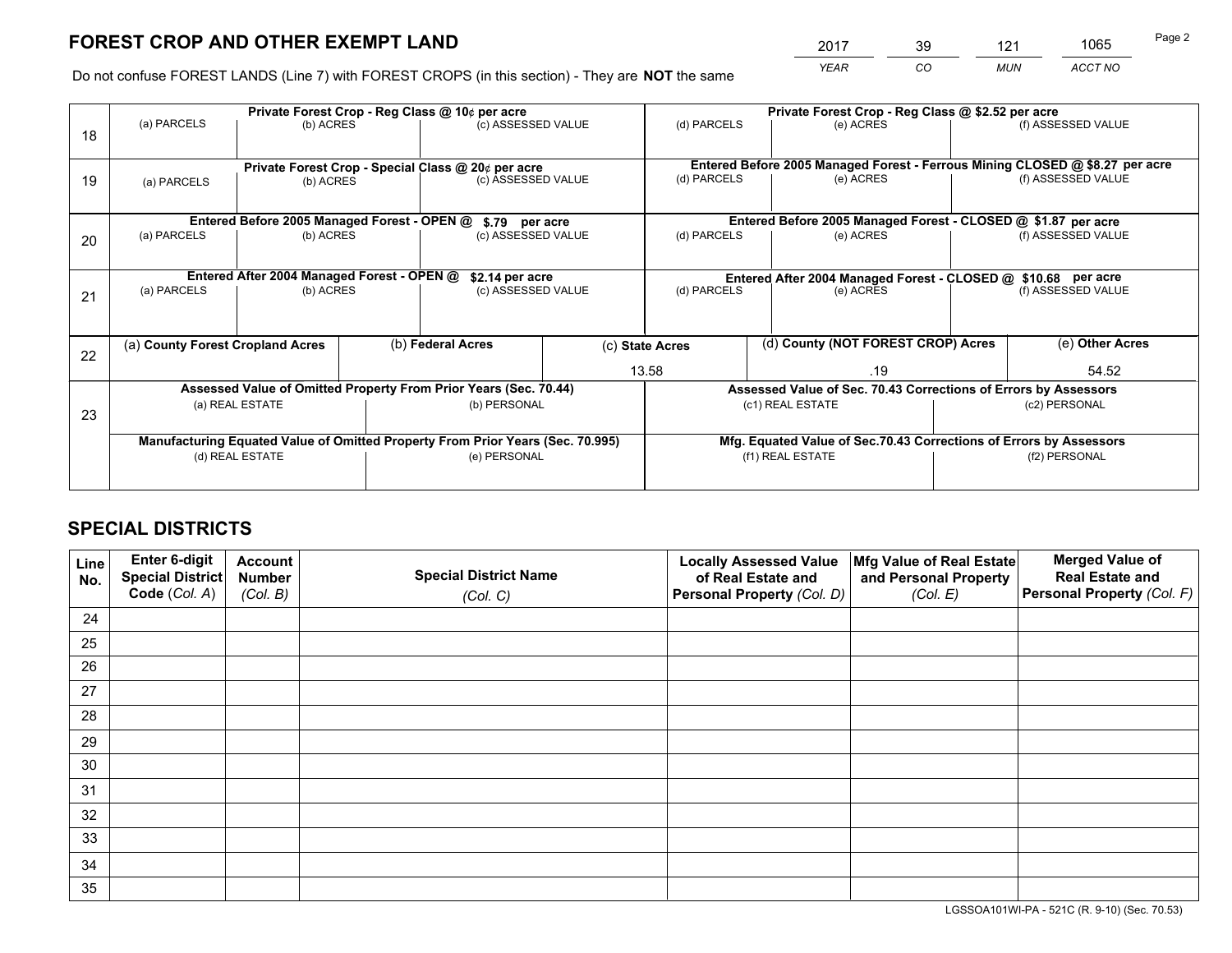|             |                                                                 |                                             |                                                         | <b>YEAR</b>                                                                       | CO<br><b>MUN</b>                                              | <b>ACCT NO</b>                                                                 |
|-------------|-----------------------------------------------------------------|---------------------------------------------|---------------------------------------------------------|-----------------------------------------------------------------------------------|---------------------------------------------------------------|--------------------------------------------------------------------------------|
| Line<br>No. | <b>Enter 6-digit</b><br><b>School District</b><br>Code (Col. A) | <b>Account</b><br><b>Number</b><br>(Col. B) | <b>School District Name</b><br>(Col. C)                 | <b>Locally Assessed Value</b><br>of Real Estate and<br>Personal Property (Col. D) | Mfg Value of Real Estate<br>and Personal Property<br>(Col. E) | <b>Merged Value of</b><br><b>Real Estate and</b><br>Personal Property (Col. F) |
|             | A. SCHOOL DISTRICTS (K-8 and K-12)                              |                                             |                                                         |                                                                                   |                                                               |                                                                                |
| 36          | 114501                                                          | 0073                                        | SCH D OF PORTAGE COMMUNITY                              | 16,631,633                                                                        | 1,235,400                                                     | 17,867,033                                                                     |
| 37          |                                                                 |                                             |                                                         |                                                                                   |                                                               |                                                                                |
| 38          |                                                                 |                                             |                                                         |                                                                                   |                                                               |                                                                                |
| 39          |                                                                 |                                             |                                                         |                                                                                   |                                                               |                                                                                |
| 40          |                                                                 |                                             |                                                         |                                                                                   |                                                               |                                                                                |
| 41          |                                                                 |                                             |                                                         |                                                                                   |                                                               |                                                                                |
| 42          |                                                                 |                                             |                                                         |                                                                                   |                                                               |                                                                                |
| 43          |                                                                 |                                             |                                                         |                                                                                   |                                                               |                                                                                |
| 44<br>45    |                                                                 |                                             |                                                         |                                                                                   |                                                               |                                                                                |
| 46          |                                                                 |                                             |                                                         |                                                                                   |                                                               |                                                                                |
| 47          |                                                                 |                                             |                                                         |                                                                                   |                                                               |                                                                                |
| 48          |                                                                 |                                             |                                                         |                                                                                   |                                                               |                                                                                |
| 49          |                                                                 |                                             |                                                         |                                                                                   |                                                               |                                                                                |
| 50          |                                                                 |                                             | TOTAL ASSESSED VALUE OF SCHOOL DISTRICTS (K-8 and K-12) | 16,631,633                                                                        | 1,235,400                                                     | 17,867,033                                                                     |
|             | <b>B.</b><br><b>UNION HIGH SCHOOL DISTRICTS</b>                 |                                             |                                                         |                                                                                   |                                                               |                                                                                |
| 51          |                                                                 |                                             |                                                         |                                                                                   |                                                               |                                                                                |
| 52          |                                                                 |                                             |                                                         |                                                                                   |                                                               |                                                                                |
| 53          |                                                                 |                                             |                                                         |                                                                                   |                                                               |                                                                                |
| 54          |                                                                 |                                             |                                                         |                                                                                   |                                                               |                                                                                |
| 55          |                                                                 |                                             | TOTAL ASSESSED VALUE OF UNION HIGH SCHOOLS              |                                                                                   |                                                               |                                                                                |
|             | C.<br><b>TECHNICAL COLLEGE DISTRICTS</b>                        |                                             |                                                         |                                                                                   |                                                               |                                                                                |
| 56          | 000400                                                          | 0004                                        | MADISON AREA TECHNICAL COLLEGE<br><b>MADN</b>           | 16,631,633                                                                        | 1,235,400                                                     | 17,867,033                                                                     |
| 57          |                                                                 |                                             |                                                         |                                                                                   |                                                               |                                                                                |
| 58          |                                                                 |                                             | TOTAL ASSESSED VALUE OF TECHNICAL COLLEGES              |                                                                                   |                                                               |                                                                                |
| 59          |                                                                 |                                             |                                                         | 16,631,633                                                                        | 1,235,400                                                     | 17,867,033                                                                     |

39

121

# *I hereby certify, to the best of my knowledge and belief, this form is complete and correct.*

**SCHOOL DISTRICTS**

| Print name of preparer | Title                    |                | Date (MM / DD / CCYY) |
|------------------------|--------------------------|----------------|-----------------------|
|                        |                          |                |                       |
| Signature of preparer  | Contact Telephone Number | E-mail address |                       |
|                        | $\overline{\phantom{0}}$ |                |                       |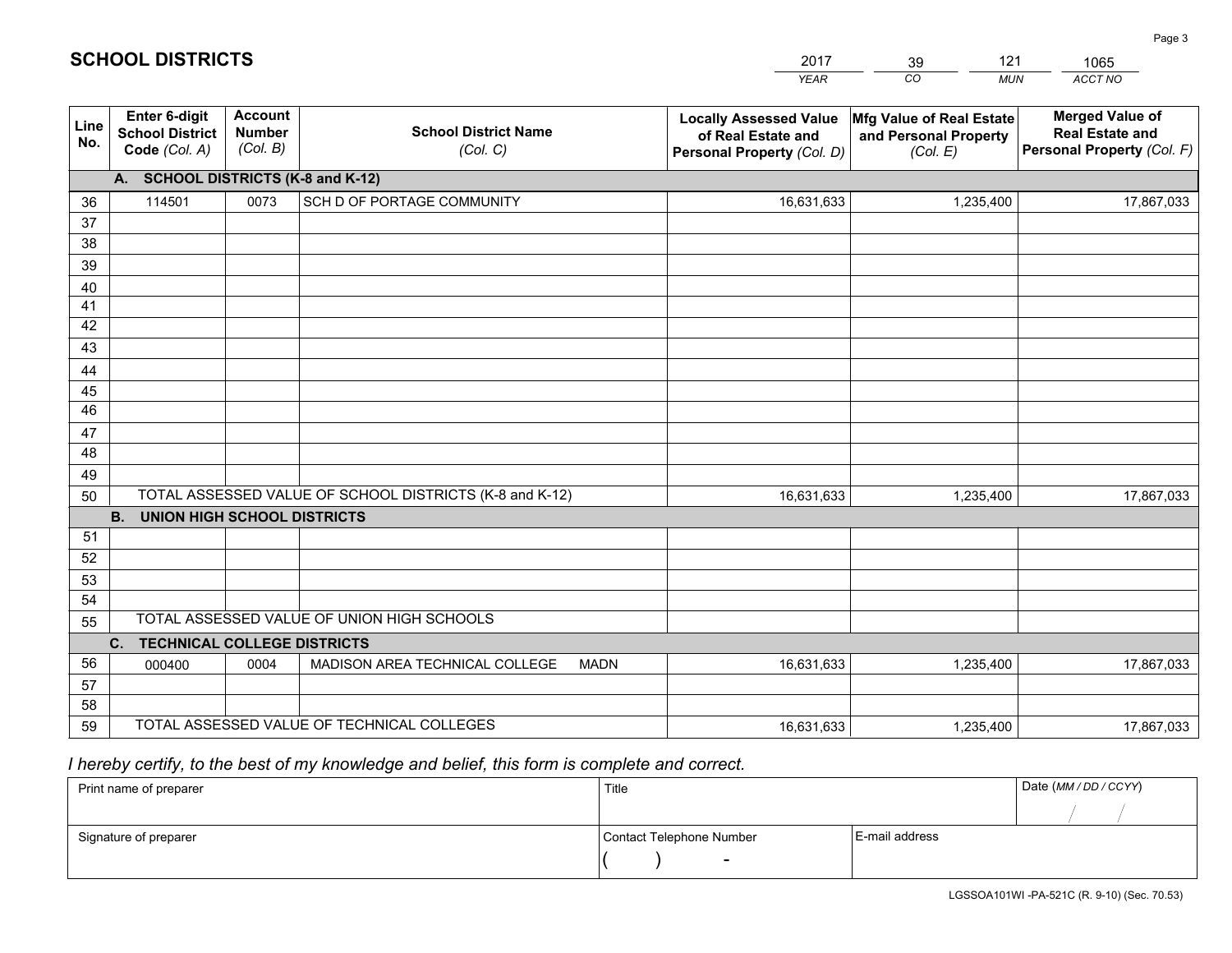## **HIGHLIGHTS**

- 1. Complete the Statement of Assessment after the Board of Review. Reflect any changes made there.
- 2. Use black ink to complete.
- 3. Line 16 must equal Line 50, Col D.
- 4. Line 55 must equal the total of K-8 schools listed on lines 36-49. Do not include K-12 schools in this comparision.
- 5. Line 59, Col. D must equal Line 16.
- 6. Special District, School District and Technical College District values must include both real estate and personal property. Examples of Special districts are: town sanitary districts, public inland lake protection and rehabilitation districts, and metropolitan sewerage districts.
- 7. DO NOT INCLUDE Manufacturing property values.DOR will print these values on the final SOA.

LAURA MYERS

VILLAGE OF ENDEAVOR

LAURA MYERS<br>VILLAGE OF ENDEAVOR

P.O. BOX 228

P.O. BOX 228

ENDEAVOR, WI 53930

ENDEAVOR, WI 53930

 8. Accuracy of this form is very important. The values reported directly affect the equalized value DOR calculates for school and special districts.

#### **Page 1:**

 If not prefilled, enter the tax year,county and municipal code,municipal type, municipal name and county name on the top of form.

Check the Amended box, if filing an amended / corrected SOA.

 Report the parcel count, acres and assessed value of taxable general property, total parcel count, (real and personal), total acres, and values from final figures set by the Board of Review.

- A. Real Estate land and improvements (buildings, etc.) is reported on lines 1 8, total line 9.
- B. Personal Property is reported on lines 11 14, Column D, total line 15.
- C. To complete this report, use the computer produced summary of the assessment roll that shows these amounts.
- D. Use whole numbers only.
- E. Add each line across and each column down to verify entries.

## **Page 2:**

- A. Report Special Items (not subject to general property tax).
- 1. Private Forest Croplands and Managed Forest Lands are reported on lines 18,19, 20 and 21. Be sure to report assessed values **NOT** taxes.
- 2. You should have copies of the orders of entry, orders of withdrawal, etc., to update your assessment roll.
	- 3. Show hundredths of acres (e.g. 39.75).
- 4. Tax exempt lands are reported on line 22.
- 5. Omitted property and sec. 70.43, Wis. Stats., corrections of errors by assessor are reported on line 23. Report real estate and personal property separately. These should be for **prior years**, not something found on the current assessment roll after the board of review.
- B. Special District (Lines 24-35) Include the value of both real and personal property.

 The Department of Revenue (DOR) preprints much of the information regarding names and codes for schools, special districts,etc. If a district is not listed, enter the name and value only, DOR will enter the proper code.

## **Page 3 School Districts:**

Include the value of both real and personal property.

Report School District (regular, elementary, union high school, and technical college).

- 1. Regular (K-12) and Elementary (K-8) school values are reported on lines 36-49, total on line 50.
- 2. Union High School (UHS) (use only if elementary schools are listed on lines 36-49) are reported on lines 51-54. UHS total value (line 55) must equal to the total **elementary school** values reported on lines 36-49. Do notinclude K-12 schools in this comparison.
- 3. Technical College values are reported on lines 56-58, total on line 59.
- 4. Use the computer summary that shows these amounts to complete this report.

#### **This form is due the second Monday in June. File this report only after your Board of Review is complete.**

 *If you have questions: Return forms to:*

 Email: lgs@wisconsin.gov Wisconsin Department of RevenueCall:  $(608)$  266-2569 or  $(608)$  264-6892 Fax number: (608) 264-6887 PO Box 8971

Local Government Services Section 6-97 Madison WI 53708-8971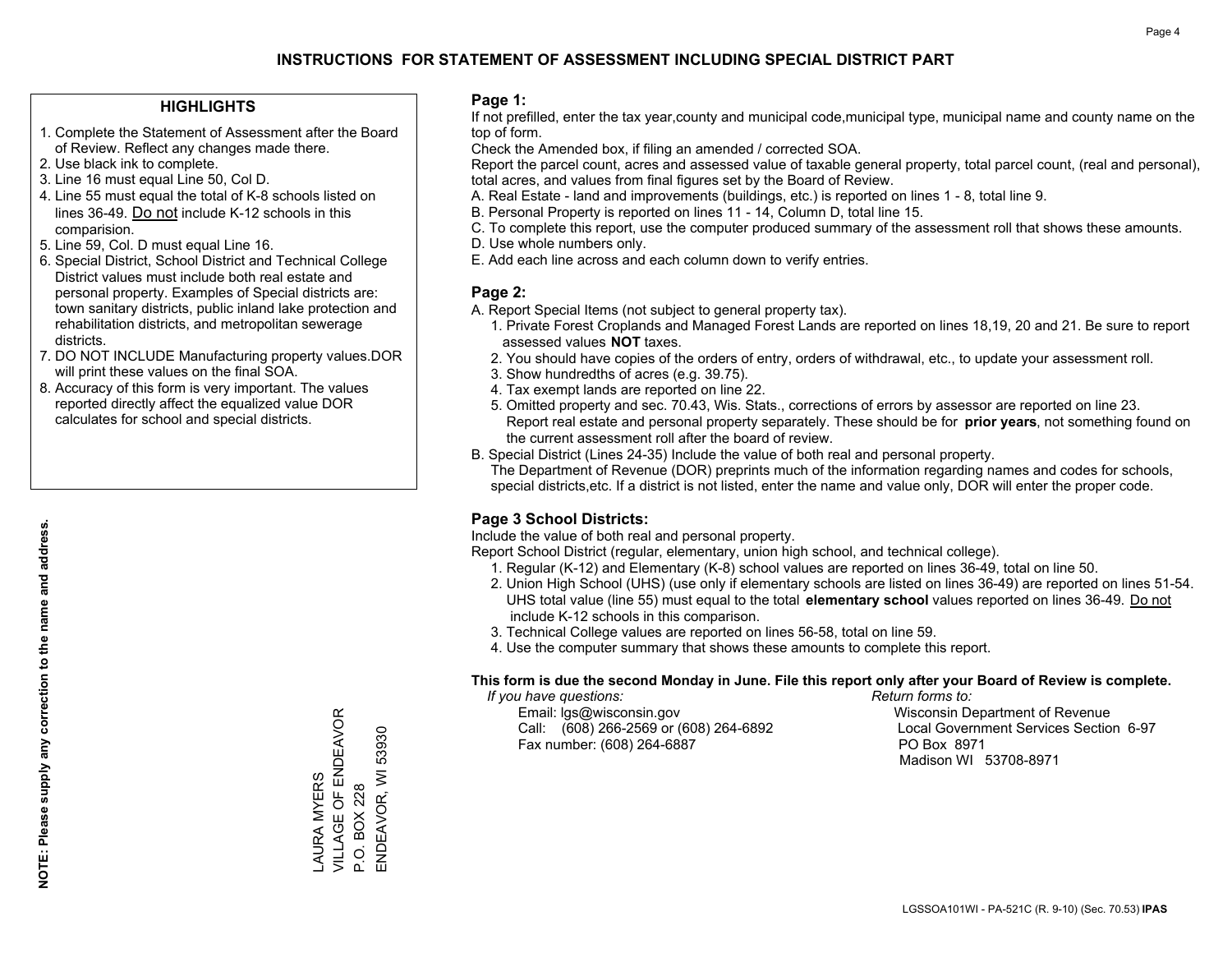**STATEMENT OF ASSESSMENT FOR 2017** 

| 30       | 161 | 1066    |
|----------|-----|---------|
| $\alpha$ | MUN | ACCT NO |

|                | <b>FOR</b><br><b>VILLAGE OF</b><br><b>OF</b><br><b>NESHKORO</b><br><b>MARQUETTE COUNTY</b>                                                                                                                 |                                                              |                                                      | WHEN COMPLETING THIS DOCUMENT |                              |                                |                                        |                                          |
|----------------|------------------------------------------------------------------------------------------------------------------------------------------------------------------------------------------------------------|--------------------------------------------------------------|------------------------------------------------------|-------------------------------|------------------------------|--------------------------------|----------------------------------------|------------------------------------------|
|                |                                                                                                                                                                                                            | Town - Village - City                                        | <b>Municipality Name</b>                             |                               | <b>County Name</b>           |                                |                                        | DO NOT WRITE OVER X's OR IN SHADED AREAS |
| Line           |                                                                                                                                                                                                            | <b>REAL ESTATE</b><br>(See Lines 18 - 22 for                 | PARCEL COUNT<br>TOTAL LAND IMPROVEMENTS NUMBERS ONLY |                               | NO. OF ACRES<br><b>WHOLE</b> | <b>VALUE OF</b><br><b>LAND</b> | <b>VALUE OF</b><br><b>IMPROVEMENTS</b> | TOTAL VALUE OF LAND<br>AND IMPROVEMENTS  |
| No.            | other Real Estate)                                                                                                                                                                                         |                                                              | Col. A                                               | Col. B                        | Col. C                       | Col. D                         | Col. E                                 | Col. F                                   |
| $\mathbf 1$    | <b>RESIDENTIAL - Class 1</b>                                                                                                                                                                               |                                                              | 238                                                  | 208                           | 356                          | 4,079,900                      | 14,296,800                             | 18,376,700                               |
| $\overline{2}$ |                                                                                                                                                                                                            | <b>COMMERCIAL - Class 2</b>                                  | 36                                                   | 31                            | 33                           | 370,600                        | 2,741,400                              | 3,112,000                                |
| 3              |                                                                                                                                                                                                            | <b>MANUFACTURING - Class 3</b>                               | $\Omega$                                             | $\Omega$                      | $\Omega$                     | 0                              | 0                                      | $\mathbf{0}$                             |
| $\overline{4}$ |                                                                                                                                                                                                            | <b>AGRICULTURAL - Class 4</b>                                | 15                                                   |                               | 170                          | 27,300                         |                                        | 27,300                                   |
| 5              |                                                                                                                                                                                                            | <b>UNDEVELOPED - Class 5</b>                                 | 18                                                   |                               | 179                          | 111,100                        |                                        | 111,100                                  |
| 6              | AGRICULTURAL FOREST - Class 5m                                                                                                                                                                             |                                                              | $\overline{2}$                                       |                               | 23                           | 28,800                         |                                        | 28,800                                   |
| $\overline{7}$ | FOREST LANDS - Class 6                                                                                                                                                                                     |                                                              | 11                                                   |                               | 126                          | 220,000                        |                                        | 220,000                                  |
| 8              |                                                                                                                                                                                                            | OTHER - Class 7                                              | $\Omega$                                             | $\Omega$                      | $\mathbf{0}$                 | 0                              | 0                                      | $\mathbf 0$                              |
| 9              |                                                                                                                                                                                                            | TOTAL - ALL COLUMNS                                          | 320                                                  | 239                           | 887                          | 4,837,700                      | 17,038,200                             | 21,875,900                               |
| 10             |                                                                                                                                                                                                            | NUMBER OF PERSONAL PROPERTY ACCOUNTS IN ROLL                 |                                                      |                               | 39                           | <b>LOCALLY ASSESSED</b>        | <b>MANUFACTURING</b>                   | <b>MERGED</b>                            |
| 11             |                                                                                                                                                                                                            | BOATS AND OTHER WATERCRAFT NOT EXEMPT - Code 1               |                                                      |                               |                              | 0                              | $\mathbf 0$                            | $\mathbf 0$                              |
| 12             |                                                                                                                                                                                                            | MACHINERY, TOOLS AND PATTERNS - Code 2                       |                                                      |                               |                              | 132,400                        | 0                                      | 132,400                                  |
| 13             |                                                                                                                                                                                                            | FURNITURE, FIXTURES AND EQUIPMENT - Code 3                   |                                                      |                               |                              | 355,300                        | $\mathbf 0$                            | 355,300                                  |
| 14             |                                                                                                                                                                                                            | ALL OTHER PERSONAL PROPERTY NOT EXEMPT - Codes 4A, 4B, 4C    |                                                      |                               |                              | 5,600                          | 0                                      | 5,600                                    |
| 15             |                                                                                                                                                                                                            | TOTAL OF PERSONAL PROPERTY NOT EXEMPT (Total of Lines 11-14) |                                                      |                               | 493,300                      | $\mathbf 0$                    | 493,300                                |                                          |
| 16             | AGGREGATE ASSESSED VALUE OF ALL PROPERTY SUBJECT TO THE GENERAL PROPERTY TAX (Total of Lines 9F and 15F)<br>MUST EQUAL TOTAL VALUE OF THE SCHOOL DISTRICTS (K-12 PLUS K-8) - Line 50, Col. F<br>22,369,200 |                                                              |                                                      |                               |                              |                                |                                        |                                          |
| 17             | Name of Assessor<br><b>BOARD OF REVIEW</b><br>DATE OF FINAL ADJOURNMENT<br><b>ASSOCIATED APPRAISAL</b><br>05/30/2017                                                                                       |                                                              |                                                      |                               |                              |                                | Telephone #                            | (800) 721-4157                           |

REMARKS

The Assessment Ratio to be used in calculating the estimated Fair Market Value on tax bills for this tax district is 1.009513322

This ratio should be used to convert assessed values to "Calculate Equalized Values" in Step 1 of the Lottery and Gaming Credit Calculations.<br>This ratio should be used in the "Computation of Tax Equivalent" schedule of the Commission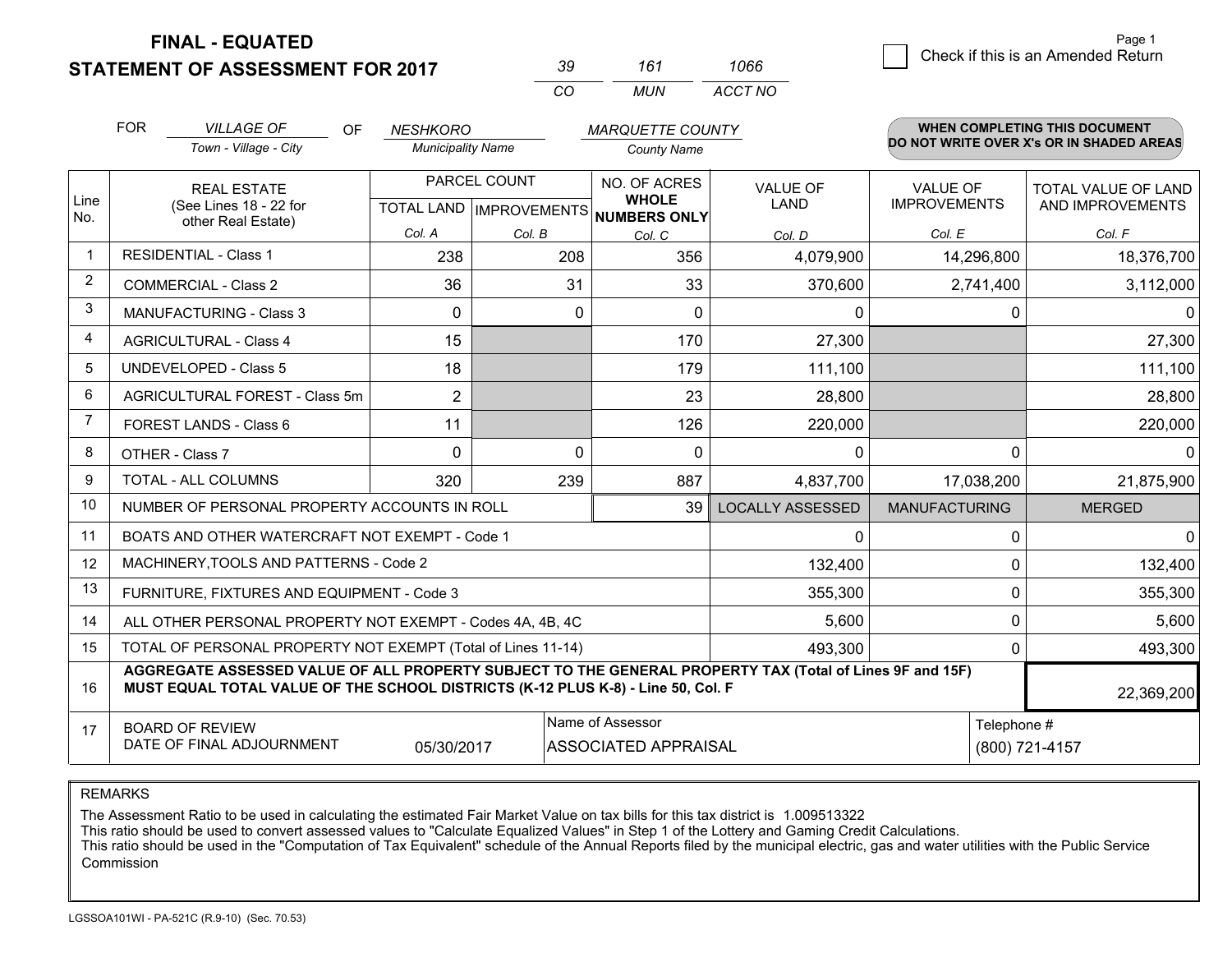*YEAR CO MUN ACCT NO* <sup>2017</sup> <sup>39</sup> <sup>161</sup> <sup>1066</sup>

Do not confuse FOREST LANDS (Line 7) with FOREST CROPS (in this section) - They are **NOT** the same

|    |                                                    |                                             |  | Private Forest Crop - Reg Class @ 10¢ per acre                                 |             | Private Forest Crop - Reg Class @ \$2.52 per acre |                                                                              |         |                    |  |
|----|----------------------------------------------------|---------------------------------------------|--|--------------------------------------------------------------------------------|-------------|---------------------------------------------------|------------------------------------------------------------------------------|---------|--------------------|--|
| 18 | (a) PARCELS                                        | (b) ACRES                                   |  | (c) ASSESSED VALUE                                                             |             | (d) PARCELS                                       | (e) ACRES                                                                    |         | (f) ASSESSED VALUE |  |
|    |                                                    |                                             |  |                                                                                |             |                                                   |                                                                              |         |                    |  |
|    | Private Forest Crop - Special Class @ 20¢ per acre |                                             |  |                                                                                |             |                                                   | Entered Before 2005 Managed Forest - Ferrous Mining CLOSED @ \$8.27 per acre |         |                    |  |
| 19 | (a) PARCELS                                        | (b) ACRES                                   |  | (c) ASSESSED VALUE                                                             |             | (d) PARCELS                                       | (e) ACRES                                                                    |         | (f) ASSESSED VALUE |  |
|    |                                                    |                                             |  |                                                                                |             |                                                   |                                                                              |         |                    |  |
|    |                                                    | Entered Before 2005 Managed Forest - OPEN @ |  | \$.79 per acre                                                                 |             |                                                   | Entered Before 2005 Managed Forest - CLOSED @ \$1.87 per acre                |         |                    |  |
| 20 | (a) PARCELS                                        | (b) ACRES                                   |  | (c) ASSESSED VALUE                                                             |             | (d) PARCELS                                       | (e) ACRES                                                                    |         | (f) ASSESSED VALUE |  |
|    |                                                    |                                             |  |                                                                                | 3           | 47                                                |                                                                              | 117.500 |                    |  |
|    |                                                    | Entered After 2004 Managed Forest - OPEN @  |  | \$2.14 per acre                                                                |             |                                                   | Entered After 2004 Managed Forest - CLOSED @ \$10.68 per acre                |         |                    |  |
| 21 | (a) PARCELS                                        | (b) ACRES                                   |  | (c) ASSESSED VALUE                                                             |             | (d) PARCELS<br>(e) ACRES                          |                                                                              |         | (f) ASSESSED VALUE |  |
|    |                                                    |                                             |  |                                                                                |             |                                                   |                                                                              |         |                    |  |
|    |                                                    |                                             |  |                                                                                |             | 5                                                 | 90                                                                           |         | 182,000            |  |
| 22 | (a) County Forest Cropland Acres                   |                                             |  | (b) Federal Acres                                                              |             | (c) State Acres                                   | (d) County (NOT FOREST CROP) Acres                                           |         | (e) Other Acres    |  |
|    |                                                    |                                             |  |                                                                                | .25<br>6.66 |                                                   |                                                                              |         | 164.04             |  |
|    |                                                    |                                             |  | Assessed Value of Omitted Property From Prior Years (Sec. 70.44)               |             |                                                   | Assessed Value of Sec. 70.43 Corrections of Errors by Assessors              |         |                    |  |
| 23 |                                                    | (a) REAL ESTATE                             |  | (b) PERSONAL                                                                   |             |                                                   | (c1) REAL ESTATE                                                             |         | (c2) PERSONAL      |  |
|    |                                                    |                                             |  |                                                                                |             |                                                   |                                                                              |         |                    |  |
|    |                                                    |                                             |  | Manufacturing Equated Value of Omitted Property From Prior Years (Sec. 70.995) |             |                                                   | Mfg. Equated Value of Sec.70.43 Corrections of Errors by Assessors           |         |                    |  |
|    |                                                    | (d) REAL ESTATE                             |  | (e) PERSONAL                                                                   |             | (f1) REAL ESTATE                                  |                                                                              |         | (f2) PERSONAL      |  |
|    |                                                    |                                             |  |                                                                                |             |                                                   |                                                                              |         |                    |  |

## **SPECIAL DISTRICTS**

| Line<br>No. | Enter 6-digit<br>Special District<br>Code (Col. A) | <b>Account</b><br><b>Number</b><br>(Col. B) | <b>Special District Name</b><br>(Col. C) | <b>Locally Assessed Value</b><br>of Real Estate and<br>Personal Property (Col. D) | Mfg Value of Real Estate<br>and Personal Property<br>(Col. E) | <b>Merged Value of</b><br><b>Real Estate and</b><br>Personal Property (Col. F) |
|-------------|----------------------------------------------------|---------------------------------------------|------------------------------------------|-----------------------------------------------------------------------------------|---------------------------------------------------------------|--------------------------------------------------------------------------------|
| 24          |                                                    |                                             |                                          |                                                                                   |                                                               |                                                                                |
| 25          |                                                    |                                             |                                          |                                                                                   |                                                               |                                                                                |
| 26          |                                                    |                                             |                                          |                                                                                   |                                                               |                                                                                |
| 27          |                                                    |                                             |                                          |                                                                                   |                                                               |                                                                                |
| 28          |                                                    |                                             |                                          |                                                                                   |                                                               |                                                                                |
| 29          |                                                    |                                             |                                          |                                                                                   |                                                               |                                                                                |
| 30          |                                                    |                                             |                                          |                                                                                   |                                                               |                                                                                |
| 31          |                                                    |                                             |                                          |                                                                                   |                                                               |                                                                                |
| 32          |                                                    |                                             |                                          |                                                                                   |                                                               |                                                                                |
| 33          |                                                    |                                             |                                          |                                                                                   |                                                               |                                                                                |
| 34          |                                                    |                                             |                                          |                                                                                   |                                                               |                                                                                |
| 35          |                                                    |                                             |                                          |                                                                                   |                                                               |                                                                                |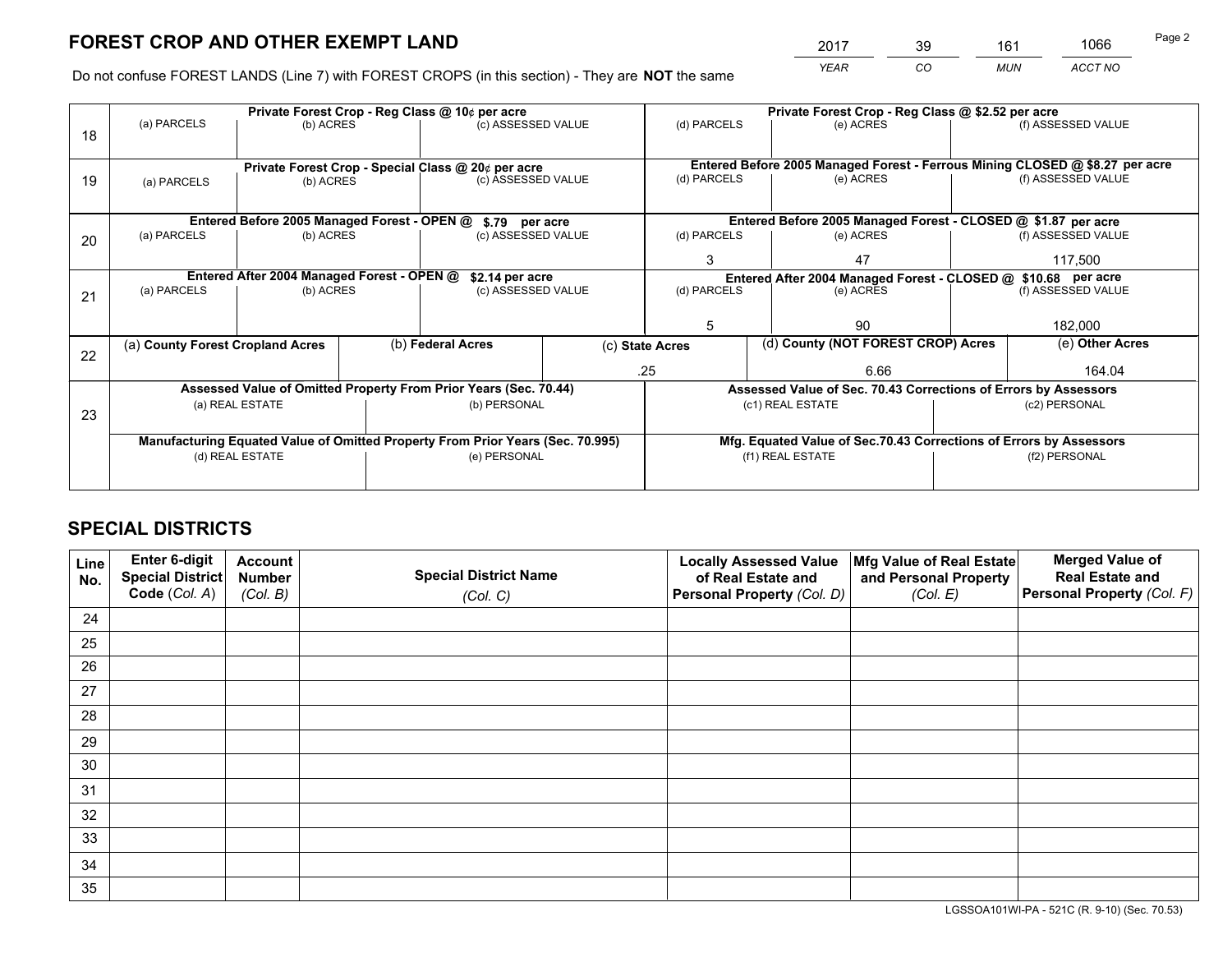| <b>Account</b><br><b>Merged Value of</b><br>Enter 6-digit<br><b>Locally Assessed Value</b><br>Mfg Value of Real Estate<br>Line<br><b>School District Name</b><br><b>Number</b><br><b>School District</b><br><b>Real Estate and</b><br>of Real Estate and<br>and Personal Property<br>No.<br>(Col. B)<br>Personal Property (Col. F)<br>Code (Col. A)<br>(Col. C)<br>Personal Property (Col. D)<br>(Col. E)<br>A. SCHOOL DISTRICTS (K-8 and K-12)<br><b>SCH D OF WESTFIELD</b><br>396335<br>0232<br>36<br>22,369,200<br>22,369,200<br>37<br>38<br>39<br>40<br>41<br>42<br>43<br>44<br>45<br>46<br>47<br>48<br>49<br>TOTAL ASSESSED VALUE OF SCHOOL DISTRICTS (K-8 and K-12)<br>50<br>22,369,200<br>22,369,200<br><b>UNION HIGH SCHOOL DISTRICTS</b><br><b>B.</b><br>51<br>52<br>53<br>54<br>TOTAL ASSESSED VALUE OF UNION HIGH SCHOOLS<br>55<br>C.<br><b>TECHNICAL COLLEGE DISTRICTS</b><br>56<br>MADISON AREA TECHNICAL COLLEGE<br><b>MADN</b><br>0004<br>22,369,200<br>22,369,200<br>000400 |    |  | YEAR | CO.<br><b>MUN</b> | ACCT NO |
|---------------------------------------------------------------------------------------------------------------------------------------------------------------------------------------------------------------------------------------------------------------------------------------------------------------------------------------------------------------------------------------------------------------------------------------------------------------------------------------------------------------------------------------------------------------------------------------------------------------------------------------------------------------------------------------------------------------------------------------------------------------------------------------------------------------------------------------------------------------------------------------------------------------------------------------------------------------------------------------------|----|--|------|-------------------|---------|
|                                                                                                                                                                                                                                                                                                                                                                                                                                                                                                                                                                                                                                                                                                                                                                                                                                                                                                                                                                                             |    |  |      |                   |         |
|                                                                                                                                                                                                                                                                                                                                                                                                                                                                                                                                                                                                                                                                                                                                                                                                                                                                                                                                                                                             |    |  |      |                   |         |
|                                                                                                                                                                                                                                                                                                                                                                                                                                                                                                                                                                                                                                                                                                                                                                                                                                                                                                                                                                                             |    |  |      |                   |         |
|                                                                                                                                                                                                                                                                                                                                                                                                                                                                                                                                                                                                                                                                                                                                                                                                                                                                                                                                                                                             |    |  |      |                   |         |
|                                                                                                                                                                                                                                                                                                                                                                                                                                                                                                                                                                                                                                                                                                                                                                                                                                                                                                                                                                                             |    |  |      |                   |         |
|                                                                                                                                                                                                                                                                                                                                                                                                                                                                                                                                                                                                                                                                                                                                                                                                                                                                                                                                                                                             |    |  |      |                   |         |
|                                                                                                                                                                                                                                                                                                                                                                                                                                                                                                                                                                                                                                                                                                                                                                                                                                                                                                                                                                                             |    |  |      |                   |         |
|                                                                                                                                                                                                                                                                                                                                                                                                                                                                                                                                                                                                                                                                                                                                                                                                                                                                                                                                                                                             |    |  |      |                   |         |
|                                                                                                                                                                                                                                                                                                                                                                                                                                                                                                                                                                                                                                                                                                                                                                                                                                                                                                                                                                                             |    |  |      |                   |         |
|                                                                                                                                                                                                                                                                                                                                                                                                                                                                                                                                                                                                                                                                                                                                                                                                                                                                                                                                                                                             |    |  |      |                   |         |
|                                                                                                                                                                                                                                                                                                                                                                                                                                                                                                                                                                                                                                                                                                                                                                                                                                                                                                                                                                                             |    |  |      |                   |         |
|                                                                                                                                                                                                                                                                                                                                                                                                                                                                                                                                                                                                                                                                                                                                                                                                                                                                                                                                                                                             |    |  |      |                   |         |
|                                                                                                                                                                                                                                                                                                                                                                                                                                                                                                                                                                                                                                                                                                                                                                                                                                                                                                                                                                                             |    |  |      |                   |         |
|                                                                                                                                                                                                                                                                                                                                                                                                                                                                                                                                                                                                                                                                                                                                                                                                                                                                                                                                                                                             |    |  |      |                   |         |
|                                                                                                                                                                                                                                                                                                                                                                                                                                                                                                                                                                                                                                                                                                                                                                                                                                                                                                                                                                                             |    |  |      |                   |         |
|                                                                                                                                                                                                                                                                                                                                                                                                                                                                                                                                                                                                                                                                                                                                                                                                                                                                                                                                                                                             |    |  |      |                   |         |
|                                                                                                                                                                                                                                                                                                                                                                                                                                                                                                                                                                                                                                                                                                                                                                                                                                                                                                                                                                                             |    |  |      |                   |         |
|                                                                                                                                                                                                                                                                                                                                                                                                                                                                                                                                                                                                                                                                                                                                                                                                                                                                                                                                                                                             |    |  |      |                   |         |
|                                                                                                                                                                                                                                                                                                                                                                                                                                                                                                                                                                                                                                                                                                                                                                                                                                                                                                                                                                                             |    |  |      |                   |         |
|                                                                                                                                                                                                                                                                                                                                                                                                                                                                                                                                                                                                                                                                                                                                                                                                                                                                                                                                                                                             |    |  |      |                   |         |
|                                                                                                                                                                                                                                                                                                                                                                                                                                                                                                                                                                                                                                                                                                                                                                                                                                                                                                                                                                                             |    |  |      |                   |         |
|                                                                                                                                                                                                                                                                                                                                                                                                                                                                                                                                                                                                                                                                                                                                                                                                                                                                                                                                                                                             |    |  |      |                   |         |
|                                                                                                                                                                                                                                                                                                                                                                                                                                                                                                                                                                                                                                                                                                                                                                                                                                                                                                                                                                                             |    |  |      |                   |         |
|                                                                                                                                                                                                                                                                                                                                                                                                                                                                                                                                                                                                                                                                                                                                                                                                                                                                                                                                                                                             | 57 |  |      |                   |         |
| 58                                                                                                                                                                                                                                                                                                                                                                                                                                                                                                                                                                                                                                                                                                                                                                                                                                                                                                                                                                                          |    |  |      |                   |         |
| TOTAL ASSESSED VALUE OF TECHNICAL COLLEGES<br>59<br>22,369,200<br>22,369,200                                                                                                                                                                                                                                                                                                                                                                                                                                                                                                                                                                                                                                                                                                                                                                                                                                                                                                                |    |  |      |                   |         |

39

161

 *I hereby certify, to the best of my knowledge and belief, this form is complete and correct.*

**SCHOOL DISTRICTS**

| Print name of preparer | Title                    |                | Date (MM / DD / CCYY) |
|------------------------|--------------------------|----------------|-----------------------|
|                        |                          |                |                       |
| Signature of preparer  | Contact Telephone Number | E-mail address |                       |
|                        | $\overline{\phantom{0}}$ |                |                       |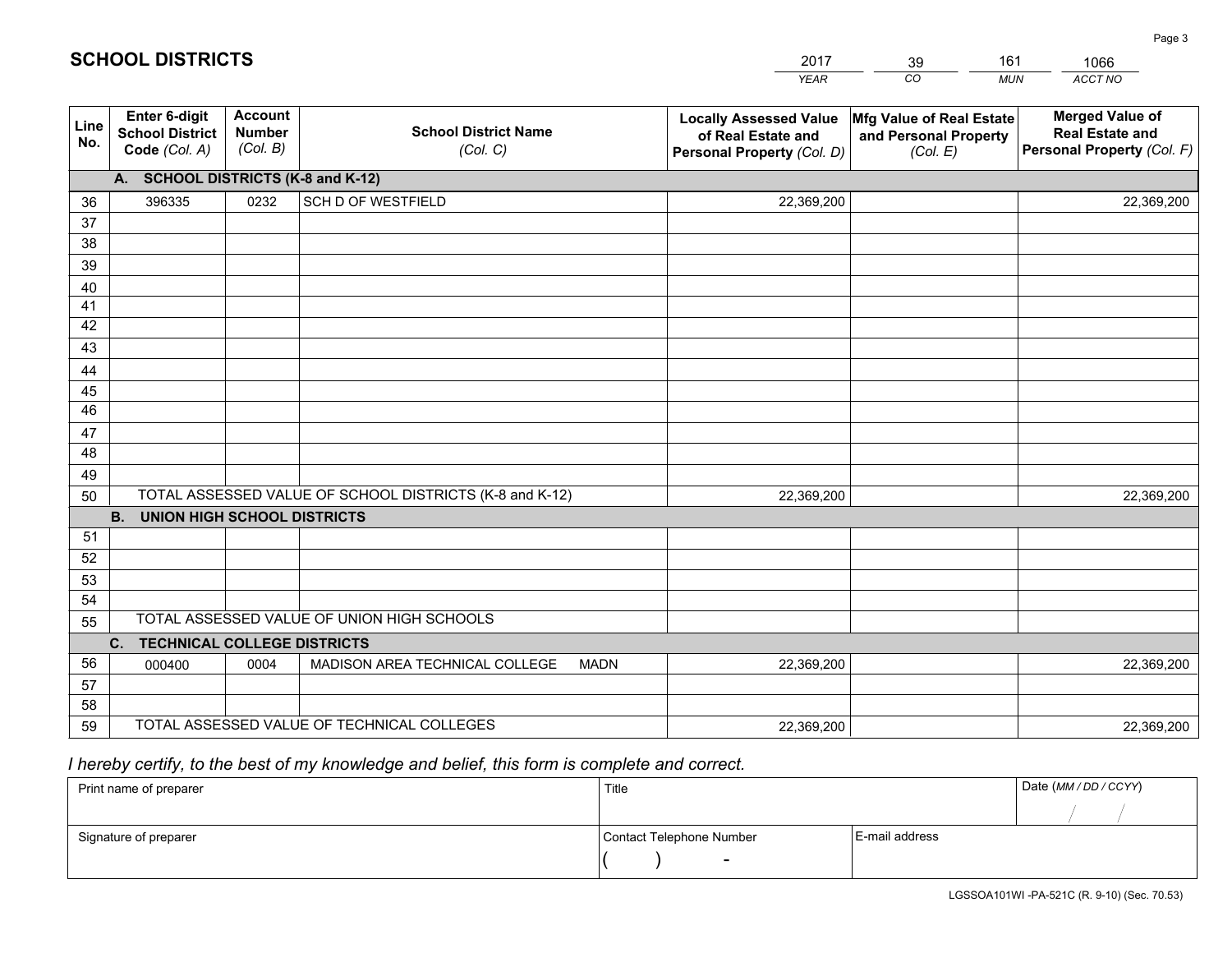## **HIGHLIGHTS**

- 1. Complete the Statement of Assessment after the Board of Review. Reflect any changes made there.
- 2. Use black ink to complete.
- 3. Line 16 must equal Line 50, Col D.
- 4. Line 55 must equal the total of K-8 schools listed on lines 36-49. Do not include K-12 schools in this comparision.
- 5. Line 59, Col. D must equal Line 16.
- 6. Special District, School District and Technical College District values must include both real estate and personal property. Examples of Special districts are: town sanitary districts, public inland lake protection and rehabilitation districts, and metropolitan sewerage districts.
- 7. DO NOT INCLUDE Manufacturing property values.DOR will print these values on the final SOA.
- 8. Accuracy of this form is very important. The values reported directly affect the equalized value DOR calculates for school and special districts.

#### **Page 1:**

 If not prefilled, enter the tax year,county and municipal code,municipal type, municipal name and county name on the top of form.

Check the Amended box, if filing an amended / corrected SOA.

 Report the parcel count, acres and assessed value of taxable general property, total parcel count, (real and personal), total acres, and values from final figures set by the Board of Review.

- A. Real Estate land and improvements (buildings, etc.) is reported on lines 1 8, total line 9.
- B. Personal Property is reported on lines 11 14, Column D, total line 15.
- C. To complete this report, use the computer produced summary of the assessment roll that shows these amounts.
- D. Use whole numbers only.
- E. Add each line across and each column down to verify entries.

## **Page 2:**

- A. Report Special Items (not subject to general property tax).
- 1. Private Forest Croplands and Managed Forest Lands are reported on lines 18,19, 20 and 21. Be sure to report assessed values **NOT** taxes.
- 2. You should have copies of the orders of entry, orders of withdrawal, etc., to update your assessment roll.
	- 3. Show hundredths of acres (e.g. 39.75).
- 4. Tax exempt lands are reported on line 22.
- 5. Omitted property and sec. 70.43, Wis. Stats., corrections of errors by assessor are reported on line 23. Report real estate and personal property separately. These should be for **prior years**, not something found on the current assessment roll after the board of review.
- B. Special District (Lines 24-35) Include the value of both real and personal property.

 The Department of Revenue (DOR) preprints much of the information regarding names and codes for schools, special districts,etc. If a district is not listed, enter the name and value only, DOR will enter the proper code.

## **Page 3 School Districts:**

Include the value of both real and personal property.

Report School District (regular, elementary, union high school, and technical college).

- 1. Regular (K-12) and Elementary (K-8) school values are reported on lines 36-49, total on line 50.
- 2. Union High School (UHS) (use only if elementary schools are listed on lines 36-49) are reported on lines 51-54. UHS total value (line 55) must equal to the total **elementary school** values reported on lines 36-49. Do notinclude K-12 schools in this comparison.
- 3. Technical College values are reported on lines 56-58, total on line 59.
- 4. Use the computer summary that shows these amounts to complete this report.

#### **This form is due the second Monday in June. File this report only after your Board of Review is complete.**

 *If you have questions: Return forms to:*

 Email: lgs@wisconsin.gov Wisconsin Department of RevenueCall:  $(608)$  266-2569 or  $(608)$  264-6892 Fax number: (608) 264-6887 PO Box 8971

Local Government Services Section 6-97 Madison WI 53708-8971

**NESHKORO, WI 54960 - 0265** NESHKORO, WI 54960 - 0265 VILLAGE OF NESHKORO LYNN GOHLKE<br>VILLAGE OF NESHKORO LYNN GOHLKE BOX 265 PO BOX 265  $\overline{S}$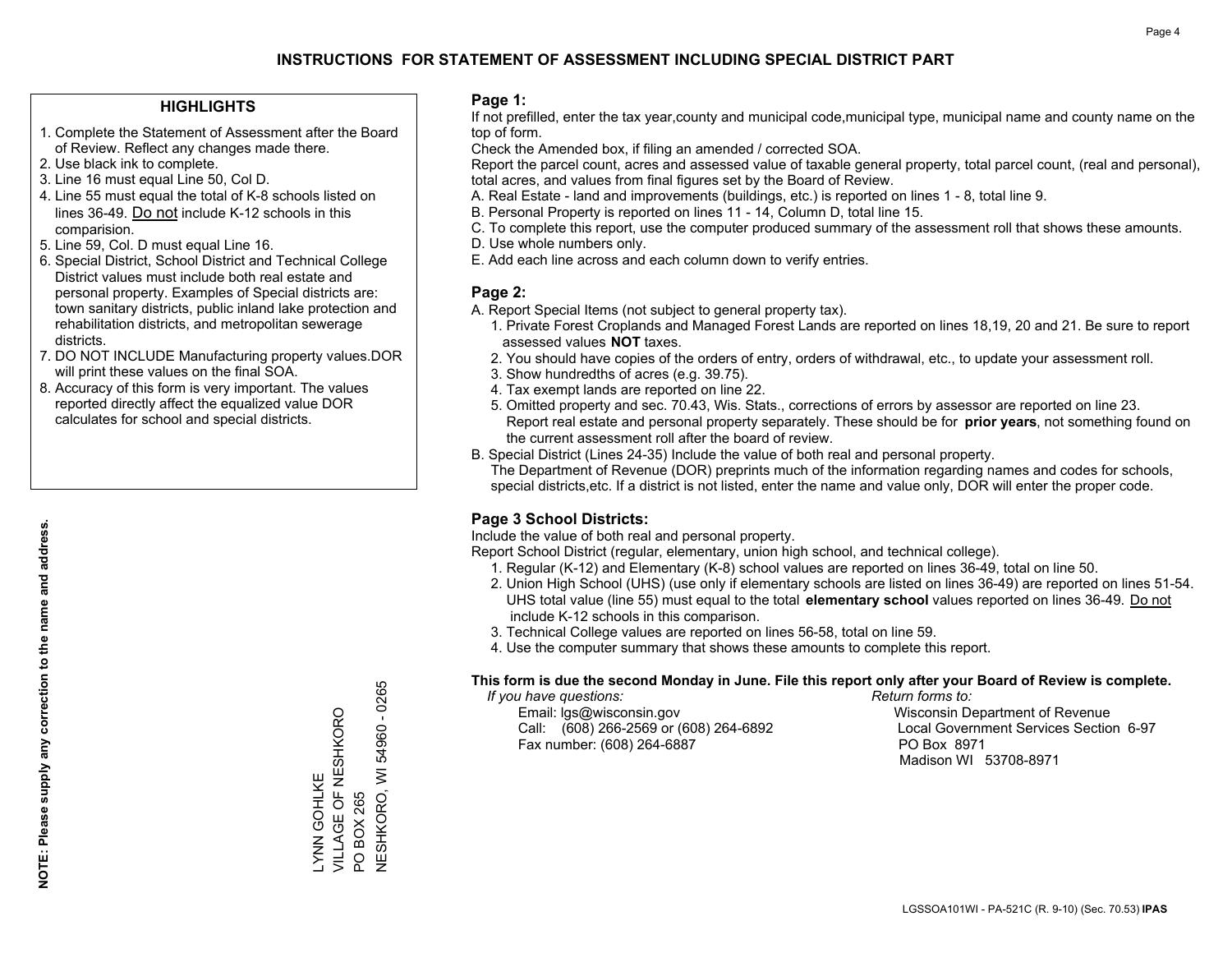**STATEMENT OF ASSESSMENT FOR 2017** 

| ิ่∢น     | n.  | 1067    |
|----------|-----|---------|
| $\cdots$ | MUN | ACCT NO |

|      | <b>FOR</b><br><b>VILLAGE OF</b><br><b>OF</b><br><b>OXFORD</b><br><b>MARQUETTE COUNTY</b>                                                                                                     |                                                              |                          |                                           |                              | <b>WHEN COMPLETING THIS DOCUMENT</b> |                                        |                                                |
|------|----------------------------------------------------------------------------------------------------------------------------------------------------------------------------------------------|--------------------------------------------------------------|--------------------------|-------------------------------------------|------------------------------|--------------------------------------|----------------------------------------|------------------------------------------------|
|      |                                                                                                                                                                                              | Town - Village - City                                        | <b>Municipality Name</b> |                                           | <b>County Name</b>           |                                      |                                        | DO NOT WRITE OVER X's OR IN SHADED AREAS       |
| Line |                                                                                                                                                                                              | <b>REAL ESTATE</b><br>(See Lines 18 - 22 for                 |                          | PARCEL COUNT<br>TOTAL LAND   IMPROVEMENTS | NO. OF ACRES<br><b>WHOLE</b> | <b>VALUE OF</b><br><b>LAND</b>       | <b>VALUE OF</b><br><b>IMPROVEMENTS</b> | <b>TOTAL VALUE OF LAND</b><br>AND IMPROVEMENTS |
| No.  |                                                                                                                                                                                              | other Real Estate)                                           | Col. A                   | Col. B                                    | NUMBERS ONLY<br>Col. C       | Col. D                               | Col. E                                 | Col. F                                         |
|      | <b>RESIDENTIAL - Class 1</b>                                                                                                                                                                 |                                                              | 324                      | 262                                       | 235                          | 3,964,400                            | 16,296,200                             | 20,260,600                                     |
| 2    |                                                                                                                                                                                              | <b>COMMERCIAL - Class 2</b>                                  | 47                       | 41                                        | 96                           | 1,143,200                            | 4,716,800                              | 5,860,000                                      |
| 3    |                                                                                                                                                                                              | <b>MANUFACTURING - Class 3</b>                               | 1                        |                                           | 3                            | 25,800                               | 197,600                                | 223,400                                        |
| 4    |                                                                                                                                                                                              | <b>AGRICULTURAL - Class 4</b>                                | 3                        |                                           | 19                           | 3,400                                |                                        | 3,400                                          |
| 5    |                                                                                                                                                                                              | <b>UNDEVELOPED - Class 5</b>                                 |                          |                                           | 9                            | 7,200                                |                                        | 7,200                                          |
| 6    |                                                                                                                                                                                              | AGRICULTURAL FOREST - Class 5m                               | $\Omega$                 |                                           | 0                            | 0                                    |                                        | $\mathbf{0}$                                   |
| 7    |                                                                                                                                                                                              | FOREST LANDS - Class 6                                       | 0                        |                                           | 0                            | $\Omega$                             |                                        | $\mathbf{0}$                                   |
| 8    |                                                                                                                                                                                              | OTHER - Class 7                                              | 1                        | 1                                         | $\overline{2}$               | 39,800                               | 23,900                                 | 63,700                                         |
| 9    |                                                                                                                                                                                              | TOTAL - ALL COLUMNS                                          | 377                      | 305                                       | 364                          | 5,183,800                            | 21,234,500                             | 26,418,300                                     |
| 10   |                                                                                                                                                                                              | NUMBER OF PERSONAL PROPERTY ACCOUNTS IN ROLL                 |                          |                                           | 44                           | <b>LOCALLY ASSESSED</b>              | <b>MANUFACTURING</b>                   | <b>MERGED</b>                                  |
| 11   |                                                                                                                                                                                              | BOATS AND OTHER WATERCRAFT NOT EXEMPT - Code 1               |                          |                                           |                              | 0                                    | 0                                      | $\mathbf{0}$                                   |
| 12   |                                                                                                                                                                                              | MACHINERY, TOOLS AND PATTERNS - Code 2                       |                          |                                           |                              | 105,264                              | 72,200                                 | 177,464                                        |
| 13   |                                                                                                                                                                                              | FURNITURE, FIXTURES AND EQUIPMENT - Code 3                   |                          |                                           |                              | 235,197                              | 200                                    | 235,397                                        |
| 14   |                                                                                                                                                                                              | ALL OTHER PERSONAL PROPERTY NOT EXEMPT - Codes 4A, 4B, 4C    |                          |                                           | 27,170                       | 20,600                               | 47,770                                 |                                                |
| 15   |                                                                                                                                                                                              | TOTAL OF PERSONAL PROPERTY NOT EXEMPT (Total of Lines 11-14) |                          |                                           |                              | 367,631                              | 93,000                                 | 460,631                                        |
| 16   | AGGREGATE ASSESSED VALUE OF ALL PROPERTY SUBJECT TO THE GENERAL PROPERTY TAX (Total of Lines 9F and 15F)<br>MUST EQUAL TOTAL VALUE OF THE SCHOOL DISTRICTS (K-12 PLUS K-8) - Line 50, Col. F |                                                              |                          |                                           |                              |                                      |                                        | 26,878,931                                     |
| 17   | Name of Assessor<br>Telephone #<br><b>BOARD OF REVIEW</b><br>DATE OF FINAL ADJOURNMENT<br>(920) 766-7323<br>05/10/2017<br><b>ACTION APPRAISER, TROY ZACHARIAS</b>                            |                                                              |                          |                                           |                              |                                      |                                        |                                                |

REMARKS

The Assessment Ratio to be used in calculating the estimated Fair Market Value on tax bills for this tax district is 1.009069017<br>This ratio should be used to convert assessed values to "Calculate Equalized Values" in Step Commission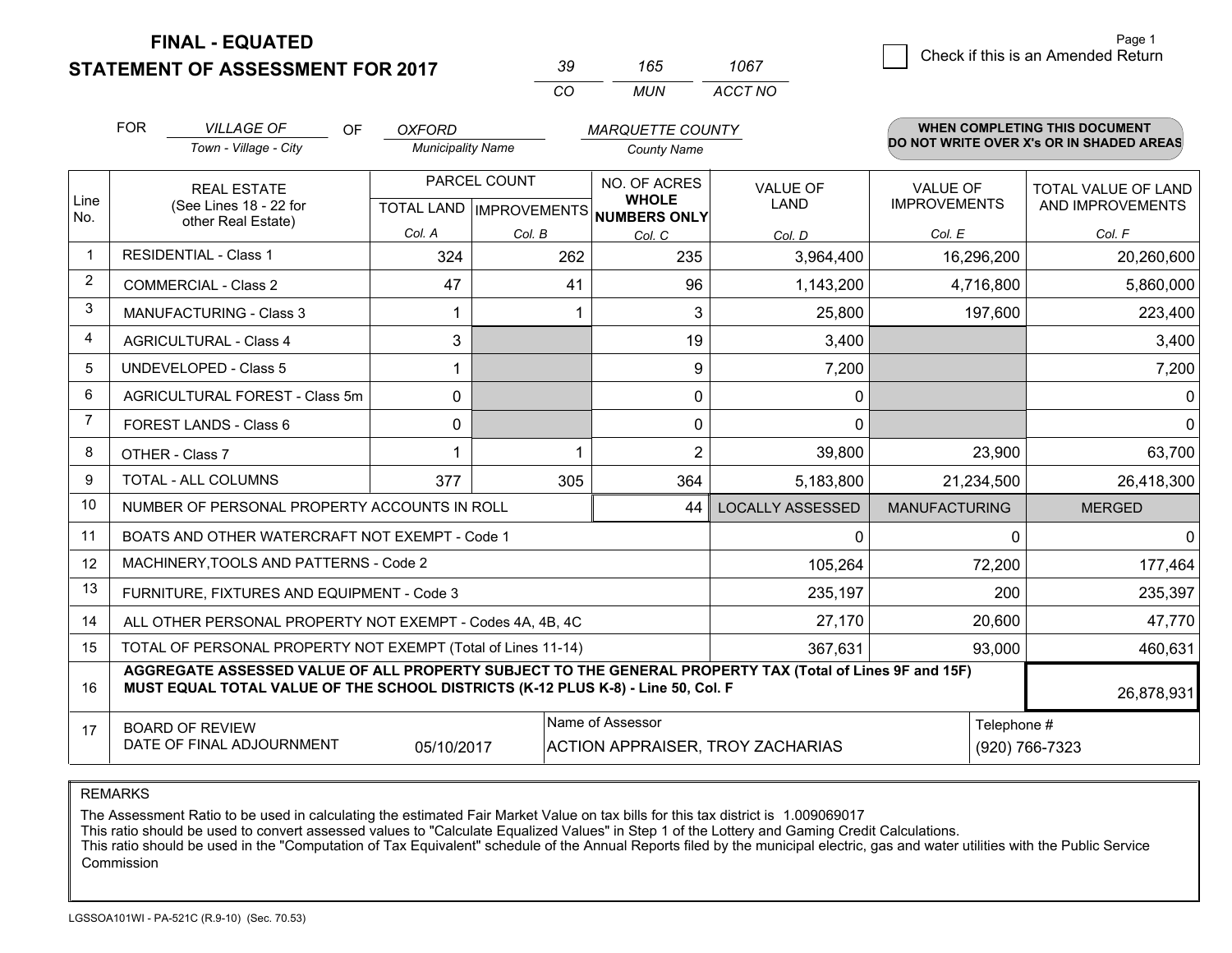*YEAR CO MUN ACCT NO* <sup>2017</sup> <sup>39</sup> <sup>165</sup> <sup>1067</sup>

Do not confuse FOREST LANDS (Line 7) with FOREST CROPS (in this section) - They are **NOT** the same

|    |                                                    |                                             |  | Private Forest Crop - Reg Class @ 10¢ per acre                                   |  | Private Forest Crop - Reg Class @ \$2.52 per acre |                                                                              |               |                    |  |
|----|----------------------------------------------------|---------------------------------------------|--|----------------------------------------------------------------------------------|--|---------------------------------------------------|------------------------------------------------------------------------------|---------------|--------------------|--|
| 18 | (a) PARCELS                                        | (b) ACRES                                   |  | (c) ASSESSED VALUE                                                               |  | (d) PARCELS                                       | (e) ACRES                                                                    |               | (f) ASSESSED VALUE |  |
|    | Private Forest Crop - Special Class @ 20¢ per acre |                                             |  |                                                                                  |  |                                                   | Entered Before 2005 Managed Forest - Ferrous Mining CLOSED @ \$8.27 per acre |               |                    |  |
| 19 | (a) PARCELS                                        | (b) ACRES                                   |  | (c) ASSESSED VALUE                                                               |  | (d) PARCELS                                       | (e) ACRES                                                                    |               | (f) ASSESSED VALUE |  |
|    |                                                    | Entered Before 2005 Managed Forest - OPEN @ |  | \$.79 per acre                                                                   |  |                                                   | Entered Before 2005 Managed Forest - CLOSED @ \$1.87 per acre                |               |                    |  |
|    | (a) PARCELS                                        | (b) ACRES                                   |  | (c) ASSESSED VALUE                                                               |  | (d) PARCELS                                       | (e) ACRES                                                                    |               | (f) ASSESSED VALUE |  |
| 20 |                                                    |                                             |  |                                                                                  |  |                                                   |                                                                              |               |                    |  |
|    |                                                    | Entered After 2004 Managed Forest - OPEN @  |  | \$2.14 per acre<br>Entered After 2004 Managed Forest - CLOSED @ \$10.68 per acre |  |                                                   |                                                                              |               |                    |  |
| 21 | (a) PARCELS                                        | (b) ACRES                                   |  | (c) ASSESSED VALUE                                                               |  | (d) PARCELS<br>(e) ACRES                          |                                                                              |               | (f) ASSESSED VALUE |  |
|    |                                                    |                                             |  |                                                                                  |  |                                                   |                                                                              |               |                    |  |
| 22 | (a) County Forest Cropland Acres                   |                                             |  | (b) Federal Acres                                                                |  | (c) State Acres                                   | (d) County (NOT FOREST CROP) Acres                                           |               | (e) Other Acres    |  |
|    |                                                    |                                             |  |                                                                                  |  | .41                                               |                                                                              |               | 33.62              |  |
|    |                                                    |                                             |  | Assessed Value of Omitted Property From Prior Years (Sec. 70.44)                 |  |                                                   | Assessed Value of Sec. 70.43 Corrections of Errors by Assessors              |               |                    |  |
| 23 |                                                    | (a) REAL ESTATE                             |  | (b) PERSONAL                                                                     |  |                                                   | (c1) REAL ESTATE                                                             |               | (c2) PERSONAL      |  |
|    |                                                    |                                             |  |                                                                                  |  |                                                   |                                                                              |               |                    |  |
|    |                                                    |                                             |  | Manufacturing Equated Value of Omitted Property From Prior Years (Sec. 70.995)   |  |                                                   | Mfg. Equated Value of Sec.70.43 Corrections of Errors by Assessors           |               |                    |  |
|    |                                                    | (d) REAL ESTATE                             |  | (e) PERSONAL                                                                     |  | (f1) REAL ESTATE                                  |                                                                              | (f2) PERSONAL |                    |  |
|    |                                                    |                                             |  |                                                                                  |  |                                                   |                                                                              |               |                    |  |

## **SPECIAL DISTRICTS**

| Line<br>No. | Enter 6-digit<br>Special District<br>Code (Col. A) | <b>Account</b><br><b>Number</b> | <b>Special District Name</b> | <b>Locally Assessed Value</b><br>of Real Estate and | Mfg Value of Real Estate<br>and Personal Property | <b>Merged Value of</b><br><b>Real Estate and</b><br>Personal Property (Col. F) |
|-------------|----------------------------------------------------|---------------------------------|------------------------------|-----------------------------------------------------|---------------------------------------------------|--------------------------------------------------------------------------------|
|             |                                                    | (Col. B)                        | (Col. C)                     | Personal Property (Col. D)                          | (Col. E)                                          |                                                                                |
| 24          |                                                    |                                 |                              |                                                     |                                                   |                                                                                |
| 25          |                                                    |                                 |                              |                                                     |                                                   |                                                                                |
| 26          |                                                    |                                 |                              |                                                     |                                                   |                                                                                |
| 27          |                                                    |                                 |                              |                                                     |                                                   |                                                                                |
| 28          |                                                    |                                 |                              |                                                     |                                                   |                                                                                |
| 29          |                                                    |                                 |                              |                                                     |                                                   |                                                                                |
| 30          |                                                    |                                 |                              |                                                     |                                                   |                                                                                |
| 31          |                                                    |                                 |                              |                                                     |                                                   |                                                                                |
| 32          |                                                    |                                 |                              |                                                     |                                                   |                                                                                |
| 33          |                                                    |                                 |                              |                                                     |                                                   |                                                                                |
| 34          |                                                    |                                 |                              |                                                     |                                                   |                                                                                |
| 35          |                                                    |                                 |                              |                                                     |                                                   |                                                                                |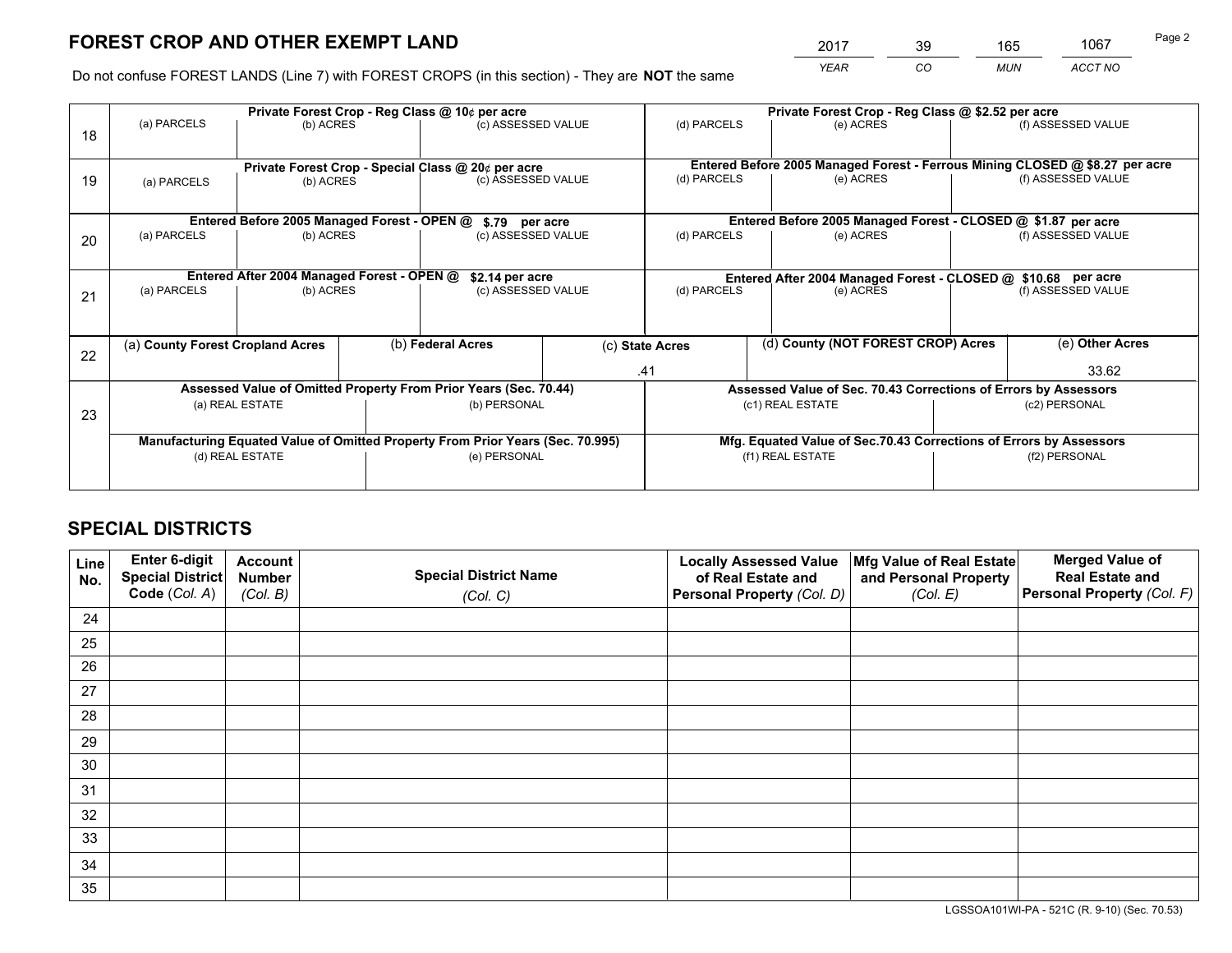|             |                                                                 |                                             |                                                         | YEAR                                                                              | CO<br><b>MUN</b>                                              | ACCT NO                                                                        |
|-------------|-----------------------------------------------------------------|---------------------------------------------|---------------------------------------------------------|-----------------------------------------------------------------------------------|---------------------------------------------------------------|--------------------------------------------------------------------------------|
| Line<br>No. | <b>Enter 6-digit</b><br><b>School District</b><br>Code (Col. A) | <b>Account</b><br><b>Number</b><br>(Col. B) | <b>School District Name</b><br>(Col. C)                 | <b>Locally Assessed Value</b><br>of Real Estate and<br>Personal Property (Col. D) | Mfg Value of Real Estate<br>and Personal Property<br>(Col. E) | <b>Merged Value of</b><br><b>Real Estate and</b><br>Personal Property (Col. F) |
|             | A. SCHOOL DISTRICTS (K-8 and K-12)                              |                                             |                                                         |                                                                                   |                                                               |                                                                                |
| 36          | 396335                                                          | 0232                                        | <b>SCH D OF WESTFIELD</b>                               | 26,562,531                                                                        | 316,400                                                       | 26,878,931                                                                     |
| 37          |                                                                 |                                             |                                                         |                                                                                   |                                                               |                                                                                |
| 38          |                                                                 |                                             |                                                         |                                                                                   |                                                               |                                                                                |
| 39          |                                                                 |                                             |                                                         |                                                                                   |                                                               |                                                                                |
| 40          |                                                                 |                                             |                                                         |                                                                                   |                                                               |                                                                                |
| 41<br>42    |                                                                 |                                             |                                                         |                                                                                   |                                                               |                                                                                |
| 43          |                                                                 |                                             |                                                         |                                                                                   |                                                               |                                                                                |
| 44          |                                                                 |                                             |                                                         |                                                                                   |                                                               |                                                                                |
| 45          |                                                                 |                                             |                                                         |                                                                                   |                                                               |                                                                                |
| 46          |                                                                 |                                             |                                                         |                                                                                   |                                                               |                                                                                |
| 47          |                                                                 |                                             |                                                         |                                                                                   |                                                               |                                                                                |
| 48          |                                                                 |                                             |                                                         |                                                                                   |                                                               |                                                                                |
| 49          |                                                                 |                                             |                                                         |                                                                                   |                                                               |                                                                                |
| 50          |                                                                 |                                             | TOTAL ASSESSED VALUE OF SCHOOL DISTRICTS (K-8 and K-12) | 26,562,531                                                                        | 316,400                                                       | 26,878,931                                                                     |
|             | <b>B.</b><br><b>UNION HIGH SCHOOL DISTRICTS</b>                 |                                             |                                                         |                                                                                   |                                                               |                                                                                |
| 51<br>52    |                                                                 |                                             |                                                         |                                                                                   |                                                               |                                                                                |
| 53          |                                                                 |                                             |                                                         |                                                                                   |                                                               |                                                                                |
| 54          |                                                                 |                                             |                                                         |                                                                                   |                                                               |                                                                                |
| 55          |                                                                 |                                             | TOTAL ASSESSED VALUE OF UNION HIGH SCHOOLS              |                                                                                   |                                                               |                                                                                |
|             | C.<br><b>TECHNICAL COLLEGE DISTRICTS</b>                        |                                             |                                                         |                                                                                   |                                                               |                                                                                |
| 56          | 000400                                                          | 0004                                        | MADISON AREA TECHNICAL COLLEGE<br><b>MADN</b>           | 26,562,531                                                                        | 316,400                                                       | 26,878,931                                                                     |
| 57          |                                                                 |                                             |                                                         |                                                                                   |                                                               |                                                                                |
| 58          |                                                                 |                                             |                                                         |                                                                                   |                                                               |                                                                                |
| 59          |                                                                 |                                             | TOTAL ASSESSED VALUE OF TECHNICAL COLLEGES              | 26,562,531                                                                        | 316,400                                                       | 26,878,931                                                                     |

39

165

 *I hereby certify, to the best of my knowledge and belief, this form is complete and correct.*

**SCHOOL DISTRICTS**

| Print name of preparer | Title                    |                | Date (MM / DD / CCYY) |
|------------------------|--------------------------|----------------|-----------------------|
|                        |                          |                |                       |
| Signature of preparer  | Contact Telephone Number | E-mail address |                       |
|                        | $\sim$                   |                |                       |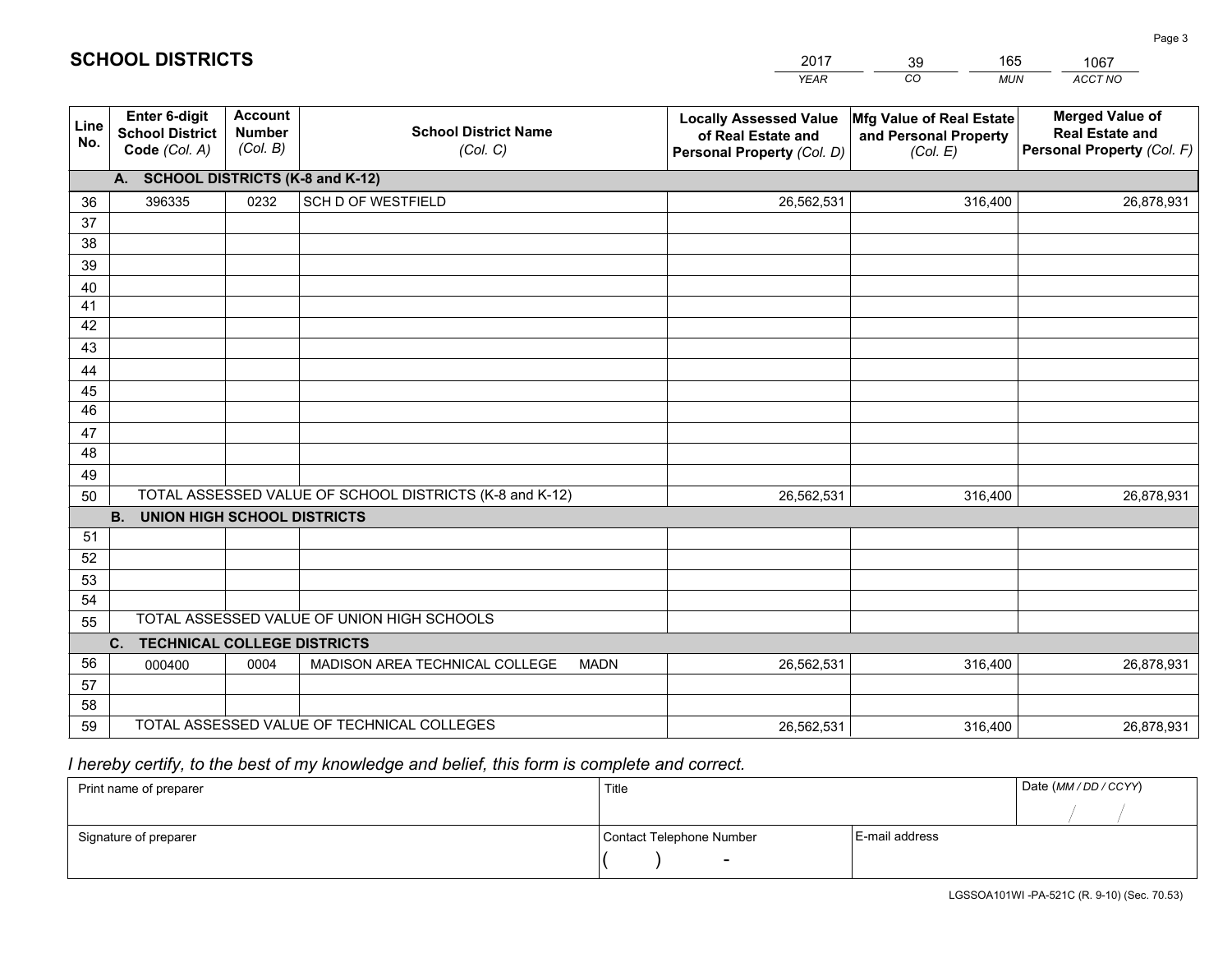#### **HIGHLIGHTS**

- 1. Complete the Statement of Assessment after the Board of Review. Reflect any changes made there.
- 2. Use black ink to complete.
- 3. Line 16 must equal Line 50, Col D.
- 4. Line 55 must equal the total of K-8 schools listed on lines 36-49. Do not include K-12 schools in this comparision.
- 5. Line 59, Col. D must equal Line 16.
- 6. Special District, School District and Technical College District values must include both real estate and personal property. Examples of Special districts are: town sanitary districts, public inland lake protection and rehabilitation districts, and metropolitan sewerage districts.
- 7. DO NOT INCLUDE Manufacturing property values.DOR will print these values on the final SOA.

SHANNON MCMULLIN VILLAGE OF OXFORD

SHANNON MCMULLIN<br>VILLAGE OF OXFORD

PO BOX 122

 $\overline{S}$ 

**BOX 122 OXFORD, WI** 

OXFORD, WI 53952 - 0122

53952 - 0122

 8. Accuracy of this form is very important. The values reported directly affect the equalized value DOR calculates for school and special districts.

#### **Page 1:**

 If not prefilled, enter the tax year,county and municipal code,municipal type, municipal name and county name on the top of form.

Check the Amended box, if filing an amended / corrected SOA.

 Report the parcel count, acres and assessed value of taxable general property, total parcel count, (real and personal), total acres, and values from final figures set by the Board of Review.

- A. Real Estate land and improvements (buildings, etc.) is reported on lines 1 8, total line 9.
- B. Personal Property is reported on lines 11 14, Column D, total line 15.
- C. To complete this report, use the computer produced summary of the assessment roll that shows these amounts.
- D. Use whole numbers only.
- E. Add each line across and each column down to verify entries.

#### **Page 2:**

- A. Report Special Items (not subject to general property tax).
- 1. Private Forest Croplands and Managed Forest Lands are reported on lines 18,19, 20 and 21. Be sure to report assessed values **NOT** taxes.
- 2. You should have copies of the orders of entry, orders of withdrawal, etc., to update your assessment roll.
	- 3. Show hundredths of acres (e.g. 39.75).
- 4. Tax exempt lands are reported on line 22.
- 5. Omitted property and sec. 70.43, Wis. Stats., corrections of errors by assessor are reported on line 23. Report real estate and personal property separately. These should be for **prior years**, not something found on the current assessment roll after the board of review.
- B. Special District (Lines 24-35) Include the value of both real and personal property.
- The Department of Revenue (DOR) preprints much of the information regarding names and codes for schools, special districts,etc. If a district is not listed, enter the name and value only, DOR will enter the proper code.

## **Page 3 School Districts:**

Include the value of both real and personal property.

Report School District (regular, elementary, union high school, and technical college).

- 1. Regular (K-12) and Elementary (K-8) school values are reported on lines 36-49, total on line 50.
- 2. Union High School (UHS) (use only if elementary schools are listed on lines 36-49) are reported on lines 51-54. UHS total value (line 55) must equal to the total **elementary school** values reported on lines 36-49. Do notinclude K-12 schools in this comparison.
- 3. Technical College values are reported on lines 56-58, total on line 59.
- 4. Use the computer summary that shows these amounts to complete this report.

#### **This form is due the second Monday in June. File this report only after your Board of Review is complete.**

 *If you have questions: Return forms to:*

 Email: lgs@wisconsin.gov Wisconsin Department of RevenueCall:  $(608)$  266-2569 or  $(608)$  264-6892 Fax number: (608) 264-6887 PO Box 8971

Local Government Services Section 6-97 Madison WI 53708-8971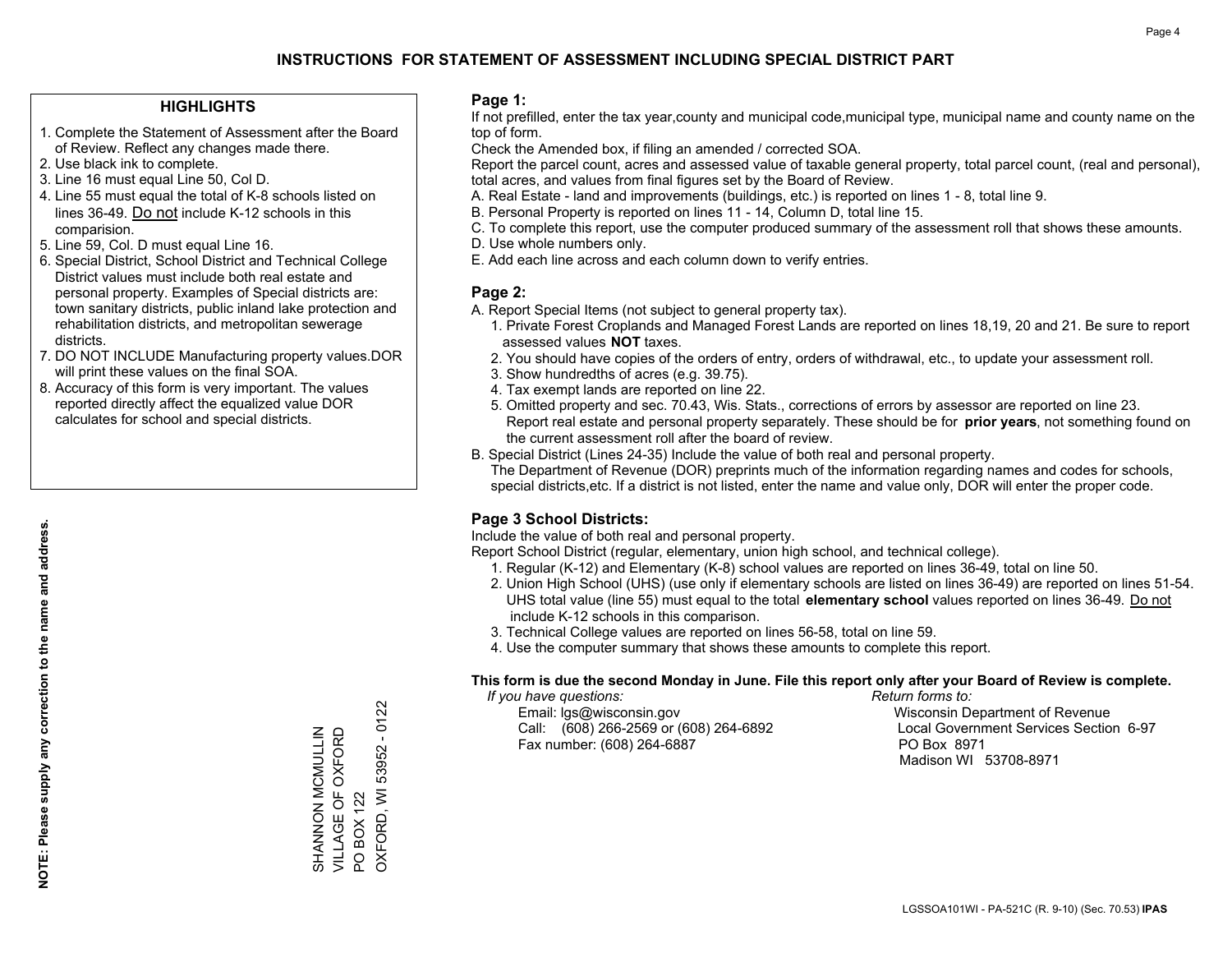**STATEMENT OF ASSESSMENT FOR 2017** 

| 39. | 191 | 1068    |  |  |
|-----|-----|---------|--|--|
| (   | MUN | ACCT NO |  |  |

|                | <b>FOR</b>                                                                                                                                                                                   | <b>VILLAGE OF</b><br>OF                                   | <b>WESTFIELD</b>         |              | <b>MARQUETTE COUNTY</b>                                              |                                |                                        | <b>WHEN COMPLETING THIS DOCUMENT</b>           |
|----------------|----------------------------------------------------------------------------------------------------------------------------------------------------------------------------------------------|-----------------------------------------------------------|--------------------------|--------------|----------------------------------------------------------------------|--------------------------------|----------------------------------------|------------------------------------------------|
|                |                                                                                                                                                                                              | Town - Village - City                                     | <b>Municipality Name</b> |              | <b>County Name</b>                                                   |                                |                                        | DO NOT WRITE OVER X's OR IN SHADED AREAS       |
| Line<br>No.    | <b>REAL ESTATE</b><br>(See Lines 18 - 22 for<br>other Real Estate)                                                                                                                           |                                                           |                          | PARCEL COUNT | NO. OF ACRES<br><b>WHOLE</b><br>TOTAL LAND IMPROVEMENTS NUMBERS ONLY | <b>VALUE OF</b><br><b>LAND</b> | <b>VALUE OF</b><br><b>IMPROVEMENTS</b> | <b>TOTAL VALUE OF LAND</b><br>AND IMPROVEMENTS |
|                |                                                                                                                                                                                              |                                                           | Col. A                   | Col. B       | Col. C                                                               | Col. D                         | Col. E                                 | Col. F                                         |
|                |                                                                                                                                                                                              | <b>RESIDENTIAL - Class 1</b>                              | 495                      | 419          | 265                                                                  | 5,260,600                      | 34,376,400                             | 39,637,000                                     |
| 2              |                                                                                                                                                                                              | <b>COMMERCIAL - Class 2</b>                               | 94                       | 83           | 81                                                                   | 1,914,200                      | 13,364,400                             | 15,278,600                                     |
| 3              |                                                                                                                                                                                              | <b>MANUFACTURING - Class 3</b>                            | 4                        | 4            | 15                                                                   | 125,700                        | 1,266,200                              | 1,391,900                                      |
| 4              |                                                                                                                                                                                              | <b>AGRICULTURAL - Class 4</b>                             | 9                        |              | 52                                                                   | 7,200                          |                                        | 7,200                                          |
| 5              |                                                                                                                                                                                              | UNDEVELOPED - Class 5                                     |                          |              | 3                                                                    | 500                            |                                        | 500                                            |
| 6              |                                                                                                                                                                                              | AGRICULTURAL FOREST - Class 5m                            | $\Omega$                 |              | $\mathbf 0$                                                          | 0                              |                                        | $\mathbf{0}$                                   |
| $\overline{7}$ | FOREST LANDS - Class 6                                                                                                                                                                       |                                                           | 0                        |              | $\Omega$                                                             | $\mathbf{0}$                   |                                        | $\mathbf 0$                                    |
| 8              | OTHER - Class 7                                                                                                                                                                              |                                                           | $\Omega$                 | $\Omega$     | $\Omega$                                                             | 0                              | $\Omega$                               | $\mathbf 0$                                    |
| 9              | TOTAL - ALL COLUMNS                                                                                                                                                                          |                                                           | 603                      | 506          | 416                                                                  | 7,308,200                      | 49,007,000                             | 56,315,200                                     |
| 10             | NUMBER OF PERSONAL PROPERTY ACCOUNTS IN ROLL                                                                                                                                                 |                                                           |                          |              | 110                                                                  | <b>LOCALLY ASSESSED</b>        | <b>MANUFACTURING</b>                   | <b>MERGED</b>                                  |
| 11             |                                                                                                                                                                                              | BOATS AND OTHER WATERCRAFT NOT EXEMPT - Code 1            |                          |              |                                                                      | $\Omega$                       | $\Omega$                               | $\Omega$                                       |
| 12             |                                                                                                                                                                                              | MACHINERY, TOOLS AND PATTERNS - Code 2                    |                          |              |                                                                      | 410,500                        | 41,300                                 | 451,800                                        |
| 13             |                                                                                                                                                                                              | FURNITURE, FIXTURES AND EQUIPMENT - Code 3                |                          |              |                                                                      | 1,107,300                      | 74,700                                 | 1,182,000                                      |
| 14             |                                                                                                                                                                                              | ALL OTHER PERSONAL PROPERTY NOT EXEMPT - Codes 4A, 4B, 4C |                          | 547,100      | 117,800                                                              | 664,900                        |                                        |                                                |
| 15             | TOTAL OF PERSONAL PROPERTY NOT EXEMPT (Total of Lines 11-14)                                                                                                                                 |                                                           |                          |              |                                                                      | 2,064,900                      | 233,800                                | 2,298,700                                      |
| 16             | AGGREGATE ASSESSED VALUE OF ALL PROPERTY SUBJECT TO THE GENERAL PROPERTY TAX (Total of Lines 9F and 15F)<br>MUST EQUAL TOTAL VALUE OF THE SCHOOL DISTRICTS (K-12 PLUS K-8) - Line 50, Col. F |                                                           |                          |              |                                                                      |                                | 58,613,900                             |                                                |
| 17             | Name of Assessor<br>Telephone #<br><b>BOARD OF REVIEW</b><br>DATE OF FINAL ADJOURNMENT<br>BA PAULS AND ASSOC INC, JOANNE PAUL<br>(715) 848-9300<br>05/18/2017                                |                                                           |                          |              |                                                                      |                                |                                        |                                                |

REMARKS

The Assessment Ratio to be used in calculating the estimated Fair Market Value on tax bills for this tax district is 1.0000895

This ratio should be used to convert assessed values to "Calculate Equalized Values" in Step 1 of the Lottery and Gaming Credit Calculations.<br>This ratio should be used in the "Computation of Tax Equivalent" schedule of the Commission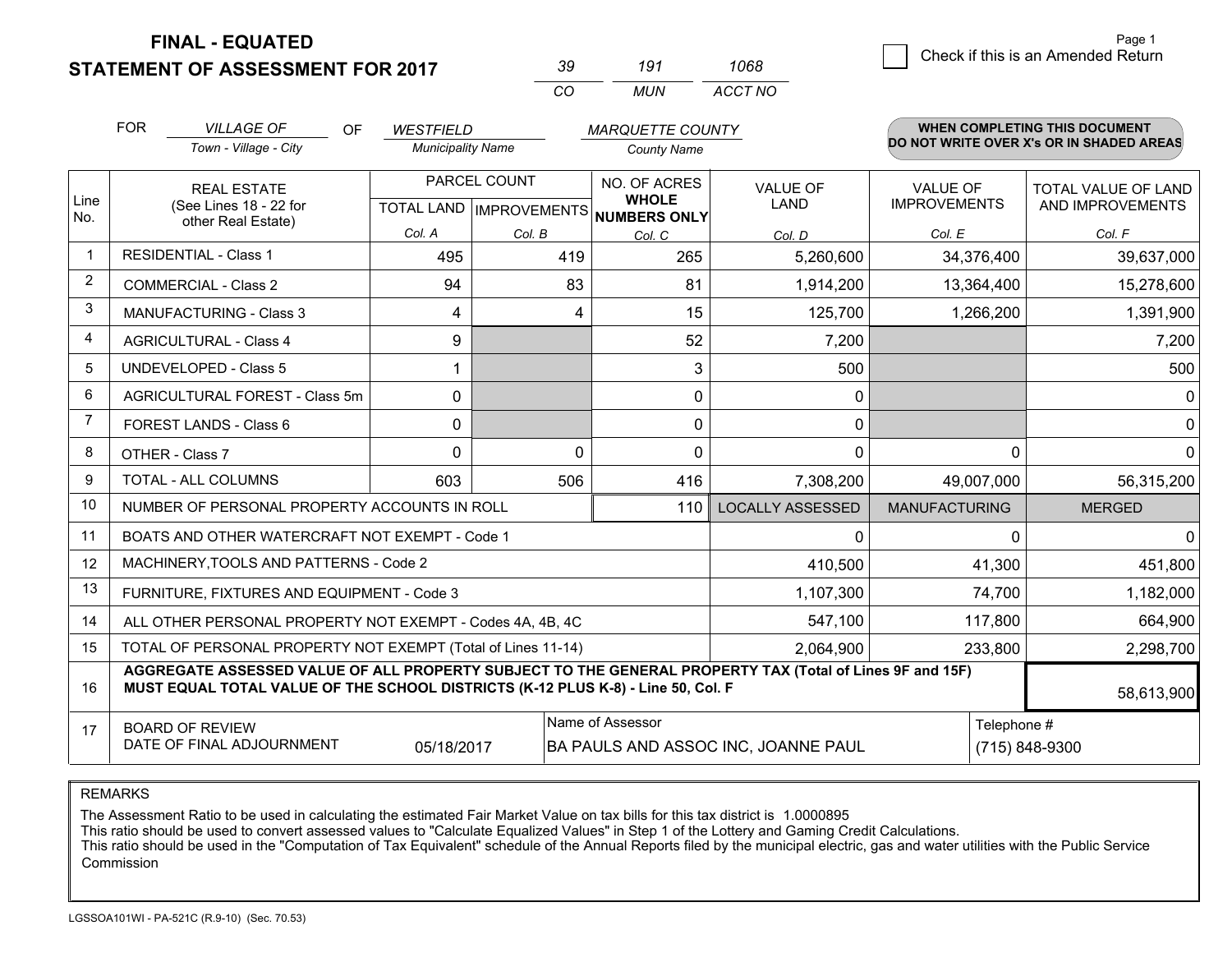*YEAR CO MUN ACCT NO* <sup>2017</sup> <sup>39</sup> <sup>191</sup> <sup>1068</sup>

Do not confuse FOREST LANDS (Line 7) with FOREST CROPS (in this section) - They are **NOT** the same

|    | Private Forest Crop - Reg Class @ 10¢ per acre                                 |                                             |                   |                                                    |                                      |                                                                    | Private Forest Crop - Reg Class @ \$2.52 per acre                            |                    |                    |  |
|----|--------------------------------------------------------------------------------|---------------------------------------------|-------------------|----------------------------------------------------|--------------------------------------|--------------------------------------------------------------------|------------------------------------------------------------------------------|--------------------|--------------------|--|
| 18 | (a) PARCELS                                                                    | (b) ACRES                                   |                   | (c) ASSESSED VALUE                                 |                                      | (d) PARCELS                                                        | (e) ACRES                                                                    |                    | (f) ASSESSED VALUE |  |
|    |                                                                                |                                             |                   | Private Forest Crop - Special Class @ 20¢ per acre |                                      |                                                                    | Entered Before 2005 Managed Forest - Ferrous Mining CLOSED @ \$8.27 per acre |                    |                    |  |
| 19 | (b) ACRES<br>(a) PARCELS                                                       |                                             |                   |                                                    | (d) PARCELS<br>(c) ASSESSED VALUE    |                                                                    | (e) ACRES                                                                    |                    | (f) ASSESSED VALUE |  |
|    |                                                                                | Entered Before 2005 Managed Forest - OPEN @ |                   |                                                    |                                      |                                                                    | Entered Before 2005 Managed Forest - CLOSED @ \$1.87 per acre                |                    |                    |  |
| 20 | (a) PARCELS<br>(b) ACRES                                                       |                                             |                   |                                                    | \$.79 per acre<br>(c) ASSESSED VALUE |                                                                    | (d) PARCELS<br>(e) ACRES                                                     |                    | (f) ASSESSED VALUE |  |
|    |                                                                                | Entered After 2004 Managed Forest - OPEN @  |                   | \$2.14 per acre                                    |                                      | Entered After 2004 Managed Forest - CLOSED @ \$10.68 per acre      |                                                                              |                    |                    |  |
| 21 | (a) PARCELS<br>(b) ACRES                                                       |                                             |                   | (c) ASSESSED VALUE                                 |                                      | (d) PARCELS<br>(e) ACRES                                           |                                                                              | (f) ASSESSED VALUE |                    |  |
| 22 | (a) County Forest Cropland Acres                                               |                                             | (b) Federal Acres |                                                    | (c) State Acres                      | (d) County (NOT FOREST CROP) Acres                                 |                                                                              | (e) Other Acres    |                    |  |
|    |                                                                                |                                             |                   |                                                    |                                      |                                                                    | 37.13                                                                        |                    | 195                |  |
|    | Assessed Value of Omitted Property From Prior Years (Sec. 70.44)               |                                             |                   |                                                    |                                      |                                                                    | Assessed Value of Sec. 70.43 Corrections of Errors by Assessors              |                    |                    |  |
| 23 |                                                                                | (a) REAL ESTATE                             |                   | (b) PERSONAL                                       |                                      | (c1) REAL ESTATE                                                   |                                                                              |                    | (c2) PERSONAL      |  |
|    | Manufacturing Equated Value of Omitted Property From Prior Years (Sec. 70.995) |                                             |                   |                                                    |                                      | Mfg. Equated Value of Sec.70.43 Corrections of Errors by Assessors |                                                                              |                    |                    |  |
|    | (e) PERSONAL<br>(d) REAL ESTATE                                                |                                             |                   | (f1) REAL ESTATE                                   |                                      |                                                                    | (f2) PERSONAL                                                                |                    |                    |  |
|    |                                                                                |                                             |                   |                                                    |                                      |                                                                    |                                                                              |                    |                    |  |

## **SPECIAL DISTRICTS**

| Line<br>No. | Enter 6-digit<br>Special District<br>Code (Col. A) | <b>Account</b><br><b>Number</b> | <b>Special District Name</b> | <b>Locally Assessed Value</b><br>of Real Estate and | Mfg Value of Real Estate<br>and Personal Property | <b>Merged Value of</b><br><b>Real Estate and</b><br>Personal Property (Col. F) |
|-------------|----------------------------------------------------|---------------------------------|------------------------------|-----------------------------------------------------|---------------------------------------------------|--------------------------------------------------------------------------------|
|             |                                                    | (Col. B)                        | (Col. C)                     | Personal Property (Col. D)                          | (Col. E)                                          |                                                                                |
| 24          |                                                    |                                 |                              |                                                     |                                                   |                                                                                |
| 25          |                                                    |                                 |                              |                                                     |                                                   |                                                                                |
| 26          |                                                    |                                 |                              |                                                     |                                                   |                                                                                |
| 27          |                                                    |                                 |                              |                                                     |                                                   |                                                                                |
| 28          |                                                    |                                 |                              |                                                     |                                                   |                                                                                |
| 29          |                                                    |                                 |                              |                                                     |                                                   |                                                                                |
| 30          |                                                    |                                 |                              |                                                     |                                                   |                                                                                |
| 31          |                                                    |                                 |                              |                                                     |                                                   |                                                                                |
| 32          |                                                    |                                 |                              |                                                     |                                                   |                                                                                |
| 33          |                                                    |                                 |                              |                                                     |                                                   |                                                                                |
| 34          |                                                    |                                 |                              |                                                     |                                                   |                                                                                |
| 35          |                                                    |                                 |                              |                                                     |                                                   |                                                                                |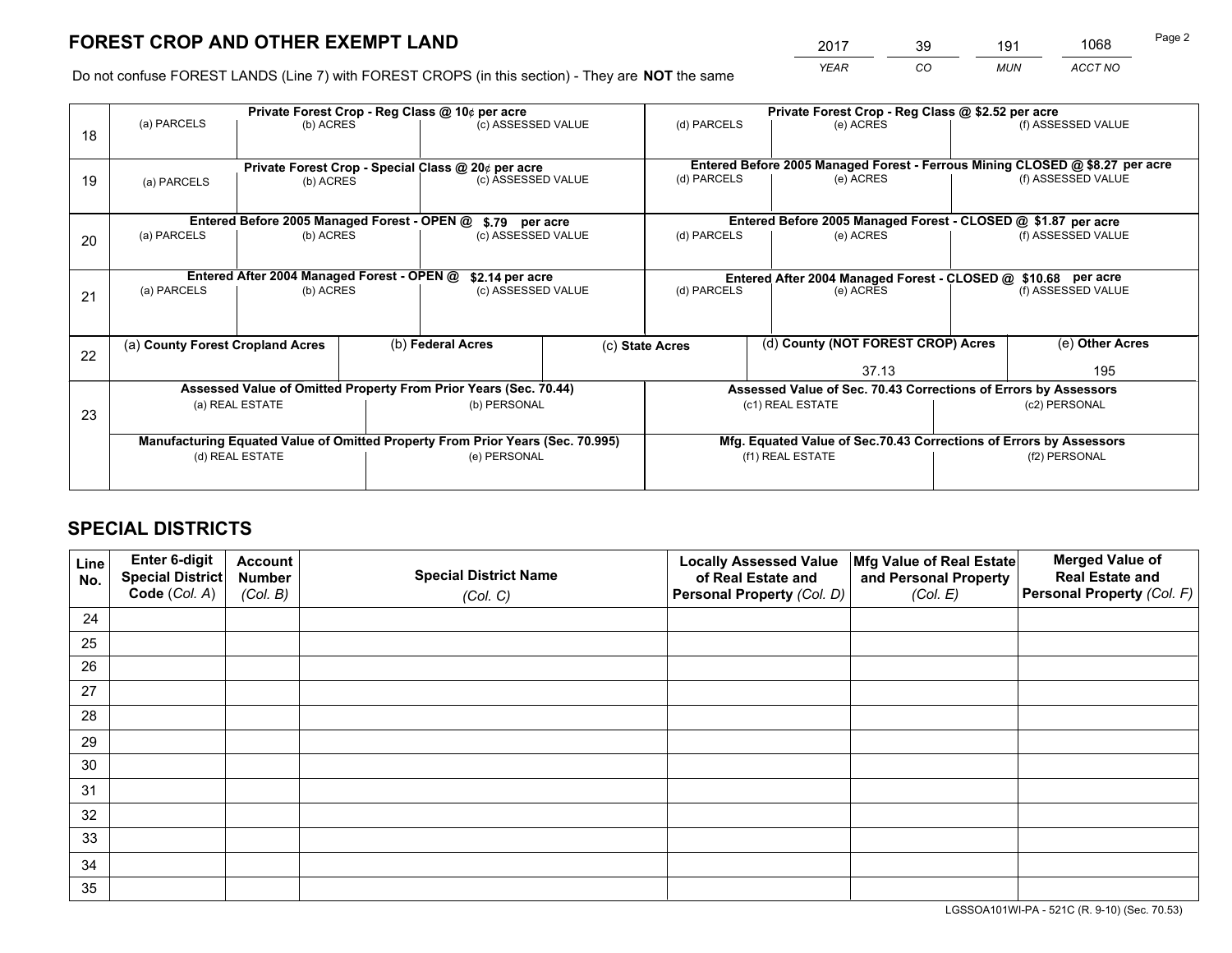|             |                                                          |                                             |                                                         | YEAR                                                                              | CO.<br><b>MUN</b>                                             | ACCT NO                                                                        |  |
|-------------|----------------------------------------------------------|---------------------------------------------|---------------------------------------------------------|-----------------------------------------------------------------------------------|---------------------------------------------------------------|--------------------------------------------------------------------------------|--|
| Line<br>No. | Enter 6-digit<br><b>School District</b><br>Code (Col. A) | <b>Account</b><br><b>Number</b><br>(Col. B) | <b>School District Name</b><br>(Col. C)                 | <b>Locally Assessed Value</b><br>of Real Estate and<br>Personal Property (Col. D) | Mfg Value of Real Estate<br>and Personal Property<br>(Col. E) | <b>Merged Value of</b><br><b>Real Estate and</b><br>Personal Property (Col. F) |  |
|             | A. SCHOOL DISTRICTS (K-8 and K-12)                       |                                             |                                                         |                                                                                   |                                                               |                                                                                |  |
| 36          | 396335                                                   | 0232                                        | SCH D OF WESTFIELD                                      | 56,988,200                                                                        | 1,625,700                                                     | 58,613,900                                                                     |  |
| 37          |                                                          |                                             |                                                         |                                                                                   |                                                               |                                                                                |  |
| 38          |                                                          |                                             |                                                         |                                                                                   |                                                               |                                                                                |  |
| 39          |                                                          |                                             |                                                         |                                                                                   |                                                               |                                                                                |  |
| 40<br>41    |                                                          |                                             |                                                         |                                                                                   |                                                               |                                                                                |  |
| 42          |                                                          |                                             |                                                         |                                                                                   |                                                               |                                                                                |  |
| 43          |                                                          |                                             |                                                         |                                                                                   |                                                               |                                                                                |  |
| 44          |                                                          |                                             |                                                         |                                                                                   |                                                               |                                                                                |  |
| 45          |                                                          |                                             |                                                         |                                                                                   |                                                               |                                                                                |  |
| 46          |                                                          |                                             |                                                         |                                                                                   |                                                               |                                                                                |  |
| 47          |                                                          |                                             |                                                         |                                                                                   |                                                               |                                                                                |  |
| 48          |                                                          |                                             |                                                         |                                                                                   |                                                               |                                                                                |  |
| 49          |                                                          |                                             |                                                         |                                                                                   |                                                               |                                                                                |  |
| 50          |                                                          |                                             | TOTAL ASSESSED VALUE OF SCHOOL DISTRICTS (K-8 and K-12) | 56,988,200                                                                        | 1,625,700                                                     | 58,613,900                                                                     |  |
|             | <b>B.</b><br><b>UNION HIGH SCHOOL DISTRICTS</b>          |                                             |                                                         |                                                                                   |                                                               |                                                                                |  |
| 51<br>52    |                                                          |                                             |                                                         |                                                                                   |                                                               |                                                                                |  |
| 53          |                                                          |                                             |                                                         |                                                                                   |                                                               |                                                                                |  |
| 54          |                                                          |                                             |                                                         |                                                                                   |                                                               |                                                                                |  |
| 55          |                                                          |                                             | TOTAL ASSESSED VALUE OF UNION HIGH SCHOOLS              |                                                                                   |                                                               |                                                                                |  |
|             | C.<br><b>TECHNICAL COLLEGE DISTRICTS</b>                 |                                             |                                                         |                                                                                   |                                                               |                                                                                |  |
| 56          | 000400                                                   | 0004                                        | MADISON AREA TECHNICAL COLLEGE<br><b>MADN</b>           | 56,988,200                                                                        | 1,625,700                                                     | 58,613,900                                                                     |  |
| 57          |                                                          |                                             |                                                         |                                                                                   |                                                               |                                                                                |  |
| 58          |                                                          |                                             |                                                         |                                                                                   |                                                               |                                                                                |  |
| 59          |                                                          |                                             | TOTAL ASSESSED VALUE OF TECHNICAL COLLEGES              | 56,988,200                                                                        | 1,625,700                                                     | 58,613,900                                                                     |  |

39

191

1068

 *I hereby certify, to the best of my knowledge and belief, this form is complete and correct.*

**SCHOOL DISTRICTS**

| Print name of preparer | Title                    |                | Date (MM / DD / CCYY) |
|------------------------|--------------------------|----------------|-----------------------|
|                        |                          |                |                       |
| Signature of preparer  | Contact Telephone Number | E-mail address |                       |
|                        | $\sim$                   |                |                       |

Page 3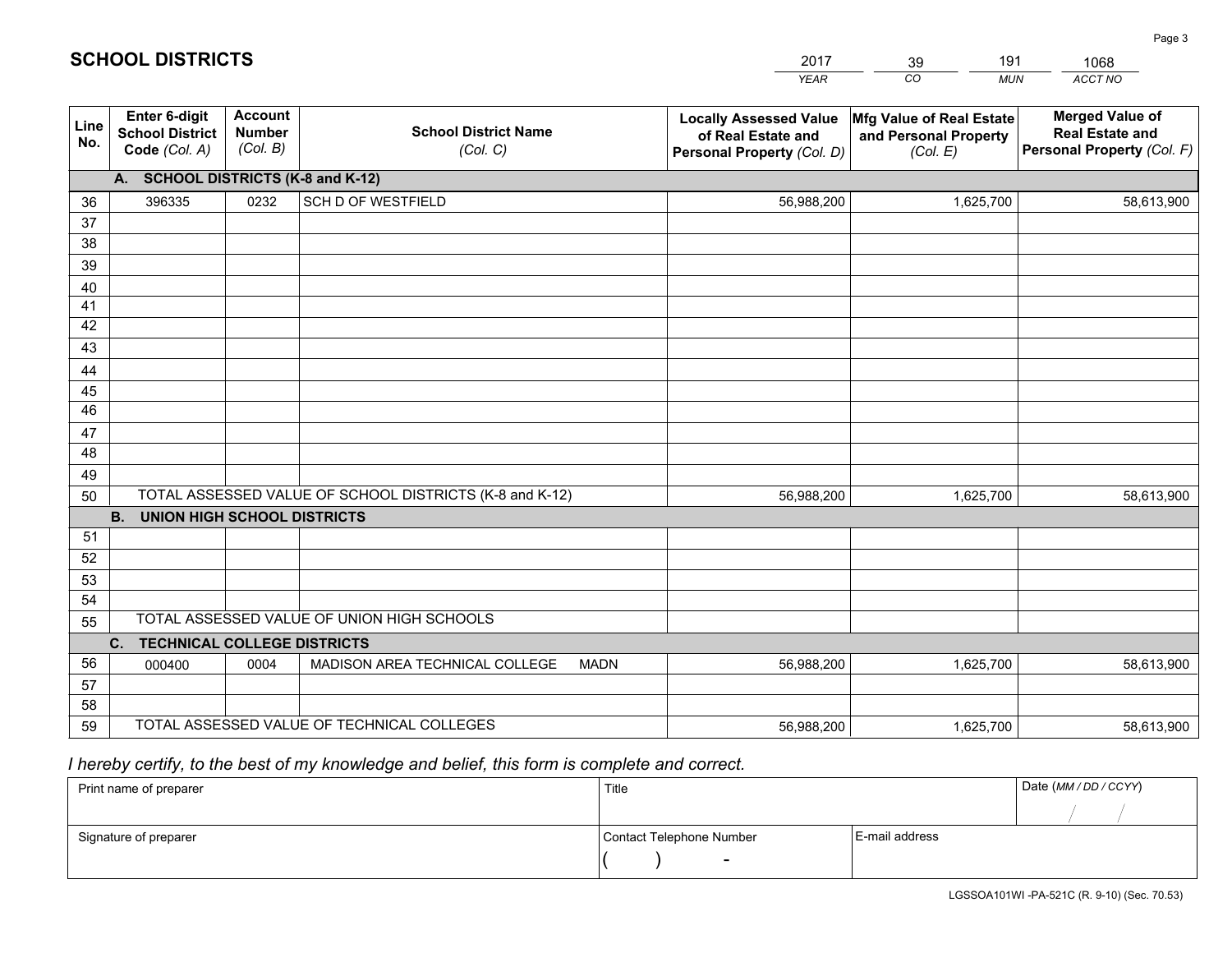## **HIGHLIGHTS**

- 1. Complete the Statement of Assessment after the Board of Review. Reflect any changes made there.
- 2. Use black ink to complete.
- 3. Line 16 must equal Line 50, Col D.
- 4. Line 55 must equal the total of K-8 schools listed on lines 36-49. Do not include K-12 schools in this comparision.
- 5. Line 59, Col. D must equal Line 16.
- 6. Special District, School District and Technical College District values must include both real estate and personal property. Examples of Special districts are: town sanitary districts, public inland lake protection and rehabilitation districts, and metropolitan sewerage districts.
- 7. DO NOT INCLUDE Manufacturing property values.DOR will print these values on the final SOA.
- 8. Accuracy of this form is very important. The values reported directly affect the equalized value DOR calculates for school and special districts.

#### **Page 1:**

 If not prefilled, enter the tax year,county and municipal code,municipal type, municipal name and county name on the top of form.

Check the Amended box, if filing an amended / corrected SOA.

 Report the parcel count, acres and assessed value of taxable general property, total parcel count, (real and personal), total acres, and values from final figures set by the Board of Review.

- A. Real Estate land and improvements (buildings, etc.) is reported on lines 1 8, total line 9.
- B. Personal Property is reported on lines 11 14, Column D, total line 15.
- C. To complete this report, use the computer produced summary of the assessment roll that shows these amounts.
- D. Use whole numbers only.
- E. Add each line across and each column down to verify entries.

## **Page 2:**

- A. Report Special Items (not subject to general property tax).
- 1. Private Forest Croplands and Managed Forest Lands are reported on lines 18,19, 20 and 21. Be sure to report assessed values **NOT** taxes.
- 2. You should have copies of the orders of entry, orders of withdrawal, etc., to update your assessment roll.
	- 3. Show hundredths of acres (e.g. 39.75).
- 4. Tax exempt lands are reported on line 22.
- 5. Omitted property and sec. 70.43, Wis. Stats., corrections of errors by assessor are reported on line 23. Report real estate and personal property separately. These should be for **prior years**, not something found on the current assessment roll after the board of review.
- B. Special District (Lines 24-35) Include the value of both real and personal property.
- The Department of Revenue (DOR) preprints much of the information regarding names and codes for schools, special districts,etc. If a district is not listed, enter the name and value only, DOR will enter the proper code.

## **Page 3 School Districts:**

Include the value of both real and personal property.

Report School District (regular, elementary, union high school, and technical college).

- 1. Regular (K-12) and Elementary (K-8) school values are reported on lines 36-49, total on line 50.
- 2. Union High School (UHS) (use only if elementary schools are listed on lines 36-49) are reported on lines 51-54. UHS total value (line 55) must equal to the total **elementary school** values reported on lines 36-49. Do notinclude K-12 schools in this comparison.
- 3. Technical College values are reported on lines 56-58, total on line 59.
- 4. Use the computer summary that shows these amounts to complete this report.

#### **This form is due the second Monday in June. File this report only after your Board of Review is complete.**

 *If you have questions: Return forms to:*

 Email: lgs@wisconsin.gov Wisconsin Department of RevenueCall:  $(608)$  266-2569 or  $(608)$  264-6892 Fax number: (608) 264-6887 PO Box 8971

Local Government Services Section 6-97 Madison WI 53708-8971

 $-0250$ WESTFIELD, WI 53964 - 0250 VILLAGE OF WESTFIELD VILLAGE OF WESTFIELD 53964 **WESTFIELD, WI** INDA QUINN LINDA QUINN PO BOX 250 PO BOX 250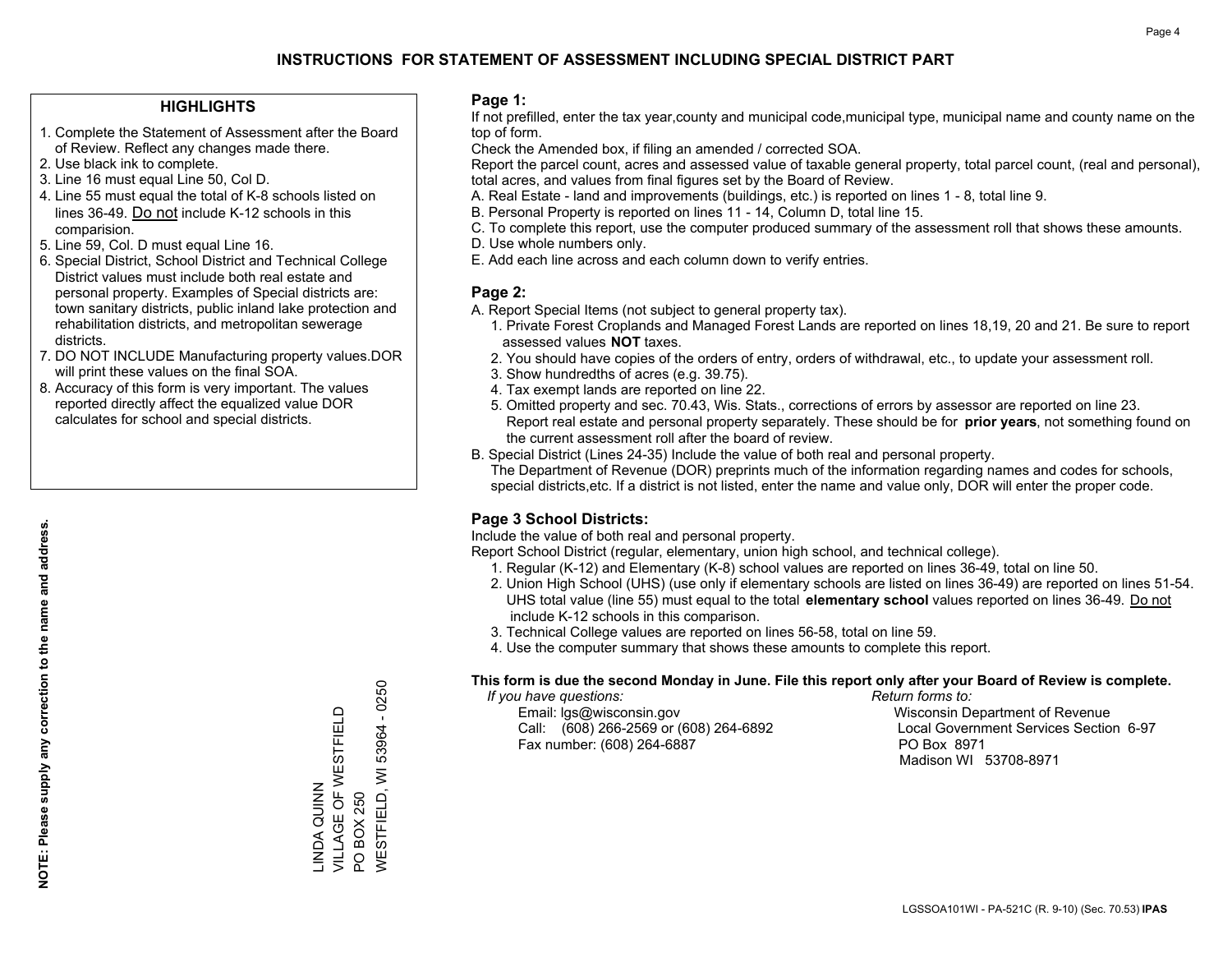**FINAL - EQUATED**

**STATEMENT OF ASSESSMENT FOR 2017** 

| -39 | 251 | 1069    |  |
|-----|-----|---------|--|
| cо  | MUN | ACCT NO |  |

|                | <b>FOR</b>                                                                                                                                                                                                 | CITY OF<br><b>OF</b>                                                    | <b>MONTELLO</b>                                      |                                          | <b>MARQUETTE COUNTY</b>      |                                |                                        | WHEN COMPLETING THIS DOCUMENT           |
|----------------|------------------------------------------------------------------------------------------------------------------------------------------------------------------------------------------------------------|-------------------------------------------------------------------------|------------------------------------------------------|------------------------------------------|------------------------------|--------------------------------|----------------------------------------|-----------------------------------------|
|                |                                                                                                                                                                                                            | Town - Village - City<br><b>Municipality Name</b><br><b>County Name</b> |                                                      | DO NOT WRITE OVER X's OR IN SHADED AREAS |                              |                                |                                        |                                         |
| Line<br>No.    | <b>REAL ESTATE</b><br>(See Lines 18 - 22 for<br>other Real Estate)                                                                                                                                         |                                                                         | PARCEL COUNT<br>TOTAL LAND IMPROVEMENTS NUMBERS ONLY |                                          | NO. OF ACRES<br><b>WHOLE</b> | <b>VALUE OF</b><br><b>LAND</b> | <b>VALUE OF</b><br><b>IMPROVEMENTS</b> | TOTAL VALUE OF LAND<br>AND IMPROVEMENTS |
|                |                                                                                                                                                                                                            |                                                                         | Col. A                                               | Col. B                                   | Col. C                       | Col. D                         | Col. E                                 | Col. F                                  |
| $\mathbf 1$    |                                                                                                                                                                                                            | <b>RESIDENTIAL - Class 1</b>                                            | 852                                                  | 659                                      | 492                          | 19,596,900                     | 47,418,300                             | 67,015,200                              |
| $\overline{2}$ |                                                                                                                                                                                                            | <b>COMMERCIAL - Class 2</b>                                             | 117                                                  | 94                                       | 109                          | 2,959,100                      | 13,280,100                             | 16,239,200                              |
| 3              |                                                                                                                                                                                                            | MANUFACTURING - Class 3                                                 | 6                                                    | 6                                        | 22                           | 207,600                        | 1,927,200                              | 2,134,800                               |
| $\overline{4}$ |                                                                                                                                                                                                            | <b>AGRICULTURAL - Class 4</b>                                           | $\overline{2}$                                       |                                          | 62                           | 7,100                          |                                        | 7,100                                   |
| 5              |                                                                                                                                                                                                            | <b>UNDEVELOPED - Class 5</b>                                            | 0                                                    |                                          | $\mathbf{0}$                 | 0                              |                                        | $\mathbf 0$                             |
| 6              |                                                                                                                                                                                                            | AGRICULTURAL FOREST - Class 5m                                          | $\mathbf 0$                                          |                                          | $\mathbf 0$                  | 0                              |                                        | $\mathbf 0$                             |
| $\overline{7}$ | <b>FOREST LANDS - Class 6</b>                                                                                                                                                                              |                                                                         | 0                                                    |                                          | $\Omega$                     | $\mathbf{0}$                   |                                        | $\mathbf 0$                             |
| 8              | OTHER - Class 7                                                                                                                                                                                            |                                                                         | 1                                                    |                                          | 11                           | 69,200                         | 166,300                                | 235,500                                 |
| 9              | TOTAL - ALL COLUMNS                                                                                                                                                                                        |                                                                         | 978                                                  | 760                                      | 696                          | 22,839,900                     | 62,791,900                             | 85,631,800                              |
| 10             | NUMBER OF PERSONAL PROPERTY ACCOUNTS IN ROLL<br>125                                                                                                                                                        |                                                                         |                                                      |                                          |                              | <b>LOCALLY ASSESSED</b>        | <b>MANUFACTURING</b>                   | <b>MERGED</b>                           |
| 11             |                                                                                                                                                                                                            | BOATS AND OTHER WATERCRAFT NOT EXEMPT - Code 1                          |                                                      | 400                                      | 0                            | 400                            |                                        |                                         |
| 12             |                                                                                                                                                                                                            | MACHINERY, TOOLS AND PATTERNS - Code 2                                  |                                                      |                                          |                              | 585,100                        | 156,500                                | 741,600                                 |
| 13             |                                                                                                                                                                                                            | FURNITURE, FIXTURES AND EQUIPMENT - Code 3                              |                                                      |                                          |                              | 985,000                        | 64,300                                 | 1,049,300                               |
| 14             | 58,600<br>ALL OTHER PERSONAL PROPERTY NOT EXEMPT - Codes 4A, 4B, 4C                                                                                                                                        |                                                                         |                                                      |                                          |                              |                                |                                        | 115,800                                 |
| 15             | TOTAL OF PERSONAL PROPERTY NOT EXEMPT (Total of Lines 11-14)<br>1,629,100                                                                                                                                  |                                                                         |                                                      |                                          |                              |                                | 278,000                                | 1,907,100                               |
| 16             | AGGREGATE ASSESSED VALUE OF ALL PROPERTY SUBJECT TO THE GENERAL PROPERTY TAX (Total of Lines 9F and 15F)<br>MUST EQUAL TOTAL VALUE OF THE SCHOOL DISTRICTS (K-12 PLUS K-8) - Line 50, Col. F<br>87,538,900 |                                                                         |                                                      |                                          |                              |                                |                                        |                                         |
| 17             |                                                                                                                                                                                                            | <b>BOARD OF REVIEW</b><br>DATE OF FINAL ADJOURNMENT                     | 08/01/2017                                           |                                          | Name of Assessor             |                                | Telephone #                            |                                         |

REMARKS

The Assessment Ratio to be used in calculating the estimated Fair Market Value on tax bills for this tax district is .992972007

This ratio should be used to convert assessed values to "Calculate Equalized Values" in Step 1 of the Lottery and Gaming Credit Calculations.<br>This ratio should be used in the "Computation of Tax Equivalent" schedule of the Commission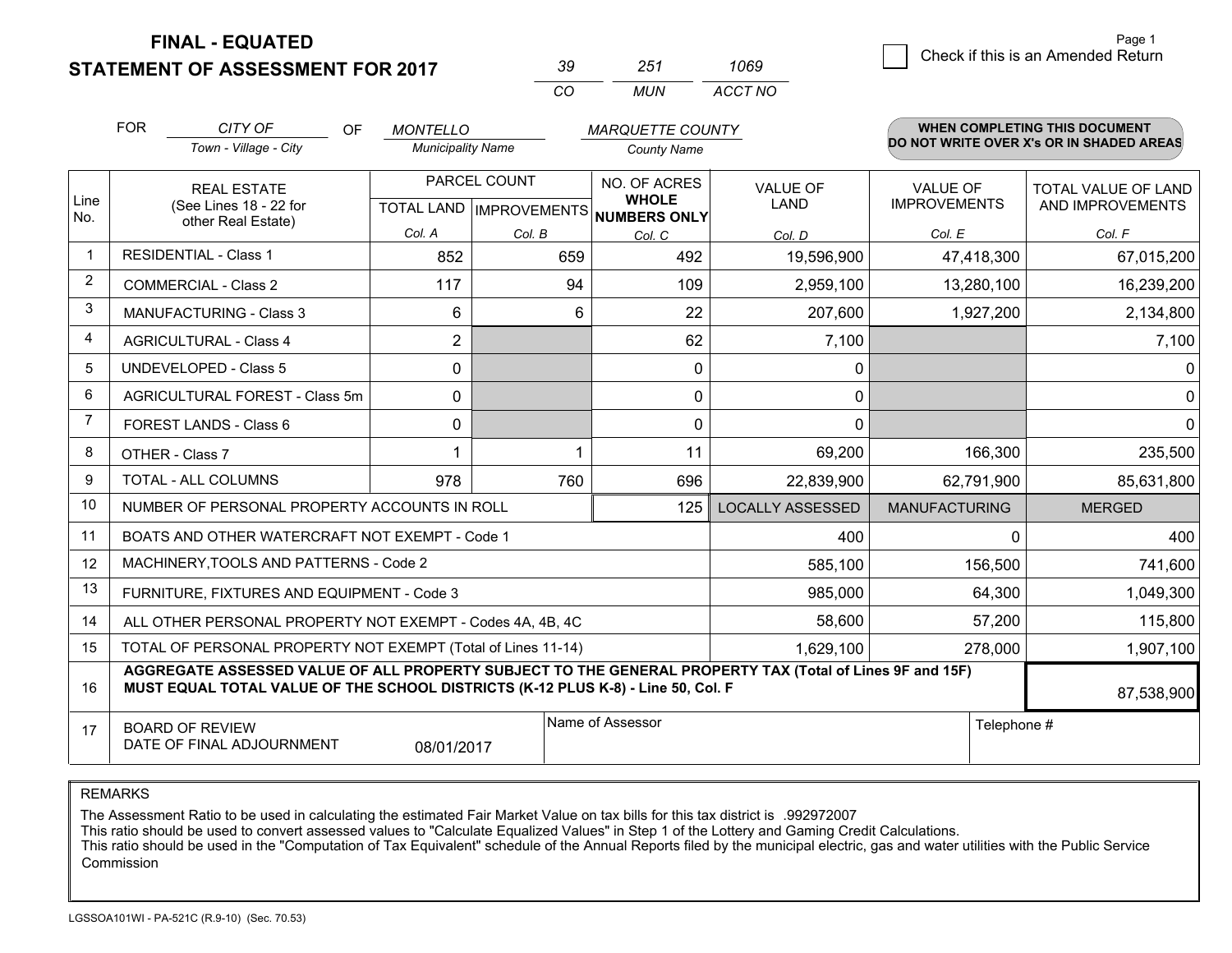# **FOREST CROP AND OTHER EXEMPT LAND**

 *YEAR CO MUN ACCT NO* <sup>2017</sup> <sup>39</sup> <sup>251</sup> <sup>1069</sup>

Do not confuse FOREST LANDS (Line 7) with FOREST CROPS (in this section) - They are **NOT** the same

|    | Private Forest Crop - Reg Class @ 10¢ per acre                                 |                                             |  |                    |                    | Private Forest Crop - Reg Class @ \$2.52 per acre                  |                          |                                                               |                                                                              |                    |  |
|----|--------------------------------------------------------------------------------|---------------------------------------------|--|--------------------|--------------------|--------------------------------------------------------------------|--------------------------|---------------------------------------------------------------|------------------------------------------------------------------------------|--------------------|--|
| 18 | (a) PARCELS                                                                    | (b) ACRES                                   |  | (c) ASSESSED VALUE |                    | (d) PARCELS                                                        |                          | (e) ACRES                                                     |                                                                              | (f) ASSESSED VALUE |  |
|    |                                                                                |                                             |  |                    |                    |                                                                    |                          |                                                               | Entered Before 2005 Managed Forest - Ferrous Mining CLOSED @ \$8.27 per acre |                    |  |
| 19 | Private Forest Crop - Special Class @ 20¢ per acre<br>(b) ACRES<br>(a) PARCELS |                                             |  | (c) ASSESSED VALUE |                    | (d) PARCELS                                                        |                          | (e) ACRES                                                     |                                                                              | (f) ASSESSED VALUE |  |
|    |                                                                                | Entered Before 2005 Managed Forest - OPEN @ |  |                    |                    |                                                                    |                          | Entered Before 2005 Managed Forest - CLOSED @ \$1.87 per acre |                                                                              |                    |  |
|    | (a) PARCELS                                                                    |                                             |  | \$.79 per acre     |                    | (d) PARCELS                                                        |                          | (e) ACRES                                                     |                                                                              | (f) ASSESSED VALUE |  |
| 20 | (b) ACRES                                                                      |                                             |  | (c) ASSESSED VALUE |                    |                                                                    |                          |                                                               |                                                                              |                    |  |
|    |                                                                                | Entered After 2004 Managed Forest - OPEN @  |  | \$2.14 per acre    |                    | Entered After 2004 Managed Forest - CLOSED @ \$10.68 per acre      |                          |                                                               |                                                                              |                    |  |
| 21 | (a) PARCELS                                                                    | (b) ACRES                                   |  |                    | (c) ASSESSED VALUE |                                                                    | (d) PARCELS<br>(e) ACRES |                                                               | (f) ASSESSED VALUE                                                           |                    |  |
|    |                                                                                |                                             |  |                    |                    |                                                                    |                          |                                                               |                                                                              |                    |  |
|    | (a) County Forest Cropland Acres                                               |                                             |  | (b) Federal Acres  |                    | (c) State Acres                                                    |                          | (d) County (NOT FOREST CROP) Acres                            |                                                                              | (e) Other Acres    |  |
| 22 |                                                                                |                                             |  |                    |                    | 14.5<br>23.37                                                      |                          |                                                               | 66.47                                                                        |                    |  |
|    | Assessed Value of Omitted Property From Prior Years (Sec. 70.44)               |                                             |  |                    |                    | Assessed Value of Sec. 70.43 Corrections of Errors by Assessors    |                          |                                                               |                                                                              |                    |  |
|    | (a) REAL ESTATE                                                                |                                             |  | (b) PERSONAL       |                    | (c1) REAL ESTATE                                                   |                          |                                                               | (c2) PERSONAL                                                                |                    |  |
| 23 |                                                                                |                                             |  |                    |                    |                                                                    |                          |                                                               |                                                                              |                    |  |
|    | Manufacturing Equated Value of Omitted Property From Prior Years (Sec. 70.995) |                                             |  |                    |                    | Mfg. Equated Value of Sec.70.43 Corrections of Errors by Assessors |                          |                                                               |                                                                              |                    |  |
|    | (d) REAL ESTATE                                                                |                                             |  | (e) PERSONAL       |                    | (f1) REAL ESTATE                                                   |                          |                                                               | (f2) PERSONAL                                                                |                    |  |
|    |                                                                                |                                             |  |                    |                    |                                                                    |                          |                                                               |                                                                              |                    |  |

## **SPECIAL DISTRICTS**

| Line<br>No.     | <b>Enter 6-digit</b><br><b>Special District</b><br>Code (Col. A) | <b>Account</b><br><b>Number</b><br>(Col. B) | <b>Special District Name</b><br>(Col. C) | <b>Locally Assessed Value</b><br>of Real Estate and<br>Personal Property (Col. D) | Mfg Value of Real Estate<br>and Personal Property<br>(Col. E) | <b>Merged Value of</b><br><b>Real Estate and</b><br>Personal Property (Col. F) |
|-----------------|------------------------------------------------------------------|---------------------------------------------|------------------------------------------|-----------------------------------------------------------------------------------|---------------------------------------------------------------|--------------------------------------------------------------------------------|
| 24              | 398040                                                           | 0242                                        | MONTELLO LAKE PRO & REHAB DISTRICT       | 22,203,900                                                                        | 431,100                                                       | 22,635,000                                                                     |
| 25              | 398080                                                           | 0246                                        | BUFFALO LAKE PRO & REHAB DISTRICT        | 7,384,100                                                                         |                                                               | 7,384,100                                                                      |
| 26              | 398090                                                           | 0247                                        | KILBY LAKE DISTRICT                      | 2,726,700                                                                         |                                                               | 2,726,700                                                                      |
| 27              |                                                                  |                                             |                                          |                                                                                   |                                                               |                                                                                |
| 28              |                                                                  |                                             |                                          |                                                                                   |                                                               |                                                                                |
| 29              |                                                                  |                                             |                                          |                                                                                   |                                                               |                                                                                |
| 30              |                                                                  |                                             |                                          |                                                                                   |                                                               |                                                                                |
| 31              |                                                                  |                                             |                                          |                                                                                   |                                                               |                                                                                |
| 32 <sup>2</sup> |                                                                  |                                             |                                          |                                                                                   |                                                               |                                                                                |
| 33              |                                                                  |                                             |                                          |                                                                                   |                                                               |                                                                                |
| 34              |                                                                  |                                             |                                          |                                                                                   |                                                               |                                                                                |
| 35              |                                                                  |                                             |                                          |                                                                                   |                                                               |                                                                                |

LGSSOA101WI-PA - 521C (R. 9-10) (Sec. 70.53)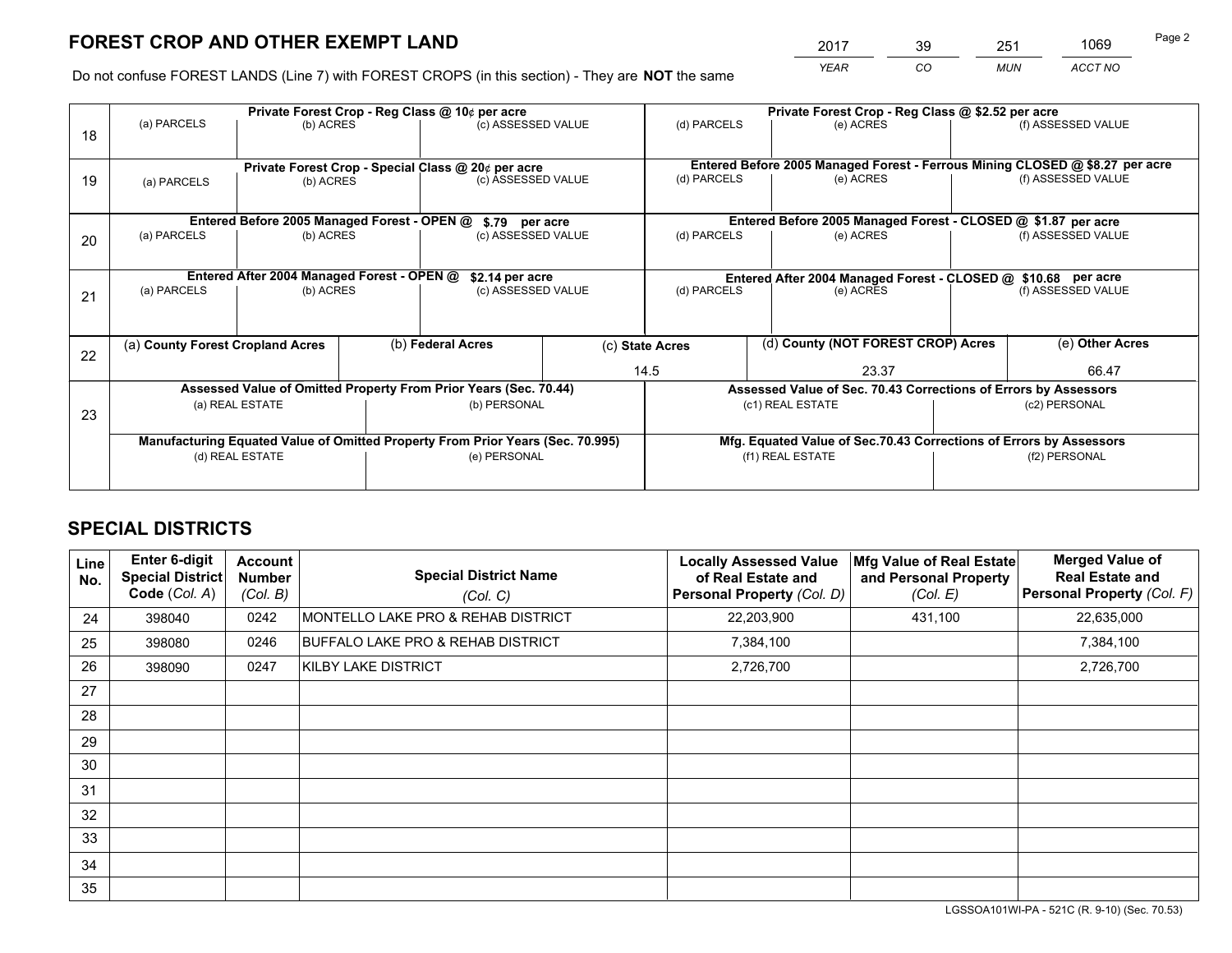|             |                                                                 |                                             |                                                         | <b>YEAR</b>                                                                       | CO<br><b>MUN</b>                                              | ACCT NO                                                                        |  |  |  |  |
|-------------|-----------------------------------------------------------------|---------------------------------------------|---------------------------------------------------------|-----------------------------------------------------------------------------------|---------------------------------------------------------------|--------------------------------------------------------------------------------|--|--|--|--|
| Line<br>No. | <b>Enter 6-digit</b><br><b>School District</b><br>Code (Col. A) | <b>Account</b><br><b>Number</b><br>(Col. B) | <b>School District Name</b><br>(Col. C)                 | <b>Locally Assessed Value</b><br>of Real Estate and<br>Personal Property (Col. D) | Mfg Value of Real Estate<br>and Personal Property<br>(Col. E) | <b>Merged Value of</b><br><b>Real Estate and</b><br>Personal Property (Col. F) |  |  |  |  |
|             | A. SCHOOL DISTRICTS (K-8 and K-12)                              |                                             |                                                         |                                                                                   |                                                               |                                                                                |  |  |  |  |
| 36          | 393689                                                          | 0231                                        | SCH D OF MONTELLO                                       | 85,126,100                                                                        | 2,412,800                                                     | 87,538,900                                                                     |  |  |  |  |
| 37          |                                                                 |                                             |                                                         |                                                                                   |                                                               |                                                                                |  |  |  |  |
| 38          |                                                                 |                                             |                                                         |                                                                                   |                                                               |                                                                                |  |  |  |  |
| 39          |                                                                 |                                             |                                                         |                                                                                   |                                                               |                                                                                |  |  |  |  |
| 40          |                                                                 |                                             |                                                         |                                                                                   |                                                               |                                                                                |  |  |  |  |
| 41<br>42    |                                                                 |                                             |                                                         |                                                                                   |                                                               |                                                                                |  |  |  |  |
| 43          |                                                                 |                                             |                                                         |                                                                                   |                                                               |                                                                                |  |  |  |  |
| 44          |                                                                 |                                             |                                                         |                                                                                   |                                                               |                                                                                |  |  |  |  |
| 45          |                                                                 |                                             |                                                         |                                                                                   |                                                               |                                                                                |  |  |  |  |
| 46          |                                                                 |                                             |                                                         |                                                                                   |                                                               |                                                                                |  |  |  |  |
| 47          |                                                                 |                                             |                                                         |                                                                                   |                                                               |                                                                                |  |  |  |  |
| 48          |                                                                 |                                             |                                                         |                                                                                   |                                                               |                                                                                |  |  |  |  |
| 49          |                                                                 |                                             |                                                         |                                                                                   |                                                               |                                                                                |  |  |  |  |
| 50          |                                                                 |                                             | TOTAL ASSESSED VALUE OF SCHOOL DISTRICTS (K-8 and K-12) | 85,126,100                                                                        | 2,412,800                                                     | 87,538,900                                                                     |  |  |  |  |
|             | <b>B. UNION HIGH SCHOOL DISTRICTS</b>                           |                                             |                                                         |                                                                                   |                                                               |                                                                                |  |  |  |  |
| 51          |                                                                 |                                             |                                                         |                                                                                   |                                                               |                                                                                |  |  |  |  |
| 52          |                                                                 |                                             |                                                         |                                                                                   |                                                               |                                                                                |  |  |  |  |
| 53<br>54    |                                                                 |                                             |                                                         |                                                                                   |                                                               |                                                                                |  |  |  |  |
| 55          |                                                                 |                                             | TOTAL ASSESSED VALUE OF UNION HIGH SCHOOLS              |                                                                                   |                                                               |                                                                                |  |  |  |  |
|             | C.<br><b>TECHNICAL COLLEGE DISTRICTS</b>                        |                                             |                                                         |                                                                                   |                                                               |                                                                                |  |  |  |  |
| 56          | 000400                                                          | 0004                                        | MADISON AREA TECHNICAL COLLEGE<br><b>MADN</b>           | 85,126,100                                                                        | 2,412,800                                                     | 87,538,900                                                                     |  |  |  |  |
| 57          |                                                                 |                                             |                                                         |                                                                                   |                                                               |                                                                                |  |  |  |  |
| 58          |                                                                 |                                             |                                                         |                                                                                   |                                                               |                                                                                |  |  |  |  |
| 59          |                                                                 |                                             | TOTAL ASSESSED VALUE OF TECHNICAL COLLEGES              | 85,126,100                                                                        | 2,412,800                                                     | 87,538,900                                                                     |  |  |  |  |

2017

39

251

 *I hereby certify, to the best of my knowledge and belief, this form is complete and correct.*

**SCHOOL DISTRICTS**

| Print name of preparer | Title                    | Date (MM / DD / CCYY) |  |
|------------------------|--------------------------|-----------------------|--|
|                        |                          |                       |  |
| Signature of preparer  | Contact Telephone Number | E-mail address        |  |
|                        | $\sim$                   |                       |  |

1069